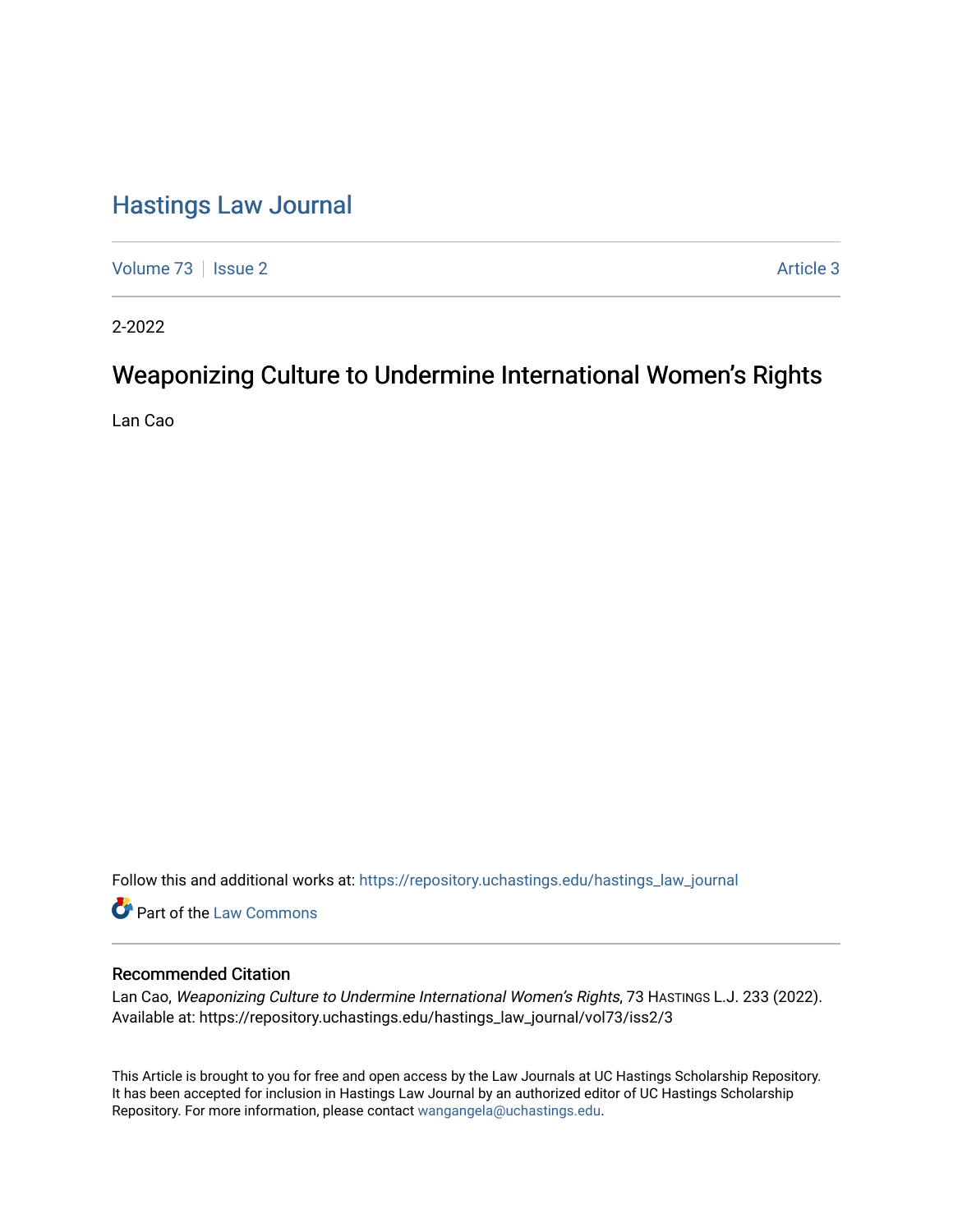## Weaponizing Culture to Undermine International Women's Rights

#### LAN CAO†

*The Universal Declaration of Human Rights ("UDHR") remains an emblem of hope and change in a world filled with continuing human rights violations. Its promise, enshrined in 1948, is as relevant then as it is now—that the international community would no longer allow a state's brutal treatment of its own citizens to go unchallenged under the mantle of "sovereignty."*

*But the UDHR is being challenged by authoritarians and dictators who rightly see the UDHR as an international check on their tyranny. It is also being questioned by Western communitarians who ironically see the UDHR's enshrinement of international human rights as an intrusive Western cultural projection onto the rest of the world. This supposedly pro-culture position is founded on the charge that human rights has been so unduly expanded that the international rights project has become arrogant, riding roughshod over the non-Western world.*

*This Article argues against the notion that international human rights has to accommodate cultural practices that are themselves detrimental to human rights. In such instances, cultural exceptions whittle away the very principle of human rights and equally significant, they are especially detrimental to women's rights. Indeed, many of the practices that deny women freedom, equality, and basic human dignity are defended on "tradition" and "culture."*

*Critics have even exploited social psychology studies showing not just cultural but even cognitive differences between Westerners in "thin" societies (individualistic) and East Asians in "thick" societies (individuals embedded in communities). This Article is a defense of universal values common to all humans, regardless of politics or psychology. As noted, this is crucial for international human rights, and more specifically for women's rights because culture has been singularly weaponized against women; calls for cultural preservation continue to be leveraged to ensure traditional values and practices that subordinate women can remain outside the purview of the UDHR. Yet, the historical record shows that the drafters scoured a wide range of non-Western traditions, and two of its main drafters were P. C. Chang, a Confucian Chinese diplomat and Charles Habib Malik, an Arab philosopher who were intentional in balancing pluralism with universalism.*

*The concern that culture is not sufficiently accommodated rings hollow calls to protect culture have been rejected in other areas of law such as international trade and law and development. Moreover, cultural preservation is an oxymoron—culture itself is not homogeneous or contained but rather has heterogeneous layers that are fluid and evolving. Paradoxically, even as critics defend cultural pluralism and diversity, their understanding of culture is based on its most narrow, homogeneous version, one founded on demands for purity and unchanging sameness. In essence, the Article demonstrates that calls for cultural protection function as a proxy for ensuring the continued subordination for women worldwide.*

<sup>†</sup> Betty Hutton Williams Professor of International Economic Law, Chapman University Dale E. Fowler School of Law.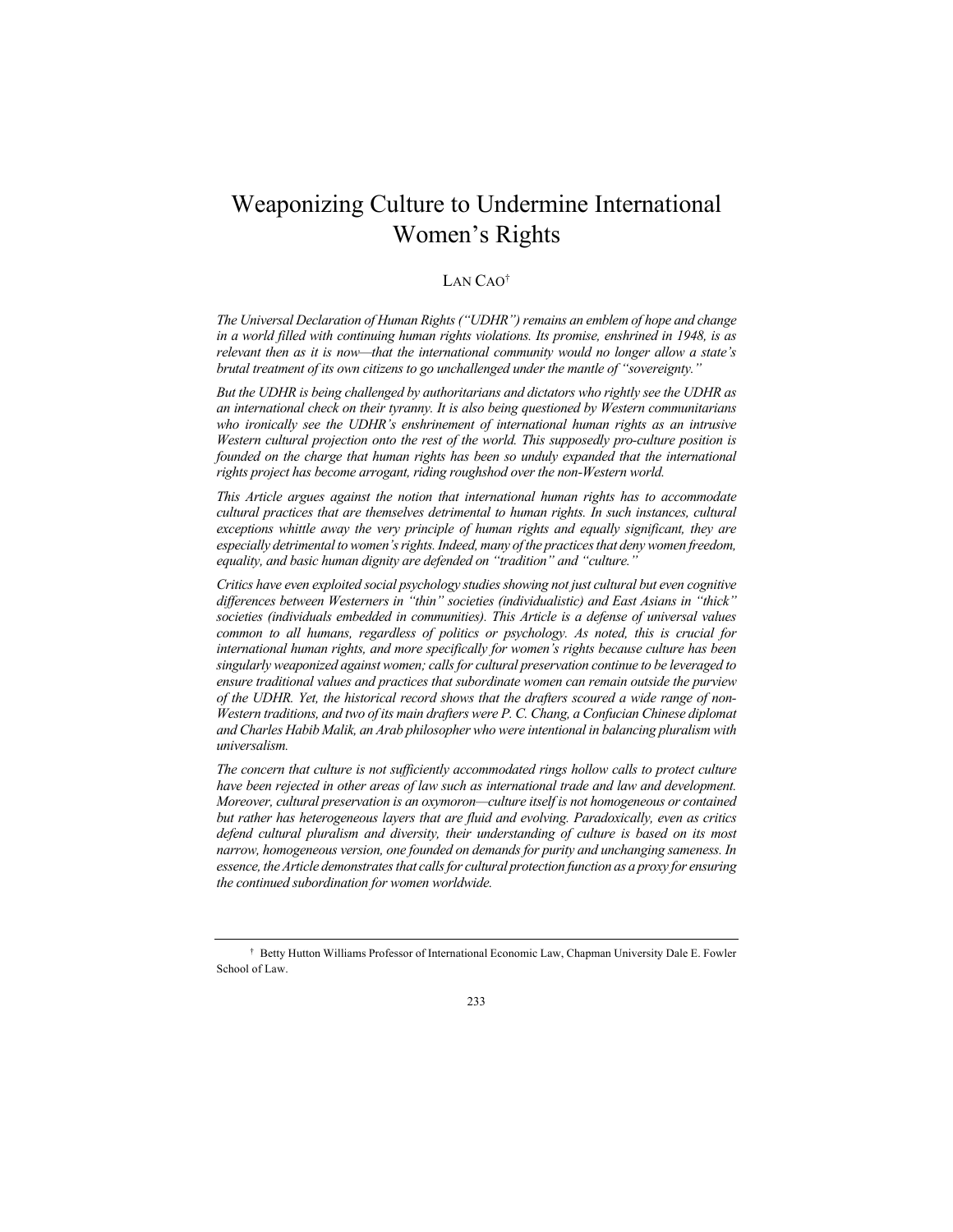### TABLE OF CONTENTS

| I. PART I: THE UNIVERSAL DECLARATION OF HUMAN RIGHTS 243       |  |
|----------------------------------------------------------------|--|
| II. PART II: THE UNIVERSALISM OF THE UDHR AND HUMAN RIGHTS 259 |  |
|                                                                |  |
|                                                                |  |
|                                                                |  |
|                                                                |  |
|                                                                |  |
|                                                                |  |
|                                                                |  |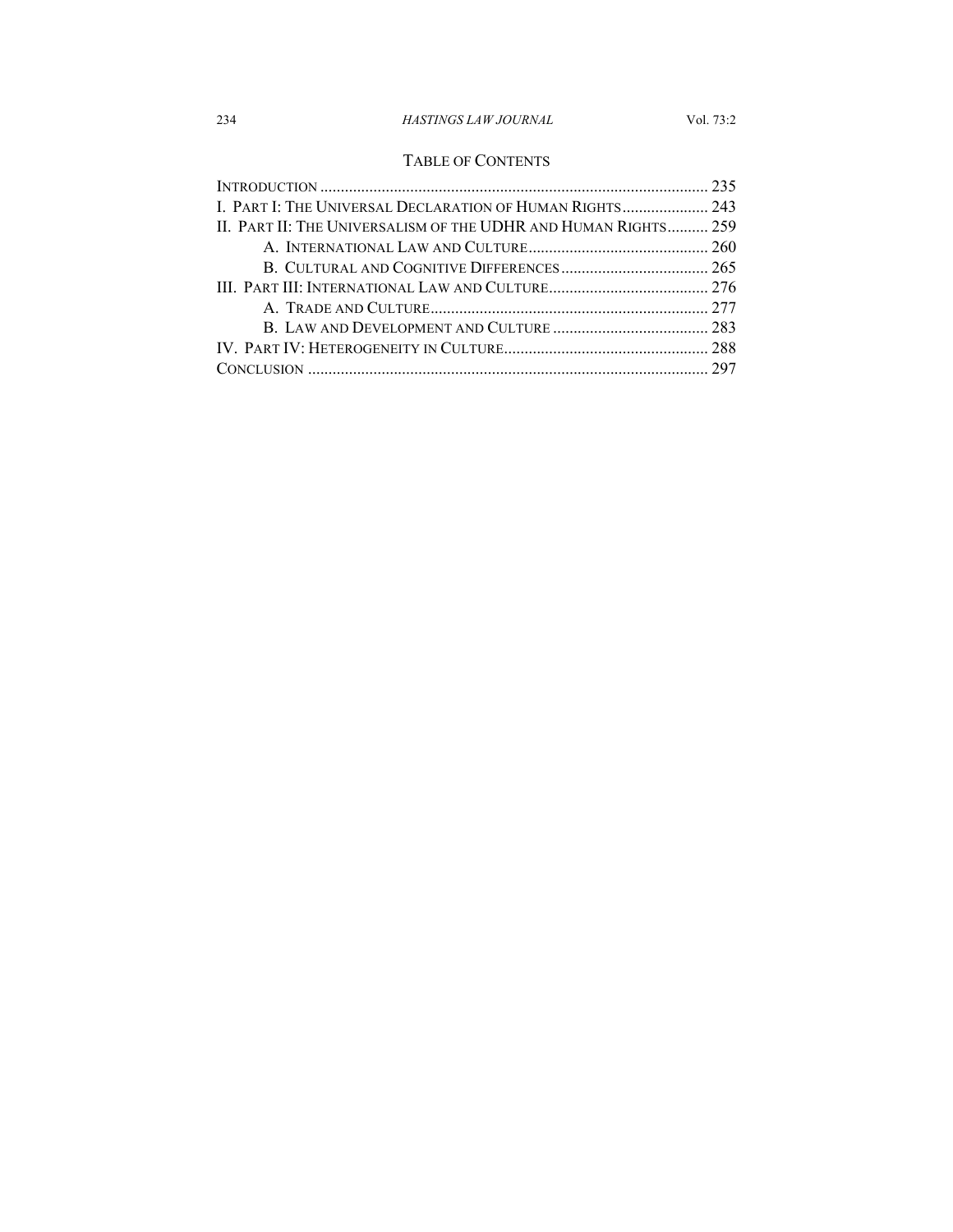#### **INTRODUCTION**

Imagine a society where boys are undervalued and male infanticide and neglect are practiced; where gender-based violence is a pandemic affecting one in three men globally; where boys and men are kept illiterate or uneducated, ensuring that they would be economically and socially dependent on their wives; where very young boys are forced to marry before they reach adulthood; where they could not own or inherit property or have equal access to capital and credit, impeding their ability to enter or participate meaningfully in the marketplace; where they could not vote, ensuring they would be politically voiceless and helpless; where their bodies and sexuality are controlled for sexual and procreation purposes, including sewing up or cutting off parts of their genitals; where perceived sexual misconduct that brings apparent dishonor to the family could result in honor killings meted out by female family members; where gender inequality in education, work, and representation remains entrenched in most parts of the world.

This system could never endure if it were brutally sanctioned by despotic force alone. But it would most likely endure because it would be rooted in and supported by deeply embedded cultural institutions and norms. Yet, if dissenters and critics concerned about such deeply entrenched and pervasive inequality in that particular society were to argue that those arrangements are in violation of the Universal Declaration of Human Rights ("UDHR" or "the Declaration"),<sup>1</sup> would they be derided in this hypothetical example for their so-called inability to understand and respect cultural pluralism?

The answer would be plainly no. Quite simply because that oppressively matriarchal society would be an outlier and would be considered abnormally outside the parameters of the UDHR and the ensuing international human rights framework. But because even in the twenty-first century, societies such as those where women's rights are violated are neither outliers nor anomalies, the subordination of women in such societies is presented as normal. Even countries that might have outlawed discrimination and violence against women support or tolerate certain practices that are antithetical to women's well-being if those practices are deemed to be a part of those countries' culture and tradition.

Indeed, it is rarely acceptable nowadays to defend the continued oppression of women except by resorting to cultural claims. It is important to state at the outset that this Article is not targeting culture or cultural pluralism. But this

<sup>1</sup>*.* G.A. Res. 217 (III) A, Universal Declaration of Human Rights (Dec. 10, 1948) [hereinafter UDHR]. The original title of the instrument was "International Declaration of Human Rights." The title was changed to reflect the fact that the Declaration was meant to be morally binding, not just on the governments that voted for it, but on everyone. MARY ANN GLENDON, A WORLD MADE NEW: ELEANOR ROOSEVELT AND THE UNIVERSAL DECLARATION OF HUMAN RIGHTS 161 (2001). It was not to be an intergovernmental document but a document to and for all of humanity. *Id.*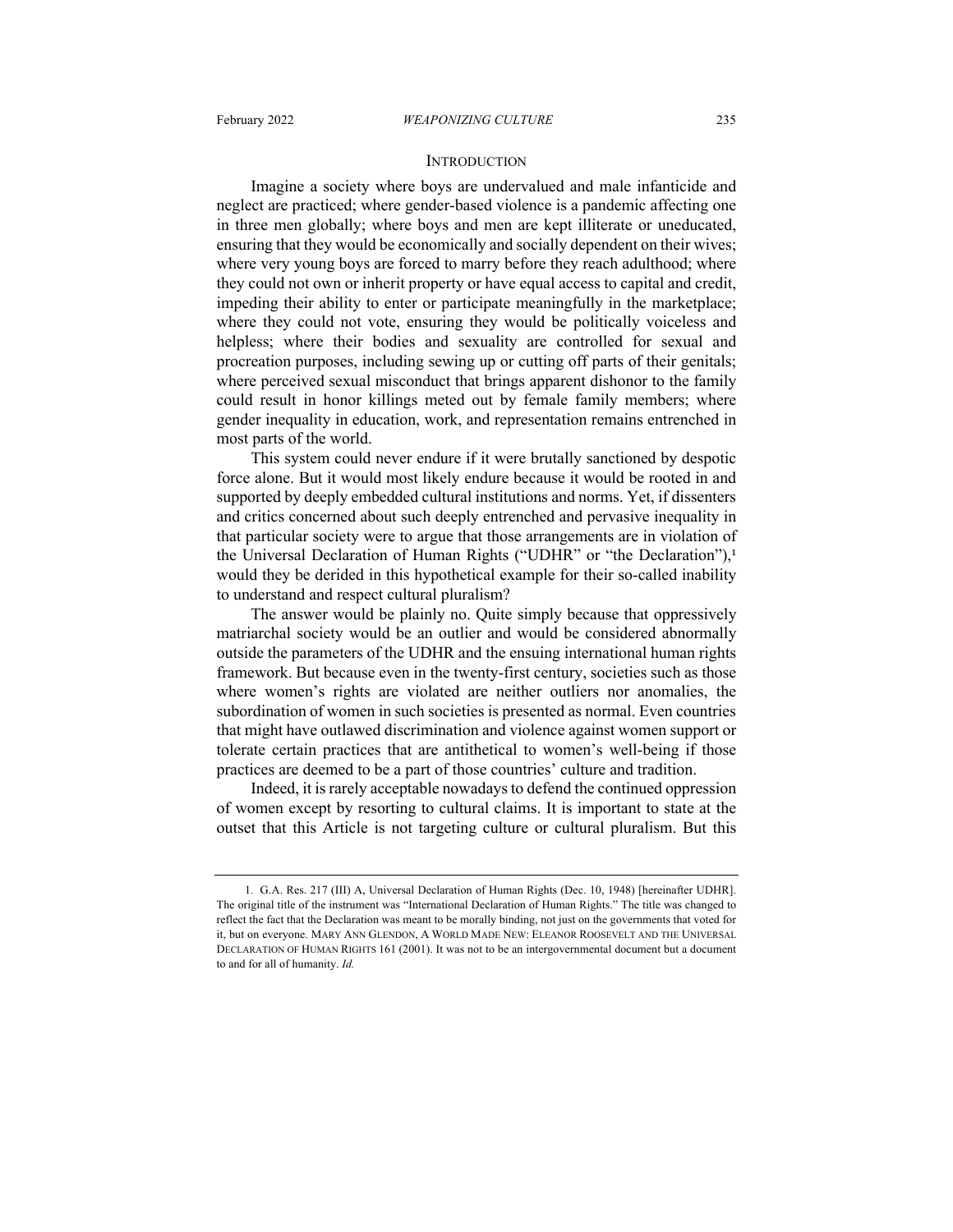Article questions the use of culture to blunt the force and reach of international human rights law in ways that are particularly detrimental to women's human dignity. Thus, this Article disputes the invocation of culture to subordinate women. Indeed, as this Article argues, culture is often downgraded in other areas, such as international trade, but upgraded in human rights because cultural relativism is where women's subordination can still be justified.

This Article also subjects the term "culture" to scrutiny and questions the dominant premise that culture exists in some simple, singular, and homogeneous form in a separate box that is impermeable to and insulated from dissent, change, and heterogeneity. This Article objects to the uncritical, unquestioning deference to a cultural status quo that fails to appreciate all the currents of change and protest beneath the surface and that typically privileges powerful and wealthy men and special interests. This Article will show that cultures throughout history for various reasons have evolved, and it is inaccurate to treat culture as if there is one authentic or sacrosanct version that needs to be preserved.

Proponents of the cultural defense framework deftly pivot the issue away from women's rights and leverage it towards culture, claiming in the process that those who rely on the UDHR to oppose the constriction of women's rights are guilty of varying degrees of cultural imperialism. This anti-UDHR, proculture camp, designed to delegitimize the UDHR, is composed of strange bedfellows. First, the blunter, more aggressive version of the cultural imperialism claim is one used by patriarchal leaders, dictators, and tyrants in many parts of the world. These leaders assume a so-called defensive posture against international human rights law even as they lob attacks against it by exploiting the history of colonialism for their own agenda: "How dare you Western imperialists intrude on our culture!"

A second variant of the cultural imperialism claim is a milder version of the first and might be espoused by both Third World culturalists and Western communitarians<sup>2</sup>: international human rights should respect and accommodate different cultural traditions instead of insisting that cultural diversity be sacrificed for the sake of universalism. Under this claim, the UDHR can and should be understood as embracing a less individual, more collective space for legitimate cultural pluralism. This version is willing to embrace cultural practices that subordinate women in many ways, although it would tolerate "hard" priority rights like the right not to be tortured. Both versions prevent the

<sup>2.</sup> Communitarians are critical of the classical liberal view of the person as atomized individuals, upholding the social realm and viewing the individuals as socially embedded in the collective or the community. *See, e.g.*, MICHAEL J. SANDEL, LIBERALISM AND THE LIMITS OF JUSTICE 64 (1998); CHARLES TAYLOR, SOURCES OF THE SELF 35 (1989); MICHAEL WALZER, SPHERES OF JUSTICE: A DEFENSE OF PLURALISM AND EQUALITY 33 (1983).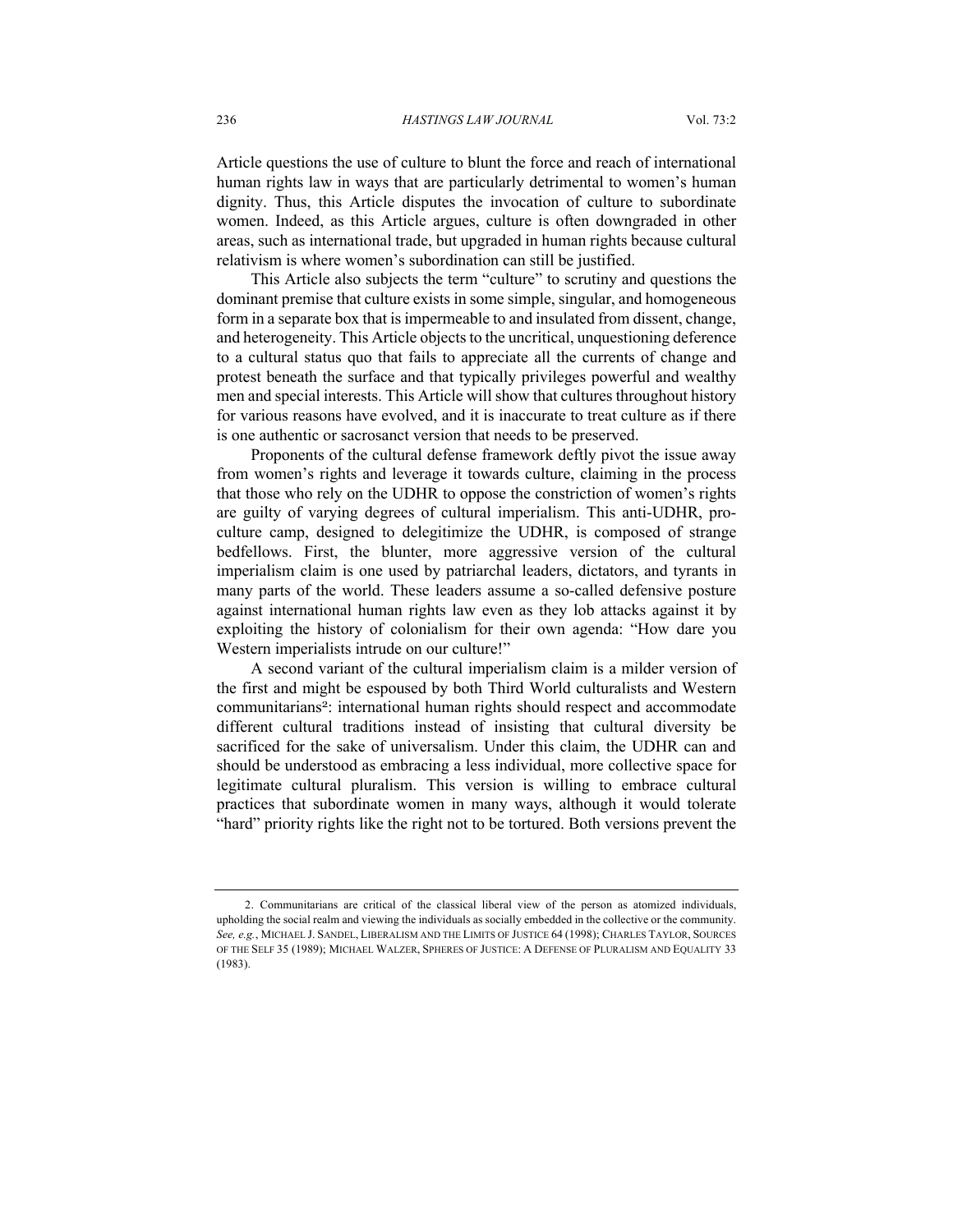full flowering of women's human dignity, and indeed, even the milder, more subtle version can be just as pernicious in its impact on women.

Broadly speaking, both versions of the pro-culture claim referenced above can be unpacked in the following way. To inflate and highlight the particularities of culture and deflate and downplay the universality of the UDHR, the proculture camp continues to misrepresent it as a "Western" document ill-suited for non-Western countries with their own particular cultures and traditions. In reality, the record shows that the UDHR was the result of careful, deliberate drafting by drafters who were fully aware of the cultural traditions around the world. The drafters were amply conscious that they were forging a document that would be broad, ambitious, and intentional in its cultural sensitivities, setting forth interconnected rights and duties designed to ensure human dignity of human beings everywhere (women included).

The diverse countries that came together to adopt the UDHR emphasized in the Preamble that "a common understanding of these rights and freedoms is of the greatest importance . . . ."<sup>3</sup> In other words, the pro-culture camp maligns the UDHR by downplaying its multicultural roots founded in a "common understanding" of human rights. It falsely portrays human rights universalists as somehow being clueless about the importance of culture in human lives when the historical record reveals the exact opposite.

It is hard to imagine anyone arguing that certain races in a society should be kept subordinate because subordination is part of that society's deep, complex, and rich cultural tradition; or that this cultural tradition should be substantially exempt from the scrutiny of international human rights. But that is precisely the argument being made to explain—if not facilitate—and justify women's continued subordination internationally. This is not to say that every pro-culture advocate would defend violence against women, such as domestic violence or rape. But, rather, that some pro-culture advocates would defend less brutal forms of subordination that are deemed to be culturally embedded and would argue that those supposedly less brutal versions should be entitled to a "margin of appreciation." In the latter case, proponents would never use terms like "subordination," "inequality," "oppression," "indignity," or "violence" against women. Those proponents would rely on concepts like "cultural pluralism" and "cultural diversity" instead because those terms sound more innocuous and even respectable. Indeed, invoking "pluralism" and "diversity" serves at least two functions—it masks the anti-female dimensions that animate certain practices and traditions; and it allows proponents to accuse international

<sup>3.</sup> UDHR, *supra* note 1, pmbl.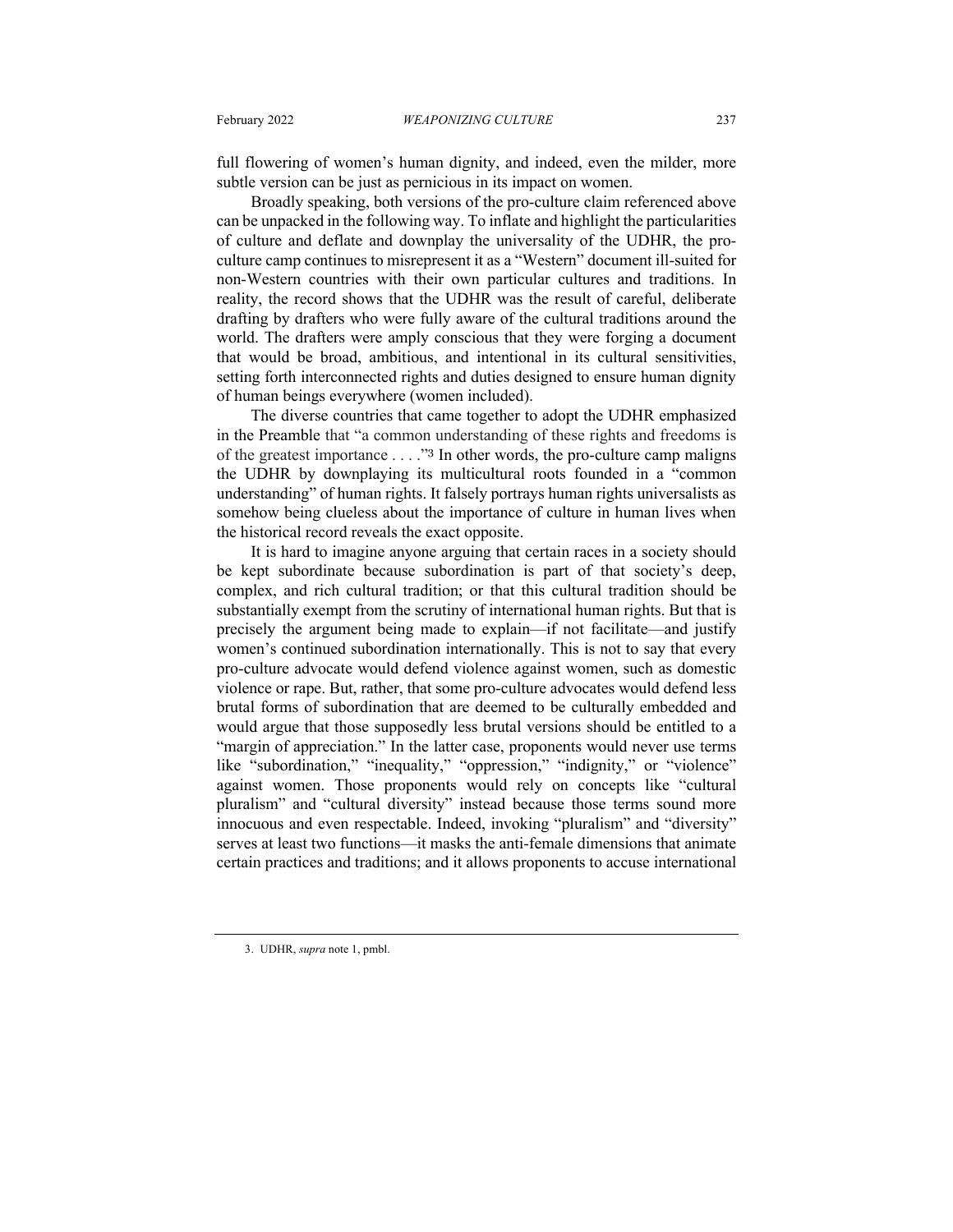human rights advocates as being somehow oblivious to legitimate cultural differences.<sup>4</sup>

The anti-universalist, supposedly pro-culture argument is as follows. Rich, thick societies, where culture and traditions are vibrant and robust, rooted in a complex moral matrix, must be respected and should not be overridden by an inflexible insistence on rights.<sup>5</sup> In fact, rights themselves are considered Western.<sup>6</sup> Since the UDHR is about "rights," it is a Western instrument. Although one of the main objectives of this Article is to examine the historical drafting record and show that the drafters sifted each clause through a cultural lens, so to speak, it is also worth noting that rights are to be defended regardless of their cultural origin. As a Chinese dissident, Xiao Qiang, asked of a colleague who attacked human rights as a Western notion, "[i]f you were to voice dissent from the prevailing view in China, you would end up in jail, and there you would soon be asking for your rights, without worrying about whether they were 'American' or 'Chinese.'"<sup>7</sup> From Xiao's perspective, if rights are good, then cultural diversity will be less important, with respect to rights, at least.

But to return to the culture question, of course cultural diversity is to be valued and culture needs to be engaged—and correctly so. The pro-culture camp asserts that some communities are less interested in rights, and these communities have the right to rank and subordinate different kinds of rights, and it just so happens that women's rights are at the bottom of the list—no matter the UDHR. Western societies and Western concepts of human rights are "thin," detached from tradition and communities where human beings derive their identity, comfort, and connectedness.<sup>8</sup> By contrast, non-Western societies focus on duties, not rights.<sup>9</sup> In addition, non-Western societies are not state-centric.<sup>10</sup> Rights (presumably to the degree they exist) and duties are not linked to a weak

<sup>4.</sup> *See, e.g.*, Richard A. Shweder, *Moral Maps, "First World" Conceits, and the New Evangelists*, *in* CULTURE MATTERS: HOW VALUES SHAPE HUMAN PROGRESS 160–62 (Lawrence E. Harrison & Samuel P. Huntington eds., 2000).

<sup>5.</sup> SETH D. KAPLAN, HUMAN RIGHTS IN THICK AND THIN SOCIETIES: UNIVERSALITY WITHOUT UNIFORMITY 69–70 (2018).

<sup>6.</sup> Jack Donnelly, *Human Rights and Human Dignity: An Analytic Critique of Non-Western Conceptions of Human Rights,* 76 AM. POL. SCI. REV. 303, 303 (1982) (the concept of "'rights' (entitlements) held simply by virtue of being a human—are quite foreign to, for example, Islamic, African, Chinese and Indian approaches to human dignity").

<sup>7.</sup> GLENDON, *supra* note 1, at 232.

<sup>8.</sup> KAPLAN, *supra* note 5, at 70.

<sup>9.</sup> *Id.* at 73 ("When non-WEIRD [Western, Educated, Industrialized, Rich Democracies] philosophers and traditions develop moral systems, they are more likely to be based on relationships rather than rules, duties rather than rights, and virtues rather than freedoms.").

<sup>10.</sup> Donald J. Puchala, *Some Non-Western Perspectives on International Relations*, 34 J. PEACE RSCH. 129, 130 (1997) ("'States' . . . are not very important in non-Western thinking about world affairs but, . . . 'peoples', 'cultures', and 'civilizations' are important."); KAPLAN, *supra* note 5, at 69–70 (describing Western societies as "thin" and non-Western societies as "thick" where the former rely on the "state" to enforce rules and the latter rely on "traditions and social institutions.").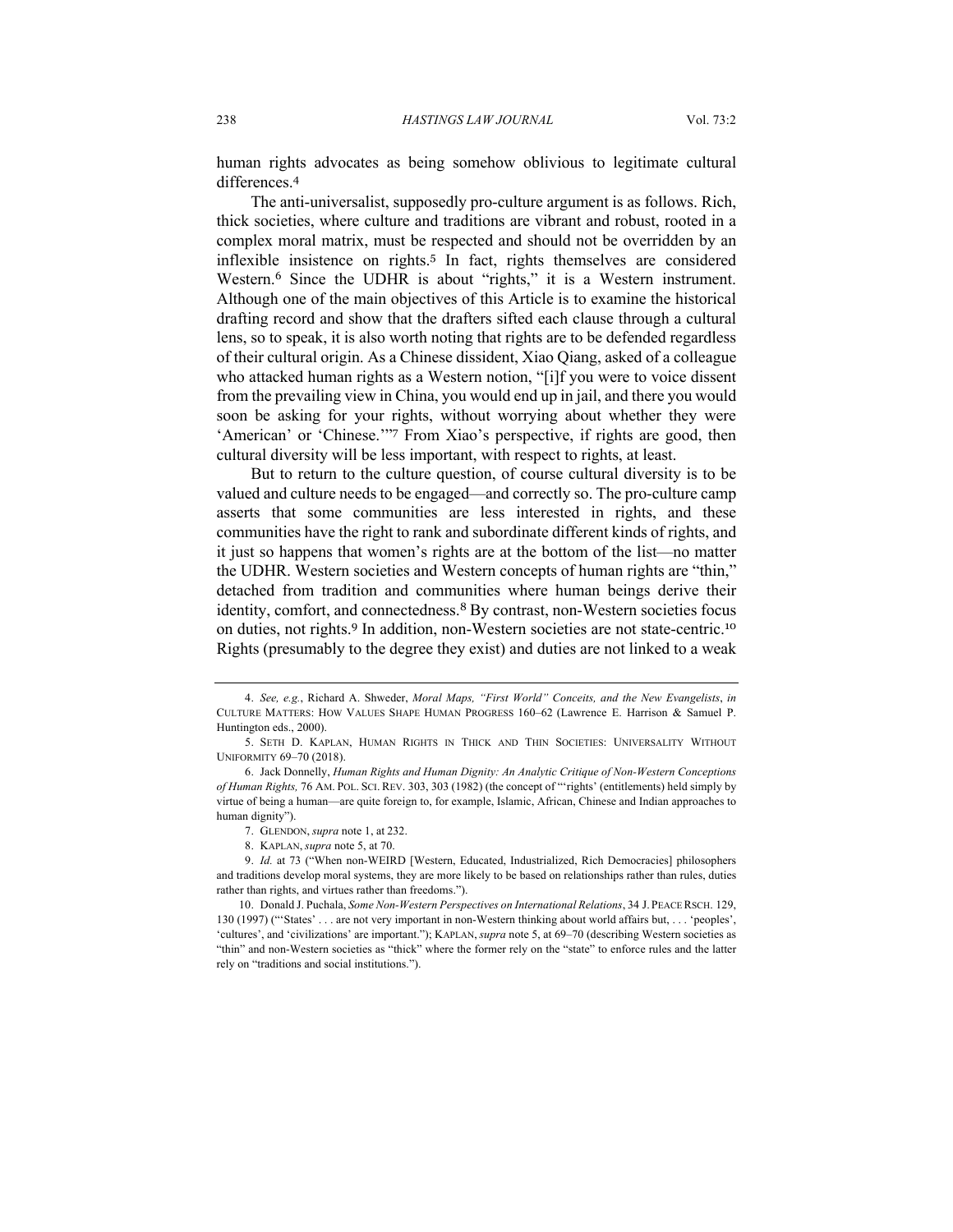state apparatus but rather strongly bound by and embedded in "thick," non-state, traditional institutions. Moreover, these differences are not just a matter of superficial paths taken by different societies. They are, to take the pro-culture argument even further, based on fundamental differences in the very psychological and cognitive orientation of non-Westerners, particularly East Asians who emphasize collective rather than individual agency.

This Article aims at debunking two main attacks against the UDHR and the international human rights framework. First, this Article shows that the UDHR is both universal, proclaiming universal rights that belong to all human beings, *and* at the same time, from its inception, richly grounded in the many cultural traditions of the world, as evidenced by the vital contributions of diplomats and women from different countries in the establishment of the UDHR. Second, this Article argues that culture cannot be used to override women's rights and ensure their continued subordination. Curiously enough, culture is suddenly precious and must be preserved only when it comes to pitting culture against women. In the fight between culture and capitalism or culture and trade, culture has not been preserved or protected but rather marginalized. The use of culture to deflect from women's rights is thus suspect.

Part I of this Article provides an overview of the UDHR, including the nature and scope of human rights set forth by the drafters who came from many different countries, cultures and philosophical traditions. The UDHR has been broadly attacked, predictably, by tyrants and dictators and despots who rightly see an international human rights regime as a threat to their rule. But even those claiming to support international human rights have escalated their criticism of the UDHR and subsequent human rights law on the grounds that human rights advocates have become, in essence, too greedy and demanding when such advocates insist on rights for so many people; in fact, for "everyone." But as Part I shows, the UDHR on its own terms has always recognized the human dignity of all persons, not only persons from some cultures. The UDHR is unapologetic and unequivocal about its commitment to the principles of equal rights and antidiscrimination for all.

This Article looks only at the UDHR and not subsequent human rights treaties such as the Covenant on Civil and Political Rights or the Covenant on Social and Economic Rights or even the Convention on the Elimination of All Forms of Discrimination Against Women ("CEDAW") even though as a declaration, the UDHR is not binding and the subsequent treaties are, at least on state signatories. There are two reasons why I have chosen to limit my discussion to the UDHR. First, it is proper to focus on the primary document that is of singular significance to the post-World War II system. The international human rights system emerged from the moral and legal framework laid by the UDHR, which saw itself as but a first step in a progression of instruments that expand, not restrict, the scope of human rights, reaffirming with each new iteration that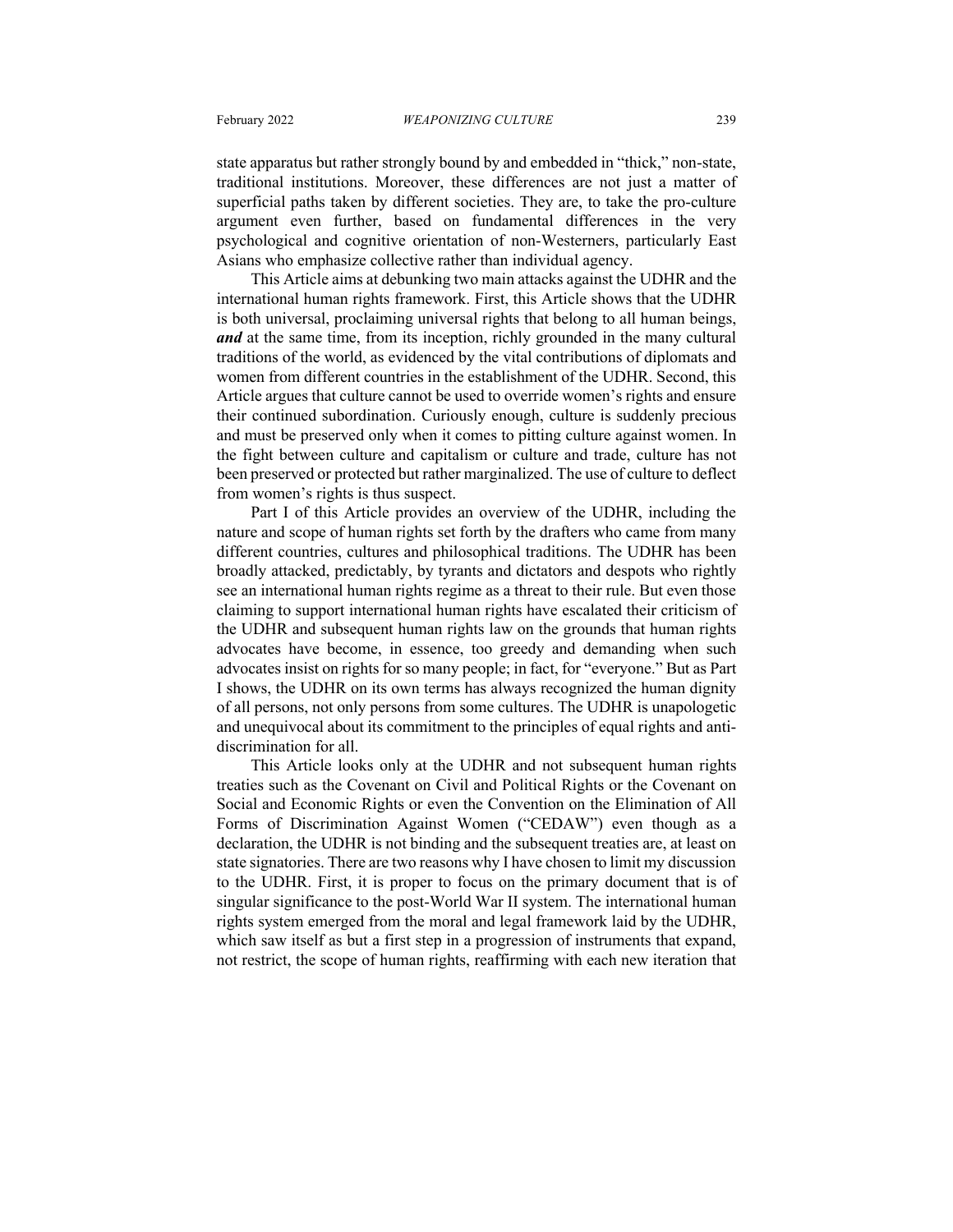international human rights law recognizes the equal worth and equal dignity of all human beings. Thus, although the UDHR has been supplemented by subsequent treaties, it remains foundational and is widely and rightly recognized as "a pillar of a new international system"<sup>11</sup> and "the most prominent symbol[] of changes that would amplify the voices of the weak in the corridors of power."<sup>12</sup> Paying homage to the UDHR in 1986—many years after its initial passage in 1948—Charles Malik,<sup>13</sup> often described as an Arab philosopher and one of the principal drafters of the UDHR, stated, "[w]henever the question of human rights has arisen throughout the world, the appeal has been far more to the Declaration than to the covenants . . . . [T]he morally disturbing or judging is far more important than the legally binding."<sup>14</sup> Second, the essence of the UDHR is its explicit, textual claim to universality, and universality itself has been and still is under siege. The international human rights regime would be less sweeping and radical in scope if universality were to be successfully eroded, leaving the world with a patchwork of truncated, regional human rights documents, each suitable only to its own culturally specific territory. This Article's main objective is to defend the foundational principle of universality where human rights are concerned, generally, and, more specifically, where women's rights are concerned.

While Part I goes *inside* the UDHR to look at the drafting history and at specific articles that garnered debate about cultural relativism versus universalism, Part II looks at the uncomfortable *relationship* between international human rights law and culture. This relationship has been fraught with contentious debates about cultural particularities versus universalism, respect for national or subnational culture versus global or cosmopolitan culture, and individual rights versus communal duties. The pro-culture camp in essence seeks a cultural exception or cultural escape clause from international human rights laws on the grounds that it is in favor of a flexible, not rigid, universalism.

In a novel twist to this perennial debate, the pro-culture proponents seek to further reinforce this dichotomy by pointing to psychological differences, not just cultural differences between the West and the non-West. It is not just that the West is constructed around a thin sense of community that elevates the primacy of the individual, individual autonomy, and individual freedom; or that the non-West is constructed around a thick sense of community composed of interrelated beings with mutual and reciprocal obligations to others. It is rather that these cultural differences have deep, intrinsic psychological roots.

<sup>11.</sup> GLENDON, *supra* note 1, at xvi.

<sup>12.</sup> *Id*.

<sup>13.</sup> *Dr. Charles Habib Malik*, UNITED NATIONS (last visited Jan. 24, 2022), https://www.un.org/en/ga/ president/bios/bio13.shtml.

<sup>14.</sup> Mary Ann Glendon, *The Rule of Law in the Universal Declaration of Human Rights*, 2 NW. J. INT'L HUM. RTS. 1, 8 (2004).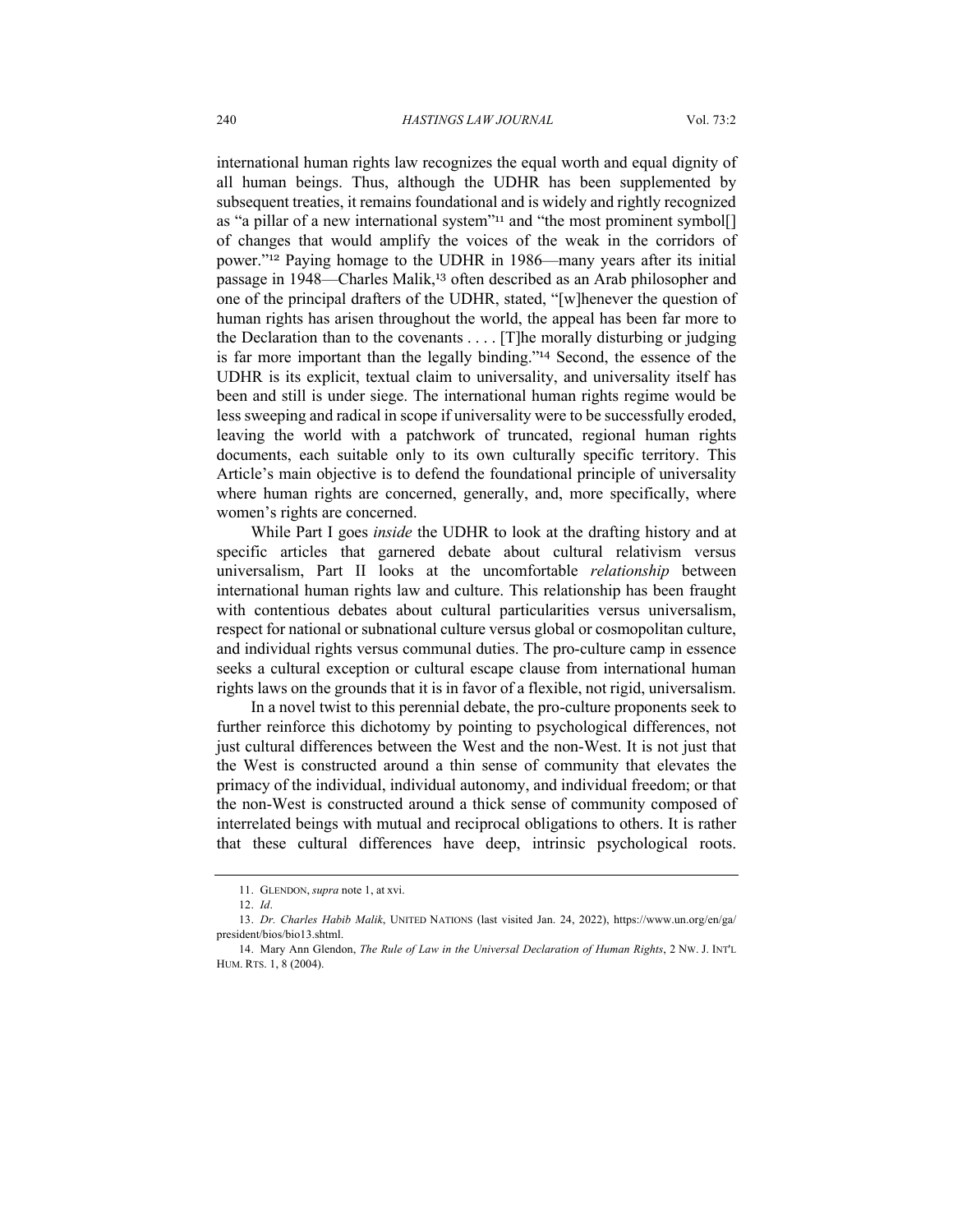International human rights law, in this view, does not have the capacity to engage honestly or psychologically with thick communities that are founded on a collective understanding of human life. So goes the argument for a cultural exception, which this Article rebuts in Part III.

Part III shows that the pro-culture argument is actually an argument not so much aimed at preserving culture because it aims at justifying women's continued subordination. This Article demonstrates this by showing that culture has been relegated to the side in other instances. The world view of capitalist accumulation has historically collided with the world view of traditional cultures. The inherent contradictions and tensions between traditional and capitalist modes of production have been well-documented and recognized as one of the exacerbating factors of colonialism.<sup>15</sup> This collision between traditional culture and capitalist culture continues to the present day. As an indigenous activist from the Philippines noted:

Industrialized culture regards our values as unscientific obstacles to modernization and thus worthy of ridicule, suppression, and denigration. The industrial world also views our political, social, and land-tenure traditions as dangerous: our collective identities; our communal ownership of forests, waters, and lands; our *usufruct* system of community sharing, and our consensus decision-making are all antithetical to the capitalist hallmarks of individualism and private property.<sup>16</sup>

In the war between traditional culture and capitalism, few cared about preserving tradition when profits and capitalist accumulation were at stake.

One could also go further and say that the tension is not merely between collective versus individual accumulation but rather a collision of two culturally different world views. Resources are seen as sacred in the former community and treated as commodities in the latter.<sup>17</sup> Similarly, claimants who attempt to justify their violation of a provision of the World Trade Organization ("WTO") on the grounds that such a violation should be excused due to a cultural preservation defense have not succeeded. For example, when Canada imposed higher tariffs on American split-run magazines imported into Canada to protect Canadian magazines on the grounds that Canada needs to preserve Canadian

<sup>15.</sup> *See* ERIC R. WOLF, EUROPE AND THE PEOPLE WITHOUT HISTORY 76 (1982).

<sup>16.</sup> Victoria Tauli-Corpuz, *Our Right to Remain Separate and Distinct, in* PARADIGM WARS: INDIGENOUS PEOPLE'S RESISTANCE TO ECONOMIC GLOBALIZATION 13–14 (Jerry Mander & Victoria Tauli-Corpuz eds., 2005).

<sup>17.</sup> Arthur Manuel, *Indigenous Brief to WTO: How the Denial of Aboriginal Title Serves as An Illegal Export Subsidy, in* PARADIGM WARS, *supra* note 16, at 206.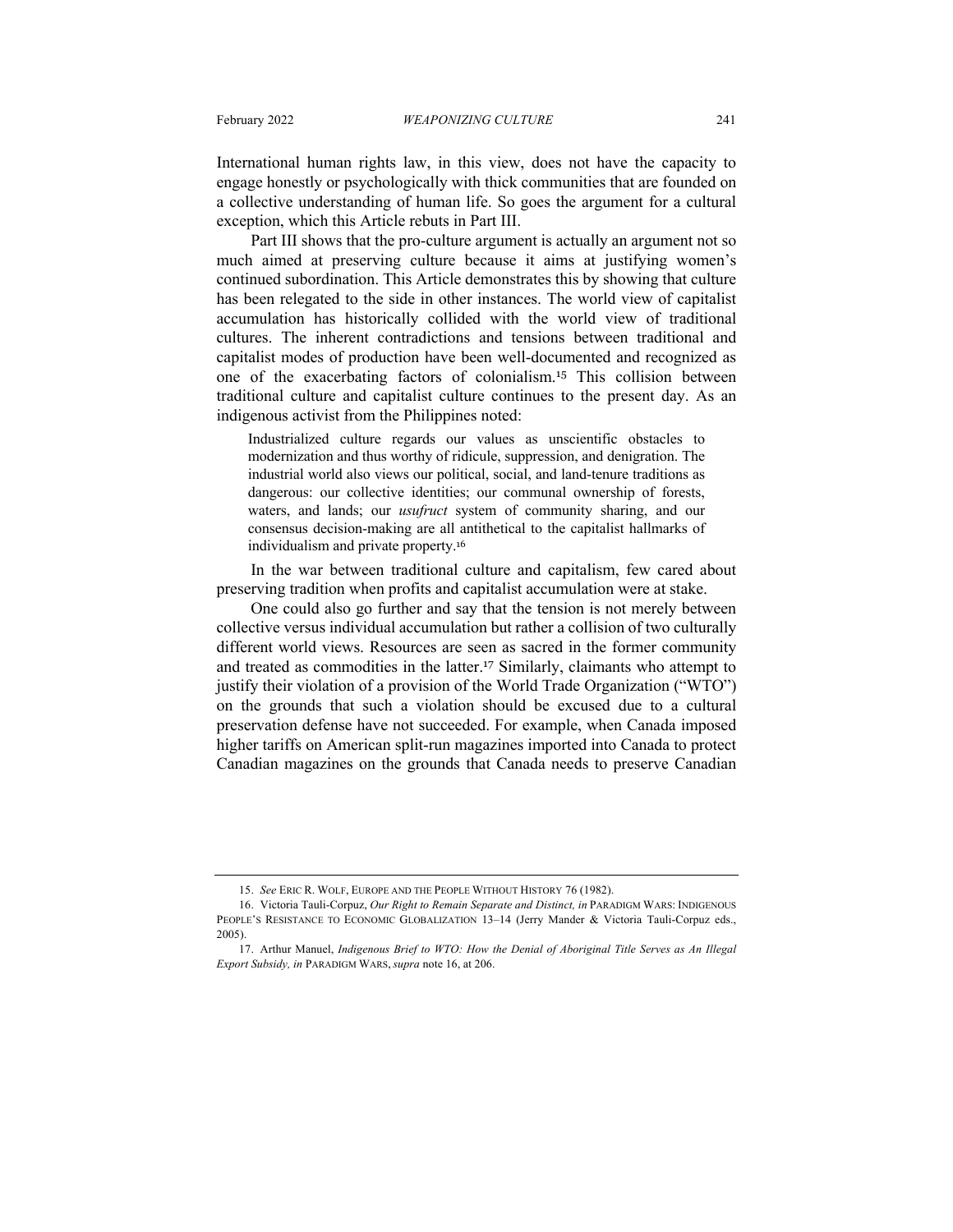culture, Canada lost when the United States complained at the WTO, which rejected cultural exceptions to trade norms.<sup>18</sup>

As Part III also demonstrates, it is quite commonplace in law and development circles to export the rule of law in ways that implicitly, even if not explicitly, require a transformation of traditional culture. Few inside or outside of law and development circles object to these aspects of the rule of law. For example, corporate law and securities laws are written to facilitate market reform. In a country steeped in thick, relational norms that favor personalistic exchanges, nepotism is often widespread. But to establish the rule of law where justice is fair, nepotism is something that the new law is specifically designed to abolish. If a corporate insider comes across inside information, it might be expected in traditionally thick societies that this insider shares his tip with family members. But in rule of law reform, the new securities law that reformers advocate for would not contain a cultural exception to insider trading to preserve a traditional culture of informal relationships above formal, legal ones. In fact, no one has insisted that cultures that value nepotism specifically, or personal over impersonal exchanges generally, be preserved, and no one has attacked the establishment of rules against insider trading as a reflection of Western values or an example of Western imperialism.

Yet, preservation of culture becomes a bugle call whenever women's equality is involved. Suddenly, the Third World and its culture must be respected. Suddenly, the collective fabric of communal society is to be preserved against the encroachment and predatory reach of international human rights law. Since the UDHR, CEDAW<sup>19</sup> has confronted the culture question directly, calling on state parties to change customary, cultural, and religious laws that are premised upon the inequality of the sexes. CEDAW took the correct approach and did not allow culture to be used yet again as a weapon against women or to dilute women's full equal rights on the grounds of cultural relativism. As Arati Rao noted, "No social group has suffered greater violation of its human rights in the name of culture than women."<sup>20</sup> CEDAW's preamble explicitly

<sup>18.</sup> Status Report by Canada, *Canada–Certain Measures Concerning Periodicals*, WTO Doc. WT/DS31/9/Add.5 (Oct. 9, 1998); *see also* Christina F. Green, The Great Cultural Divide: The Split-Run Magazines in the 1990s, at 35 (Aug. 1999) (M.A. thesis, Queen's University) (ProQuest).

<sup>19.</sup> G.A. Res. 34/180, Convention on the Elimination of All Forms of Discrimination Against Women (Dec. 18, 1979) [hereinafter CEDAW].

<sup>20.</sup> Arati Rao, *The Politics of Gender and Culture in International Human Rights Discourse*, *in* WOMEN'S RIGHTS, HUMAN RIGHTS: INTERNATIONAL FEMINIST PERSPECTIVES 167, 169 (Julie Peters & Andrea Wolper eds., 1995); *see also* AMARTYA SEN, DEVELOPMENT AS FREEDOM 31–32 (1999) (arguing that in the "development as freedom" approach, "the liberty of all to participate in deciding what traditions to observe cannot be ruled out by the national or local 'guardians'—neither by the ayatollahs (or other religious authorities), nor by political rulers (or governmental dictators), nor by cultural 'experts' (domestic or foreign)"). This approach also encompasses the liberty of any group, including "female children" whose basic participation and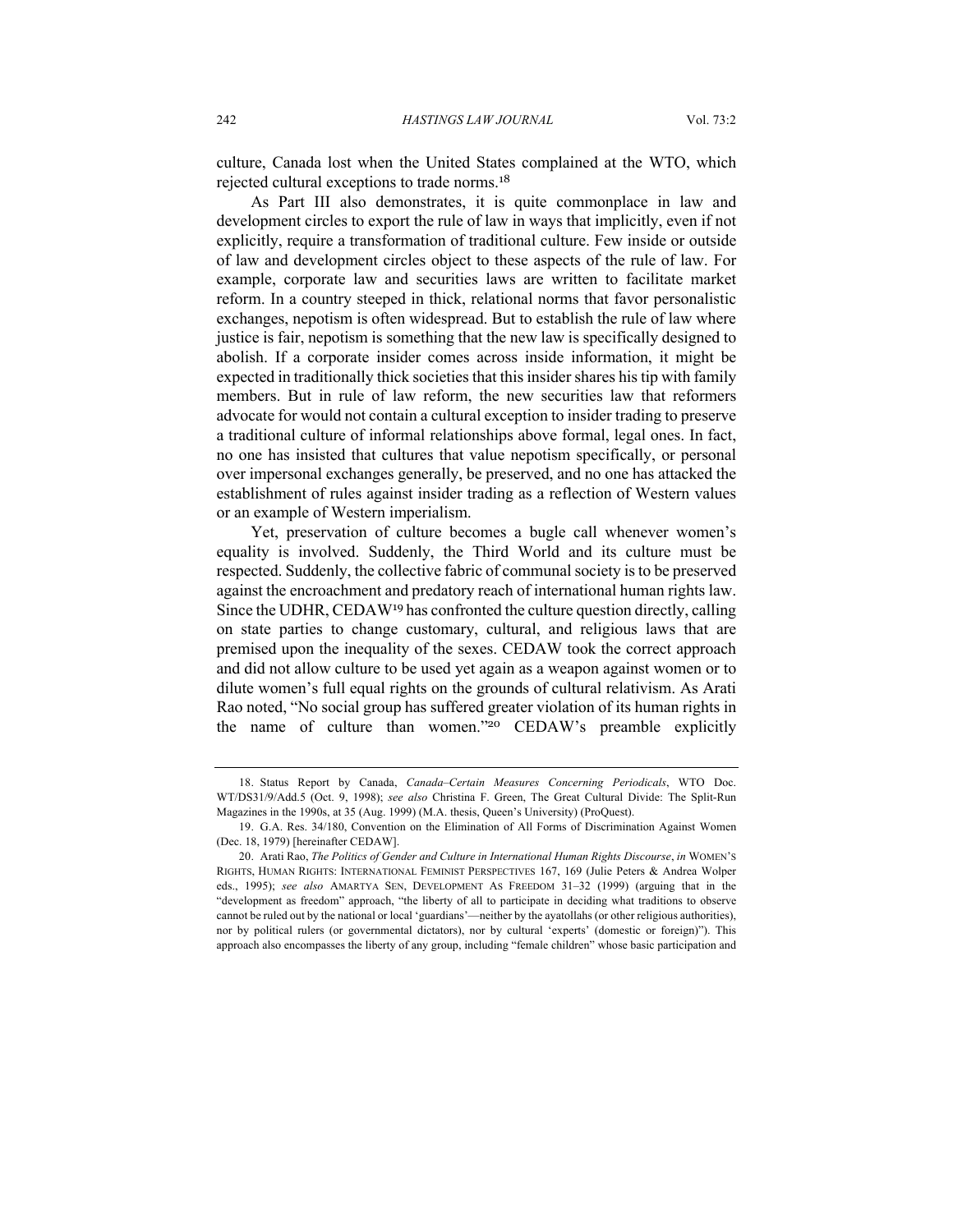acknowledges that its state parties are "[a]ware that a change in the traditional role of men as well as the role of women in society and in the family is needed to achieve full equality between men and women."<sup>21</sup>

In Part IV, the Article looks at culture and takes it out of the box of homogeneity. Who gets to represent culture and which aspects of a culture constitute "the" culture are all contested. Culture is fluid and heterogeneous and is in flux, whether due to internal transformation or external catalyst. Even when there are indeed authentic cultural differences between the West and non-West, it is still worthwhile to examine such differences to determine if the differences are exaggerated or deployed to achieve a particular agenda, in this case, an antifemale agenda that causes harm to women's equality, dignity, and bodily integrity.

#### I. PART I: THE UNIVERSAL DECLARATION OF HUMAN RIGHTS

Common moral outrage against the Holocaust was the catalyzing context that gave rise to the UDHR. The dehumanization, affront to human dignity, and brutal murder of six million Jews during the Holocaust<sup>22</sup>—and the murder and inhumane treatment of other human beings by the Nazi regime, including disabled persons,<sup>23</sup> homosexuals,<sup>24</sup> gypsies,<sup>25</sup> and others viewed by the Nazis as less than fully human—was the crucial catalyst<sup>26</sup> for the governments that came together to agree on the Declaration.

21. CEDAW, *supra* note 19, at pmbl.

22. U.S. HOLOCAUST MEM'L MUSEUM, HOLOCAUST ENCYCLOPEDIA, https://www.ushmm.org/learn (last visited Jan. 24, 2022).

23. *Nazi Persecution of the Disabled: Murder of the "Unfit*,*"* U.S. HOLOCAUST MEM'L MUSEUM, HOLOCAUST ENCYCLOPEDIA, https://www.ushmm.org/information/exhibitions/online-exhibitions/specialfocus/nazi-persecution-of-the-disabled (last visited Jan. 24, 2022).

educational skills cannot be denied); *see also id.* at 82–83 (discussing "gender bias in family allocation"); *id .*at 88–89 (discussing traditional norm of "systematic 'boy preference' in the family allocation of resources" and "sex bias" against girls as reflected in "greater mortality, morbidity, undernourishment, medical neglect, and so on"); *id.* at 104–07 (discussing the phenomenon of "missing women" in China and the low female-to-male ratios in countries in Asia and North Africa" which can only be explained by reference to social and cultural norms, resulting in "neglect of female health and nutrition," "hospitalization and even feeding," and the "hiding" of newborn girls, "higher female infant mortality" and sex-selective abortion); *id.* at 115–16 (discussing how female freedom to participate in the work force "systematically denied in many cultures, and this in itself is a serious violation of women's liberty and gender equity. The absence of this freedom militates against the economic empowerment of women . . . ."); *id.* at 187-203 (discussing how "women's agency and social change" is influenced by many factors, including "established conventions.").

<sup>24.</sup> *Persecution of Homosexuals in the Third Reich*, U.S. HOLOCAUST MEM'L MUSEUM, https://encyclopedia.ushmm.org/content/en/article/persecution-of-homosexuals-in-the-third-reich (last visited Jan. 24, 2022).

<sup>25.</sup> *Genocide of European Roma (Gypsies)*, U.S. HOLOCAUST MEM'L MUSEUM, https://encyclopedia.ushmm.org/content/en/article/genocide-of-european-roma-gypsies-1939-1945 (last visited Jan. 24, 2022).

<sup>26.</sup> JOHANNES MORSINK, THE UNIVERSAL DECLARATION OF HUMAN RIGHTS AND THE HOLOCAUST: AN ENDANGERED CONNECTION 129–30 (2019).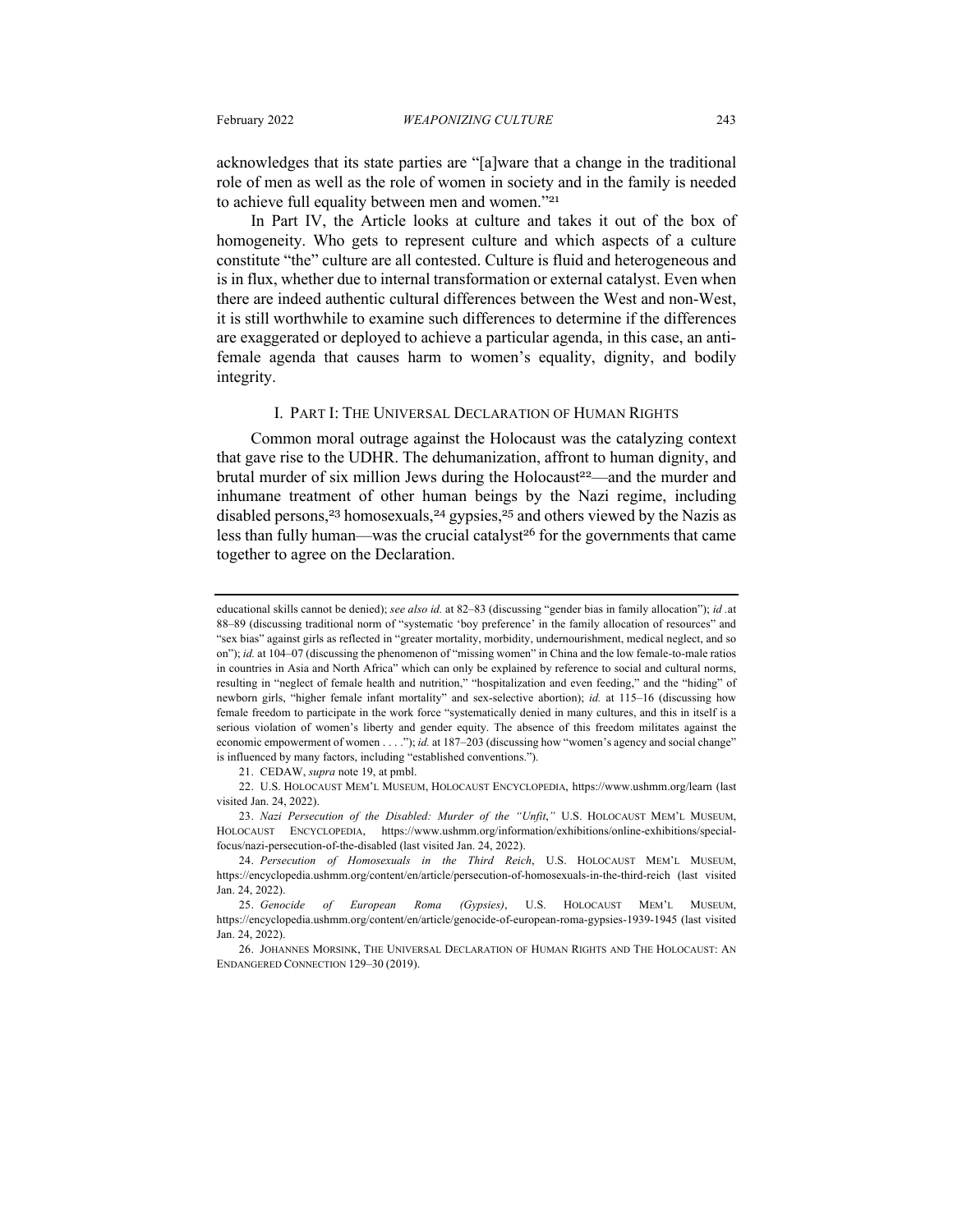244 *HASTINGS LAW JOURNAL* Vol. 73:2

These horrific realities infused the sense of purpose underlying the Declaration. The overwhelming sense of violation and affront to human dignity galvanized and brought people together from so many different religious and philosophical and cultural traditions at this critical historical moment. Animating the UDHR is a fundamental universal human cry for dignity that has enabled it to speak powerfully, then and now, to human beings everywhere.

The UDHR proclaims universal rights to which all human beings everywhere are entitled. It provides a "common understanding of these rights" and a "common standard of achievement for all peoples and all nations."<sup>27</sup> The Declaration's living legacy is vast, including its influence on subsequent human rights law, its clear language that speaks to human beings everywhere, and its continuing inspirational power. Article 1 declares that "[a]ll human beings are born free and equal in dignity and rights." <sup>28</sup> Article 2 proclaims that "[e]veryone is entitled to all the rights and freedoms set forth in this Declaration, without distinction of any kind, such as race, colour, sex, language, religion, political or other opinion, national or social origin, property, birth or other status…"<sup>29</sup> Article 7 of the Declaration—its equal protection clause—affirms that "[a]ll are equal before the law and are entitled without any discrimination to equal protection of the law."<sup>30</sup>

Indeed, it is the UDHR's powerful recognition of the equal worth and equal dignity of all human beings—and corresponding emphasis on nondiscrimination—that animates the Declaration and continues to speak so powerfully ever since. The idea of equal human dignity and equal human worth is—to paraphrase *McCulloch v. Maryland*—so interwoven into the fabric of the UDHR that it cannot be "separated from it, without rending it into shreds."<sup>31</sup>

In addition, women from different countries played a vital role in shaping the language and rights in the UDHR. Eleanor Roosevelt from the United States, who chaired the UN Commission that wrote the UDHR, played a central role in negotiating the Declaration and strongly supported the inclusion of economic and social rights as well as civil and political rights.<sup>32</sup> Moreover, thanks to the determined efforts of female delegates<sup>33</sup> from other countries—such as from India and Denmark—the Declaration has powerfully inclusive language that speaks to everyone: "All human beings…"; "Everyone…"; "No one…";

<sup>27.</sup> UDHR, *supra* note 1, at pmbl.

<sup>28.</sup> *Id.* at art. 1.

<sup>29.</sup> *Id.* at art. 2.

<sup>30.</sup> *Id.* at art. 7.

<sup>31.</sup> McCulloch v. Maryland, 17 U.S. (4 Wheat.) 316, 426 (1819).

<sup>32.</sup> GLENDON, *supra* note 1, at 42–43, 186–87.

<sup>33.</sup> *Women Who Shaped the Universal Declaration*, UNITED NATIONS, https://www.un.org/en/events/ humanrightsday/women-who-shaped-the-universal-declaration.shtml (last visited Jan. 24, 2022).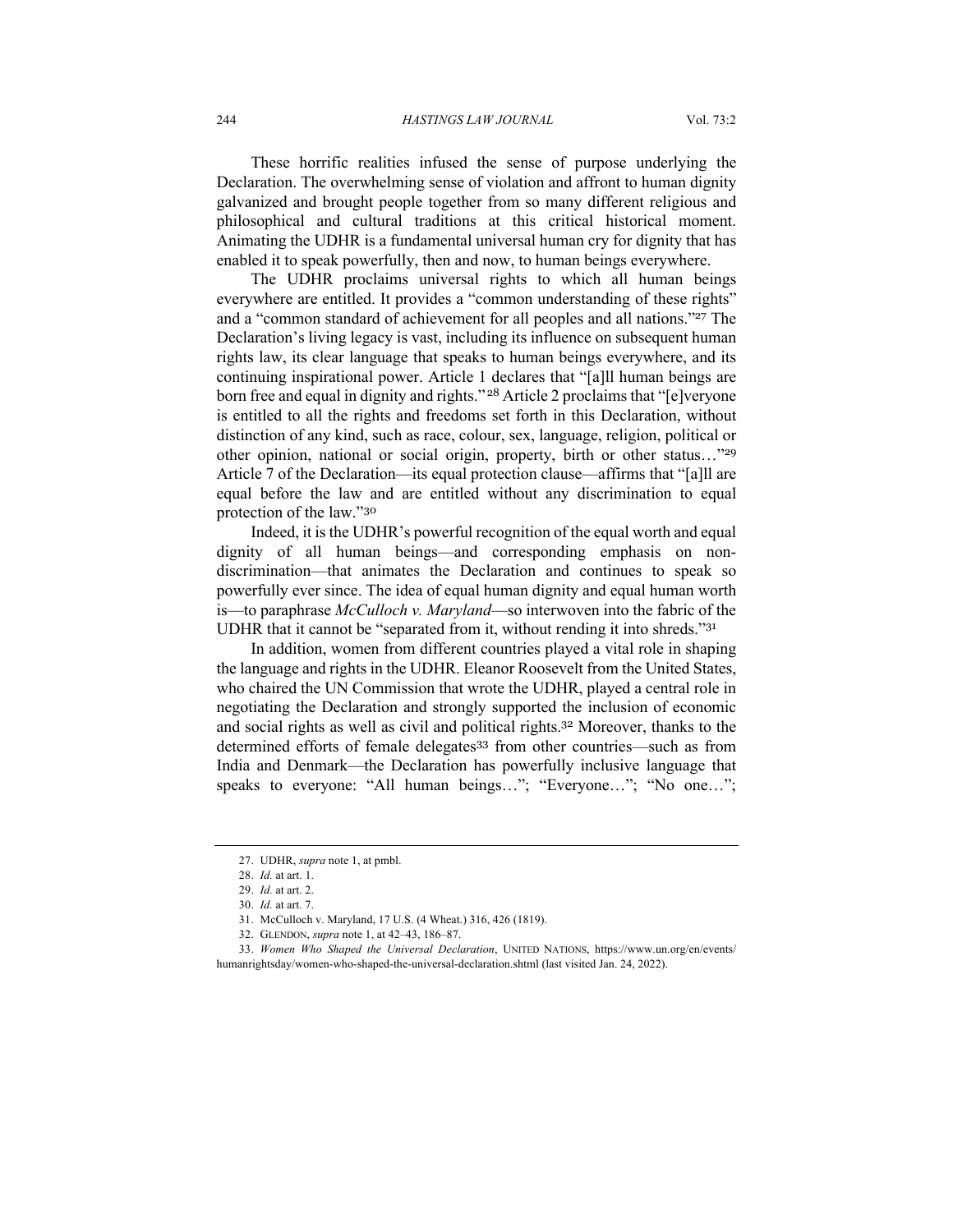"All…"<sup>34</sup> There are only a few exceptions where masculine pronouns are used instead.<sup>35</sup> The fifth clause in the Preamble specifically mentions women: "Whereas the peoples of the United Nations have in the Charter reaffirmed their faith in fundamental human rights, in the dignity and worth of the human person and in the equal rights of men and women and have determined to promote social progress and better standards of life in larger freedom . . . ."<sup>36</sup> The express inclusion of women "signals that the Declaration is not just a universalization of the eighteenth-century 'rights of man,' but part of a new stage in the history of human rights."<sup>37</sup>

These determined female delegates successfully ensured<sup>38</sup> that the fundamental emphasis on equality and non-discrimination throughout the UDHR also was reflected in specific provisions. These include Article 16 which affirms the right of men and women "of full age, without any limitation due to race, nationality or religion" to "marry and to found a family" and "equal rights as to marriage, during marriage and at its dissolution."<sup>39</sup> Article 23 likewise affirms that "[e]veryone, without any discrimination, has the right to equal pay for equal work."<sup>40</sup>

What is especially remarkable is that the diplomats who agreed on these basic foundational ideas came from many different countries and diverse cultures and religious and philosophical traditions. Indeed, even in the fight between an imperial nation like Great Britain and the colonies, with the former against the application of the UDHR to the peoples of the colonies, the latter won; "the pro-colonial, anti-universal argument was rejected by the United

39. UDHR, *supra* note 1, at art. 16.

<sup>34.</sup> UDHR, *supra* note 1, at pmbl.

<sup>35.</sup> One version of Article 1 reads "All men are brothers. They are endowed by nature with reason and conscience. They are born equal in dignity and rights." GLENDON, *supra* note 1, at 90. Mrs. Hansa Mehta of India had been fighting against "purdah, child marriage, polygamy, unequal inheritance laws, and bans on marriages among different castes, striving to set these ancient customs on course of extinction" and objected to the use of non-inclusive language. *Id.* Mrs. Mehta warned that the term "men" would be understood to mean exclusively male in many countries and the UN Commission on the Status of Women, as well as the Soviet bloc delegates agreed with her. *Id.* Eleanor Roosevelt, however, repeated her prior assertions that the term "men" included everyone. *Id.* at 68, 112.

<sup>36.</sup> UDHR, *supra* note 1, at pmbl.

<sup>37.</sup> *Id.* at 177.

<sup>38.</sup> Johannes Morsink, *Women's Rights in the Universal Declaration*, 13 HUM. RTS. Q. 229, 256 (1991).

<sup>40.</sup> *Id.* at art. 23.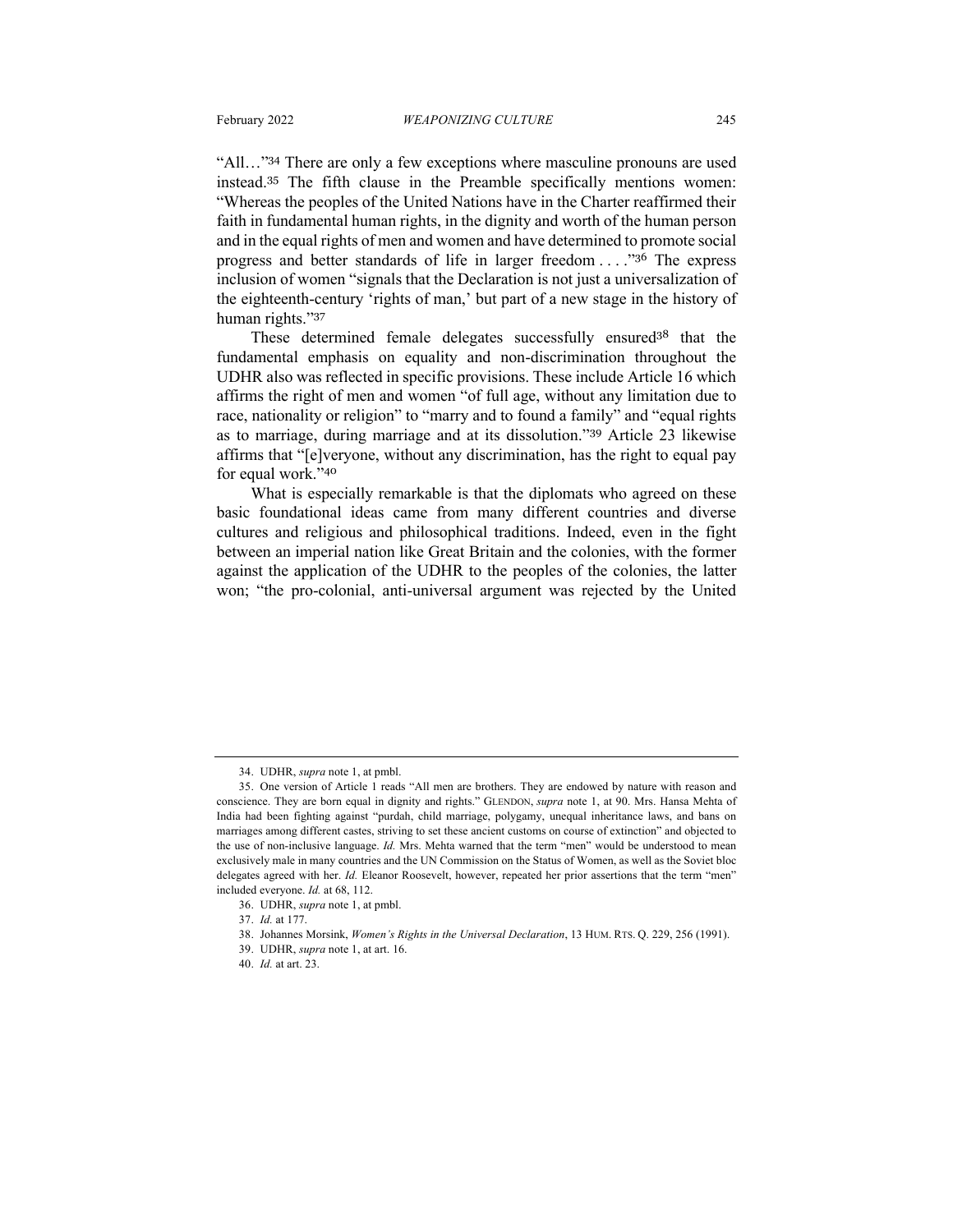Nations General Assembly"<sup>41</sup> and the UDHR would thus reach colonized as well as free peoples.<sup>42</sup>

These multicultural roots favoring universalism—for both the grounding significance of equal human dignity *and* the common list of rights—are important historically, politically, and philosophically. Historically and politically, they provide an important corrective to those who argue that universal human rights are a largely western concept or imposition on other cultural traditions. Despite ideological and cultural divides, the UDHR's framers were able to forge a human rights instrument that was consciously and intentionally cognizant of cultural differences. And yet, "[t]he argument against the UDHR's universality, however, persists as an attempt to invalidate its accomplishments."<sup>43</sup>

As this Part shows, universality was not just a part, or even a significant part, of the Declaration. Rather, it "was designed with universality constantly at the forefront of the debate."<sup>44</sup> The four framers who played crucial roles in the successive drafts were all representatives from different parts of the world: Peng-chun Chang, a Chinese philosopher and diplomat (Ambassador to Turkey and Chile),Vice Chair of the Commission on Human Rights; Nobel Peace Prize laureate Rene Cassin, a French-Jewish jurist of the Free French; Charles Habib Malik, a Lebanese existentialist philosopher, chief spokesman for the Arab League who identified as Arab and Christian, Rapporteur of the Commission; and Eleanor Roosevelt, diplomat, activist and First Lady of the United States, Chair of the Commission.<sup>45</sup> Other prominent participants included Carlos Romulo, a Filipino Pulitzer Prize winning journalist; John P. Humphrey, the Canadian director of the United Nations' Human Rights Division who wrote the first draft of the UDHR; Hansa Mehta of India who insisted the Declaration use inclusive language to include equal rights for women; Alexei Pavlov, the Soviet

<sup>41.</sup> "Everyone is entitled to all the rights and freedoms set forth in this Declaration, without distinction of any kind, such as race, colour, sex, language, religion, political or other opinion, national or social origin, property, birth or other status. Furthermore, no distinction shall be made on the basis of the political, jurisdictional or international status of the country or territory to which a person belongs, whether it be independent, trust, non-self-governing or under any other limitation of sovereignty." *Id.* at art. 2. The phrase "whether it be independent trust, nongoverning or under any other limitation of sovereignty" was successfully added to Article 2 by Omar Loutfi, the Egyptian delegate, despite vehement opposition from the British delegate, who even took it to a plenary session of the General Assembly. Opposition was derived from concern that the UDHR would grant rights to subjects of the British Empire. Ankeith Prince Illiparambil, Eleanor Roosevelt and Charles Malik: Titans of Peace and Architects of Post-WWII International Cooperation 34–35 (May 2020) (B.A. thesis, University at Albany, State University of New York).

<sup>42.</sup> *See* PAUL GORDON LAURENT, THE EVOLUTION OF INTERNATIONAL HUMAN RIGHTS: VISIONS SEEN 168–69 (1998).

<sup>43.</sup> Illiparambil*, supra* note 41, at 41.

<sup>44.</sup> *Id.*

<sup>45.</sup> *Drafting of the Universal Declaration of Human Rights*, U.N. DAG HAMMARSKJÖLD LIBRARY, https://research.un.org/en/undhr/draftingcommittee (last updated Dec. 16, 2021).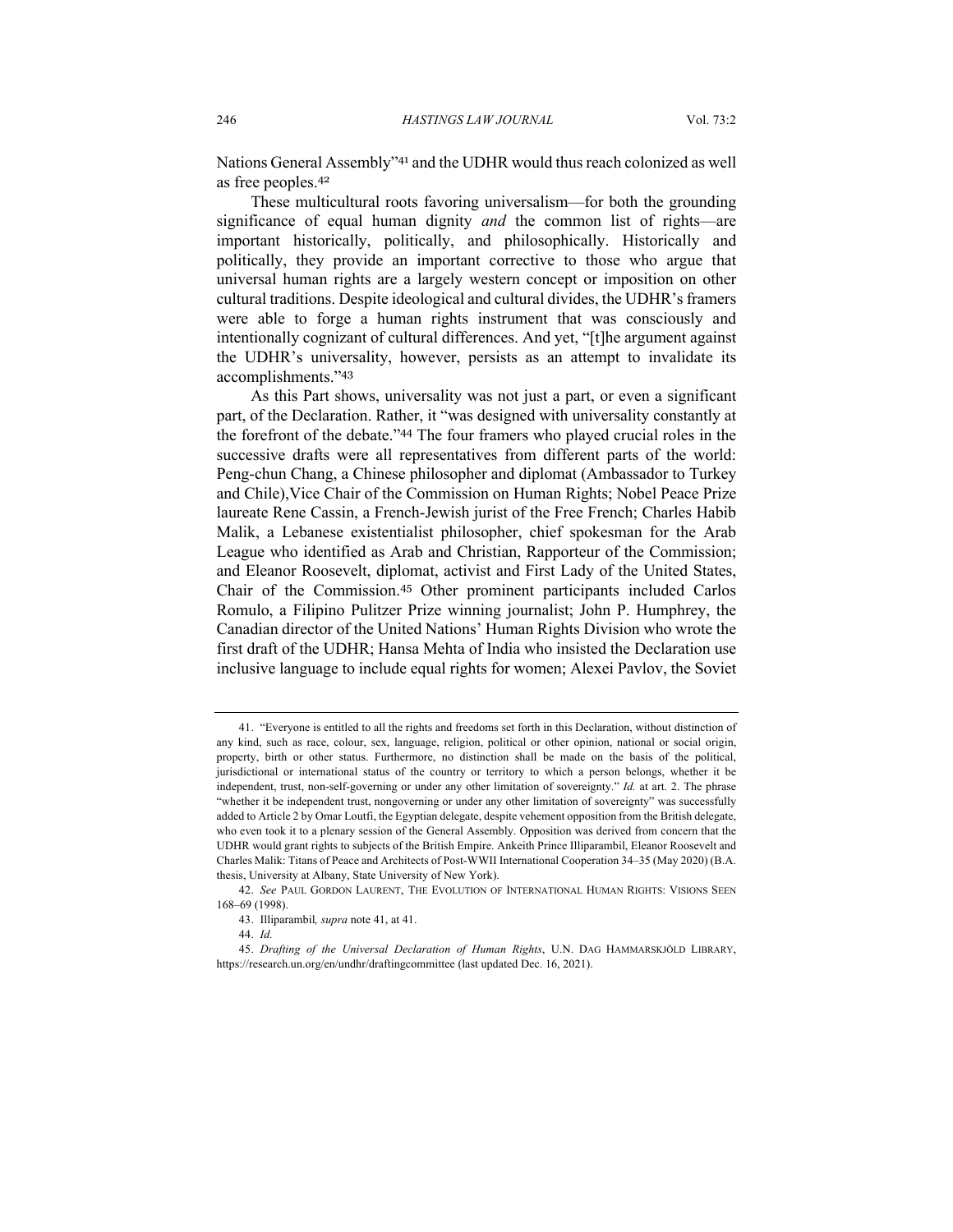delegate; and Chile's Hernan Santa Cruz, who advocated for the inclusion of socio-economic rights.<sup>46</sup>

There were sixteen member states represented at the first session of the Human Rights Commission held between January 27 to February 10, 1947.<sup>47</sup> One of the most charged discussions came out of differences in political philosophy of the various representatives.<sup>48</sup> The record reveals full and robust debates about the relationship between the person and the community—an issue that the pro-culture camp has elevated to the forefront in its attack against the universalism of human rights. For example, even as Rene Cassin insisted on the recognition of the common human nature and the basic unity of human beings, 49 Yugoslavia's Communist delegate Vladislav Ribnikar declared that the collective interest, represented and manifested through the state, takes priority over individual ones.<sup>50</sup> Ribnikar's concern about the relationship between the individual and the collective, though couched in Marxist terminology, is similar to that expressed by the pro-culture camp today. He decried the "psychology of individualism . . . used by the ruling class in most countries to preserve its own privileges,"<sup>51</sup> and like communitarians, argued that "the social principle comes first."<sup>52</sup>

Malik, on the other hand, took the opposite position, characterizing collectivism as "the deepest danger of the age"<sup>53</sup> demanding "the extinction of the human person as such in his own individuality and ultimate inviolability."<sup>54</sup> To guard against this danger, Malik suggested the Commission adhere to four principles: first, the human person is more important than the group, national or cultural, to which he belongs; second, a person's mind and conscience are inviolable; third, no state or church or other institution can pressure a person into a form of coerced consent; and fourth, individual conscience is supreme.<sup>55</sup>

<sup>46.</sup> JOHANNES MORSINK, THE UNIVERSAL DECLARATION OF HUMAN RIGHTS: ORIGINS, DRAFTING, AND INTENT 28–35 (1999).

<sup>47.</sup> GLENDON, *supra* note 1, at 35.

<sup>48.</sup> *Id.* at 38; *see also* MORSINK, *supra* note 46, at 281–328.

<sup>49.</sup> U.N. ESCOR, Comm'n on Hum. Rts., 1st Sess., 7th mtg. at 4, U.N. Doc. E/CN.4/AC.1/SR.7 (June 19, 1947).

<sup>50.</sup> U.N. ESCOR, Comm'n on Hum.Rts., 1st Sess., 8th mtg. at 4, U.N. Doc. E/CN.4/SR.8 (Jan. 31, 1947).

<sup>51.</sup> *Id.* 52. *Id.*

<sup>53.</sup> The More Important Speeches and Interventions of Dr. Charles Malik, Representative of Lebanon and Rapporteur of the Commission, Taken from the Verbatim Records 36 (Jan. 27 to Feb. 10, 1947) (unpublished manuscript) (Box 76, Charles H. Malik Papers, Manuscript Division, Library of Congress, Washington, D.C.); U.N. ESCOR, Comm'n on Human Rts., 1st Sess., 9th mtg. at 3, U.N. Doc. E/CN.4/SR.9 (Feb. 1, 1947).

<sup>54.</sup> The More Important Speeches and Interventions of Dr. Charles Malik, *supra* note 53, at 36; U.N. ESCOR, *supra* note 53, at 3.

<sup>55.</sup> Ranim Salman, *Meet Lebanon's First UN Ambassador Who Left Us a Legacy to Remember*, THE961 (July 31, 2019), https://www.the961.com/charles-malik-lebanons-first-un-ambassador.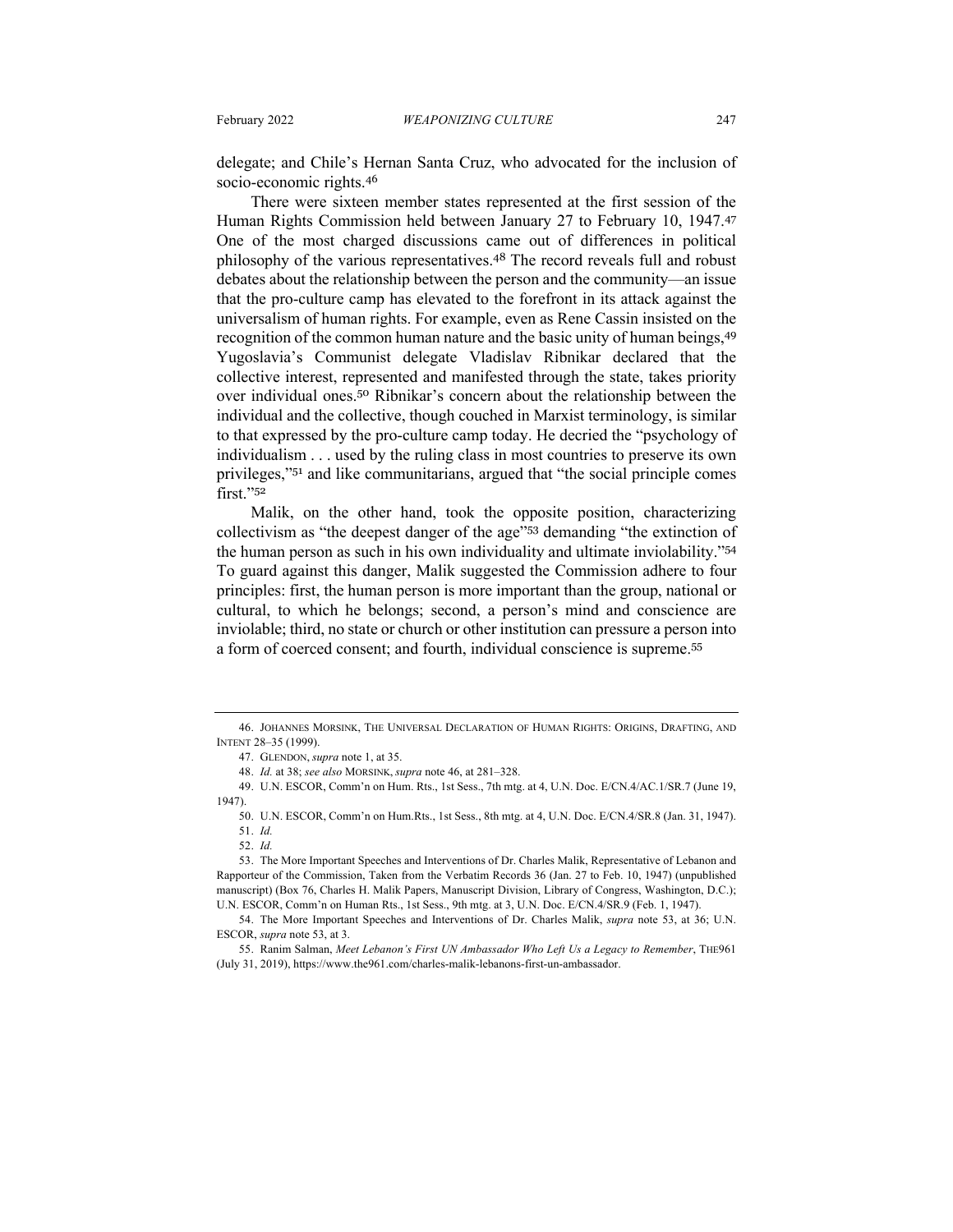#### 248 *HASTINGS LAW JOURNAL* Vol. 73:2

In response, a delegate from the Soviet Union, Valentin Tepliakov, reasserted the social, collectivist perspective, declaring that Malik's proposed four principles cannot form the basis for an international bill of rights because individual rights must be understood in conjunction with individual obligations to the community; it is the community that is "the main body which provides for his existence, and the enjoyment of the human rights which belong to him . . . . [W]e cannot divide the individual from society."<sup>56</sup>

Rene Cassin's position was that, although "the human being is above all a social creature whose life and development and whose progress have been made possible only because he could lean on his neighbors,"<sup>57</sup> an international bill of rights must recognize the importance of an individual's freedom of conscience, which is a foundational right that "gives man his value and dignity."<sup>58</sup>

Support for the Soviet bloc position came from the United Kingdom's Charles Duke, from the Labour Party, who insisted individuals must be willing to "pay the price for the advantages that result from our calling upon the State to safeguard our liberties, both in the sense of personal freedoms and also in the direction of a minimum degree of economic security."<sup>59</sup> The so-called price the individual must be willing to pay in return for being part of a society is a willingness to limit individual freedom to "receive the benefits of any group organization, whether it be religious, ethical, economic, State, whatever it may be."<sup>60</sup>

Other delegates, such as Mrs. Hansa Mehta of India, tried to extricate the discussion from "the maze of ideology."<sup>61</sup> "We are here to affirm faith in fundamental human rights. Whether the human person comes first or the society, I do not think we should discus that problem now."<sup>62</sup> Eleanor Roosevelt, as chair of the Commission, staked out a middle ground: "It is not exactly that you set the individual apart from his society, but you recognize that within any society the individual must have rights that are guarded."<sup>63</sup> Whether government exists to serve the individual or the group, "we do have to make sure, in writing a bill of rights, that we safeguard the fundamental freedoms of the individual."<sup>64</sup>

Malik reasserted his concern: "I hold it to be eminently true that the human person, in his ultimate freedom, is in mortal danger today from the totalitarian state, and that after every allowance is made for full social responsibility, the

<sup>56.</sup> The More Important Speeches and Interventions of Dr. Charles Malik, *supra* note 53, at 37–38; U.N. ECSCOR, Commission on Human Rights, 1st Sess., 14th mtg. at 4, U.N. Doc. E/CN.4/SR.14 (Feb. 5, 1947). 57. The More Important Speeches and Interventions of Dr. Charles Malik, *supra* note 53, at 43.

<sup>58.</sup> *Id.*

<sup>59.</sup> *Id.* at 40. 60. *Id.*

<sup>61.</sup> *Id.* at 38.

<sup>62.</sup> *Id.*

<sup>63.</sup> *Id.*

<sup>64.</sup> *Id.* at 39.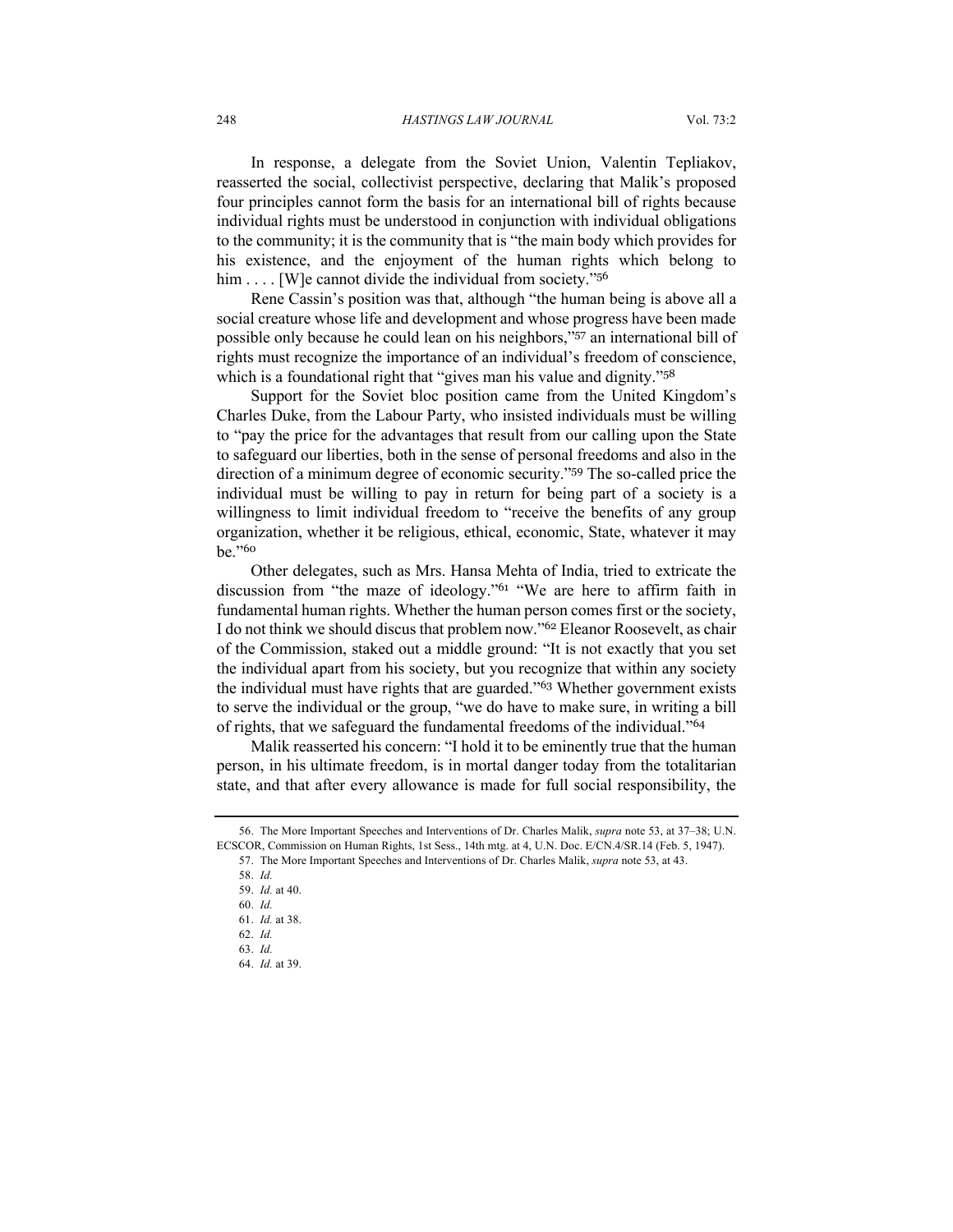state in all its functions is for the sake of the free human person, and that this doctrine should be reflected in the proposed Bill of Rights."<sup>65</sup> Although he agreed with the United Kingdom delegate that there is a price to be paid for membership in society, sometimes "the price is too high" because the danger is "not that the State is not strong enough . . . but that social claims are in danger of snuffing out any real personal liberty."<sup>66</sup>

So nuanced and thorough was the discussion within the Commission that, even though Eleanor Roosevelt and Charles Malik were closer together on the rights/duties spectrum, there were significant differences even between them. Roosevelt referred to the "individual," whereas Malik used "person" to emphasize social connectedness and avoid inferences of autonomy, as is evidenced by his propensity to use the phrase "There are no Robinson Crusoes."<sup>67</sup>

Throughout the process, Chang proved himself to be a pluralist committed to the production of a declaration that would reflect more than just Western ideas.<sup>68</sup> As Eleanor Roosevelt wrote in her memoirs, Chang and Malik engaged in deep philosophical discussions about the Declaration, with Chang even suggesting the works of Confucius as mandatory reads for Humphrey.<sup>69</sup>

The Commission decided that Humphrey would prepare the preliminary draft, which turned out to be a good decision because he and his staff had been collecting and studying relevant materials from all over the world.<sup>70</sup> There was nothing in the record that would suggest that the drafting process or the ultimate product, the Declaration itself, was a cultural imperialist project, or even one that was oblivious to cultural differences. To the contrary, once appointed the task of producing the first draft, Humphrey and his staff began the meticulous process of studying the world's constitutions and rights documents, as well as receiving and parsing through the many suggestions that came from Commission members, external organizations, and interested individuals.<sup>71</sup> Humphrey was particularly influenced by two documents, one a draft of a Pan American declaration being considered in Latin America—it delineates rights as well as duties and declares that rights came not from the State but are based on "attributes of ... human personality."<sup>72</sup> The second document was the

<sup>65.</sup> *Id.* at 46.

<sup>66.</sup> *Id.* at 45.

<sup>67.</sup> *Id.* at 44; GLENDON, *supra* note 1, at 42.

<sup>68.</sup> ELEANOR ROOSEVELT, ON MY OWN 77 (1958).

<sup>69.</sup> *Id.*; Illiparambil*, supra* note 41, at 14; JOHN P. HUMPHREY, HUMAN RIGHTS AND THE UNITED NATIONS: A GREAT ADVENTURE 29 (1984).

<sup>70.</sup> MORSINK, *supra* note 46, at 5–12; GLENDON, *supra* note 1, at 48.

<sup>71.</sup> Peter André Globensky, *The Life of a Canadian Internationalist: Dr. John Peters Humphrey and the Universal Declaration of Human Rights*, 47 U.N.B. L.J. 5, 11–14 (1998); GLENDON, *supra* note 1, at 56.

<sup>72.</sup> Ian Brownlie, *American Declaration of the Rights and Duties of Man*, *1948*, *in* BASIC DOCUMENTS ON HUMAN RIGHTS 488 (Ian Brownlie ed., 3d ed. 1992).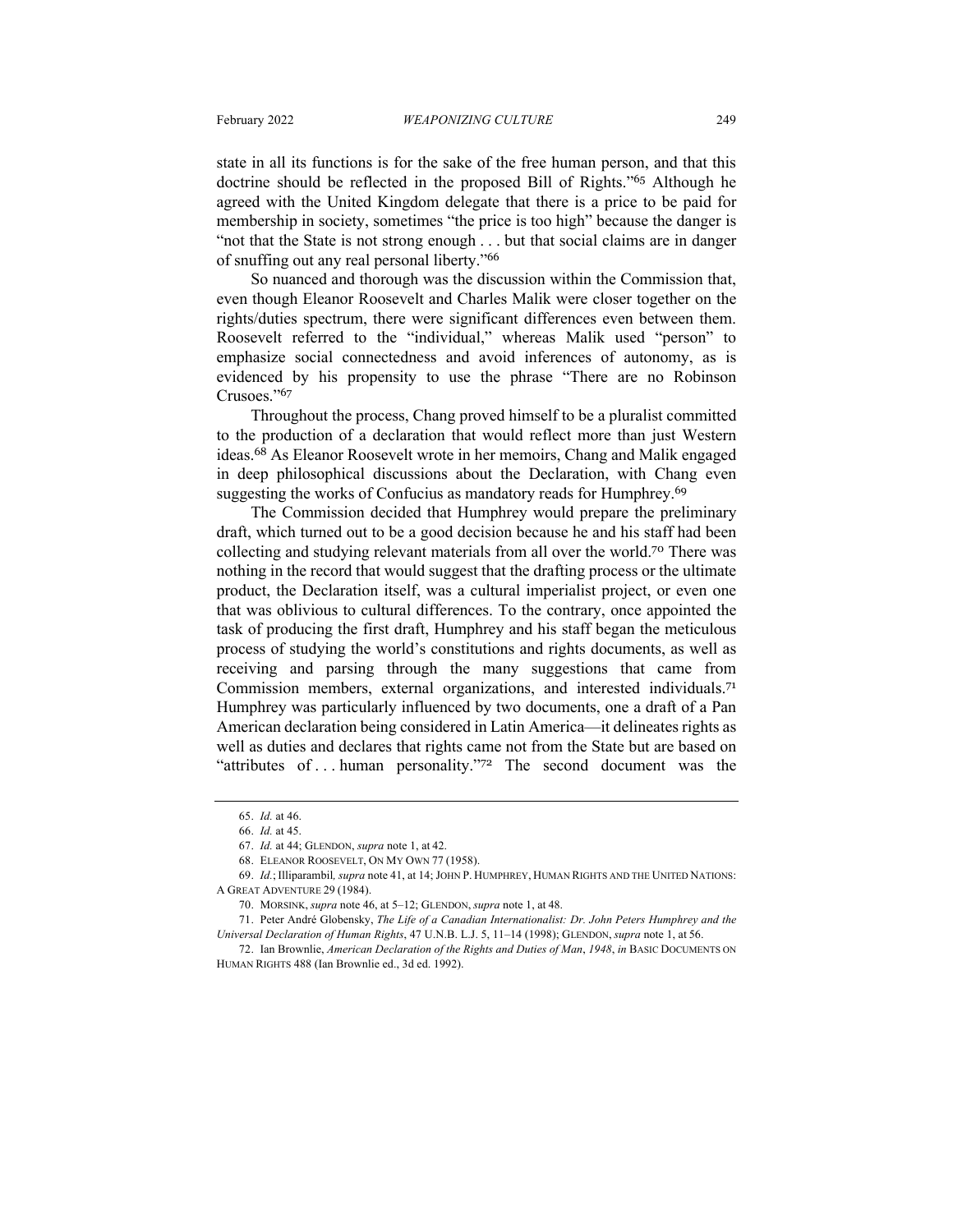Statement of Essential Human Rights produced pursuant to a study sponsored by the American Law Institute, which had consulted experts from "Arabic, British, Canadian, Chinese, French, pre-Nazi German, Italian, Indian, Latin American, Polish, Soviet Russian and Spanish" countries to "ascertain to what extent there can be worldwide agreement respecting rights."<sup>73</sup>

Using materials gathered and distilled from different parts of the world, Humphrey compiled a list of forty-eight items (known as the Humphrey draft) that constituted the common core, including first-generation civil and political rights in the British, French, and American revolutionary declarations from the seventeenth and eighteenth centuries, and second-generation economic and social rights in the constitutions of Sweden, Norway, the Soviet Union, and Latin American countries.<sup>74</sup>

The notion that rights and principles, rooted in national constitutions, would be internationalized was itself novel and radical, prompting some delegates, particularly Vladimir Koretsky of the Soviet Union, to object to the move as a threat to national sovereignty.<sup>75</sup> Humphrey blithely admitted as much: human rights "has always been, and always will be, a struggle against authority."<sup>76</sup> Cassin, who reiterated that indeed, "[t]he right of interference is here,"<sup>77</sup> was then chosen by the main working group to revise Humphrey's draft. The principle that the nation-state does not have absolute right over its own citizens is itself the very *sine qua non* of a Universal Declaration of Human Rights. Intervention is not only a result of the UDHR but lies at the core of its creation. And as this Part shows, its creation was based on universal principles culled from national and cultural traditions.

Cassin preserved the substantive content of Humphrey's draft but worked to create an internally coherent structure consisting of a Preamble to explain why the Declaration was needed. The introductory articles affirmed the equal rights of everyone and "embodied concepts of man and society that were neither

<sup>73.</sup> *Statement of Essential Human Rights*, *in* THE AMERICAN LAW INSTITUTE 75TH ANNIVERSARY: 1923- 1998, at 269 (1998); GLENDON, *supra* note 1, at 57.

<sup>74.</sup> Verbatim Record of the First Meeting of the Drafting Committee of the Commission on Human Rights (June 9, 1947) (unpublished manuscript) (Box 80, Charles H. Malik Papers, Manuscript Division, Library of Congress, Washington, D.C.); *see also* U.N. ESCOR, Commission on Human Rights, 1st Sess. at 9–10, 18, U.N. Doc. E/CN.4/AC.1/3/Add.1 (June 11, 1947).

<sup>75.</sup> Verbatim Record of the Fifth Meeting of the Drafting Committee of the Commission on Human Rights (June 12, 1947) (unpublished manuscript) (Box 80, Charles H. Malik Papers, Manuscript Division, Library of Congress, Washington, D.C.); *see also Beyond National Sovereignty: How to Protect Citizens from their Own Government*, FACING HIST. & OURSELVES, https://www.facinghistory.org/universal-declaration-humanrights/beyond-national-sovereignty (last visited Jan. 24, 2022).

<sup>76.</sup> *See* FACING HIST. & OURSELVES, *supra* note 75.

<sup>77.</sup> Verbatim Record of the Fifth Meeting of the Drafting Committee of the Commission on Human Rights, *supra* note 75.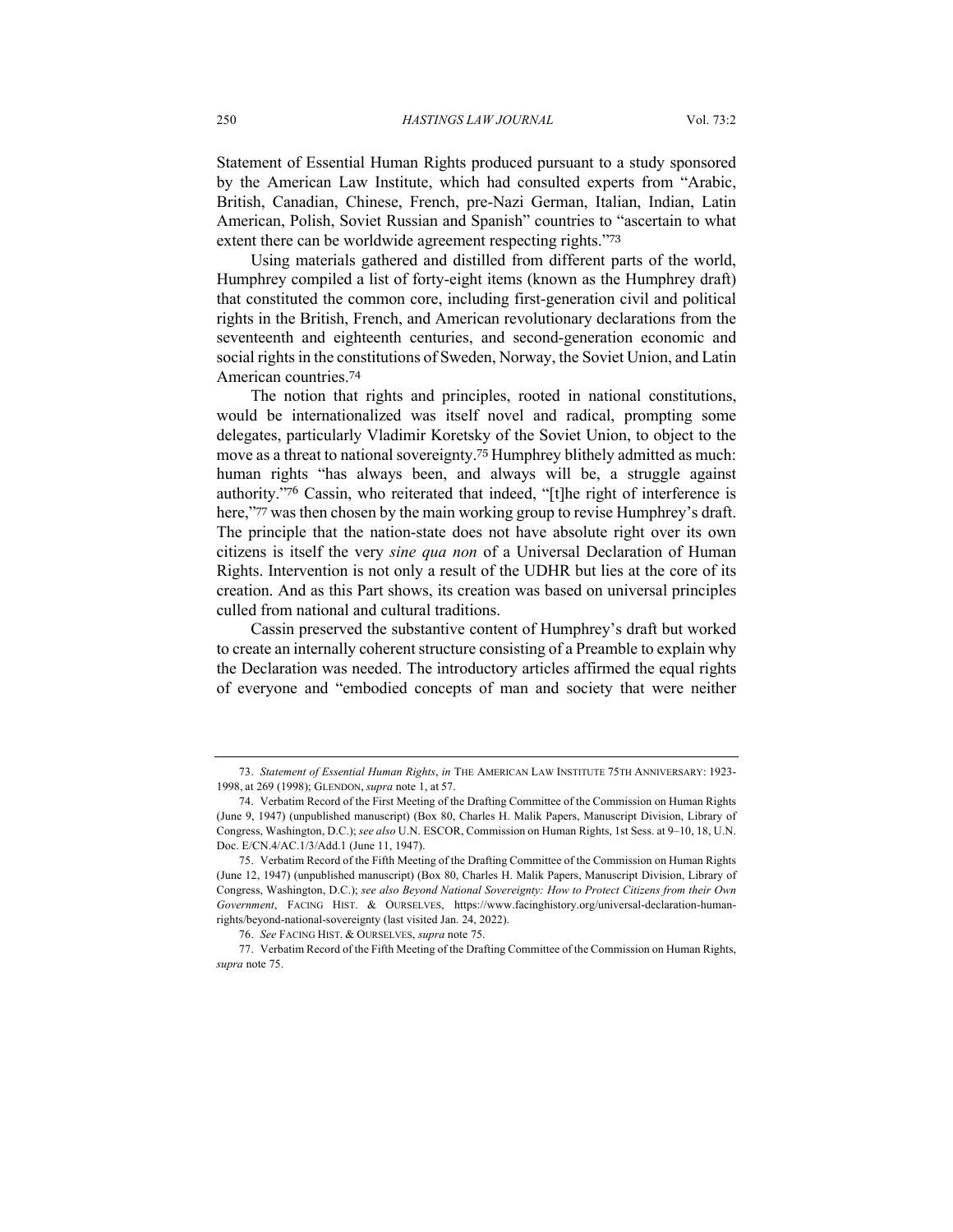individualist nor collectivist"<sup>78</sup> but also "implicitly t[ook] sides against the extremes of capitalist individualism and socialist collectivism."<sup>79</sup> Cassin sought to avoid taking "sides on the nature of man and society, or to become immured in metaphysical controversies, notably the conflict among spiritual, rationalist, and materialist doctrines on the origin of human rights."<sup>80</sup> Cassin's draft highlighted the Declaration's universalism, reflecting his belief that human beings are part of the human family; that is, universal rights are to be appropriately based on the "great fundamental principle of the unity of all the races of mankind . . . . All men, being members of one family, are free, possess equal dignity and rights, and shall regard each other as brothers."<sup>81</sup> When presenting his draft to the working group, various changes were suggested and debated, including the addition of "reason" as an essential human attribute applicable to all human beings by nature regardless of culture.<sup>82</sup> Chang then suggested the inclusion of another concept, which was a Chinese word that, if translated, literally meant "two-man mindedness," and could be translated into English as "sympathy" or "consciousness of one's fellow men."<sup>83</sup>

The drafters knew that the first draft would have to be approved by the full Commission, sent to all member states for comments, revised, returned to the full Commission for consideration, then submitted for review by the Economic and Social Council for its determination of whether or not to recommend submission to the General Assembly, where it would have to be further examined by the Third Committee on Social, Humanitarian, and Cultural Affairs.<sup>84</sup> The UDHR would ultimately need to be acceptable to delegates from all the member countries of a United Nations that was constantly expanding in the post-WWII world.<sup>85</sup> In preparation, the United Nations' Educational,

<sup>78.</sup> GLENDON,*supra* note 1, at 64, 68 (in Cassin's draft, Article 2 stated: "The object of society is to enable all men to develop, fully and in security, their physical, mental and moral personality, without some being sacrificed for the sake of others." Article 3: "Since human beings cannot live and achieve their aims without the help and support of society, everyone has fundamental duties to society").

<sup>79.</sup> GLENDON, *supra* note 1, at 68.

<sup>80.</sup> *Id.*

<sup>81.</sup> Verbatim Record of the Eighth Meeting of the Drafting Committee of the Commission on Human Rights (June 17, 1947) (unpublished manuscript) (Box 81, Charles H. Malik Papers, Manuscript Division, Library of Congress, Washington, D.C.).

<sup>82</sup>. Johannes Morsink, *The Philosophy of the Universal Declaration*, 6 Human Rts. Q. 309, 313–16 (1984). 83. Verbatim Record of the Thirteenth Meeting of the Drafting Committee of the Commission on Human Rights (June 20, 1947) (unpublished manuscript) (Box 81, Charles H. Malik Papers, Manuscript Division, Library of Congress, Washington, D.C.). The version that was finalized in Article 1 of the UDHR reads as follows: "All human beings are born free and equal in dignity and rights. They are endowed with *reason and conscience* and should act towards one another in a spirit of brotherhood." UDHR, *supra* note 1, at art. 1 (emphasis added).

<sup>84.</sup> GLENDON, *supra* note 1, at 55–56.

<sup>85.</sup> By the time the UDHR was put to a vote, in 1948, the United Nations had fifty-eight members. *Compiled by* Richard Nelsson, *UN Adopts Universal Declaration of Human Rights—Archive, December 1948*,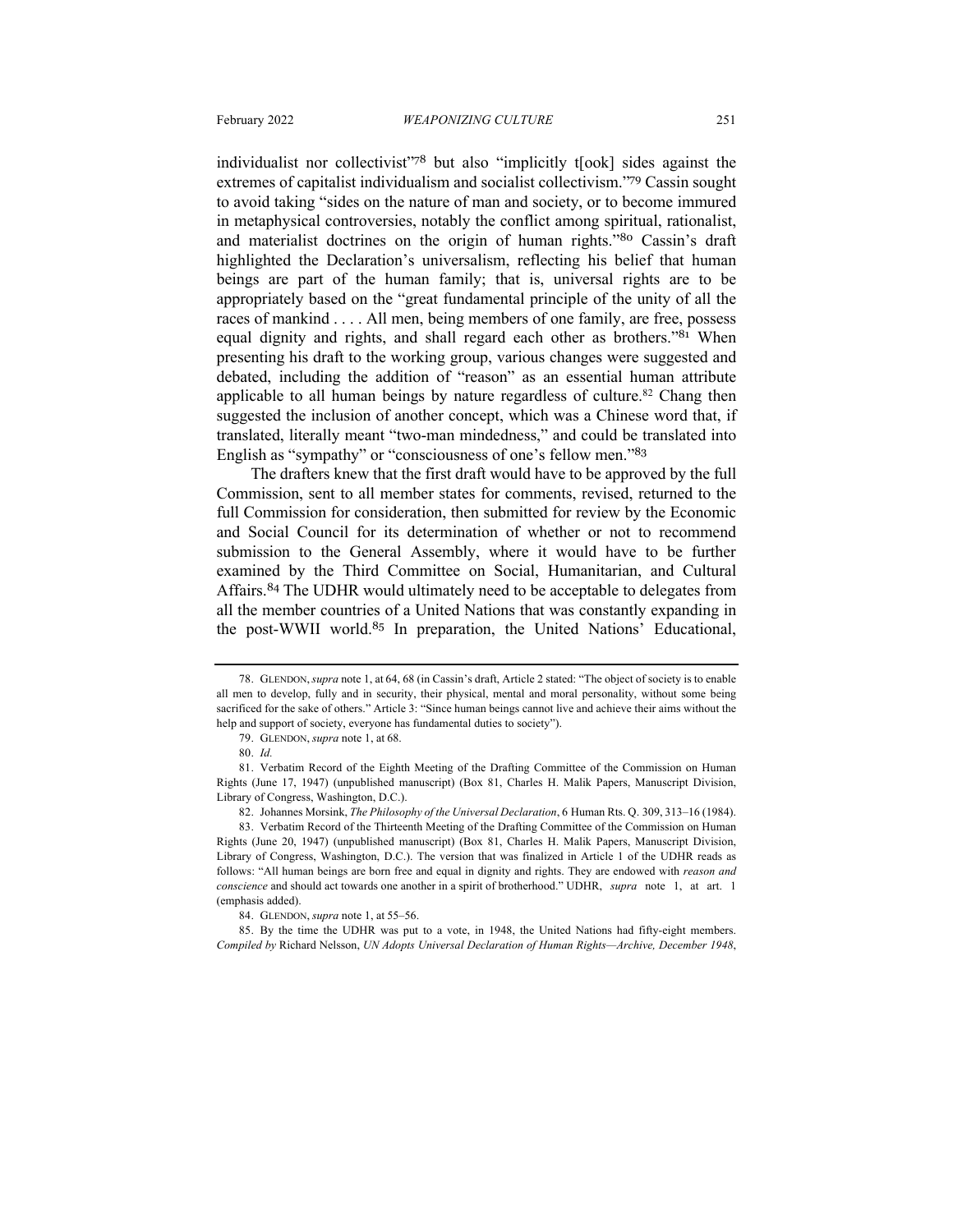Scientific and Cultural Organization (UNESCO) contacted various prominent philosophers and historians to be part of a Committee on the Theoretical Bases of Human Rights. To be "as useful as possible" to the Human Rights Commission,<sup>86</sup> this UNESCO Committee had sent a questionnaire to scholars and statesmen around the world to solicit their views on the idea of a universal declaration of human rights. It received more than seventy responses about reflections on human rights from Chinese, Islamic, Hindu, customary law, American, European, and socialist perspectives.<sup>87</sup>

Most important for the main issue considered in this Article—the universalism versus relativism of the UDHR—many respondents to the UNESCO query from non-Western backgrounds asserted that the concept of human rights was in their particular traditions, even if the language of rights might be a recent, modern European phenomenon. Chung-Shu Lo, a Chinese Confucian philosopher, stated:

The problem of human rights was seldom discussed by Chinese thinkers of the past, at least in the same way as it was in the West . . . . [However], the idea of human rights developed very early in China, and the right of the people to revolt against oppressive rulers was very early established . . . . A great Confucianist, Mencius (372-289 B.C.), strongly maintained that a government should work for the will of the people. He said: "People are of primary importance. The State is of less importance. The sovereign is of least importance."88

This Confucian statement about the significance of the person vis-à-vis the government or the state is as strong as any coming out of the modern, "Western" human rights movement.

Indian political scientist S.V. Puntambekar explained that Hindu thinkers had "propounded a code . . . of ten essential human freedoms and controls or virtues necessary for the good life"—five freedoms, which included "freedom from violence, freedom from want, freedom from exploitation, freedom from violation and dishonor and freedom from early death and disease"; and five virtues which included "absence of intolerance, compassion or fellow-feeling, knowledge, freedom of thought and conscience, and freedom from fear, frustration or despair."<sup>89</sup>

THE GUARDIAN (Nov. 28, 2018), https://www.theguardian.com/law/from-the-archive-blog/2018/nov/28/unadopts-universal-declaration-human-rights-paris-1948.

<sup>86.</sup> U.N. ESCOR, 1st Sess., 4th mtg. at 9, U.N. Doc. E/CN.4/AC.1/SR.4 (June 13, 1947).

<sup>87.</sup> GLENDON, *supra* note 1, at 73.

<sup>88.</sup> Chung-Shu Lo, *Human Rights in the Chinese Tradition*, *in* HUMAN RIGHTS: COMMENTS AND INTERPRETATIONS 186–87 (UNESCO ed. 1949).

<sup>89.</sup> S. V. Puntambekar, *The Hindu Concept of Human Rights*, *in* HUMAN RIGHTS: COMMENTS AND INTERPRETATIONS, *supra* note 88, at 195–98.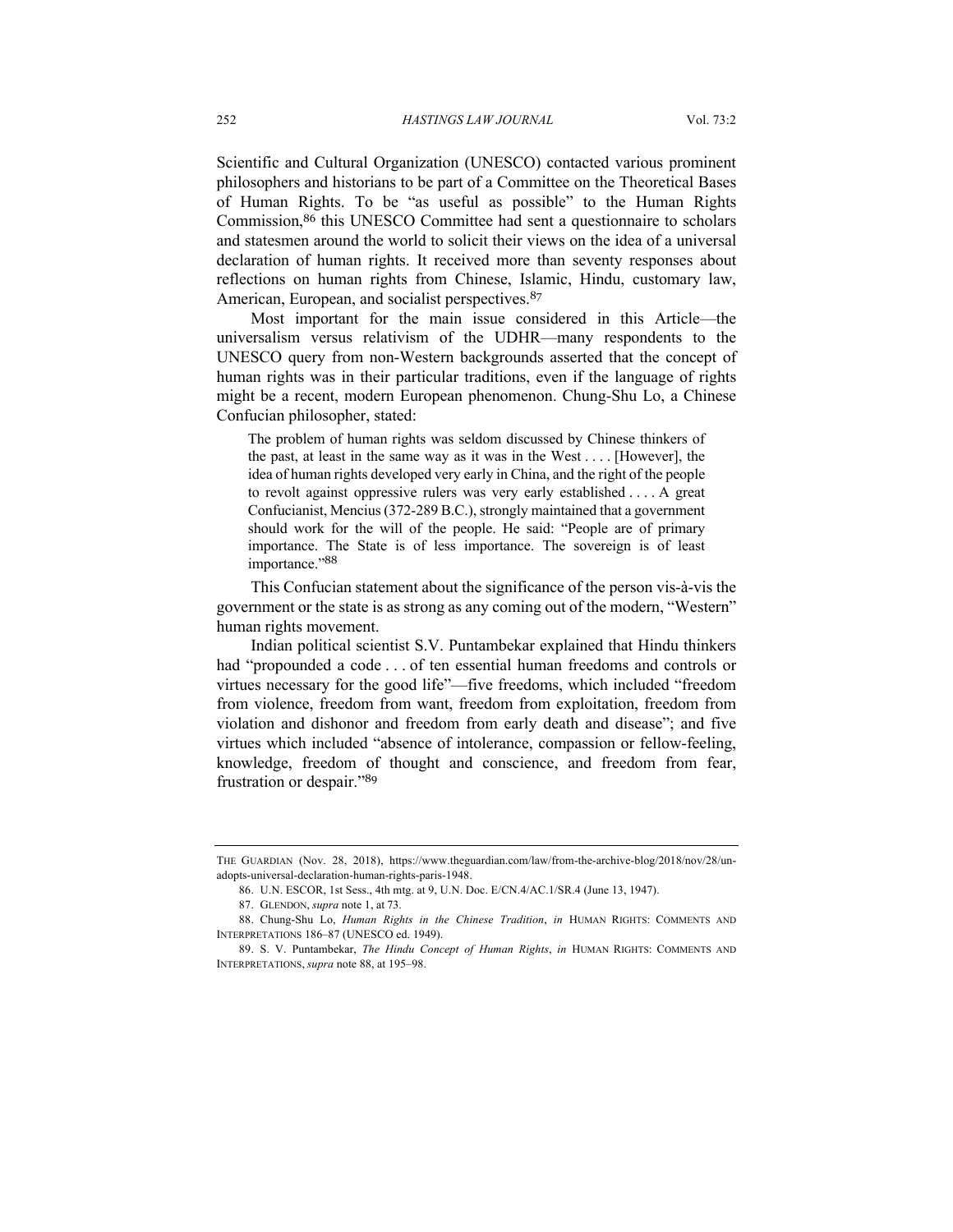The Muslim poet and philosopher Mumayin Kabir wrote eloquently in favor of universalism, human rights, and Islamic tradition. Kabir stated that early Islam had "succeeded in overcoming distinction of race and colour to an extent experienced neither before nor since."<sup>90</sup> Kabir was also unequivocally against the notion of different rights for different civilizations, insisting that "'[t]he first and most significant consideration in framing any charter of human rights . . . is that it must be on a global scale . . . . Days of closed systems of divergent civilisations and, therefore, of divergent conceptions of human rights are gone for good.""91

The many responses to the UNESCO survey confirmed to the drafters of the UDHR that the basic principles included in the Declaration were indeed present in many cultural traditions, even if not always expressed in rights terms.<sup>92</sup> The Human Rights Commission's report showed that, despite different histories and cultural traditions, there was "a sort of common denominator [and that] the members of the United Nations share common convictions on which human rights depend."93 Nonetheless, the accusation that the Declaration was Western lingered, as Jamil Baroody of Saudi Arabia charged that the articles related to marriage and religious freedom were Western.<sup>94</sup> Chang and Santa Cruz together defended the Declaration against Baroody's characterization of the UDHR as Western.<sup>95</sup> Rebutting the Western accusation, Chang again invoked his "two-man mindedness," that is, the ability to see the view of oneself as well as that of the other and encouraged each delegate towards the position that each cultural contribution must be geared towards a document "meant for all men everywhere."<sup>96</sup> Chang succeeded in getting some support from delegates representing Islamic countries.<sup>97</sup> Santa Cruz urged Latin Americans not fully satisfied with the draft to see that it was in essence the result of many

<sup>90.</sup> GLENDON, *supra* note 1, at 74.

<sup>91.</sup> *Id.* Note also that during the debate in Committee Three of General Assembly, when some South American delegates moved to set up a subcommittee to compare the UDHR draft with the Bogota Declaration, also known as the American Declaration on the Rights and Duties of Man, it was Santa Cruz, the Chilean delegate who swiftly opposed such a move. His reason was that the Bogota Declaration was a regional document, reflecting Western philosophies, and would not be suitable for the diverse countries at the United Nations. *Id.* at 141.

<sup>92.</sup> GLENDON, *supra* note 1, at 76.

<sup>93.</sup> Jacques Maritain, *Introduction*, *in* HUMAN RIGHTS: COMMENTS AND INTERPRETATIONS, *supra* note 88, at 268–71.

<sup>94.</sup> U.N. GAOR, 3d Sess., 91st mtg. at 49, U.N. Doc. A/C.3/SR.91 (Oct. 2, 1948).

<sup>95.</sup> *Id.*; *see also The First Diary, August 1, 1948 - November 14, 1948*, *in* 1 ON THE EDGE OF GREATNESS: THE DIARIES OF JOHN HUMPHREY, FIRST DIRECTOR OF THE UNITED NATIONS DIVISION OF HUMAN RIGHTS, at 55–56 (A.J. Hobbins ed. 1994).

<sup>96.</sup> *The First Diary, August 1, 1948 - November 14, 1948*, *supra* note 95, at 55–56.

<sup>97.</sup> GLENDON, *supra* note 1, at 142.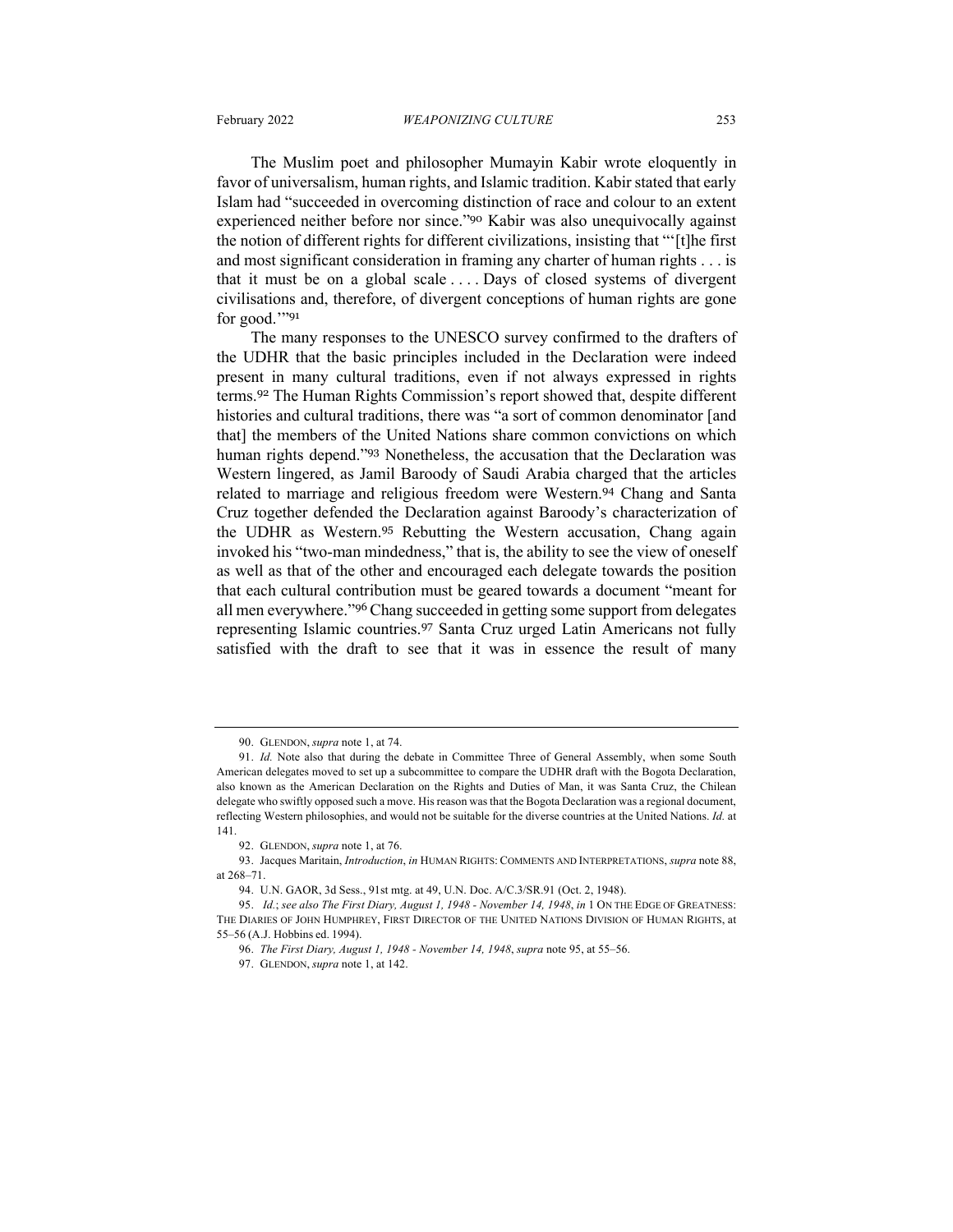accommodations necessary to make the document acceptable to countries with different economic, social, legal, and cultural traditions.<sup>98</sup>

With respect to the relationship between the person and the community, which critics charge is too skewed toward the former in the UDHR, the record also shows that the debate emerging at the initial meeting of committee members remained front and center throughout, including in responses to the UNESCO questionnaire.<sup>99</sup> Most Asians and some European respondents urged the inclusion of duties in the UDHR.<sup>100</sup> Mahatma Gandhi himself wrote that rights also depended on duties: "I learned from my illiterate but wise mother that rights to be deserved and preserved came from duty well done. Thus the very right to live accrues to us only when we do the duty of citizenship of the world."<sup>101</sup> Chung-Shu Lo expressed a similar point—that "the basic ethical concept of Chinese social political relations is the fulfilment of the duty to one's neighbor, rather than the claiming of rights."<sup>102</sup> On this point, the Cassin draft adhered to the view of "man in society" rather than as an atomized individual, as discussed above.<sup>103</sup> The question of rights and duties was further dissected at subsequent committee meetings, with the Cuban and Soviet delegates, along with Chang, expressing concern that the draft did not adequately balance out rights with corresponding duties.<sup>104</sup> Cassin, however, successfully alleviated those concerns by pointing out that the UDHR is covered by a general reference to duties.<sup>105</sup> Ultimately, in its final form, the Preamble itself emphasizes the inherent dignity of "every individual and every organ of society" which is "grounded in an understanding of human beings as both individual and social."<sup>106</sup> Multiple articles reveal the drafters' understanding of the person as embedded in society. Article 27 states: "Everyone has the right freely to participate in the cultural life of the community . . . ."<sup>107</sup> Article 28 states: "Everyone is entitled to a social and international order in which the rights and freedoms set forth in this Declaration can be fully realized." <sup>108</sup> And Article 29 states: "Everyone has duties to the community in which alone the free and full development of his personality is

104. GLENDON, *supra* note 1, at 141.

<sup>98.</sup> U.N. GAOR, *supra* note 94.

<sup>99.</sup> GLENDON, *supra* note 1, at 51, 76, 77

<sup>100.</sup> *Id.* at 75.

<sup>101.</sup> Mahatma Gandhi, *A Letter Addressed to the Director-General of UNESCO*, *in* HUMAN RIGHTS: COMMENTS AND INTERPRETATIONS, *supra* note 88, at 18.

<sup>102.</sup> Lo, *supra* note 88, at 186.

<sup>103.</sup> Don Salvador de Madariaga, *Rights of Man or Human Relations?*, *in* HUMAN RIGHTS: COMMENTS AND INTERPRETATIONS, *supra* note 88, at 47.

<sup>105.</sup> U.N. GAOR, 3d Sess., 95th mtg. at 87, U.N. Doc. A/C.3/SR.95 (Oct. 6, 1948), *see also* GLENDON, *supra* note 1, at 141.

<sup>106.</sup> GLENDON, *supra* note 1, at 175.

<sup>107.</sup> UDHR, *supra* note 1, at art. 27.

<sup>108.</sup> *Id.* at art. 28.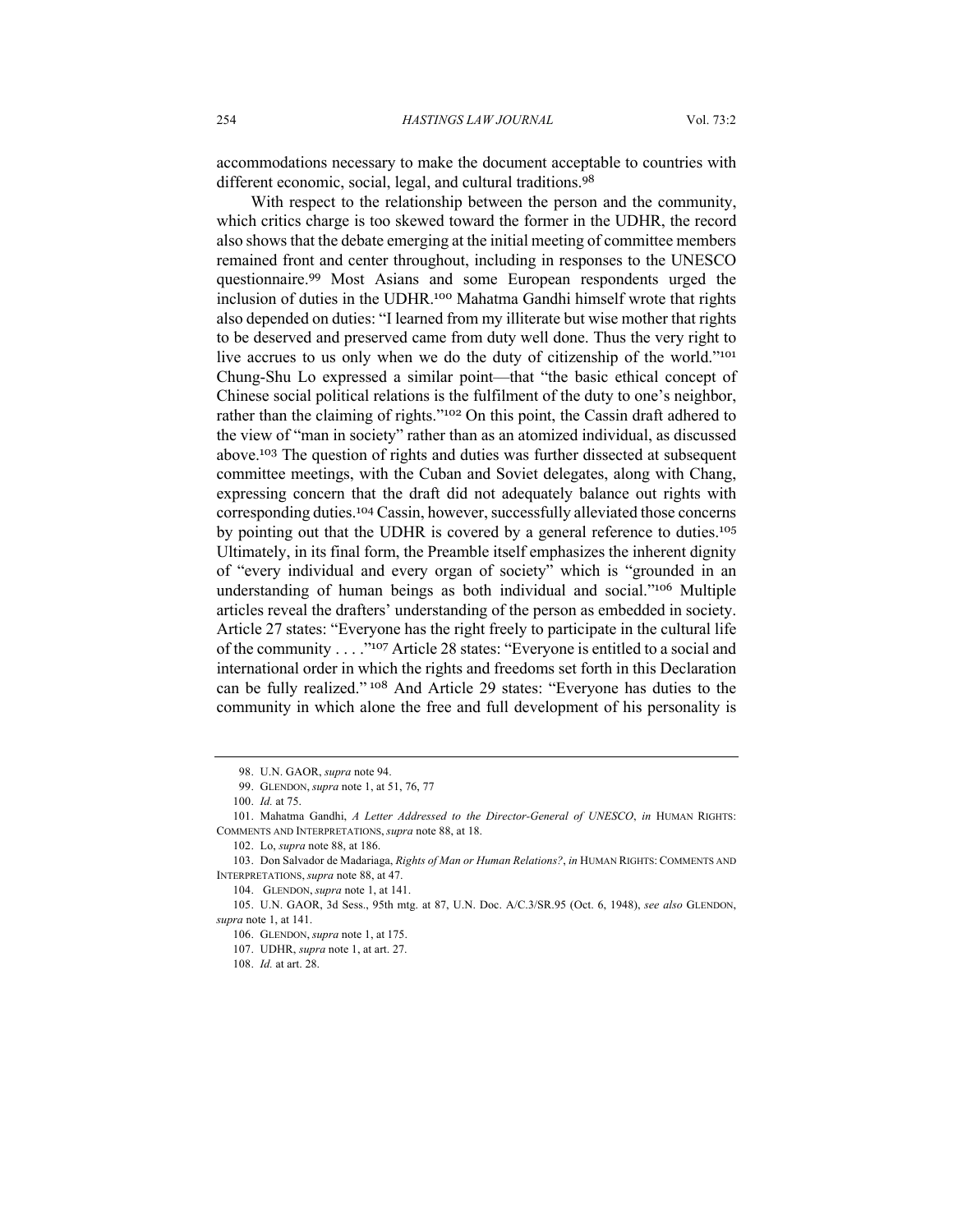possible." <sup>109</sup> The addition of the word "alone" was proposed by Alan Watt, the Australian delegate, to highlight "the announcement of an organic connection between the individual and the community to which he or she owes duties, not unlike Confucius would have had it."<sup>110</sup> Commentators have since noted that, given the persistent accusation by critics that the UDHR is Western and individualistic, this insertion struck the right balance, stressing "the fact that the individual could not fully develop his personality outside of society."<sup>111</sup>

As an example of the meticulous care and deliberation given to the principles underlying the UDHR and its textual language, when deliberation of the drafted articles began, it took six full days to get through proposed Article 1 alone.<sup>112</sup> "All human beings are born free and equal in dignity and rights. They are endowed by nature with reason and conscience and should act towards one another in a spirit of brotherhood."<sup>113</sup> For example, the Greek delegate proposed that the second sentence be moved to the later sections that deal with duties. However, Chang emphasized the holistic nature of Article 1, arguing that the phrase "in a spirit of brotherhood" was needed in Article 1 itself to balance out the first sentence and to make sure that "rights" would not appear too individualistic.<sup>114</sup>

There was controversy also in the word "by nature." Some delegates wanted it removed and others wanted to substitute it with the phrase "all human beings are created in the image and likeness of God." Chang was able to get the majority of the delegates to agree to eliminate "by nature" from Article 1, but not add any reference to God, by reminding everyone that the UDHR is supposed to be universal in application. China's traditions are different from the Christian West; Chinese ideals centered around values such as propriety and consideration of others which he had nonetheless not proposed for inclusion for the UDHR. There should be no explicit mention of God, although God could be inferred from the first sentence and the phrase "endowed with reason and conscience." Mrs. Lakshmi Menon of India pointed to the conclusion of the UNESCO philosophers' committee that principles of human rights can be agreed upon without having to reach consensus on their origin or foundation.<sup>115</sup>

At some point, of course, lines did have to be drawn. If a declaration of human rights was going to include everyone, *even* women, then certain practices that did not promote women's equality or dignity would need to be explicitly

<sup>109.</sup> *Id.* at art. 29.

<sup>110.</sup> MORSINK, *supra* note 46, at 246.

<sup>111.</sup> *Id.* at 247.

<sup>112.</sup> GLENDON, *supra* note 1, at 144.

<sup>113.</sup> UDHR, *supra* note 1, art. 1.

<sup>114.</sup> GLENDON, *supra* note 1, at 146.

<sup>115.</sup> Third Committee, at 107, U.N. Doc A/C.3/SR.97 (1948), https://undocs.org/A/C.3/SR.97; *see also*  Third Committee, at 127, U.N. Doc. A/C.3/SR.100 (1948), https://undocs.org/A/C.3/SR.100.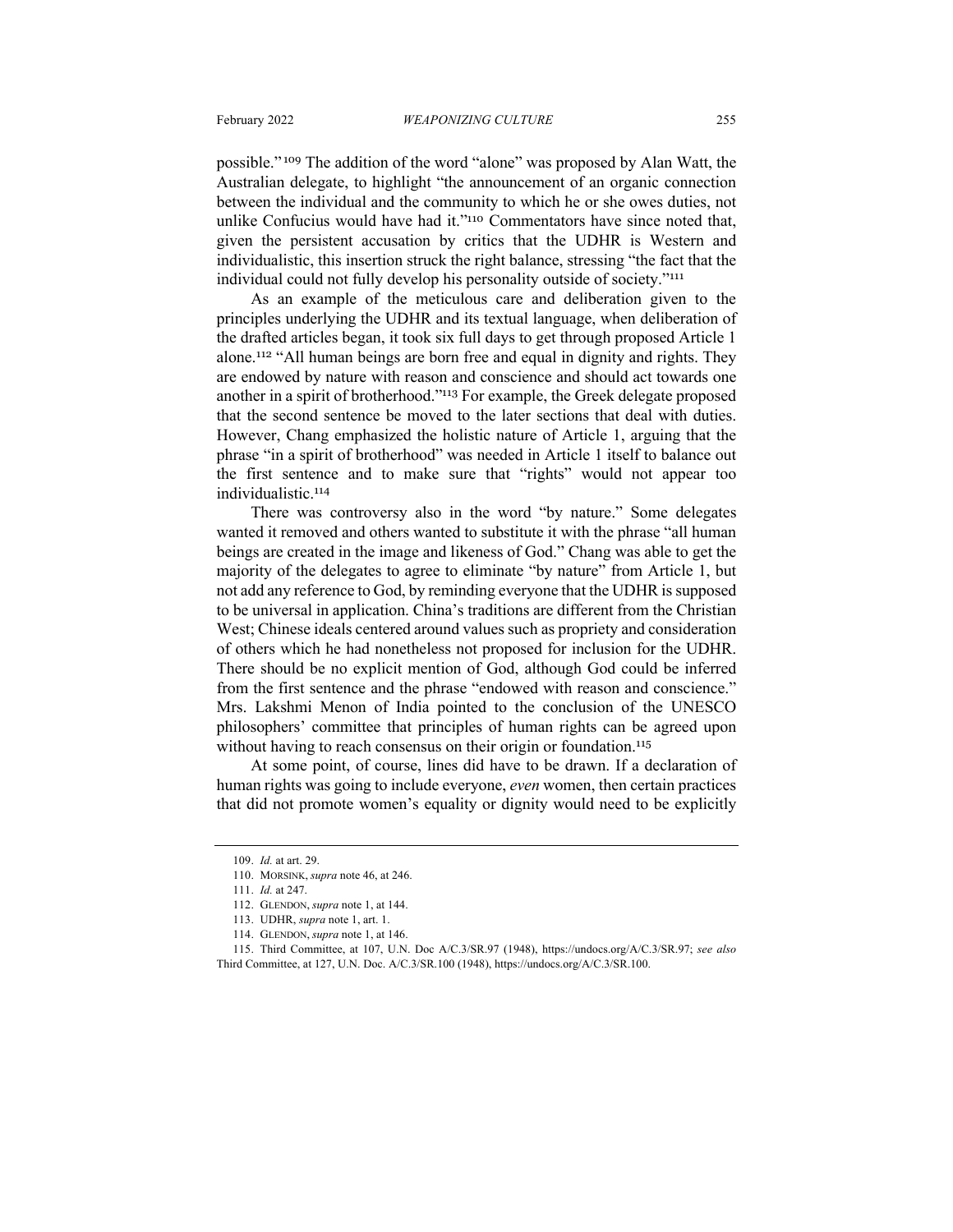addressed. For example, Article 16 concerned the equal rights of men and women in marriage.<sup>116</sup> Mexico proposed an additional "without any limitation due to race, nationality or religion."<sup>117</sup> Even without Mexico's proposed addition, Article 16 was already provocative for delegates from predominantly Islamic countries. Saudi Arabia complained that the drafters had imposed Western values onto family relations and "ignored more ancient civilizations, which were past the experimental stage, and the institutions of which, for example marriage, had proved their wisdom through the centuries."<sup>118</sup> Saudi Arabia favored replacing the "equal rights" in marriage language with "full rights as defined in the marriage law of their country," which in essence would mean: if the marriage law of a country gives a woman zero rights, that would be "full rights" under that country's domestic law. The Saudi position did not prevail in the Committee, not even with Pakistan and Egypt,<sup>119</sup> both of which declared their support for the equal rights in marriage provision.<sup>120</sup> Ultimately, Article 16 contained the Mexican addition and read thus: "Men and women of full age, without any limitation due to race, nationality or religion, have the right to marry and to found a family. They are entitled to equal rights as to marriage, during marriage, and at its dissolution."<sup>121</sup>

In the end, when Malik, surrounded by fifty-eight flags of the member states of the United Nations, stood at the podium to introduce the Declaration, he described it as a "composite synthesis" of the existing rights and cultural traditions, and of Asian and Latin American perspectives.<sup>122</sup> Malik took pains to point out which parts of the Declaration were influenced by which countries and which traditions. For example, the Latin American countries brought into the UDHR ideas developed in the Bogota Declaration on the Rights and Duties of Man. India was instrumental in advancing the nondiscrimination principle, especially with respect to women. The United Kingdom and the United States

<sup>116.</sup> UDHR, *supra* note 1, at art. 16.

<sup>117.</sup> GLENDON, *supra* note 1, at 153.

<sup>118.</sup> MORSINK, *supra* note 46, at 24. Saudi Arabia also objected to Malik's proposed amendment, which survived and was included in the final Declaration, recognizing the right to change one's religious beliefs. *Id.* at 70. *See also* U.N. ESCOR, Comm'n on Hum. Rts., Draft Comm. Mtg., at 19–20, U.N. Doc. E/CN.4/AC.1/14 (June 23, 1947).

<sup>119.</sup> GLENDON, *supra* note 1, at 154. Pakistan's delegate accepted the equal rights in marriage language as long as equal rights did not mean identical rights. This was also the position of Eleanor Roosevelt. Pakistan also approved the religious freedom article, including the provocative proposal by Malik that a right to change one's belief be part of religious freedom. *Id.* at 69–70. In stirring language, the Foreign Minister of Pakistan and head of the United Nations delegation Muhammad Zafrulla Khan declared Pakistan's support for the Malik amendment. For him, it came down to Islam's honor, citing a passage from the Koran: "let him who chooses to believe, believe, and him who chooses to disbelieve, disbelieve." *Id.* at 168.

<sup>120.</sup> *Id.* at 154.

<sup>121.</sup> UDHR, *supra* note 1, at art. 16.

<sup>122.</sup> Charles Malik, *Speech of Thursday 9 December 1948, in* THE CHALLENGE OF HUMAN RIGHTS: CHARLES MALIK AND THE UNIVERSAL DECLARATION 117, 120 (Habib C. Malik ed., 2000).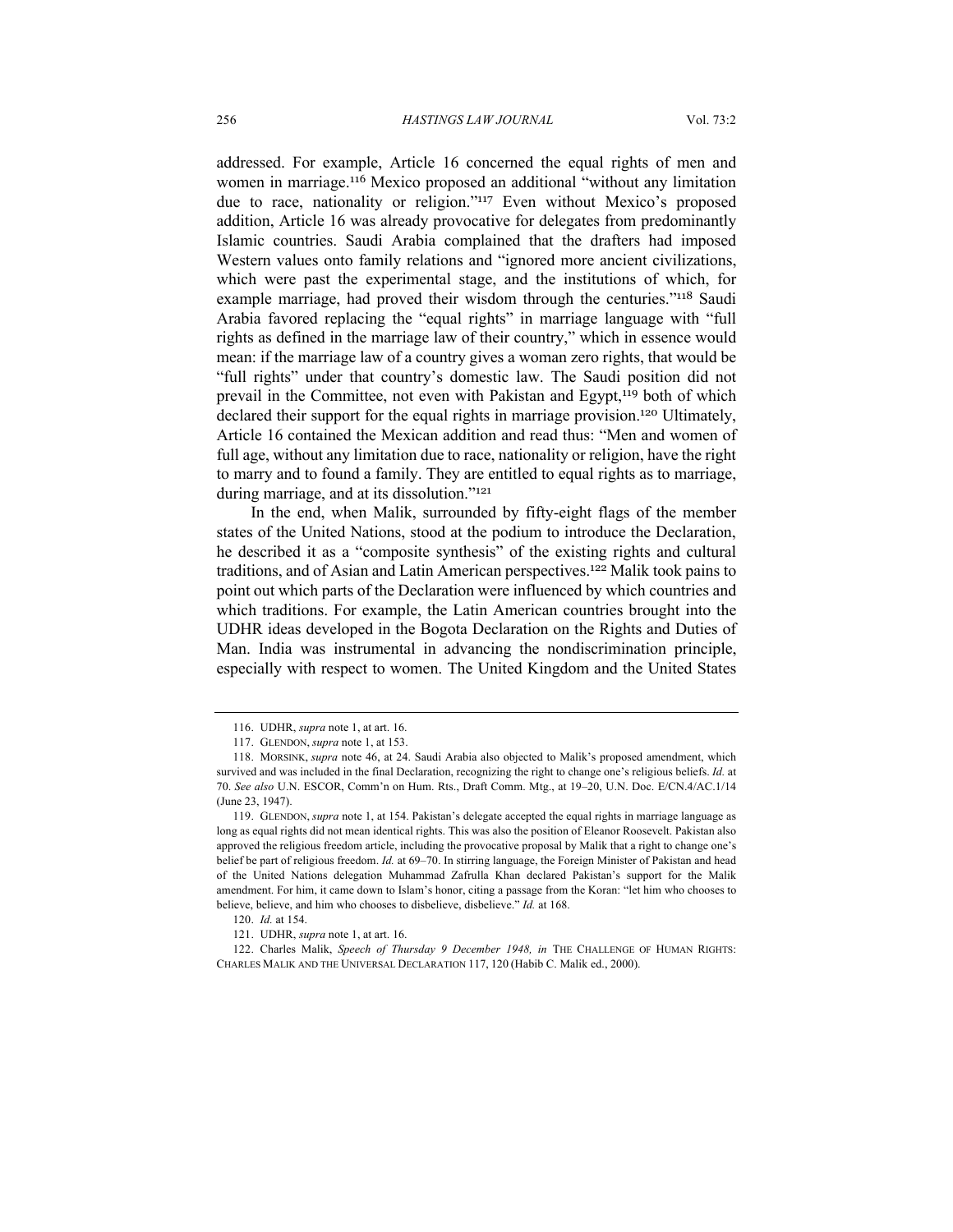had contributed via their political and civil liberties tradition whereas the Soviet Union and others had championed social and economic rights. The balance between rights and duties was struck with help from China, Greece, Latin America, the Soviet Union, and France.<sup>123</sup> Malik's point was that the Declaration rested on a "firm international basis wherein no regional philosophy or way of life was permitted to prevail."<sup>124</sup> Malik was also supported by Syria's Abdul Rahman Kayaly, who declared that the Declaration "was not the work of a few representatives in the Assembly or in the Economic and Social Council; it was the achievement of generations of human beings who had worked towards that end."<sup>125</sup>

When the General Assembly members voted, by alphabetical order, the result was resounding. Forty-eight states in favor, eight abstentions, no nays. <sup>126</sup> The Soviet abstention was primarily over Article 13, which provides that everyone has the right to leave his country.<sup>127</sup> Saudi Arabia also abstained, although all the other Muslim nations had voted yes.<sup>128</sup> Drawing upon ideas of human dignity rooted in diverse religious and philosophical traditions, delegates from all parts of the world came together and forged agreement on a clear, organically connected set of rights indispensable to protecting human dignity.<sup>129</sup> Later, as many new independent countries were born and joined the United Nations, the UDHR was widely affirmed in new national constitutions and its rights embedded in human rights treaties that enjoy wide ratification.<sup>130</sup>

As this Part has shown, the UDHR was a watershed moment in human history. The thirty articles laid out the core human rights that constituted the beginning of a journey towards expanding and enforcing human freedom and rights. These include the right to equal protection before the law, the right to movement within and between borders, the right to marry freely, the right to freedom of expression, the right to assemble, the right to work, the right to adequate health, and the right to education, among others, for everyone. The UDHR's concluding article prohibited actors, <sup>131</sup> individuals, governments, or organizations, from destroying the rights and freedoms delineated in the Declaration. 132

<sup>123.</sup> GLENDON, *supra* note 1, at 165.

<sup>124.</sup> Malik, *supra* note 122, at 120.

<sup>125.</sup> GLENDON, *supra* note 1, at 168.

<sup>126.</sup> *Id.* at 170.

<sup>127.</sup> UDHR, *supra* note 1, at art. 13.

<sup>128.</sup> GLENDON, *supra* note 1, at 170; MORSINK, *supra* note 46, at 24–26.

<sup>129.</sup> *See generally* MORSINK, *supra* note 46.

<sup>130.</sup> Hurst Hannum, *The Status of the Universal Declaration of Human Rights in National and International Law*, 25 GA. J. INT'L & COMP. L. 287, 289 (1995).

<sup>131.</sup> UDHR, *supra* note 1, at arts. 7, 13, 16, 19, 20, 23, 25, 26.

<sup>132.</sup> *Id.* at art. 30.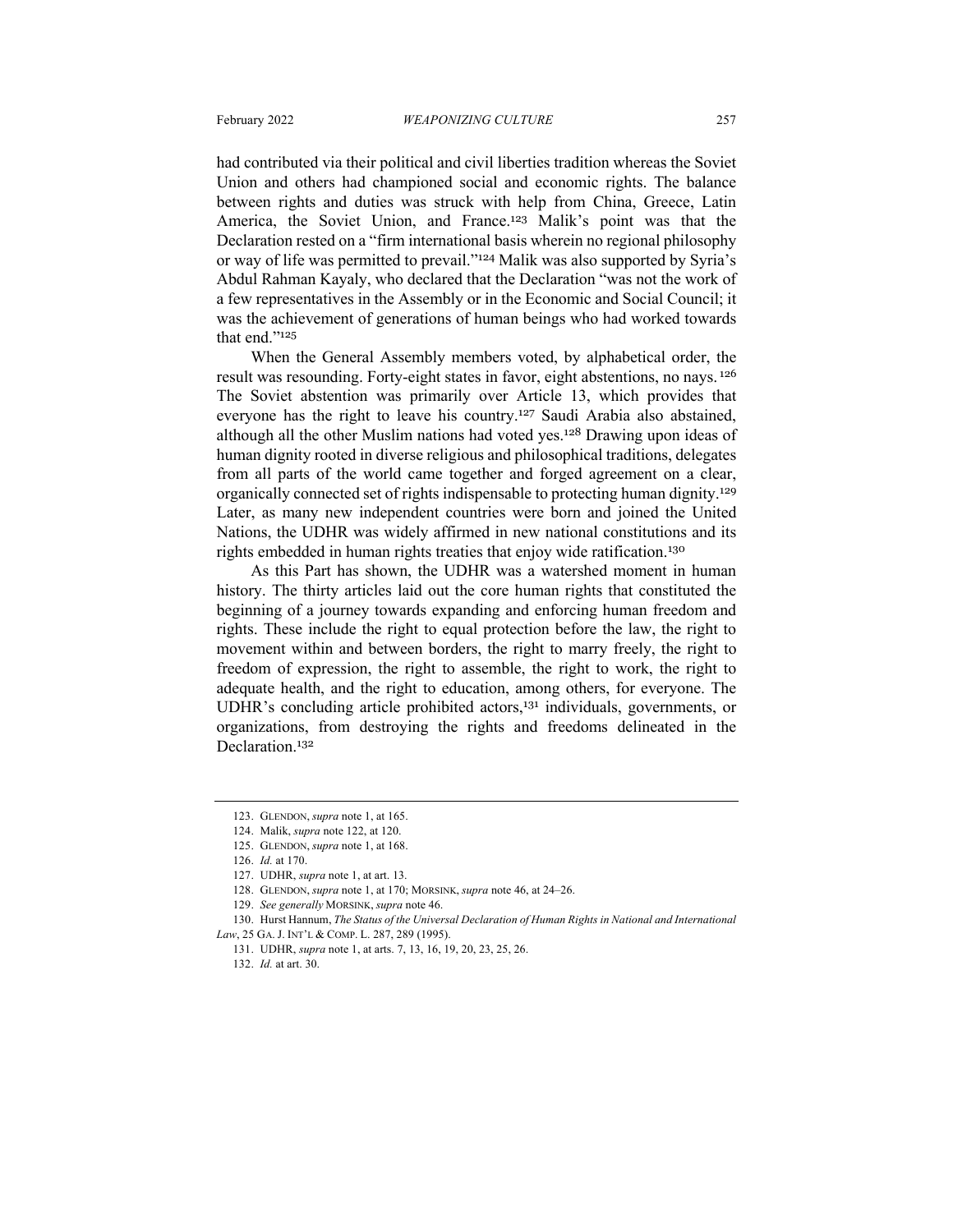This Part has provided a deep look at the historical context and the language of the UDHR to underscore the Declaration's universality. After the Declaration's adoption, Malik said, "the Genesis of each article, and each part of each article, was a dynamic process in which many minds, interests, backgrounds, legal systems and ideological persuasions played their respective determining roles."<sup>133</sup>

Building on this, the over 170 countries<sup>134</sup> that have joined the International Covenant on Economic, Social and Cultural Rights (ICESCR)135—the followon treaty—have agreed to take concrete steps "to the maximum" of their "available resources" to progressively realize those rights "without discrimination of any kind."<sup>136</sup> In some countries and regional systems,<sup>137</sup> economic and social rights—such as education<sup>138</sup> and health<sup>139</sup>—are expressly affirmed in law and are subject to litigation in court. Yes, justiciability issues may arise, but there also are concrete examples of courts playing an important and constructive role in protecting such rights, such as the Constitutional Court of South Africa's decision<sup>140</sup> regarding access to antiretroviral drugs. Particularly as the world faces the challenges and disparities of the COVID-19 pandemic, the importance of socio-economic rights to human dignity warrants a central discussion.

The universality of the human rights proclaimed in the UDHR was crucial to the delegates who approved it. As the Declaration makes clear, "a common understanding of these rights and freedoms is of the greatest importance" in order for UN member states to fully realize their pledge to promote "universal respect for and observance of human rights."<sup>141</sup> Indeed, Charles Malik's largest contribution to the UDHR was his "constant reminders to the other commissioners that the task at hand extended beyond boundaries; the borders

<sup>133.</sup> Charles Malik, *Introduction* to Otto Frederick Nolde, FREE AND EQUAL: HUMAN RIGHTS IN THE ECUMENICAL PERSPECTIVE 11–12 (Geneva: World Council of Churches ed., 1968).

<sup>134.</sup> *See* U.N. Treaty Collection, International Covenant on Economic, Social and Cultural Rights, 16 Dec. 1966, 993 U.N.T.S. 3, https://treaties.un.org/pages/ViewDetails.aspx?src=IND&mtdsg\_no=IV-3&chapter=4&clang=\_en (last visited Jan. 24, 2022).

<sup>135.</sup> *Id.*

<sup>136.</sup> *Id.* at arts. 2(1), (2).

<sup>137.</sup> *Economic, Social and Cultural Rights*, INT'L JUST. RES. CTR., https://ijrcenter.org/thematic-researchguides/economic-social-and-cultural-rights-2 (last visited Jan. 24, 2022).

<sup>138.</sup> Marselha Gonçalves Margerin, *The Right to Education: A Multi-Faceted Strategy for Litigating before the Inter-American Commission on Human Rights*, 17 THE HUM. RTS. BRIEF 19, at 6 (2010).

<sup>139.</sup> *See generally* O'Neil Institute for National & Global Health Law, GLOB. HEALTH AND HUM. RTS. DATABASE, https://www.globalhealthrights.org (last visited Jan. 24, 2022).

<sup>140.</sup> *Minister of Health v. Treatment Action Campaign (TAC)* 2002 (5) SA 721 (CC), https://www.escrnet.org/caselaw/2006/minister-health-v-treatment-action-campaign-tac-2002-5-sa-721-cc.

<sup>141.</sup> UDHR, *supra* note 1, pmbl.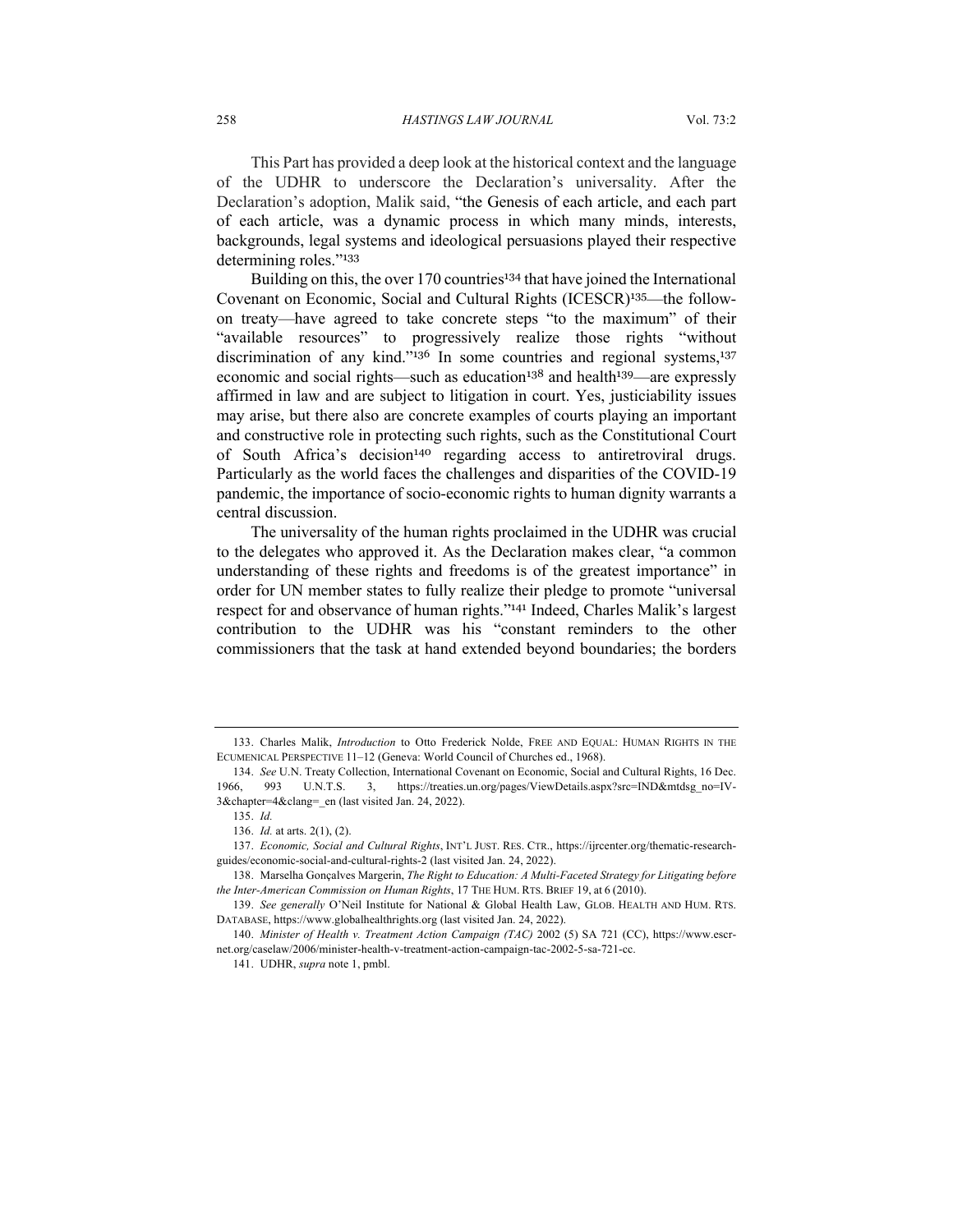that mankind had drawn did not determine the individual rights of human beings owed to them by virtue of their humanity."<sup>142</sup>

#### II. PART II: THE UNIVERSALISM OF THE UDHR AND HUMAN RIGHTS

Although the UDHR is rooted in universalism, as Part I has shown, the effort to "delegitimize" the UDHR on the most incendiary and provocative grounds—cultural or Western imperialism—persists. Those critics who oppose equal rights for women cannot simply declare they favor inequality. The best way to attack the principle of equality expressed in this historic document is to criticize it on cultural grounds and to declare it over and over until repetition makes it a "fact," or at least, makes the charge stick in the air. For example, although the right to self-determination originated in the anti-colonial principle, it has become a "Third World version of the old national sovereignty claim," facilitating the "Third World critique of the whole Declaration as 'Western.'"<sup>143</sup> The idea is that the Third World has its regional, national, and cultural distinctiveness which the UDHR encroaches upon.

But undermining the universalism of the UDHR is not only a Third World effort. In a novel twist, though quite similar to the Third World human rights critique described above, the Report of the Pompeo Commission on Unalienable Rights, which was launched by then Secretary of State Mike Pompeo under the Trump administration, also aimed to completely reverse this understanding of universality. The Pompeo report puts enormous emphasis on states' prerogative to put their own cultural spin on the implementation and relative weight of the UDHR rights.<sup>144</sup> By emphasizing that the UDHR accommodates different cultures, the report advances a pick and choose approach that elevates culture over universality—an approach that the Trump administration (and any other country) can invoke selectively to "accommodate" their culture.<sup>145</sup> Yet this gets the UDHR backwards, putting a nationalist spin on the rights articulated—what the report calls "legitimate pluralism"<sup>146</sup>—rather than emphasizing the universality of the Declaration's affirmation of equal human dignity and a "common understanding" of the rights proclaimed by representatives of many different countries, cultures, religions, and philosophical traditions.<sup>147</sup>

Of course, this very idea goes against the universalist fabric of the UDHR itself. The UDHR was not designed for countries to put their own nationalist or sovereigntist spin on the rights proclaimed. Instead, the UDHR was designed to

<sup>142.</sup> Illiparambil*, supra* note 41, at 31.

<sup>143.</sup> GLENDON, *supra* note 1, at 215–16.

<sup>144.</sup> U.S. Dep't of State, Bureau of Democracy, H.R. and Lab., Report of the Commission on Unalienable Rights 32–33, 37–39, 55 (2017). The Report uses the terms "legitimate pluralism" and "subsidiary." *Id. passim*. 145. *Id.* at 32.

<sup>146.</sup> *Id.* at 56.

<sup>147.</sup> UDHR, *supra* note 1, pmbl.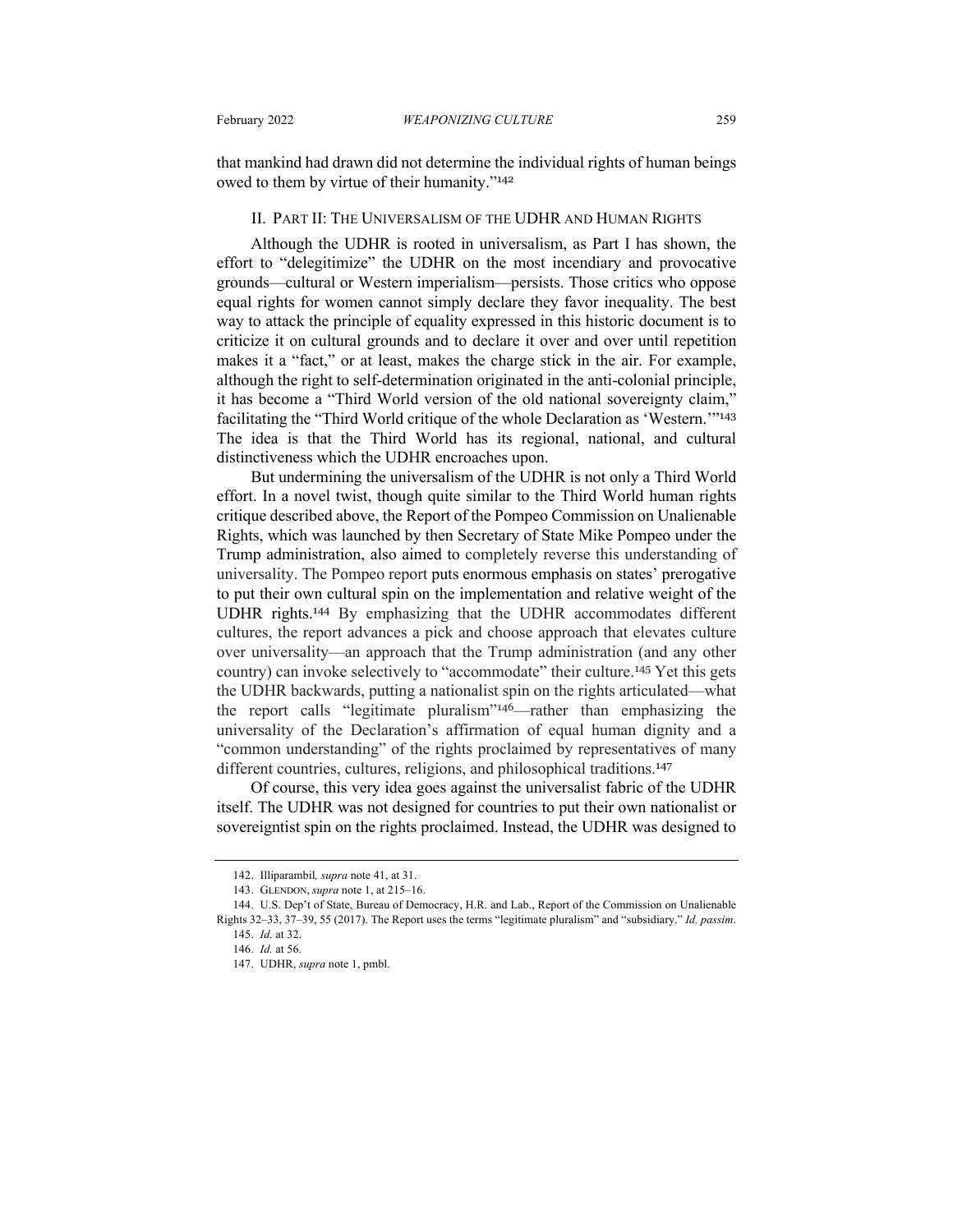set forth a "common standard of achievement" for "all peoples of all nations,"148 and "to recognize humanity as a trait unfettered by national identity or loyalty."<sup>149</sup>

This Part moves beyond the drafting history and internal provisions of the UDHR and zooms out, looking at the relationship between culture and international law generally and international human rights specifically. Part II examines efforts by Third World dictators, as well as by Western communitarians and others, to call into question the applicability of the UDHR to humanity itself by attacking its claims to universality, mostly by exaggerating differences—differences in culture and even in cognition. In other words, by using the language of difference and cultural diversity, the so-called pro-culture set out to do the opposite of the UDHR drafters' desire to "unite . . . humanity at the most basic level." <sup>150</sup>

#### A. INTERNATIONAL LAW AND CULTURE

The Declaration's insistence on universalism, on the fact that all human beings have certain universal human rights, fundamentally changed the relationship between the national and the international spheres. Sovereignty, a basic principle in public international law, is no longer unlimited and can legitimately be subject to international scrutiny. Indeed, as Part I noted, the tension between universalizing rights on the one hand and national sovereignty on the other was noted and discussed, with Cassin and other drafters insisting that "the right of interference is here."<sup>151</sup> It is not hard to see why the UDHR has provoked significant backlash from states unaccustomed to this brave new world where they can no longer hide with impunity behind the sovereign's veil of "domestic jurisdiction."<sup>152</sup> The UDHR and the international human rights regime can be seen as threatening the primacy of the statist, sovereignty-oriented foundation of public international law itself.

But international human rights law has also had its own prickling, contentious relationship with various states that resent the judgment of the former on cultural grounds. In some ways, the culture-based objection is related to the sovereignty issue. Different states are from different parts of the world

<sup>148.</sup> U.S. Dep't of State, Bureau of Democracy, H.R. and Lab., *supra* note 144, at 29, 31.

<sup>149.</sup> Illiparambil*, supra* note 41, at 35.

<sup>150.</sup> *Id.* at 42. The Declaration is "'the least common denominator' because, as its framers hoped, it prioritizes the rights and dignity of the individual, despite the diversity of origins, emphasizing what unites all people: common humanity and the rights derived from it." *Id.* at 49.

<sup>151.</sup> GLENDON, *supra* note 1, at 60.

<sup>152.</sup> Anne-Marie Slaughter, *Liberal International Relations Theory and International Economic Law*, 10 AM. U.J. INT'L L. & POL'Y 717, 723 (1995). In public international law, principles of sovereignty, sovereign equality and exclusive domestic jurisdiction are deemed "first-order international legal principles" that constitute "safeguards of the identity and opacity of the sovereign sphere." *Id.*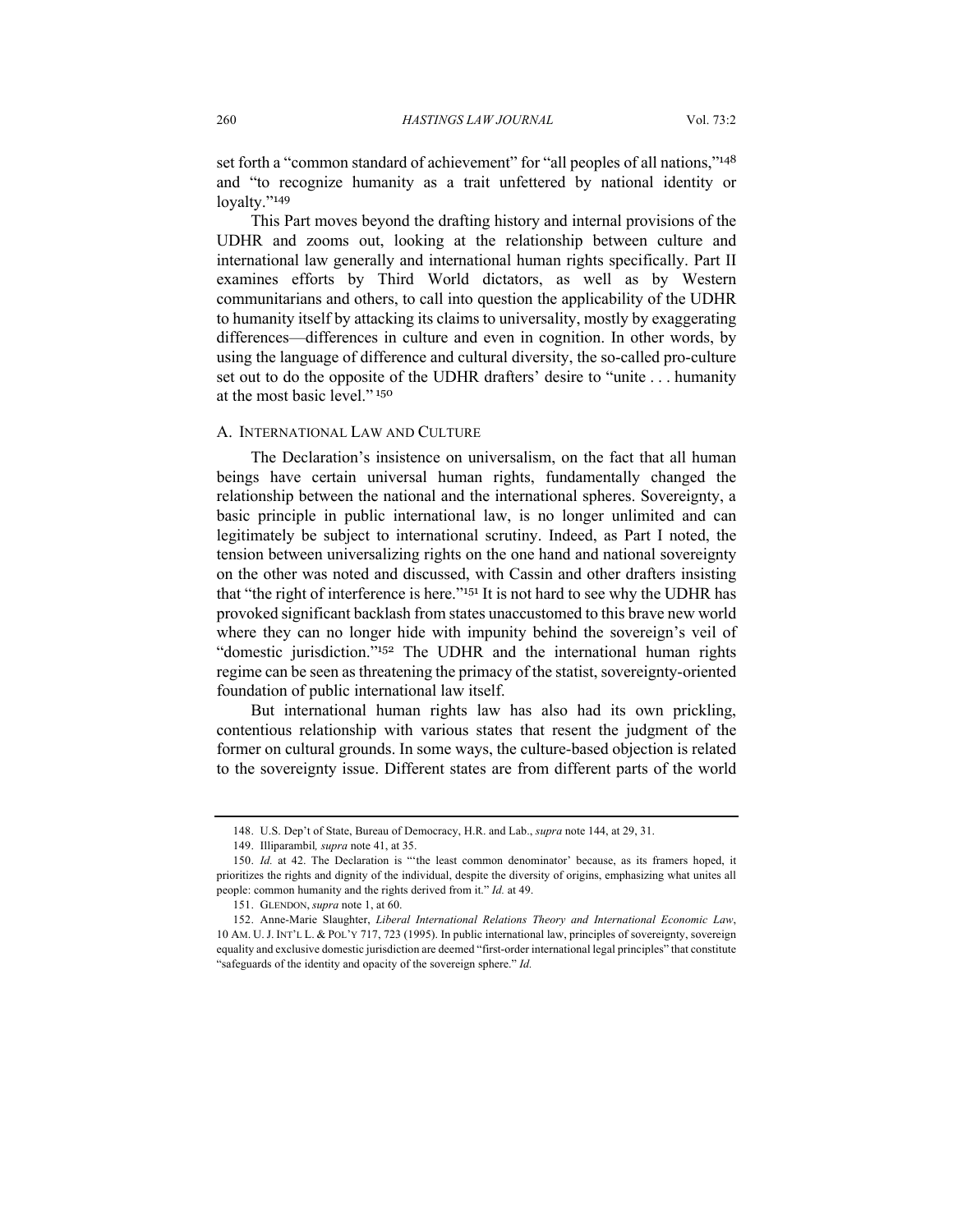and may also be culturally distinct and diverse, but the principle of sovereign equality among all states is enshrined, in dramatic departure from the colonial era, in the United Nations Charter itself.<sup>153</sup> Therefore, how can one state, much less non-state actors, judge another state? At the same time, culture is valued, not just as a subcomponent of sovereignty, but also for its own sake. Where there are distinctive cultural traditions *within* a state, international human rights instruments prohibit the state from combating, suppressing, or diluting expressions of such cultural traditions. In fact, culturally distinctive minority groups within the state are supposed to have the right of self-determination, which requires that states allow people to "freely determine their political status and freely pursue their economic, social and cultural development."<sup>154</sup>

There are, of course, limits to this cultural right. States do not have affirmative obligations, for example, to build a public school curriculum around an ethnic group's history or identity, although states cannot prohibit the group from speaking their own language or learning their own history.<sup>155</sup> The right of tribal or indigenous peoples "to retain their own customs and institutions" is to be respected as long as "these are not incompatible with fundamental rights defined by the national legal system and with internationally recognized human rights."<sup>156</sup> Moreover, even though cultural differences can be, indeed should be, recognized by states, the recognition is assimilated only within the sovereign form of the state in accordance with the imperatives of public international law. In other words, the right to practice and observe one's cultural traditions does not mean the right to break out of the sovereign form, that is, to secede, and damage the existing territorial integrity of a state.<sup>157</sup>

The same tug of war between culture and sovereignty exists in culture and international human rights. There is an internal, built-in "tension between the universalistic principles . . . and the practical realities of a club of members with

<sup>153.</sup> U.N. Charter art. 2, ¶ 1.

<sup>154.</sup> International Covenant on Civil and Political Rights, art. 1, ¶ 1, 16 Dec. 1966, 999 U.N.T.S. 171 [hereinafter ICCPR]. The same article 1 can be found in the International Covenant on Economic, Social and Cultural Rights, *supra* note 134. This right of self-determination has been extended to:

tribal peoples in independent countries whose social, cultural and economic conditions distinguish them from other sections of the national community, and whose status is regulated wholly or partially by their own customs or traditions or by special laws or regulations [and to] peoples in independent countries who are regarded as indigenous on account of their descent from the populations which inhabited the country, or a geographical region to which the country belongs, at the time of conquest or colonization or the establishment of present state boundaries and who, irrespective of their legal status, retain some or all of their own social, economic, cultural and political institutions.

ILO Convention No. 169, *Indigenous and Tribal Peoples*, art. 1, ¶ 1 (June 27, 1989).

<sup>155.</sup> ICCPR, *supra* note 154, at art. 27.

<sup>156.</sup> ILO Convention No. 169, *supra* note 154, at art. 8 ¶ 1.

<sup>157.</sup> MALCOLM N. SHAW, INTERNATIONAL LAW 522 (6th ed. 2008).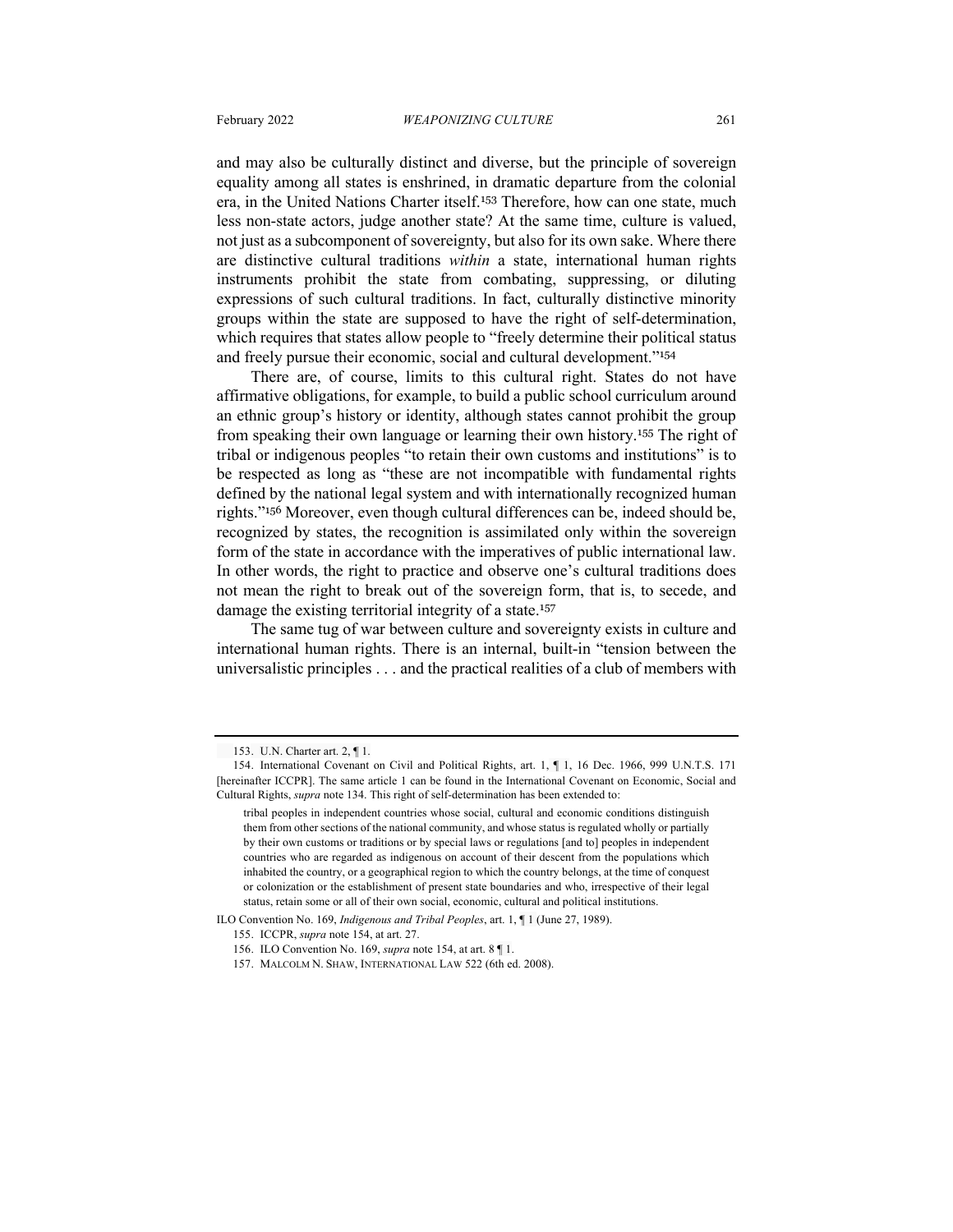diverse cultures."<sup>158</sup> "Attempts to resolve the tension have taken the form of declaring a set of universal rights and principles (some of which seem inconsistent with the 'cultures' of its members) and at the same time, declaring the equal claim of every diverse culture to be respected."<sup>159</sup> The drafters of the UDHR and the delegates from diverse countries that voted on the UDHR recognized this conflict. The conflict, in other words, was not some astonishing, unforeseeable byproduct of the UDHR. After receiving input from philosophers and leaders from many cultural traditions of the world, the drafters opted for a particular vision of universalism. The Declaration presented the world with a universality—a "universality imagined by Charles Malik [that] hinged less on navigating the intricate individualities of peoples and cultures, and more on recognizing that below all of that is an innate humanness that commanded a respect of individual rights and freedoms."<sup>160</sup>

Just as cultural rights are recognized in public international law, subject to exceptions described above (as long as not incompatible with other national and international rights), cultural diversity is also respected in international human rights. But there should also be exceptions. I argue that cultural traditions that are detrimental to women's equality and dignity cannot be accorded respect if they themselves violate universal human rights norms.

Dictators will naturally object to the reach of international human rights into matters they deem to be their business, in other words, their prerogative to treat their people however they wish. Apologists for Zimbabwe's Robert Mugabe's tyrannical regime resorted to the country's traditional culture to defend his thirty-seven-year rule, claiming that in accordance with Zimbabwean culture, Mugabe is a king, and kings can only be replaced when they die.<sup>161</sup> Islamic militants in conjunction with religious authorities have battled against rights discourse because it challenges foundational restrictions such as the right to freely marry and freely divorce.<sup>162</sup> Objecting to the UDHR'S universal status, the Organization of the Islamic Conference ("OIC") adopted the Cairo Declaration of Human Rights in Islam on August 5, 1990, claiming that the

<sup>158.</sup> Vijayendra Rao & Michael Walton, *Culture in Public Action: Relationality, Equality of Agency, and Development*, *in* CULTURE AND PUBLIC ACTION 18 (Vijayendra Rao & Michael Walton eds. 2004).

<sup>159.</sup> *Id.*

<sup>160.</sup> Illiparambil*, supra* note 41, at 38.

<sup>161.</sup> Joseph Winter, *Robert Mugabe: The Survivor*, BBC NEWS (Dec. 6, 2011), https://www.bbc.com/news/world-africa-16010171.

<sup>162.</sup> Michael Ignatieff, *The Attack on Human Right*s, 80 FOREIGN AFF. 102, 103 (2001); Dania Akad, *The Universal Declaration vs. The Cairo Declaration,* LONDON SCH. OF ECON. AND POL. SCI.: MIDDLE E. CTR. (Dec. 10, 2012), https://blogs.lse.ac.uk/mec/2012/12/10/1569. The majority of Muslim countries such as Egypt, Iran, and Pakistan signed the UDHR in 1948, but not Saudi Arabia (which then as now denied women the right to vote or even to drive a car) which claimed the UDHR violated Islamic law and failed to take into consideration the cultural and religious traditions of non-Western countries. *Id.*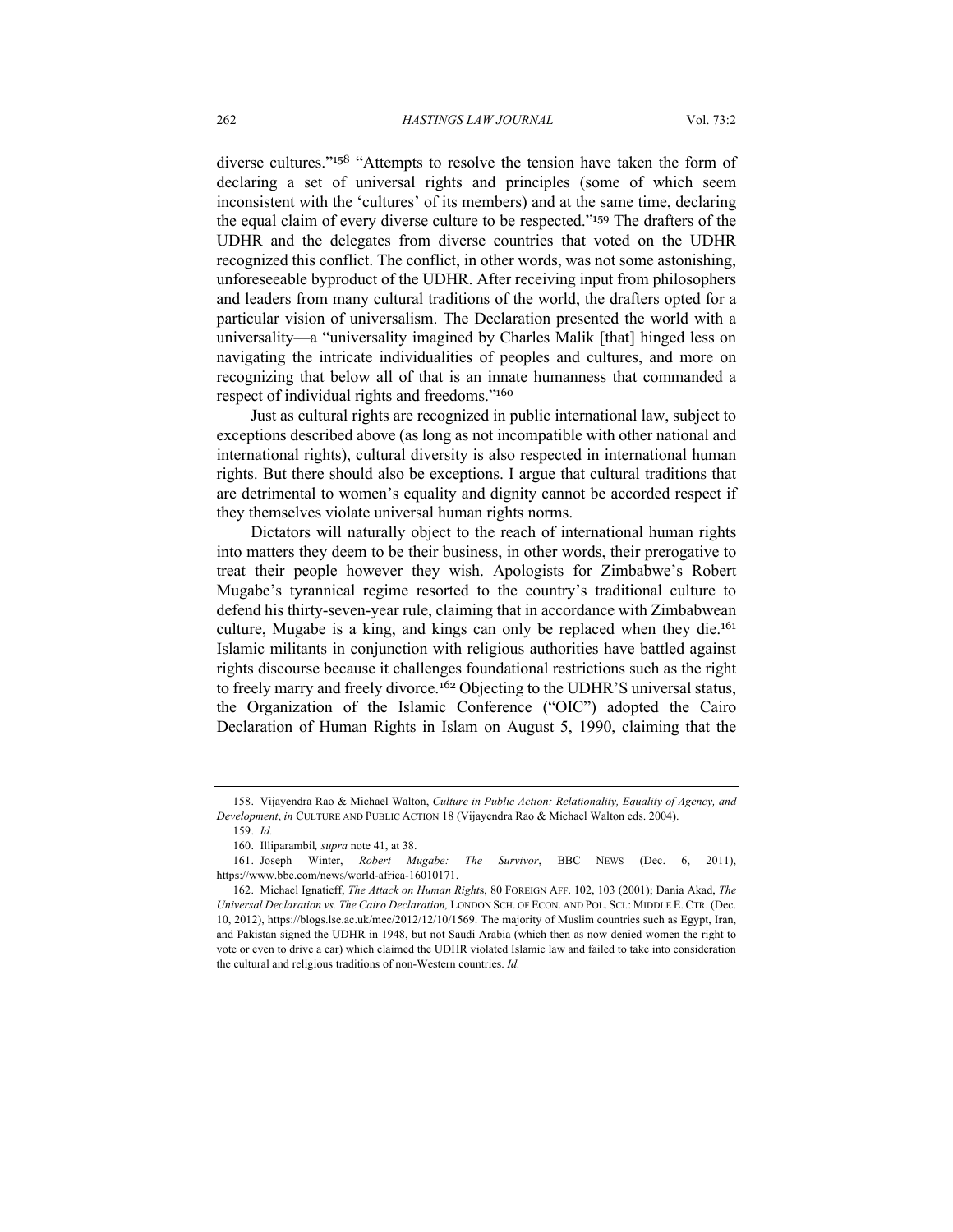Cairo Declaration was to be complementary to the UDHR.<sup>163</sup> It is, in fact, anything but. Its so-called culturally-based variant is so antithetical to the four basic freedoms that undergird the UDHR—freedom of speech, freedom of religion, freedom from want, and freedom from fear—that it can only be described as undermining, not supplementing, the UDHR.<sup>164</sup>

Even so-called benevolent dictators like Singapore's Lee Kuan Yew have found that attacking the UDHR serves their purpose—to preempt legitimate criticism and dissent while appearing protective of national culture.<sup>165</sup> Hence Lee Kuan Yew, too, has predictably proclaimed that human rights are not universal but Western, and their enshrinement in the international human rights regime reflects but a novel and even sneaky form of Western domination on the non-Western world.<sup>166</sup>

Lee Kuan Yew stated that, for Singaporeans, there is "little doubt that a society with communitarian values where the interests of society take precedence over that of the individual suits them better than the individualism of America."<sup>167</sup> This "Asian model" conveniently favored by authoritarians ranks "community and family ahead of individual rights and order ahead of democracy and individual freedom."<sup>168</sup> Even as it acknowledges that human rights are universal, Paragraph 8 of the Bangkok Declaration on Human Rights ("Bangkok Declaration") smuggled "cultural relativism" into universalism. It states that, although Asian countries "recognize . . . [that] human rights are universal in nature, they must be considered in the context of a dynamic and evolving process of international norm-setting, bearing in mind the significance of national and regional particularities and various historical, cultural and

<sup>163.</sup> *Id.*

<sup>164.</sup> Article 18 of the UDHR states that everyone has freedom to religion, including to change religion. Article 10 of the Cairo Declaration states converting someone from Islam to another religion is prohibited. *Id.*  The OIC has also been working on revising the Cairo Declaration towards better reconciliation with the UDHR and the revision was to be presented at the OIC's Council of Foreign Ministers meeting in April 2020. The meeting was cancelled due to Covid-19. TURAN KAYAOGLU, THE ORGANIZATION OF ISLAMIC COOPERATION'S DECLARATION ON HUMAN RIGHTS: PROMISES AND PITFALLS 1 (2020), https://www.brookings.edu/wpcontent/uploads/2020/09/The-Organization-of-Islamic-Cooperations-declaration-on-human-rights-promisesand-pitfalls.pdf.

<sup>165.</sup> The former democratically elected president of South Korea, Kim Dae Jung, has objected to Lee Kuan Yew's assertion that democracy is antithetical to Asian values. Kim Dae Jung, *The Myths of Asia's Anti-Democratic Values*, 73 FOREIGN AFFS. 189, 189–90 (1994). The Nobel Laureate in Economics has made similar arguments. *See* AMARTYA KUMAR SEN, SIXTEENTH MORGENTHAU MEM'L LECTURE ON ETHICS & FOREIGN POL'Y HUMAN RIGHTS AND ASIAN VALUES 28–31 (2003).

<sup>166.</sup> *See* Fareed Zakaria, *Culture Is Destiny: A Conversation with Lee Kuan Yew*, 73 FOREIGN AFF. 109, 109–26 (1994).

<sup>167.</sup> Daniel A. Bell, *A Communitarian Critique of Authoritarianism: The Case of Singapore*, 25 POL. THEORY 6, 7 (1997).

<sup>168.</sup> Ignatieff, *supra* note 162, at 105; *see also* Bell, *supra* note 167, at 7 ("Whereas Americans may prefer more democracy and less community, Singaporeans are said to prefer less democracy and more community.").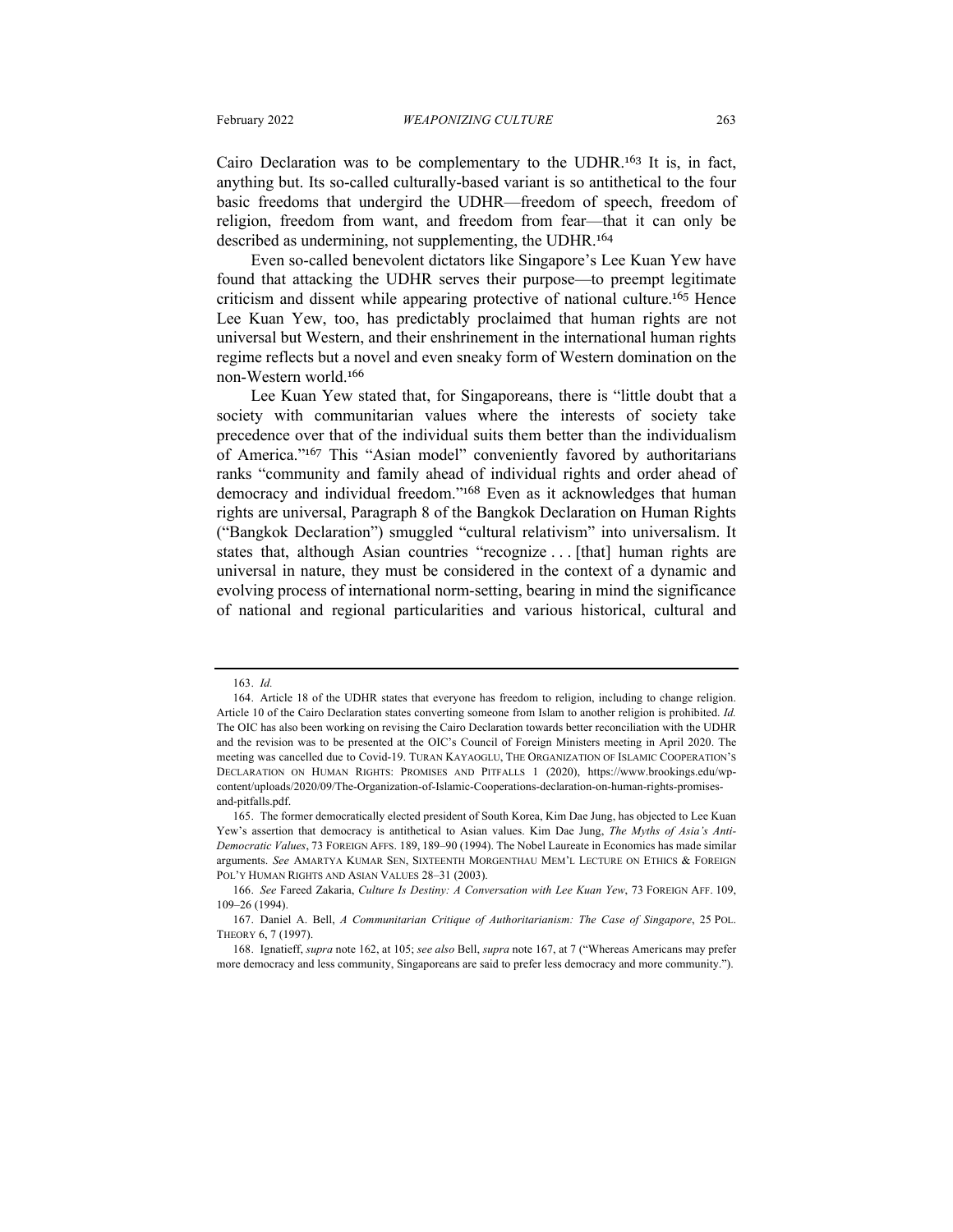religious backgrounds."<sup>169</sup> This paradox has been referred to as "relative universality" which dilutes universalism, supposedly not to further tyrannical self-interest, but to oppose cultural hegemony.<sup>170</sup>

But this culturally contingent approach "is in direct conflict with the idea of an international system of human rights, a conception which grew out of the Holocaust and the conviction that states' treatment of their citizens was no longer a purely domestic concern."<sup>171</sup> As noted, it is quite predictable for dictators and strong men to stake their hostility to universal human rights and launch a counteroffensive on cultural imperialism grounds. But as observed in the Introduction, others have also stepped into this debate to shore up the proculture position, on the grounds that international human rights overreach has endangered the human rights agenda and pull back from rigidity and arrogance is needed to save human rights from itself.<sup>172</sup> Acting as if the UDHR reflected solely Western ideas, these critics call for more attention to be shifted to the communitarian portion of the UDHR,<sup>173</sup> such as Article 29, which highlights not rights but duties: "Everyone has duties to the community in which alone the free and full development of his personality is possible."<sup>174</sup>

Going outside the drafting record of the UDHR, communitarians point to the individual/community dichotomy rooted in cultural differences between the East versus the West to challenge the universalism principle. For communitarians, international human rights are associated with the thin societies of the West. In such thin societies, characterized by liberalism and individualism, the state is strong but the community where deep relationships and attachments are formed is frayed and weak. Pushing a hardline, rigid international human rights agenda onto non-Western or Southern societies<sup>175</sup> on the ground that rights are universal is inappropriate and additionally, counterproductive because it will provoke backlash. The pro-culture, communitarian camp calls this position the hardline Western universalist position. Without jettisoning human rights altogether, this camp exhorts human rights to adopt a flexible universalist position that accommodates culture more. Although rooted in different concerns, it is sometimes hard to tell which statement is by Western communitarians and which is from Asian or non-

<sup>169.</sup> G.A. 46/116, Bangkok Declaration on Human Rights, at ¶ 8 (Dec. 17, 1991).

<sup>170.</sup> Jan Kliem, *Human Rights in Southeast Asia and the ASEAN Intergovernmental Commission on Human Rights (AICHR)*, CPG (Apr. 2019), https://www.cpg-online.de/2019/07/01/human-rights-in-southeast-asia-andthe-asean-intergovernmental-commission-on-human-rights-aichr.

<sup>171.</sup> Sally Engle Merry, *Human Rights Law and the Demonization of Culture (and Anthropology Along the Way)*, 26 POL. & LEGAL ANTHROPOLOGY REV. 55, 66 (2003).

<sup>172.</sup> KAPLAN, *supra* note 5, at 2.

<sup>173.</sup> Ignatieff, *supra* note 162, at 105.

<sup>174.</sup> UDHR, *supra* note 1, at art. 29.

<sup>175.</sup> Shorthand for the global South, usually also referred to as the Third World, consisting of poorer, developing countries.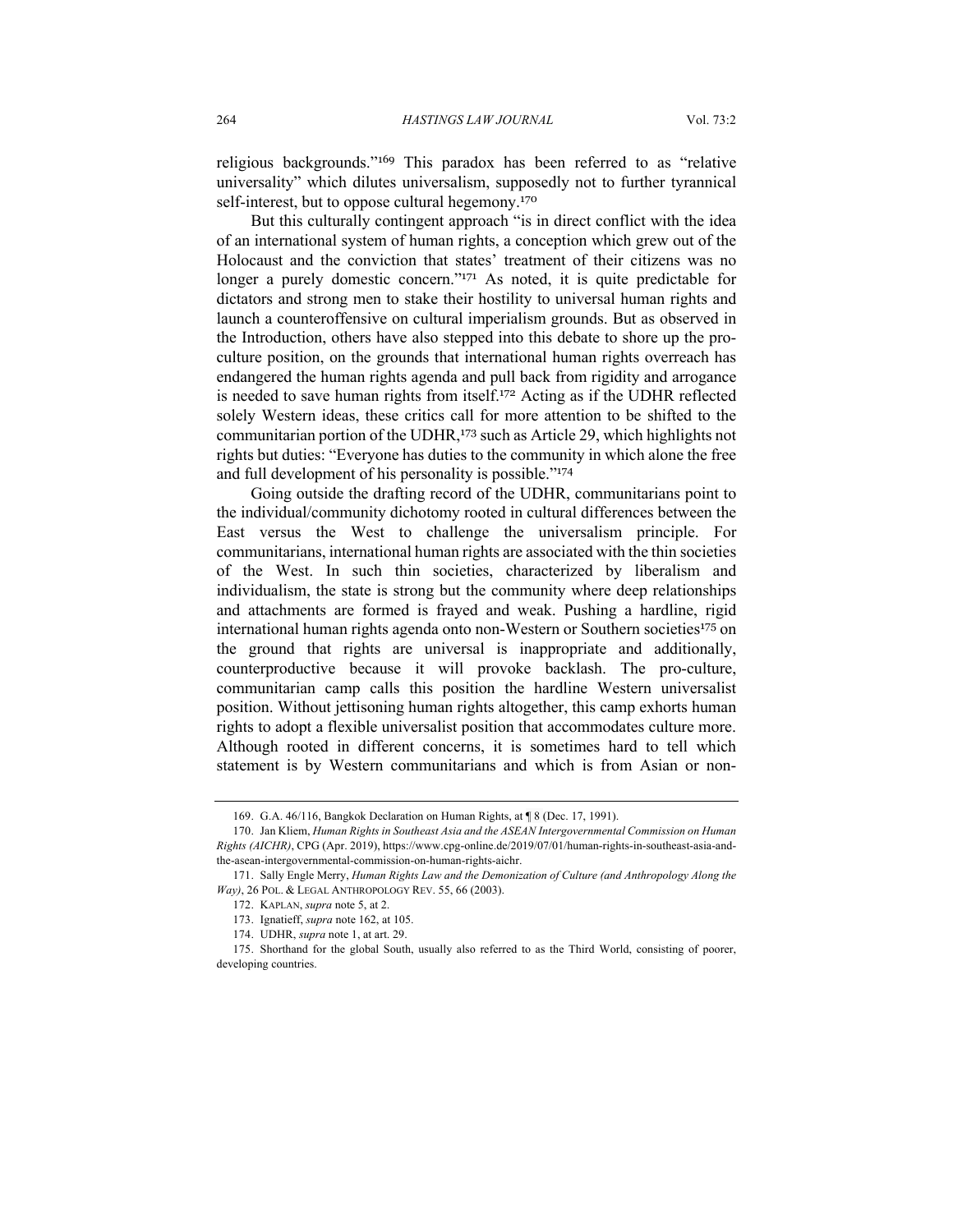Western statesmen. For example, compare this: "although human rights are universal, they need to be implemented in a way that takes the local social and political context into account, especially in thick societies and communities"<sup>176</sup> with paragraph 8 of the Bangkok Declaration mentioned above: although Asian countries party to the Declaration "recognize . . . [that] human rights are universal in nature, they must be considered in the context of a dynamic and evolving process of international norm-setting, bearing in mind the significance of national and regional particularities and various historical, cultural and religious backgrounds."<sup>177</sup>

But this pro-culture communitarian position is not merely one that is anchored in differences in culture, behavior, or values. Supporters of this position have pointed even to cognitive differences between, for example, East Asians versus Westerners, to explain the differences between the former and the latter in their cultural propensity towards collectivism versus individualism. East Asian emphasis on communities and duties and Western emphasis on individuality and rights are not "just" cultural differences but rather, are rooted in psychological differences. Anchoring the relativism/universalism debate not just on culture or cultural differences, but on something that is presumably antecedent to but entwined with culture would seem to suggest that such differences are so profound as to be natural and immutable; and furthermore, that such differences should provide the basis for a different approach to human rights, one that relaxes the supposedly rigid and stringent universalism strand of the UDHR in order to accommodate, account for, and respect cultural diversity in the non-Western world. This Article objects to using psychological differences to justify the subordination of women not just on cultural but now also on cognitive grounds.

#### B. CULTURAL AND COGNITIVE DIFFERENCES

This Section examines the contribution of cultural psychology research to the question of differences in perception and cognition, most of which has centered around East Asians versus Westerners, how they produce differences in cultural values, and the ensuing differences in social organizations across culture. This Section concludes that, although such differences may exist, they do not justify creating or honoring a cultural exception to international human rights which almost always "happen" to coincide with perpetuating women's subordination. In fact, this Section argues the opposite. If social psychologists are correct and psychology and cognition in effect create culture, such that East Asians perceive the world holistically and their culture reflects their holistic perception of life, that cultural inclination towards the organic whole should

<sup>176.</sup> KAPLAN, *supra* note 5, at 5.

<sup>177.</sup> *Id*.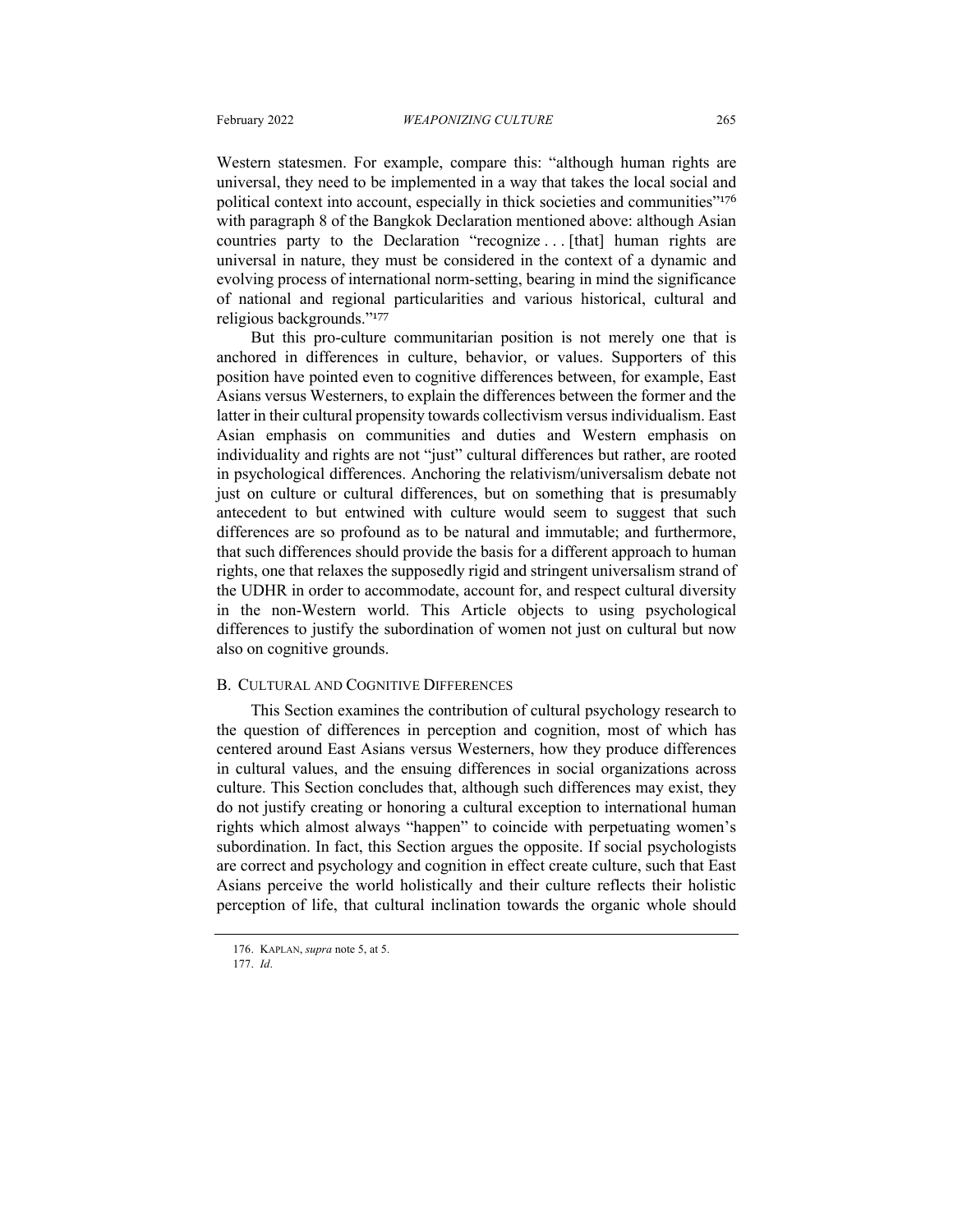mean a great concern for all parts within the whole—the opposite of the current gendered reality. In other words, if certain people from certain societies experience themselves relationally as part of an embedded whole, it does not follow that their cognitive propensity towards holism would justify subordination of any part by another part (the female by the male, in our case). Group harmony should truly mean group harmony, not superficial harmony whereby one part of the group self-sacrifices to pacify or elevate the other part in the name of group equilibrium and happiness. This cognitive and cultural disposition towards holistic interconnectedness would be completely in sync with, not oppositional to, the values of the UDHR.

Research has indeed shown that "humans tend to overstate the role of individual *disposition* and underappreciate the role of *situation* in accounting for human behavior."<sup>178</sup> In Western culture, "a person's behavior is generally understood to manifest, not simply her disposition, but a particular dispositionist causal schema that presumes that behavior reflects freely willed (often consciously made) 'choices,' which in turn reflect a stable set of 'preferences.'"<sup>179</sup> In reality, according to some scholars, there is a "vast world of situational influence occurring outside our narrow purview;"<sup>180</sup> and although this tendency is the case for human beings generally, it is more pronounced in the West. In other words, the tendency to emphasize the general disposition of human beings—the rationality of the rational actor in economics, the free will of the contracting party in contracts, the reasonable person in tort law, etc., and minimize the particular situation or the context—is a more Western phenomenon.<sup>181</sup> The Western model assumes that the human person is disposed to be "bounded, coherent, stable, autonomous, 'free' entity" with individual "preferences, motives, goals, attitudes, beliefs, and abilities" that guide and restrain actions.<sup>182</sup>

And yet, unseen cognitive processes, according to social psychologists, exert profound influences on one's thoughts and preferences.<sup>183</sup> In reality, social psychology tells us that human disposition is embedded in a culturally specific situation and that "the capacity to form culturally prescribed social relationships is essential for human survival, reproduction, and well-being . . . . People must think, feel, and act with reference to local practices, relationships, institutions,

<sup>178.</sup> Jon Hanson & David Yosifo, *The Situational Character: A Critical Realist Perspective on the Human Animal,* 93 GEO. L. J. 1, 6 (2004) (emphasis added)*.*

<sup>179.</sup> *Id.*

<sup>180.</sup> *Id.* at 23.

<sup>181.</sup> RICHARD E. NISBETT, THE GEOGRAPHY OF THOUGHT: HOW ASIANS AND WESTERNERS THINK DIFFERENTLY . . . AND WHY 40–45 (2003).

<sup>182.</sup> Hanson & Yosifo, *supra* note 178, at 27.

<sup>183.</sup> *Id.* at 84; *see also* Alan Page Fiske, Shinobu Kitayama, Hazel Rose Markus & Richard E. Nisbett, *The Cultural Matrix of Social Psychology*, *in* THE HANDBOOK OF SOCIAL PSYCHOLOGY 915, 920 (Daniel T. Gilbert, Susan T. Fiske & Gardner Lindzey eds., 4th ed. 1998).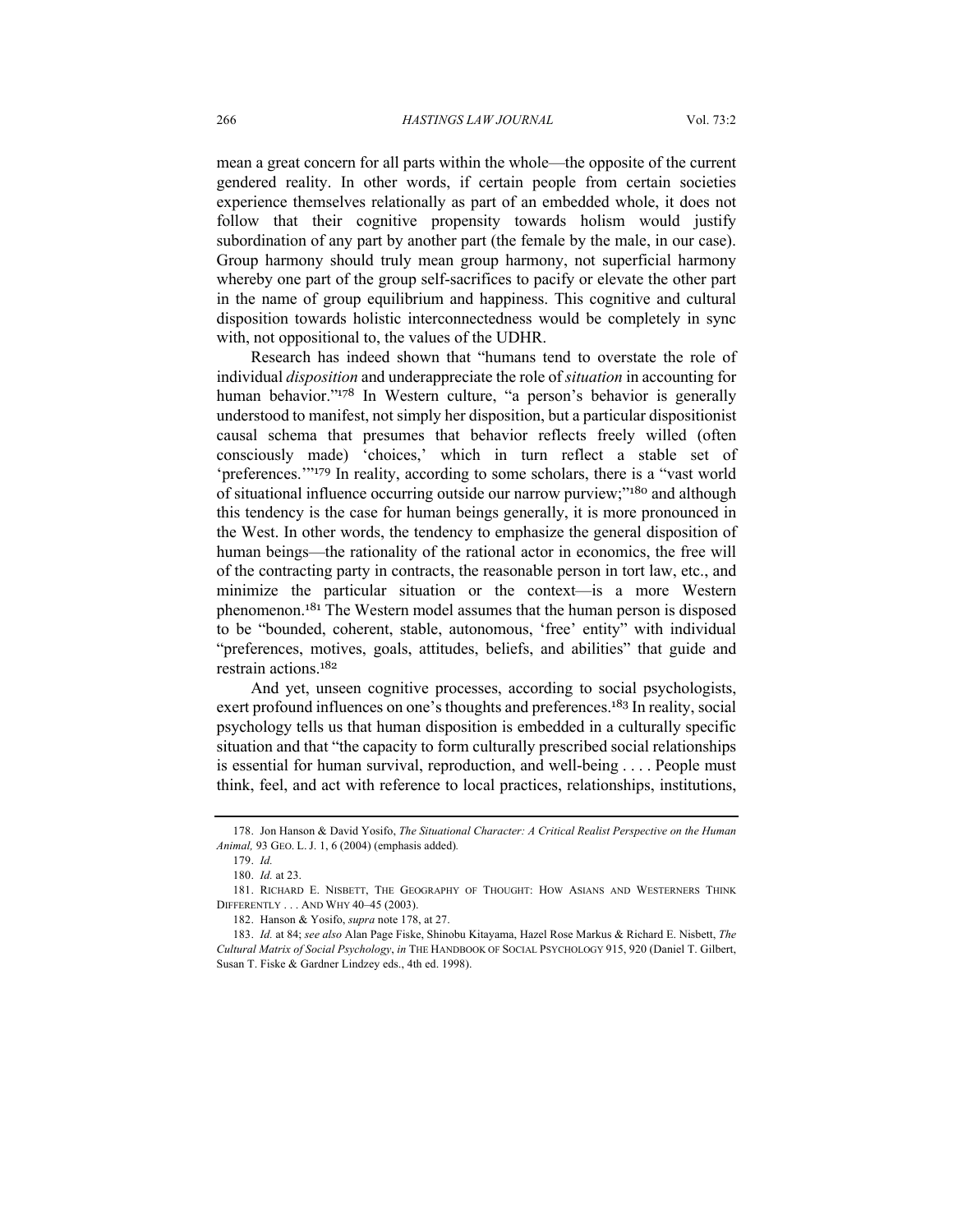and artifacts. To do this, people must use the local cultural models, which consequently become an integral part of their psychology."<sup>184</sup> Non-Westerners, such as Asian societies, are less individualistic and more situation-oriented.<sup>185</sup>

Hence, according to pro-culture communitarians opposed to "rigid universalism" of international human rights, "the holistic thinking of Asians may actually be more suitable than the analytic thinking used by Westerners for interpreting human rights documents like the UDHR . . . ." <sup>186</sup> This is "because of the need to balance different elements against each other and to take into account social context in doing so."<sup>187</sup> These advocates favoring cultural flexibility point to social psychology<sup>188</sup> research that has called into question even some of the most basic assumptions about human cognition. One of the more prominent psychologists relied upon by so-called flexible universalists is Richard Nisbett, whose work this section discusses because Western communitarians have relied upon it to support their call for cultural exception. 189

For example, Nisbett studied differences between ancient Greek and Chinese societies as exemplified by differences in the teachings of Aristotle and Confucius.<sup>190</sup> Such differences are exemplified in the Aristotelian sense of individual agency and debate versus the Confucian sense of community, collectivism, harmony, and self-control.<sup>191</sup> Certain metaphysical assumptions

190. Richard E. Nisbett & Takahiko Masuda, *Culture and Point of View*, 100 PROC. NAT'L ACAD. SCI. 11163, 11163 (Sept. 16, 2003).

<sup>184.</sup> Fiske et al., *supra* note 183, at 916–17.

<sup>185.</sup> This is also referred to as thick versus thin, or low context versus high context societies, with the former composed of people with a sense of interdependent selves versus independent selves in the latter.

<sup>186.</sup> KAPLAN, *supra* note 5, at 40.

<sup>187.</sup> *Id.*

<sup>188.</sup> NISBETT, *supra* note 181, at 50–51. Culture psychology is defined as "the study of the way cultural traditions and social practices regulate, express, and transform the human psyche, resulting less in psychic unity for humankind than in ethnic divergences in mind, self, and emotion . . . It does not presume the premise of psychic unity, that the fundamentals of the mental life are by nature fixed, universal, abstract, and interior . . . Psyche and culture are thus seamlessly interconnected." RICHARD A. SHWEDER, THINKING THROUGH CULTURES: EXPEDITIONS IN CULTURAL PSYCHOLOGY 73, 97, 102 (1991)*.*

<sup>189.</sup> *See, e.g.*, KAPLAN, *supra* note 5, at 40; Hanson & Yosifo, *supra* note 178, at 1. Hanson and Yosifon reject the Western emphasis on individual choice and will, in other words, individuality itself, as a driver of human behavior. "Social psychologists who have studied self-conceptions across cultures summarize this Western person schema as follows: "The person is believed to consist of a set of 'internal,' 'personal' attributes such as . . . personality traits, preferences, subjective feeling states, beliefs, and attitudes. These attributes are thought to be internal and personal in the sense that they come from within and characterize the person *regardless of the situation* (that is, a person's attributes are not generated by or relative to current social context). Taken together, these attributes define each person as an autonomous, freely choosing, special individual." Hanson & Yosifo, *supra* note 178, at 26–27. Citing to the social psychologist Richard Nisbett, the authors argue for explicit acknowledgment of the limits of individual action in favor of greater awareness that "humans tend to overstate the role of individual disposition and under-appreciate the role of situation in accounting for human behavior." *Id.* at 6. This is in essence the communitarian argument that the individual is not self-founded but socially embedded in the community; *see also* Mark Granovetter, *Economic Action and Social Structure: The Problem of Embeddedness*, 91 AM. J. SOCIO. 481, 506 (1985).

<sup>191.</sup> *See generally* NISBETT, *supra* note 181, at 1–29 for claims in this paragraph.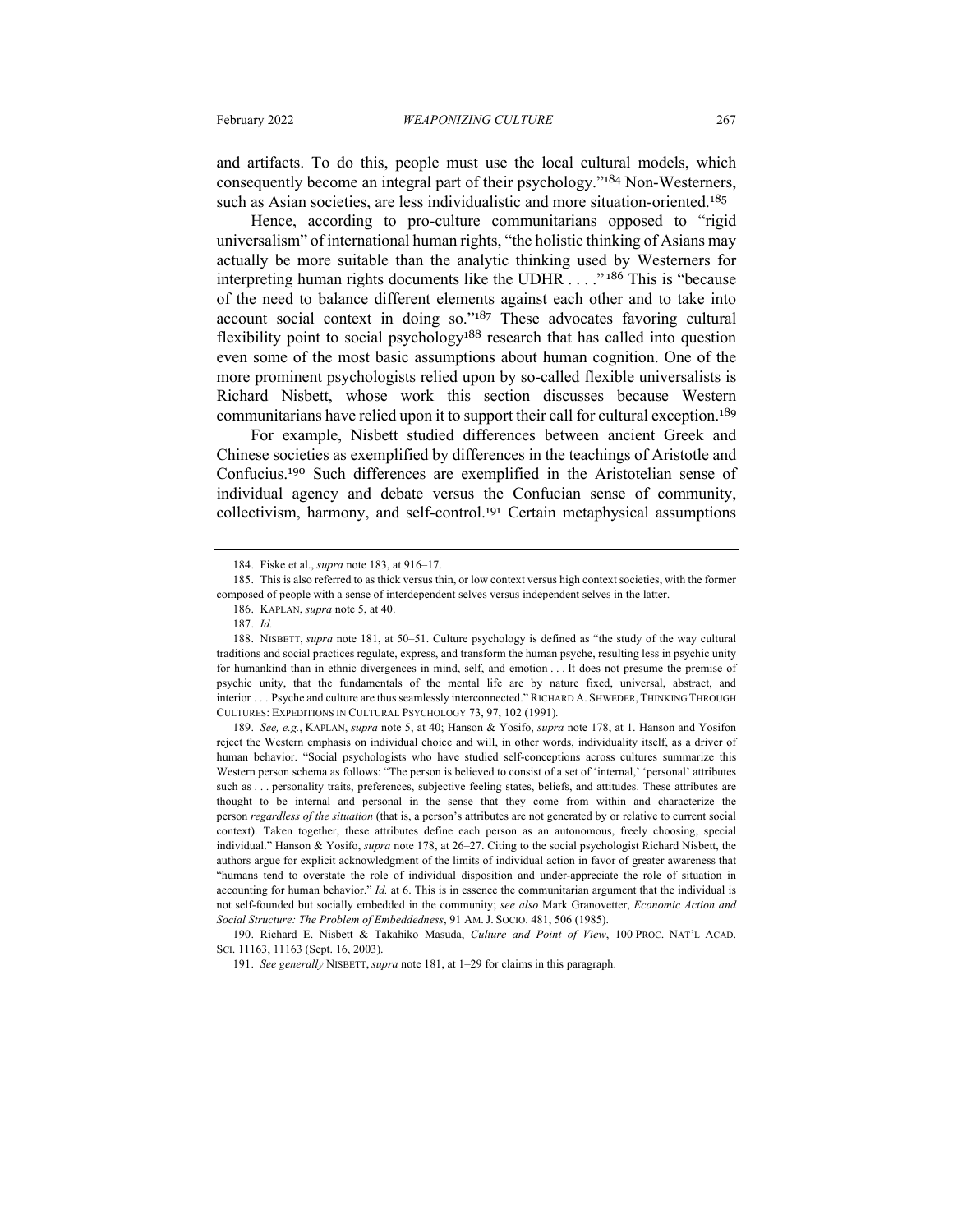have led to certain quite divergent ways of seeing and understanding the world. <sup>192</sup> Greek philosophers looked at objects and their properties and observed and categorized those objects by reference to their singular properties, coming up with rules that describe or predict the behavior of the objects. <sup>193</sup> As Nisbett explained, Aristotle observed a stone falling and a piece of wood floating and attached the property of gravity to the former and levity to the latter.<sup>194</sup> The Greeks were concerned about the attributes of a salient object, used such attributes to create categories of objects, and then constructed rules about them.<sup>195</sup> Although this supposed dichotomy between Greek versus Chinese changes neither the claims nor the arguments in this Article, it is worth noting that Nisbett used very broad strokes, in this case, to describe Greek philosophy, which encompasses broad, profound, and complex idea ranging from asceticism and atomism to ethics and Hermeticism.<sup>196</sup> There are many Greek philosophers besides Aristotle, and Nisbett clearly failed to capture the diversity and complexity of Greek philosophy.<sup>197</sup> In fact, whether this psychological demarcation exists or not, this Article argues the opposite of what the communitarians argue: there should be no cultural exception to universal human rights in the UDHR.<sup>198</sup>

Chinese philosophers, on the other hand, according to Nisbett, looked at the field in which the object was situated, studied interaction between the object and its environment, and focused on a field of forces such as magnetism and acoustics.<sup>199</sup> As Nisbett put it, "[t]he notion that events always occur in a field of forces would have been completely intuitive to the Chinese."<sup>200</sup> The Chinese were concerned about relationships, interactions, and context. In other words, the Chinese were less interested in the properties of the actual objects and any rules governing their behavior; and are more interested in "dialectical schemas, including finding the 'middle way' between two apparently contradictory propositions and recognizing the importance of the context in making judgments

<sup>192.</sup> Nisbett & Masuda, *supra* note 190, at 11163*.*

<sup>193.</sup> *Id*.

<sup>194.</sup> *Id*.

<sup>195.</sup> NISBETT, *supra* note 181, at 21–22.

<sup>196.</sup> *Id.*

<sup>197.</sup> *See e.g.*, THOMAS A. BLACKSON, ANCIENT GREEK PHILOSOPHY: FROM THE PRESOCRATICS TO THE HELLINISTIC PHILOSOPHERS (2011).

<sup>198.</sup> *See, e.g.*, Minakshi Singh, *Human Rights: Liberal and Communitarian Perspectives*, 4 INT'L J. OF RSCH. AND ANALYTICAL REV. 173, 173–74 (2017) ("[A]ccording to communitarian philosophers human rights are not universal. In every culture and society, there are different sets of rights . . . . Therefore rights are also culture bound."). Consequently, a practice might be offensive under the UDHR under the principle of universalism should not be if culture were taken into account.

<sup>199.</sup> NISBETT, *supra* note 181, at 22.

<sup>200.</sup> *Id.* Nisbett stated that the Chinese recognized "the principle of 'action at a distance' two thousand years before Galileo articulated it. They had knowledge of magnetism and acoustic resonance, for example, and believed it was the movement of the moon that caused the tides, a fact that eluded even Galileo." *Id.*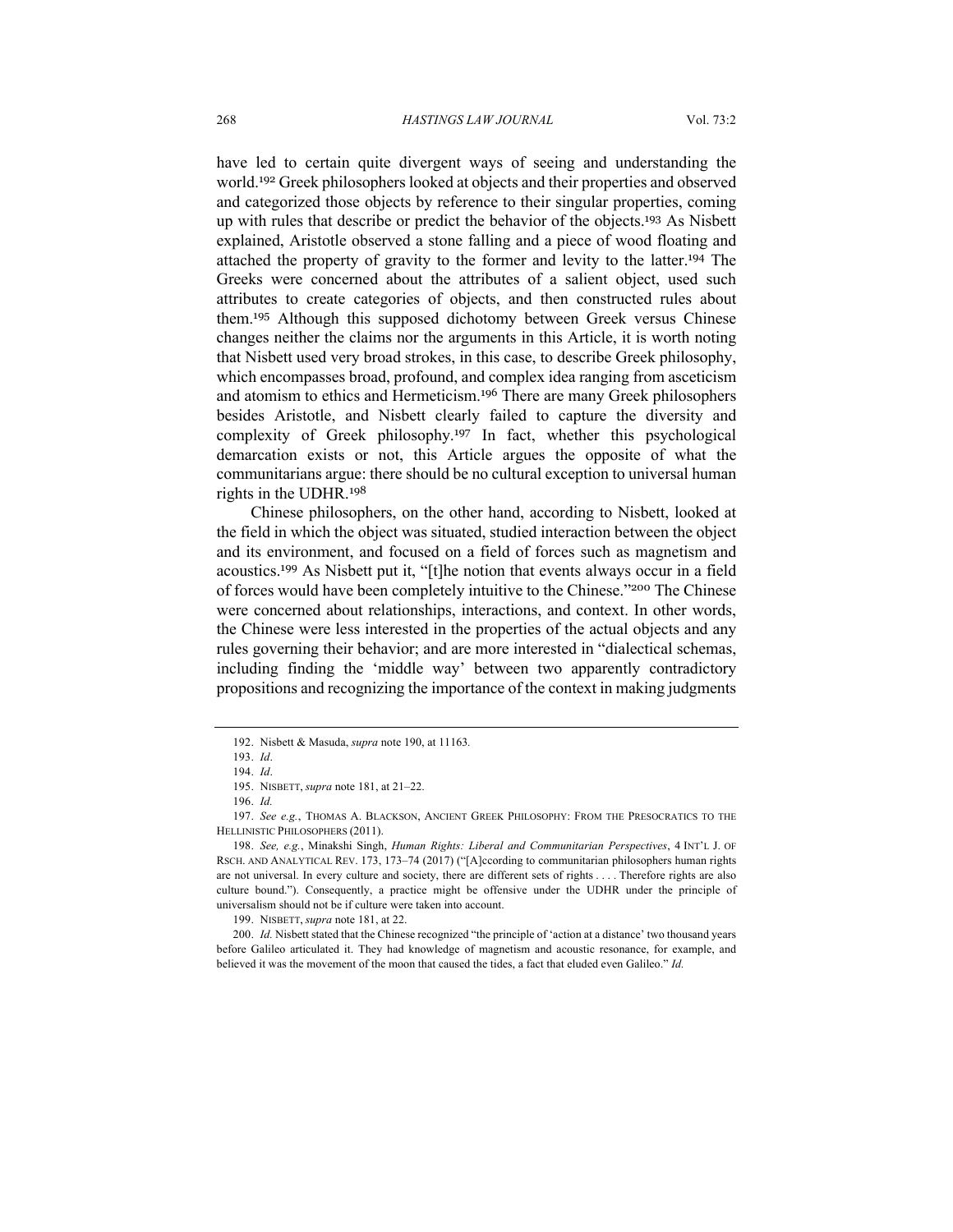about objects and individuals."<sup>201</sup> The Greeks saw discrete objects and the Chinese saw "continuous substances, even as interpenetrating substances."<sup>202</sup> This difference is not surprising. As other social psychologists have pointed out, how people from different cultures viewed the relationship between themselves and their surroundings are derived from how those human subjects saw themselves; in other words, are people individual actors with individual personality dispositions internal to them or do they act in response to the broader culturally embedded situations they find themselves in?<sup>203</sup> That is, if one sees oneself as embedded in a larger context, one will see objects and events similarly.<sup>204</sup>

These are not just differences in traditions or moral beliefs. Rather, they are differences that shape "fundamental thinking and perception."<sup>205</sup> Westerners perceive the world as an agglomeration of discrete objects, leading to an emphasis on individuality and individual actions; East Asians perceive the world as connected, hence Asian emphasis on holistic relations and integration.<sup>206</sup> Moreover, once these characteristics or orientations of thinking and perceiving and observing and acting are established, they become part of "a selfreinforcing, homeostatic system. The social practices promote the worldviews; the worldviews dictate the appropriate thought processes; and the thought processes both justify the worldviews and support the social practices."<sup>207</sup>

When shown an individual cartoon fish swimming among other cartoon fish, Chinese participants saw the individual fish as being affected by other fish, whereas Americans saw the behavior of the individual fish as being caused by its own characteristics.<sup>208</sup> "The differences in causal attribution therefore probably reflect deep metaphysical differences that transcend specific rules about particular domains that are taught by the culture."<sup>209</sup> East Asians also classify objects on the basis of their relationship, not on their individual characteristics. <sup>210</sup> When shown pictures of a chicken, a cow, and a patch of

<sup>201.</sup> Nisbett & Masuda, *supra* note 190, at 11163.

<sup>202.</sup> *Id.*

<sup>203.</sup> ZIVA KUNDA, SOCIAL COGNITION: MAKING SENSE OF PEOPLE 442 (1999) (discussing how Western culture's emphasis on individual personality traits leads to the incorrect conclusion that human behavior will be consistent across different situations); *see also* Fiske et al., *supra* note 183, at 939; LEE ROSS & RICHARD NISBETT, THE PERSON AND THE SITUATION (1991).

<sup>204.</sup> Hazel R. Markus & Shinobu Kitayama, *Culture and the Self: Implications for Cognition, Emotion, and Motivation*, 98 PSYCH. REV. 224, 246 (1991).

<sup>205.</sup> NISBETT, *supra* note 181, at 52.

<sup>206.</sup> *Id.* at 47–79.

<sup>207.</sup> *Id.* at xx.

<sup>208.</sup> Nisbett & Masuda, *supra* note 190, at 11164; *see also* Akahiko Masuda & Richard E. Nisbett, *Attending Holistically Versus Analytically: Comparing the Context Sensitivity of Japanese and American*s, 81 J. PERSONALITY & SOC. PSYCH. 922, 924–25 (2001).

<sup>209.</sup> Nisbett & Masuda, *supra* note 190, at 11164.

<sup>210.</sup> *See supra* notes 188–89, 194–95 and accompanying text.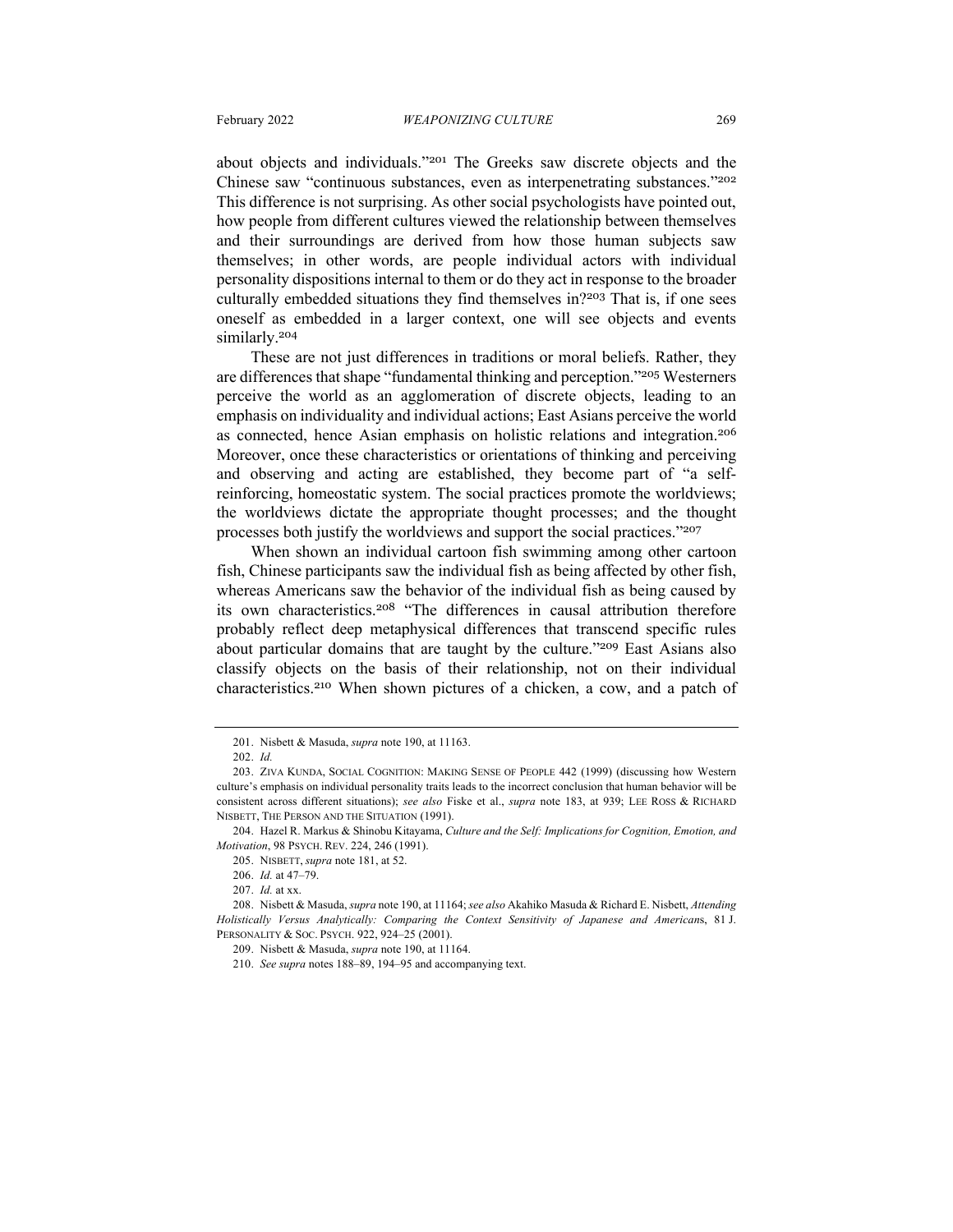grass, American children matched the chicken with the cow because both are animals, while Chinese children put the cow and the grasstogether because cows eat grass.<sup>211</sup> A sense of aesthetic difference between Western and East Asian sensibilities can also be attributed to the collective versus individual cultural dichotomy. <sup>212</sup> Eastern painting tends to miniaturize the central figure in the painting while providing a larger spatial context; Western painting places the horizon low so the landscape is not as prominent.<sup>213</sup>

When Japanese and American subjects were presented with twenty-second snippets of animated underwater scenes and then asked to report on what they had seen, American participants mentioned what the experimenters termed salient objects (large, colorful objects), while more Japanese participants made 65% more comments about the background field (water color, floor scene, inert objects).<sup>214</sup> Americans observed discrete objects: big fish, small fish. Japanese observed background environment: the aquarium itself.<sup>215</sup>

In addition, when participants were shown forty-five photos of previously seen objects against new backgrounds or no backgrounds, Japanese participants were more thrown off by the change than American participants.<sup>216</sup> Other studies confirm the following: American participants were more likely to notice changes in the central object and Japanese participants were more likely to do so when there were changes in the environment or the relationship between the object and the context. 217

For the Japanese, "selfness is confirmed only through interpersonal relationships . . . ."<sup>218</sup> The Japanese anthropologist Lebra described the Japanese person as one who strives for "belongingness, reliance, dependency, empathy, occupying one's proper place, and reciprocity."<sup>219</sup> Exclusion would be considered a nightmare for the Japanese because that would show a failure of connection. <sup>220</sup> By contrast, failure to separate, or inability to stand up for oneself or express oneself uniquely would be the American nightmare.<sup>221</sup> In Japanese culture, acting in accordance with your ego is considered childish while acting cooperatively is "an act of affirmation of the self."222 This involves not just trying to get your own needs met; "meeting another's goals, needs, and desires

218. Markus & Kitayama, *supra* note 204, at 228.

<sup>211.</sup> Nisbett & Masuda, *supra* note 190, at 11164.

<sup>212.</sup> *Id.* at 11168.

<sup>213.</sup> *Id*.

<sup>214.</sup> *Id.* at 11166.

<sup>215.</sup> NISBETT, *supra* note 181, at 89–92.

<sup>216.</sup> Nisbett & Masuda, *supra* note 190, at 11166.

<sup>217.</sup> *Id.* at 11167.

<sup>219.</sup> *Id.*

<sup>220.</sup> *Id.*

<sup>221.</sup> *Id.*

<sup>222.</sup> *Id. at* 229 (citation omitted).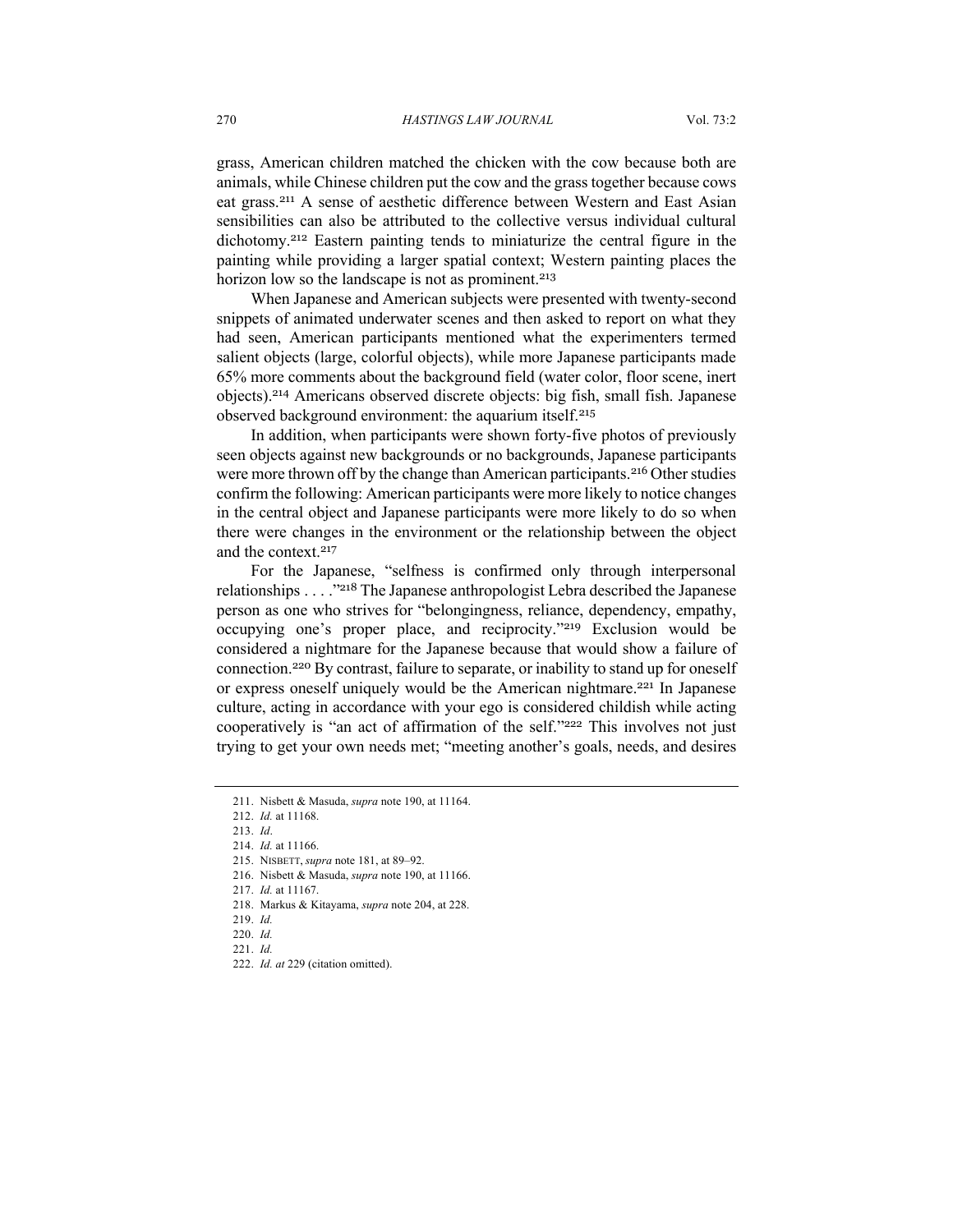will be a necessary requirement for satisfying one's own goals, needs, and desires."<sup>223</sup> This is different from "I attend to my needs and when I can, also to others' needs." It is, rather that, attending to others' needs is part and parcel of attending to my own needs, since I am interdependent with, and connected to, others.

Even though it may indeed be true that the East/West dichotomy pivots on individualism and autonomy versus collectivism and holism, there are two caveats this Article needs to highlight. First, moral sense can be rooted in something other than psychology or culture, so the picture painted by social psychologists which this Article has described in this Section is not the only picture worth noticing. For example, some scholars have posited and defended the idea that human dignity can be rooted in innate human nature.<sup>224</sup> It is by no means uniformly accepted that "one's deepest moral convictions . . . depend exclusively on culture, myth, or ideology."<sup>225</sup> Indeed, researchers from many different academic fields have begun to develop a "scientific theory of human moral cognition"<sup>226</sup> supporting the following claim: "that an innate moral faculty or conscience and with it principles of justice, fairness, empathy, and solidarity are written into the very frame of human nature."227 These studies support the idea of a "universal moral grammar" that children across the globe believe in and subscribe to, and yes, although this set moral compass may indeed be expressed in different cultural forms, it is a *universal* and thus shared moral intuition<sup>228</sup> about "human rights-related norms"<sup>229</sup> ranging from intentional battery to international homicide.<sup>230</sup>

Second, the East/West dichotomy can be overstated, and nuances that narrow the gap and reveal some common ground between these two polar extremes are missed. For example, even within the West, studies have shown that women are grounded in the ethics of care and relationships. <sup>231</sup> For example, in her landmark work, *In a Different Voice: Psychological Theory and Women's* 

<sup>223.</sup> *Id.*

<sup>224.</sup> John Mikhail, *Moral Grammar and Human Rights, Some Reflections on Cognitive Science and Enlightenment Rationalism*, *in* UNDERSTANDING SOCIAL ACTION, PROMOTING HUMAN RIGHTS 160 (Ryan Goodman, Derek Jinks & Andrew Woods eds., 2012).

<sup>225.</sup> *Id.* at 162.

<sup>226.</sup> *Id.* at 164.

<sup>227.</sup> *Id.* at 165.

<sup>228.</sup> Shared moral judgments might be unconsciously acquired and developed, akin to "other cognitive capacities such as vision, depth perception, musical cognition, and face recognition, all of which also depend on unconscious mental operations." *Id.* at 173.

<sup>229.</sup> *Id.*

<sup>230.</sup> *Id.* at 180.

<sup>231.</sup> CAROL GILLIGAN, IN A DIFFERENT VOICE: PSYCHOLOGICAL THEORY AND WOMEN'S DEVELOPMENT 18–19 (1982). *See generally* NEL NODDINGS, CARING: A RELATIONAL APPROACH TO ETHICS AND MORAL EDUCATION (2013); VIRGINIA HELD, FEMINIST MORALITY: TRANSFORMING CULTURE, SOCIETY, AND POLITICS (1993).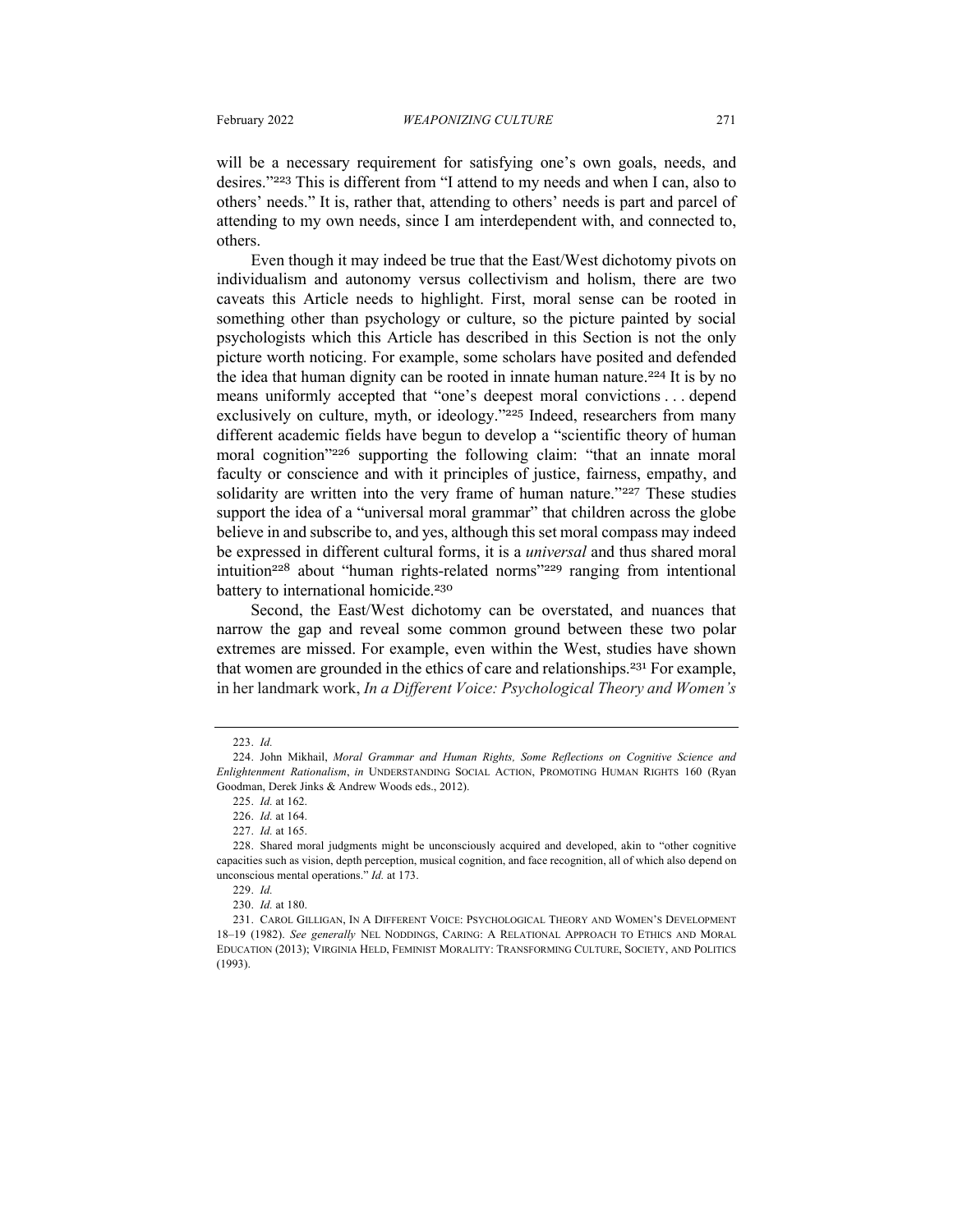*Development*, the noted feminist psychologist Carol Gilligan challenged the dominant accounts of the various stages of moral development as being male centered because they fail to capture girls' moral experiences.<sup>232</sup> Gilligan found that prominent psychologists, such as Sigmund Freud, Jean Piaget, Erik Erikson, and Lawrence Kohlberg, had presented women as being somehow "deficient in development"; <sup>233</sup> that it was "normal" to select men and boys as subjects in psychology studies; that it was common to portray "men as humans and women as different,"<sup>234</sup> and therefore that "autonomy and rationality ('masculine' qualities) were the markers of maturity."<sup>235</sup> Without belaboring the point, because it is not central to this article, Gilligan demonstrated that women (even in the individualist-oriented West) exhibit qualities that reflect "moral goodness" in "relational sensitivity and empathetic concern"—qualities that Nisbett deemed representative of East Asian culture (but which Gilligan also showed are considered in the West as "deficient in development.").<sup>236</sup> Others have illustrated that seemingly opposite cultural values actually exist in a continuum across societies. <sup>237</sup> As observed, "the concept of Jen, the central concept of Confucian ethics, and the concept of care, the central concept of feminist care ethics"<sup>238</sup> are in fact compatible and mutually reinforcing.

Thus, while social psychology research reveals that basic cognitive differences do exist in people from different cultures, it is also important to refrain from exaggerating these differences. It is fair to say that the above discussion supports the conclusion exhorted by Western communitarians that "'basic' psychological processes depend substantially on cultural meanings and practices";<sup>239</sup> that "culture and psyche make each other up";<sup>240</sup> and that "[p]sychological processes, in turn, generate and transform cultural processes,

<sup>232.</sup> GILLIGAN, *supra* note 231, at 18–19.

<sup>233.</sup> Carol Gilligan, *Looking Back to Look Forward: Revisiting in a Different Voice*, CTR. FOR HELLENIC STUD. HARV. U. (2011), https://archive.chs.harvard.edu/CHS/article/display/4025.

<sup>234.</sup> *Id.*

<sup>235.</sup> *Id.*

<sup>236.</sup> *Id.*

<sup>237.</sup> *See* Joel J. Kupperman, *Feminism as Radical Confucianism: Self and Tradition*, *in* THE SAGE AND THE SECOND SEX: CONFUCIANISM, ETHICS, AND GENDER (Chenyang Li ed., 2000); *see also* Chenyang Li, *The Confucian Concept of Jen and the Feminist Ethics of Care: A Comparative Study*, 9 HYPATIA 70 (1994); Ranjoo Seodu Herr, *Is Confucianism Compatible with Care Ethics? A Critique*, 53 PHIL. E. W. 471, 471–89 (2003); Sandra Harding, *The Curious Coincidence of Feminine and African Moralitie*s, *in* WOMEN AND MORAL THEORY 296, 296–312 (Eva Feder Kittay & Diane Meyers eds., 1989); Thaddeus Metz, *The Western Ethic of Care or an Afro-communitarian Ethic? Specifying the Right Relational Morality*, 9 J. GLOB. ETHICS 77, 77 (2013).

<sup>238.</sup> Li, *supra* note 237, at 70 (showing how Confucian ethics is similar to feminist care ethics). For feminists, "[t]he perspective of care requires that conflict be worked out without damage to the continuing relationships. Moral problems can be expressed in terms of accommodating the needs of the self and of others, of balancing competition and cooperation, and of maintaining the social web of relations in which one finds oneself." *Id.* at 78. Confucian ethics would lead to the same conclusion.

<sup>239.</sup> KAPLAN, *supra* note 5, at 50 (citation omitted).

<sup>240.</sup> *Id.*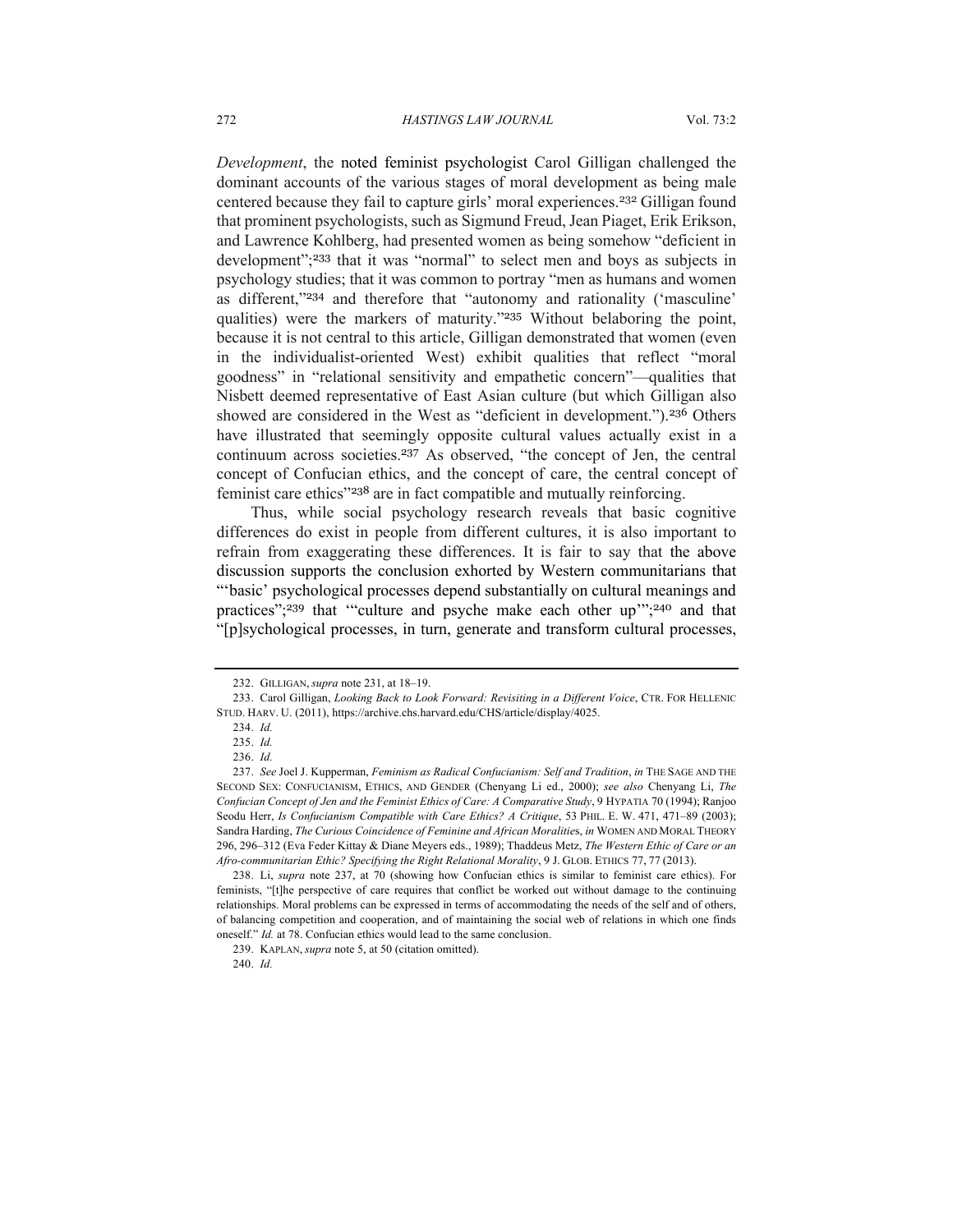shaping the very social institutions, practices, and meanings that will in turn influence them."<sup>241</sup> However, this Article rejects the conclusion drawn by Western communitarians who rely on this research to argue that cognitive differences and consequently cultural differences should legitimately provide any basis for diluting the universalism of the UDHR.<sup>242</sup> While "moral diversity within and across countries ought to be considered natural, a normal product of human evolution,"243 moral diversity that impinges on human dignity and human rights cannot be condoned. This Article also rejects the argument that, from an instrumental or strategic standpoint, the human rights movement should abandon "moral monism" so it can be more appealing to more people across different societies and cultures.<sup>244</sup>

It is also important to note that, although this Article devotes much of this Section to discussing social psychology research relied upon by Western communitarians, none of the cognitive and perception differences should matter in the question addressed in this Article, namely, equal rights for women. It is true that Asian proclivity towards the holistic might explain certain organizational or methodological preferences.<sup>245</sup> But this proclivity should have no impact on human rights generally and women's rights particularly.

As Part I showed, there was broad participation in the drafting of the UDHR by people from diverse cultural traditions, including East and West. 246 In addition, although the social psychology literature does demonstrate that culture, perception, and social structures are intertwined, it does not show that there is anything inherent in or intrinsic to any particular way of perceiving one's self, one's place in the world, or the relationship between the self and the world that would inevitably create the male-dominated societies that we have today. To claim that some cultures subscribe to a different set of ethics—the "autonomy ethic" of the West, the "community ethic" of East Asia, or even the "divinity ethic" of the Middle East<sup>247</sup>—does not explain why, within the "autonomy ethic," men get to be autonomous and women get to be dependent on autonomous men; or why within the "community ethic," women are to get their

<sup>241.</sup> *Id.* at 51.

<sup>242.</sup> *Id.* 70; Sirkku Kristiina Hellsten, *Pluralism in Multicultural Liberal Democracy and the Justification of Female Circumcision,* 16 J. APPLIED PHIL. 69, 74 (1999) ("Those people who promote tradition and established common values are often labelled as communitarians, because it is the communitarian theorists who have made the point that liberalism's individualist premises are unacceptable. Communitarians see that any conception of an individual always presupposes some view of society and community, since all individuals are social beings — and that ethical pluralism appears primarily in the practices of different communities rather than in the 'free choices' of individuals.").

<sup>243.</sup> KAPLAN, *supra* note 5, at 53.

<sup>244.</sup> *Id.*

<sup>245.</sup> *See* NISBETT, *supra* note 181, at 191–92.

<sup>246.</sup> *See infra* Part I.

<sup>247.</sup> KAPLAN, *supra* note 5, at 56–57.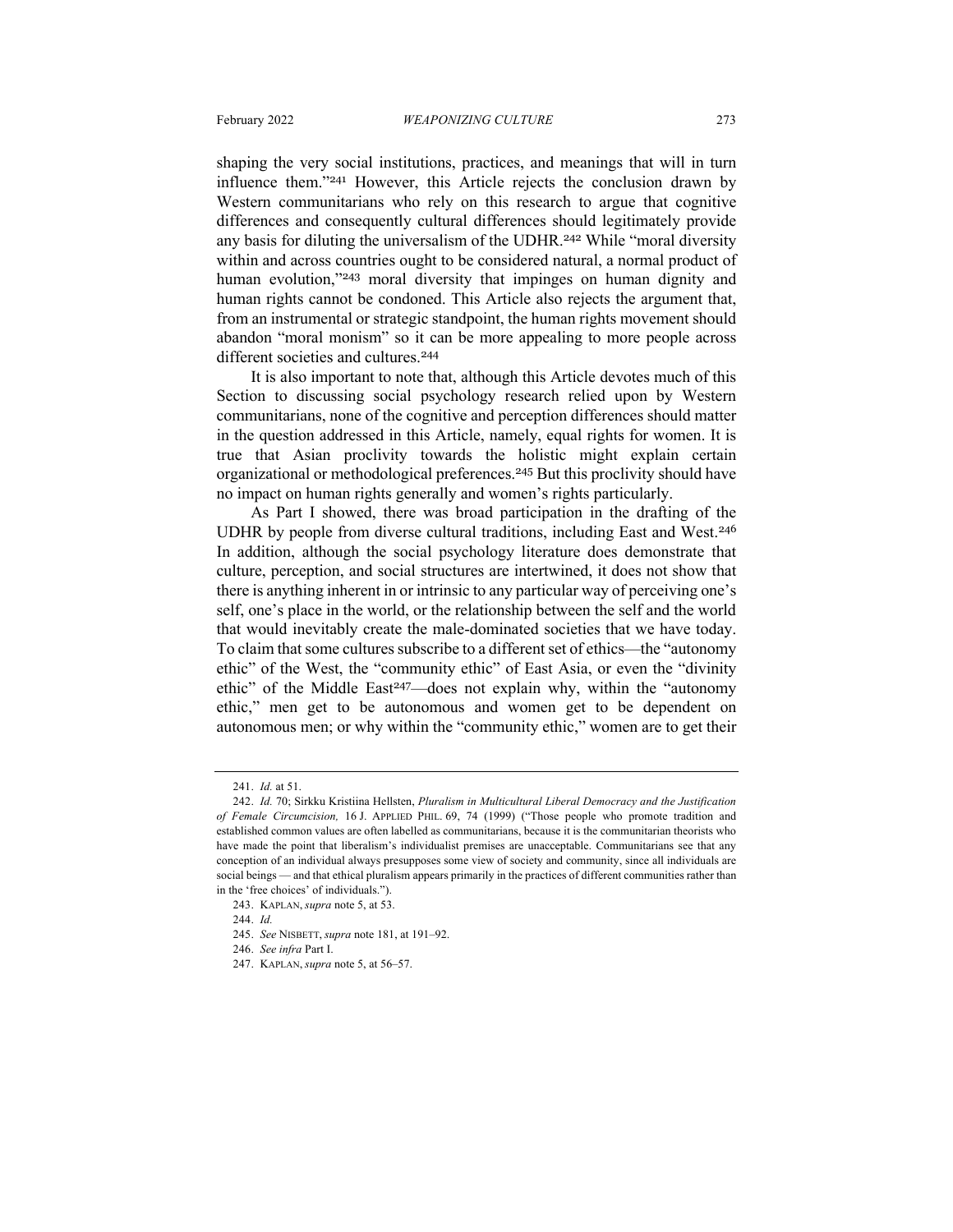identity from the community, and their husbands and children, while men derive their identity from the community plus whatever they choose; or why, within the "divinity ethic," the divine being as well as those in the top echelon of the divine institutions are male. Nothing about an interdependent orientation in which a person is viewed as being part of a group inevitably leads to female subordination for the sake of maintaining group harmony. Why not institutionalize and celebrate suppression of male identity and concomitantly male sacrifice for the sake of family cohesiveness? While it is true that different societies adopt different conceptions of the good life, this difference between or among societies does not mean that within each society, these different conceptions should uniformly result in the subordination of women to men. Traditions might very well be crucial to a person's sense of identity in societies that are "thick" and rooted in relationships and communities. But there is nothing in that observation that should dictate that the inequality of women or patriarchal authority is an intrinsic part of human cognition and traditions.

Indeed, if we are to use a holistic framework, what would explain the subordination of women within embedded, holistic communities except patriarchy? There is nothing about embeddedness that would intrinsically create and perpetuate female inequality. Indeed, if we are to use a truly holistic framework, why would the concern for context not spill out into context itself to address injustices within that context? In fact, if one were to care only about men, and ignore injustice against women, that very perspective, which looks only at men (the equivalent of Nisbett's Westerner looking only at the big colorful fish<sup>248</sup>), and ignore the context in which men can exert power over others, for example, women, is more representative of an individualistic than a holistic perspective that should supposedly be acknowledged and respected. If the context were truly respected and valued, injustice and oppression in one part within the whole should be addressed, not sidestepped. Indeed, holistic perception should be an argument in favor of, not against, rectifying inequities within the whole.

In addition, international human rights law is appropriately concerned about *individual* rights. The language of duties and relationships works only when both parties within the collective participate justly in a reciprocal set of duties; that is, when there is compliance by both parties. If one party, the male party, invokes the language of obligations and duties against the female party, but does not impose the same or equivalent obligations and duties he owes because gender equivalency is not in the cultural fabric of the community, imbalance and injustice will continue unabated. We need to supplement duties with rights.

<sup>248.</sup> *See* NISBETT, *supra* note 181, at 89–91.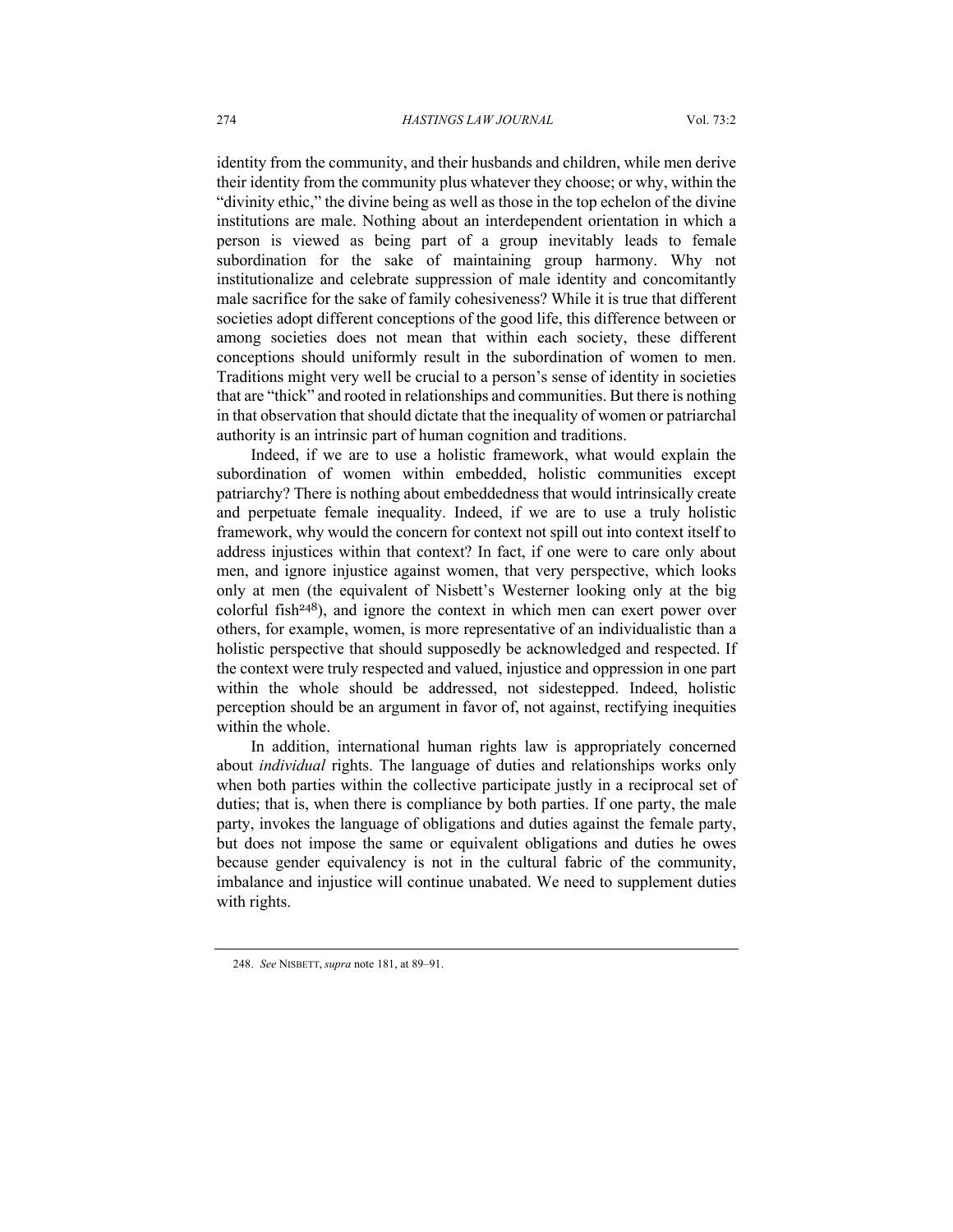And the language of international human rights must be a universal language if it is to be capable of providing protection for women and children who are at the mercy of patriarchal culture. Take the example of female genital mutilation. About four million girls are subjected to it, even though it is banned in many countries, such as Kenya.<sup>249</sup> When it is perpetrated, it is done surreptitiously, with the knowledge and participation of community participants but kept hidden from law enforcement.<sup>250</sup> At times when officials are less likely to discover the practice, for example, during the present covid quarantine, traditional communities have revived it, viewing it as a "cultural transition into adulthood,"<sup>251</sup> and confident that isolation at home will mean that when a girl is cut by a local "cutter," at times without anesthesia or painkillers, no one outside the home or community will know. Only when the bleeding could not be stopped, and the victimized girl would be brought to a hospital, would the wider society discover what had gone on in the community.<sup>252</sup> In this case, despite the romanticized version that Western communitarians extol, it is hard to imagine the community as a source of comfort or sanctuary for these victims because it is the community itself that is the rights violator. Does a UDHR stripped of the principle of individual rights have the moral force necessary to help a girl subject to this practice in the secrecy of her own home or community? How does "duty" apply to this situation?<sup>253</sup>

Under human rights law, rights are important for everyone, and "everyone" must include those most vulnerable. Rights entitle rights holders to have their rights "enforced against institutions such as the family, state, and the church"<sup>254</sup> or other religious institutions. As Michael Ignatieff so aptly put it:

[Rights language] is the only universally available moral vernacular that validates the claims of women and children against the oppression they experience in patriarchal and tribal societies; it is the only vernacular that enables dependent persons to perceive themselves as moral agents and to act against practices – arranged marriages, purdah, civic disenfranchisement, genital mutilation, domestic slavery, and so on – that are ratified by the weight and authority of their cultures.<sup>255</sup>

<sup>249.</sup> Sambrian Mbaabu, *"We Want Justice for These Girls": The Kenyan Helpline for Victims of Gender Violence,* UN NEWS (Oct. 17, 2020), https://news.un.org/en/story/2020/10/1075522.

<sup>250.</sup> *Id.*

<sup>251.</sup> *Id.*

<sup>252.</sup> *Id.*

<sup>253.</sup> *See id.* It is not duty that is the relevant principle here, but rather, enforcement of rights to protect victims of assault, rape, child abuse and child marriage. *Id.* In Kenya, the government has set up 24-hours-a-day hotlines for victims of gender-based violence. *Id.* The help line is run by counselors who stay with callers until the police, medical or child protective personnel arrive at the home. Counselors are also trained to provide legal aid. *Id.*

<sup>254.</sup> Ignatieff, *supra* note 162, at 108.

<sup>255.</sup> *Id.* at 109.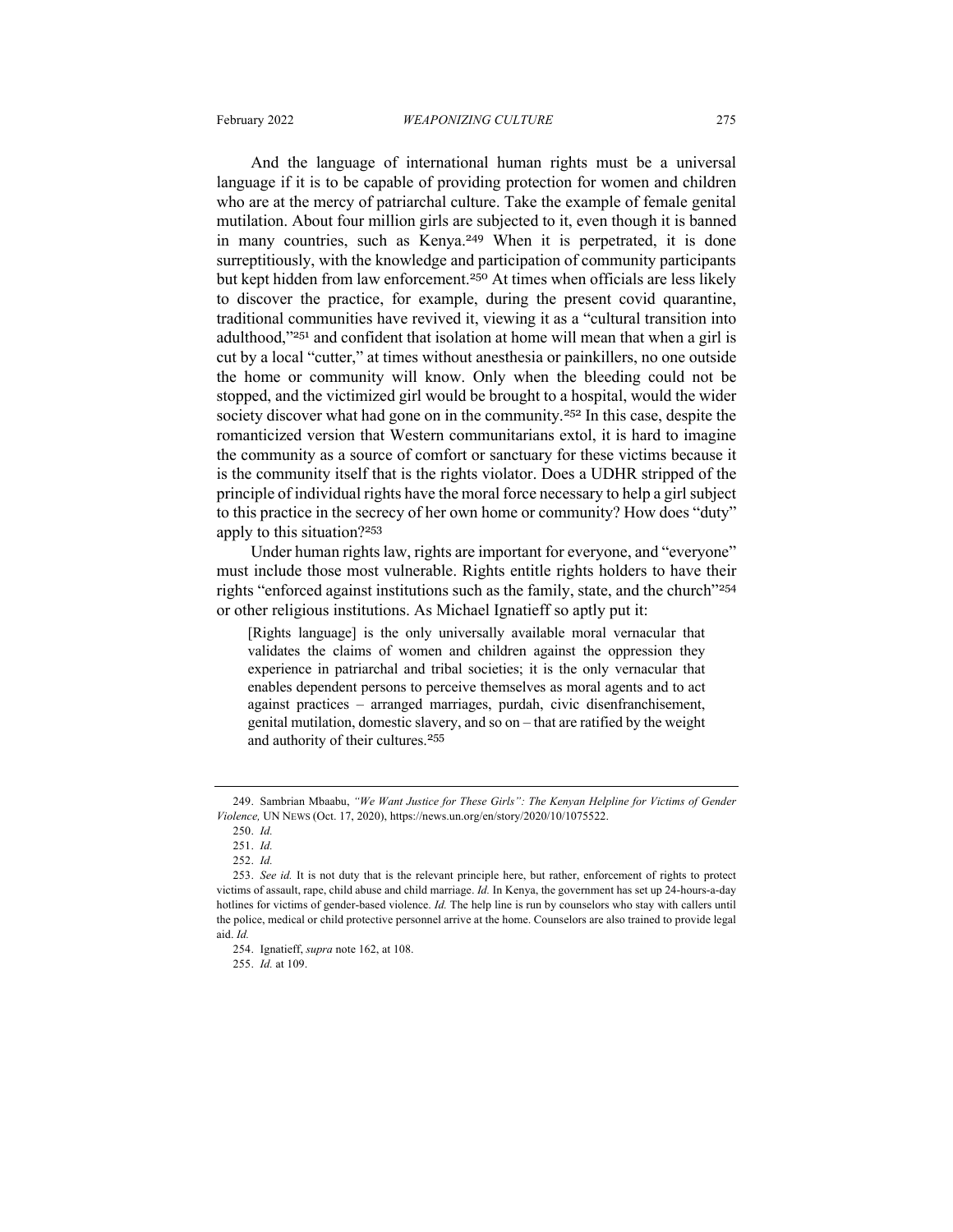Patriarchy cannot be justified or defended by referencing the very patriarchal culture that has supported patriarchy itself.

#### III. PART III: INTERNATIONAL LAW AND CULTURE

The subordination of women worldwide is maintained by patriarchy, perpetuated by a combination of political and economic power, and punitive and coercive measures. Undergirding it all, the enforcement of women's subordination is in the name of an all-pervasive culture itself. As Gilligan observed:

[C]ulture appears in the unspoken. Culture is the way of seeing and speaking that is so much a part of everyday living that it never has to be articulated. Fish don't know they are swimming in water, until they are a fish out of water. It is when culture shifts that we recognize the ocean in which we have been drenched. What we had taken as natural or taken for granted becomes instead one way of seeing and speaking.<sup>256</sup>

Those working to elevate, protect, and preserve culture argue that culture is valuable and "the law" must protect it, in our case, from overreach by international human rights law. To test whether culture protection is a code for perpetuating women's inequality, this Part looks at select areas of law to see if culture is indeed preserved and protected in the non-international human rights arena. Part III briefly examines instances in the international realm where claims of cultural protection have been rejected. The World Trade Organization ("WTO"), for example, has not allowed a state to rely on cultural preservation arguments as a basis for violating some other trade obligations.<sup>257</sup> And in law and development, where predominantly Western lawyers aim to export the rule of law to the Third World, whether explicitly or not, local culture is changed and not preserved when new laws are introduced. Indeed, some laws are designed to counteract local traditions that are deemed antithetical to the law and development agenda.<sup>258</sup>

This examination is not meant to be exhaustive. This Article includes it merely to illustrate the main point, which is that culture has been routinely sidestepped and even overridden in certain areas of law, and that the vociferous and righteous call for cultural exceptions to international human rights is suspect. For example, it is noteworthy that the indigenous communities in Canada have battled the government to prevent pipelines from running through their land, which endangers culturally and historically significant markers. The Kweese War Trail that constitutes a "Cultural Heritage Resource" for the Wet'suwet'en Nation in Canada is threatened with destruction to make way for

<sup>256.</sup> Gilligan, *supra* note 233.

<sup>257.</sup> *See infra* Part III.

<sup>258.</sup> *See infra* Part III.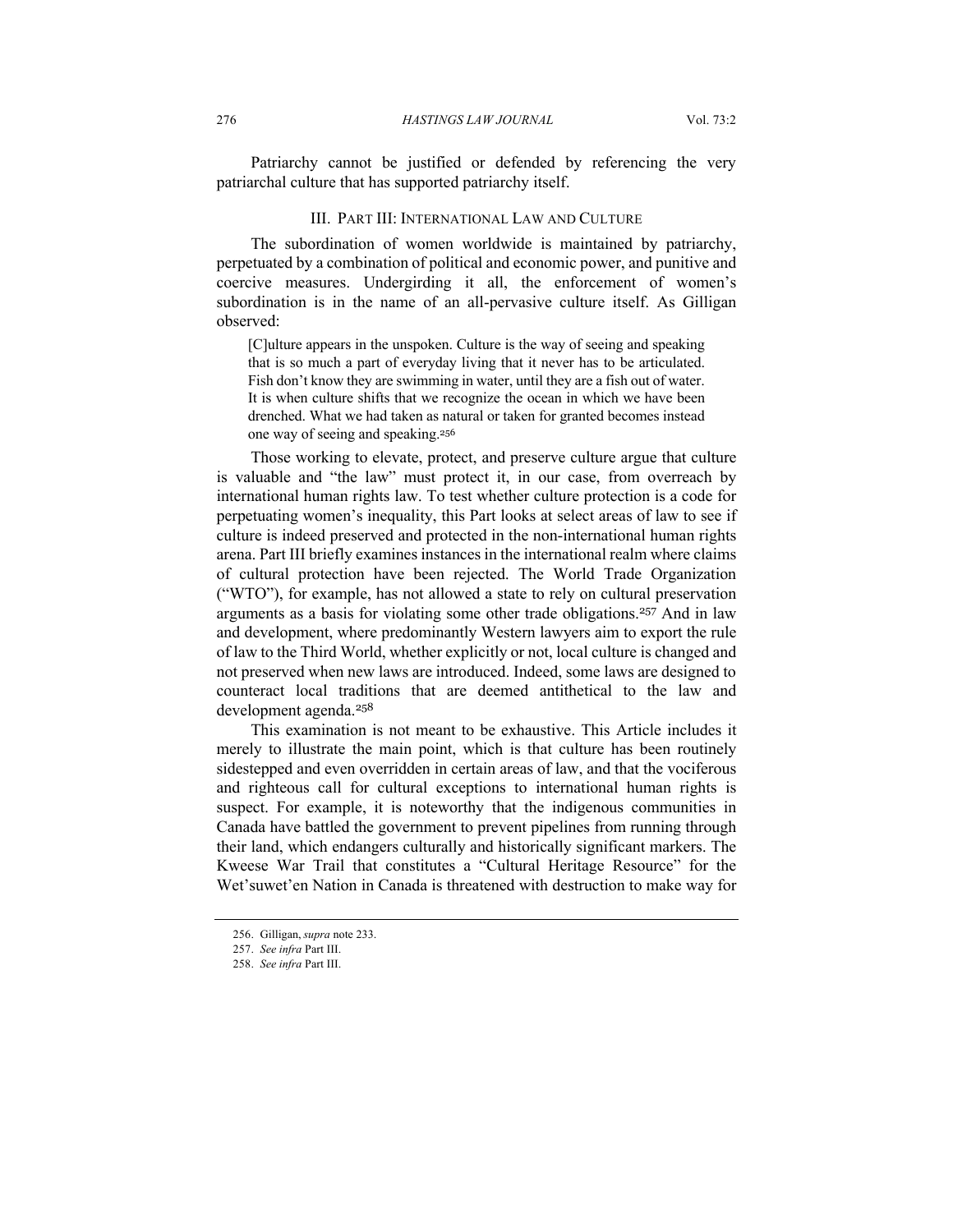a 6.6 billion Coastal GasLink pipeline to move fracked gas from British Columbia.<sup>259</sup> For the tribe, the battle is about the right "to defend their cultural heritage from destruction."<sup>260</sup> First Nations are fighting for a greater voice because, as a representative for the Wet'suwet'en Nation said, "If not, then we are going to lose our culture."<sup>261</sup>

#### A. TRADE AND CULTURE

A basic principle of international trade, as encapsulated in the WTO, is that it is good to remove trade barriers such as tariffs, quotas, and, subject to certain restrictions, subsidies because they distort normal trade.<sup>262</sup> Eliminating barriers allows each country to specialize in the production of goods and the provision of services in which it has the greatest comparative advantage. Where it lacks comparative advantage, it can turn to imports. The WTO contains three foundational pillars to facilitate the free flow of trade.<sup>263</sup> First, national treatment. In a nutshell, each Member must treat imported products, after they have crossed the border, no less favorably than like domestic products.<sup>264</sup> What is considered "like" is subject to much litigation. <sup>265</sup> The national treatment principle prohibits discrimination against imported products. Second, the Most Favored Nation ("MFN") treatment prohibits discrimination by WTO Members favoring imports of like products from certain Member countries.<sup>266</sup> Third, tariff

<sup>259.</sup> Amber Bracken, *They Are Erasing Our History*, THE NARWHAL (Jan. 14, 2020), https://thenarwhal.ca/they-are-erasing-our-history-indigenous-sites-buried-under-coastal-gaslink-pipelineinfrastructure. It is not surprising that critical cultural markers would be sacrificed to protect and promote the pipeline, which is critical to Canada's export of liquified natural gas, a formidable industry valued at 18 billion dollars. *Id.*

<sup>260.</sup> *Id.*

<sup>261.</sup> Cherise Seucharan, *Indigenous Artifacts Found in the Path of a B.C. Natural Gas Pipeline Could Be Destroyed—and Provincial Permits Allow for It*, TORONTO STAR (Dec. 26, 2019), https://www.thestar.com/ vancouver/2019/12/26/indigenous-artifacts-found-in-the-path-of-a-bc-natural-gas-pipeline-could-bedestroyed-and-provincial-permits-allow-for-it.html.

<sup>262.</sup> John A. Finlayson & Mark W. Zacher, *The GATT and the Regulation of Trade Barriers: Regime Dynamics and Functions*, 35 INT'L ORG. 561, 566–78 (1981); CHAD P. BOWN, SELF-ENFORCING TRADE: DEVELOPING COUNTRIES AND WTO DISPUTE SETTLEMENT 15–19 (2009); *WTO In Brief*, WORLD TRADE ORG., https://www.wto.org/english/thewto\_e/whatis\_e/inbrief\_e/inbr\_e.htm (last visited Jan. 24, 2022); MICHAEL K. YOUNG, UNITED STATES TRADE LAW AND POLICY 68–70 (2001). For a discussion and critique of "normalcy" in trade, see Lan Cao, *Toward A New Sensibility for International Economic Development*, 32 TEX.J. INT'L L. 209, 252–55 (1997); Daniel K. Tarullo, *Beyond Normalcy in the Regulation of International Trade*, 100 HARV. L. REV. 546, 546–47 (1987).

<sup>263.</sup> *Principles of the Trading System*, WORLD TRADE ORG., https://www.wto.org/english/thewto\_e/ whatis\_e/tif\_e/fact2\_e.htm (last visited Jan. 24, 2022); *see also* Finlayson & Zacher, *supra* note 262, at 580.

<sup>264.</sup> General Agreement on Tariffs and Trade, Oct. 30, 1947, 61 Stat. A-11, 55 U.N.T.S. 206 [hereinafter GATT]; Peter M Gerhart & Michael S. Baron, *Understanding National Treatment: The Participatory Vision of the WTO*, 14 IND. INT'L & COMPAR. L. REV. 505, 507 (2004).

<sup>265.</sup> Gerhart & Baron, *supra* note 264, at 507; Edward S. Tsai, *"Like" is a Four-Letter Word—GATT Article III's "Like Product" Conundrum*, 17 BERKELEY J. INT'L L. 26, 27 (1999).

<sup>266.</sup> GATT, *supra* note 264, at 196–200; Finlayson & Zacher, *supra* note 262, at 566; *Principles of the Trading System*, *supra* note 263.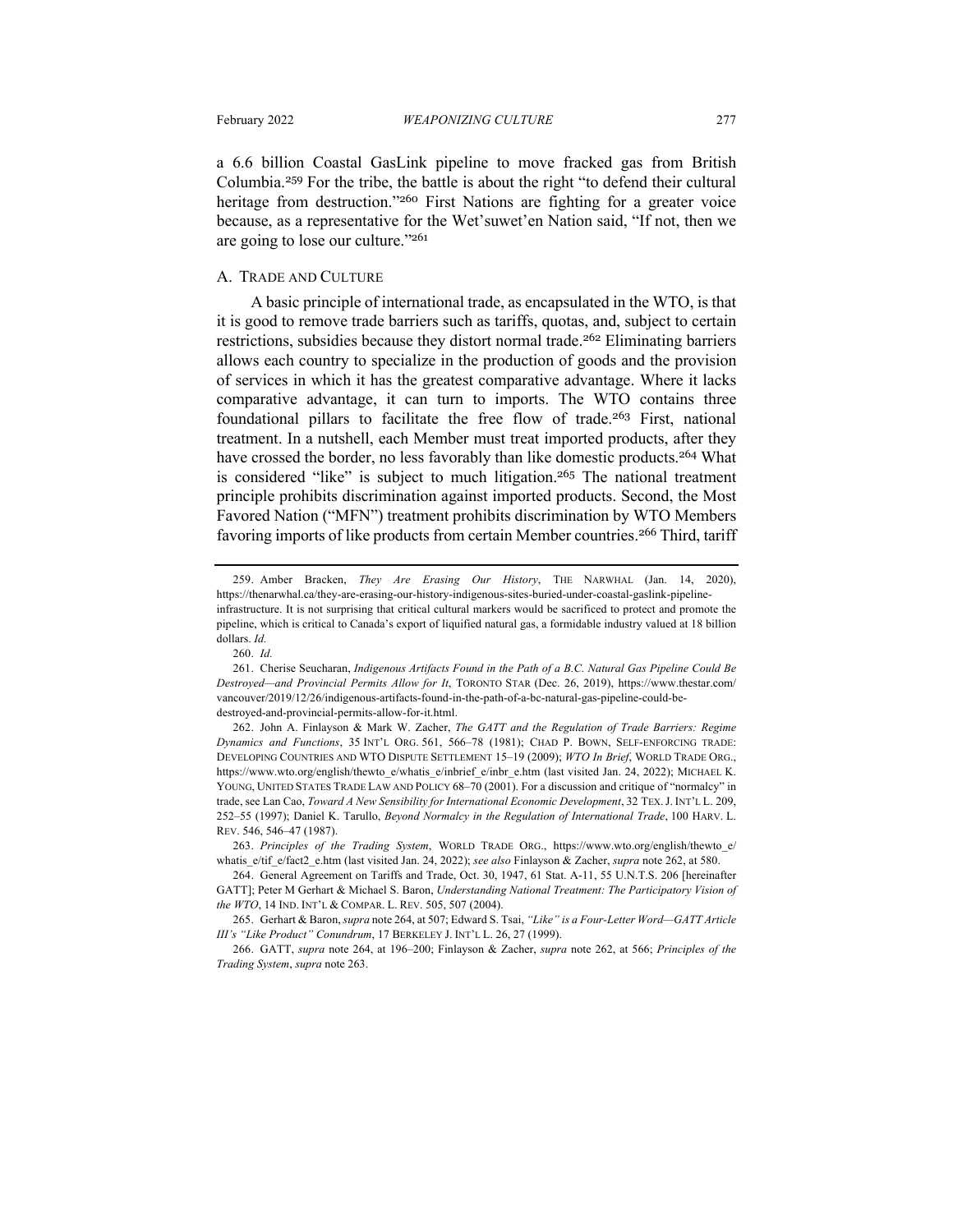bindings. Absent certain allowed exceptions, a Member applying a tariff to an import of another Member cannot exceed the tariff that the importing Member has agreed to or "bound" for the relevant product.<sup>267</sup> Article XX of the WTO provides strict rules for Members seeking exceptions to the above WTO disciplines on the grounds of environmental protection or human health, among others.<sup>268</sup>

Globalization and the spread of Western culture have led to an increase in anxiety about cultural homogenization.<sup>269</sup> Some WTO members have thus sought exceptions from WTO discipline described above in the name of culture, which would allow the imposition of trade-restrictive measures on imports to protect local culture and its producers and presumably, also to forestall foreign influence. <sup>270</sup> A cultural exception in trade law is premised on the notion that "cultural products are vehicles for symbolic messages that transcend the products' purely commercial value, such that normal market processes will not be capable of fully capturing their value to society."<sup>271</sup>

There has been an ongoing global movement to get the international trade community to allow culture-based exemptions from free trade norms.<sup>272</sup> In convening the first meeting of the International Network on Cultural Policies in 1998 to recognize culture-based exceptions to free trade, the then Canadian Culture minister argued, "[w]e can't treat culture like any other commodity in the world . . . [it is] at the very heart of our national identity."<sup>273</sup> The cultural ministers of seventeen countries proclaimed that "cultural goods and services,

<sup>267.</sup> GATT, *supra* note 264, at 198–200; Daniel A. Farber & Robert E. Hudec, *Free Trade and the Regulatory State: A GATT's Eye View of the Dormant Commerce Clause*, 47 VAND. L. REV. 1401, 1418 (1994); *Types of Tariffs*, WITS (2010), https://wits.worldbank.org/wits/wits/witshelp/content/data\_retrieval/p/intro/ c2.types\_of\_tariffs.htm.

<sup>268.</sup> *See* Farber & Hudec, s*upra* note 267, at 1419.

<sup>269.</sup> HARRY REDNER, CONSERVING CULTURES: TECHNOLOGY, GLOBALIZATION, AND THE FUTURE OF LOCAL CULTURES 2 (2004).

<sup>270.</sup> TANIA VOON, CULTURAL PRODUCTS AND THE WORLD TRADE ORGANIZATION 11 (2007) (erecting trade barriers through additional tariffs and other forms of cultural protectionism stem from the "desire to protect local culture"); J. P. Singh, *Tania Voon, Cultural Products and the World Trade Organization*, 33 J. CULTURAL ECON. 161, 162 (2009) (book review) ("The case for restricting cultural trade has been made and will continue to be made directly and indirectly with reference to US dominance."); *see id.* at 164 ("My concerns are rooted in the underlying politics of cultural products where it is hard to disentangle the argument regarding the special nature of these products from the knee-jerk reactions to US dominance in these products and the international coalitional politics that call attention to them."); Report of the Panel, *Panel on Japanese Measures on Imports of Leather*, ¶ 7–9, 21 L/5623 (May 15/16, 1984), GATT B.I.S.D. (31st Supp.), at 94, 95–96, 100 (1985) (Japan's use of import quotas and import licenses to quantitatively restrict U.S. leather from entering Japan was made on the grounds that import restriction was necessary to defend a cultural minority community, the Dowa, who specialized in making leather products).

<sup>271.</sup> DAVID THROSBY, ECONOMICS AND CULTURE 159 (2001).

<sup>272.</sup> *See supra* notes 267–69 and accompanying text.

<sup>273.</sup> Joel Richard Paul, *Cultural Resistance to Global Governance*, 22 MICH. J. INT'L L. 1, 37 (2000).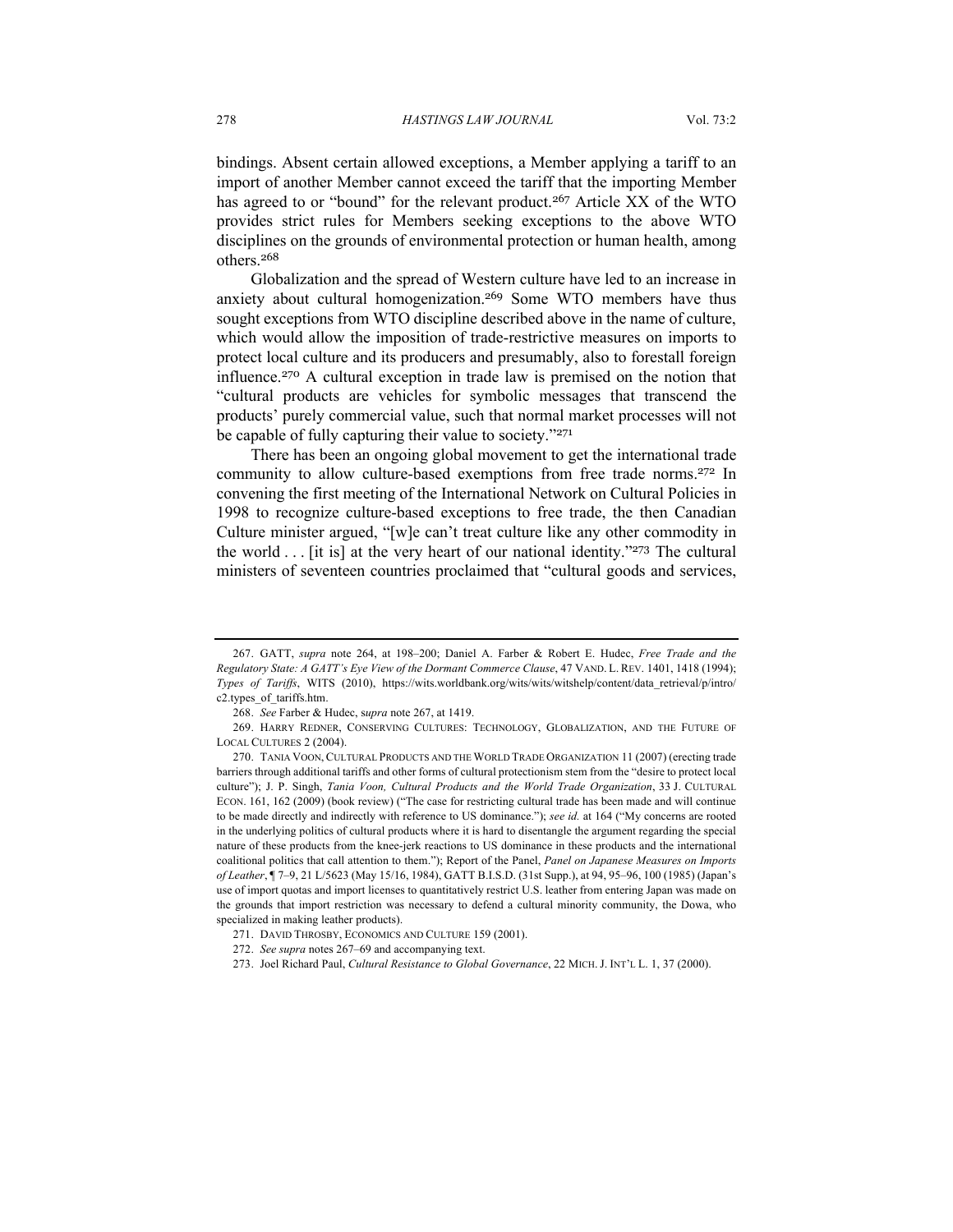including audiovisual means, deserve special treatment, since they reflect national and regional cultural identities."<sup>274</sup>

This effort to carve out a cultural exception has been more successful in regional rather than international agreements.<sup>275</sup> The WTO has rejected a cultural exception. <sup>276</sup> The WTO's primary agreement, the GATT, imposes strict free trade disciplines and eliminates quantitative restrictions across the board, subject to narrow, specified exceptions.<sup>277</sup> There is no cultural exception under the GATT, as explained below. <sup>278</sup> For trade in services, there is somewhat of an accommodation: cultural services are sidestepped—they have "neither been expressly excluded nor included under the national treatment provisions of GATS."<sup>279</sup> Nonetheless, it is reaffirmed, in Article XIX:1 of GATS, that GATS

276. Liz Schere, *The Culture War: A Look at the Cultural Exception in International Trade Law*, 40 FORDHAM INT'L L.J. 561, 564 (2017) ("[T]here is no explicit, conspicuous mention of the "cultural exception" in the different WTO agreements."); *see also id.* at 568–69 (discussing the famous 1997 case, Canada-Certain Measures Concerning Periodicals, and the Panel's as well as Appellate Body rulings rejecting Canadian claim for a cultural exception); *id.* at 572–73 (discussing the 2009 case, China—Measures Affecting Trade Rights and Distribution Services for Certain Publications and Audiovisual Entertainment Products where China's restrictive regulations of certain imported entertainment products were struck down because the WTO essentially refused to recognize a cultural exception); Paul, *supra* note 273, at 51.

279. Paul, *supra* note 273, at 36. The GATS which deals with trade in services, as opposed to products, recognizes that trade in services "relate to fundamental domestic regulatory choices." MICHAEL J. TREBILCOCK & ROBERT HOWSE, THE REGULATION OF INTERNATIONAL TRADE 273 (2nd ed. 1999). Barriers to trade in services are complex and GATS disciplines are less stringent in GATS than in GATT. VOON, s*upra* note 270, at 23. There is more protectionism in trade in services, particularly cultural services. *Id.* at 23–24. Members that want to claim an exception for cultural services are allowed to exercise this option by not placing certain services on a liberalization schedule. *Id.* at 225. In other words, the "GATS framework primarily involves a 'bottom up' or 'positive list' approach, with Members choosing the service sectors in which they are willing to make national treatment or market access commitments." *Id.*

<sup>274.</sup> *Id.*

<sup>275.</sup> For example, Article 107(1) of the EC Treaty prohibits subsidies if they distort competition, an exception is provided for aid to "promote culture and heritage conservation." Consolidated Versions of the Treaty on European Union and the Treaty on the Functioning of the European Union, Mar. 30, 2010, 2010 O.J. (C83) 91–92. Canada and Mexico have worked to limit cultural imports in bilateral and regional agreements with the United States. Paul, s*upra* note 273, at 39. Canada succeeded in inserting a cultural exception in the US-Canadian Free Trade Agreement ("CFTA") and the North American Free Trade Agreement ("NAFTA"). *See* VOON, *supra* note 270, at 30–31. Article 2012 of the CFTA defines cultural industries to include the production and distribution of books, periodicals, film, video and audio recordings, radio, television, and cable television. Canada-U.S. Free Trade Agreement, January 2, 1988, 27 I.L.M. 293. Note, however, that the United States is entitled to "offset" the exception in ways acceptable to the United States. VOON, s*upra* note 270, at 31. For example, the United States could retaliate against any cultural exception by taking measures against Canadian products in an equivalent amount to the harm suffered by U.S. cultural industry. *Id.* In Nafta II or United States-Mexico-Canada Agreement, Canada has retained an exclusion from national treatment and MFN treatment for its cultural industries. CONG. RSCH. SERV., R44981, THE UNITED STATES-MEXICO-CANADA AGREEMENT (USMCA) 31 (2020), https://fas.org/sgp/crs/row/R44981.pdf. The Canadian "government imposes Canadian content ("Cancon") requirements on radio and television broadcasts, cable and satellite diffusion, the production of audio-visual material, film or video recording, and on various print media." *Id.* The U.S. retains the provision allowing it and Mexico to take reciprocal action. *Id.*

<sup>277.</sup> VOON, s*upra* note 270, at 225.

<sup>278.</sup> *See supra* notes 270, 264–67, 276–77; *see also infra* notes 278–94 and accompanying text.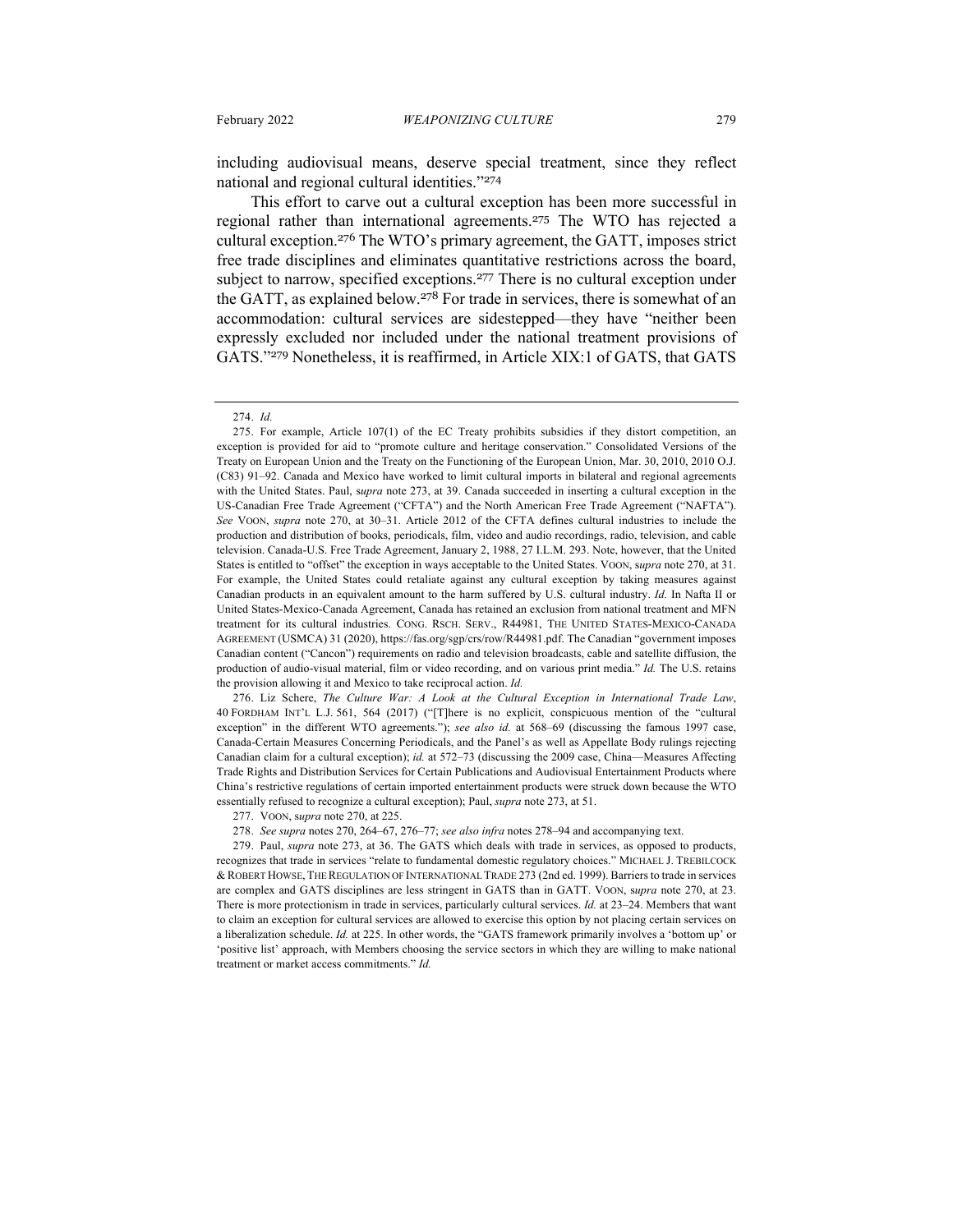members are to enter into rounds of negotiations to continue to achieve greater liberalization and that "[t]here shall be no a priori exclusion of any service sector,"<sup>280</sup> including service sectors that are at the heart of the culture exception debate: the audiovisual sector.<sup>281</sup>

Because an in-depth examination of trade and culture is beyond the scope of this Article, this Article includes but a few representative cases to make the main point, which is that the WTO's gestalt is one that favors free trade norms over cultural norms. One of the more well-known cases involves a Japanese law restricting imports of certain types of leather through the use of import licenses and quotas.<sup>282</sup> The case was brought by the United States, which was joined by Australia, the European Communities, India, New Zealand, and Pakistan as exporters of leather to Japan.<sup>283</sup> Japan's system violated GATT Article XI prohibiting quantitative restrictions; its defense rested on the grounds of cultural exemption, that is, that these import restrictions were needed to protect a cultural minority community, the Dowa, who were considered to be the lowest social class since the early seventeenth century and whose traditional tanning and leather work industries were inefficient and uncompetitive and thus needed protection on cultural grounds.<sup>284</sup> Japan itself framed its system as a way to reconcile the culture versus trade dilemma. "This was a most serious and important social problem deriving from the fact that a segment of the Japanese people, owing to discrimination based on a class system formed in the process of the historical development of Japanese society, was placed in an inferior position economically, socially and culturally."<sup>285</sup> Scholarly commentary on the case has centered around Japan's assertions about trade and culture. "Japan contended that without import quotas, the Dowa leather industry would collapse causing severe social and economic dislocation to this oppressed minority community and destroying traditional Dowa culture."<sup>286</sup> Others have noted that Japan's assertion could be viewed as an attempt to help a threatened group and preserve its cultural way of life.<sup>287</sup>

The GATT panel held:

[The] special historical, cultural and socio-economic circumstances referred to by Japan could not be taken into account . . . [by the Panel] . . . since its terms of reference were to examine the matter 'in the light of the relevant

<sup>280.</sup> VOON, *supra* note 270, at 28.

<sup>281.</sup> *Id.* ("[T]he audiovisual sector is open to negotiation like any other.").

<sup>282.</sup> *Panel on Japanese Measures on Imports of Leather*, s*upra* note 270, ¶ 7–9 at 95–96.

<sup>283.</sup> *Id.* ¶ 4, at 95.

<sup>284.</sup> VOON, s*upra* note 270, at 13.

<sup>285.</sup> *Panel on Japanese Measures on Imports of Leather*, s*upra* note 270, ¶ 21(i) at 100.

<sup>286.</sup> Paul, *supra* note 273, at 52.

<sup>287.</sup> VOON, s*upra* note 270, at 13.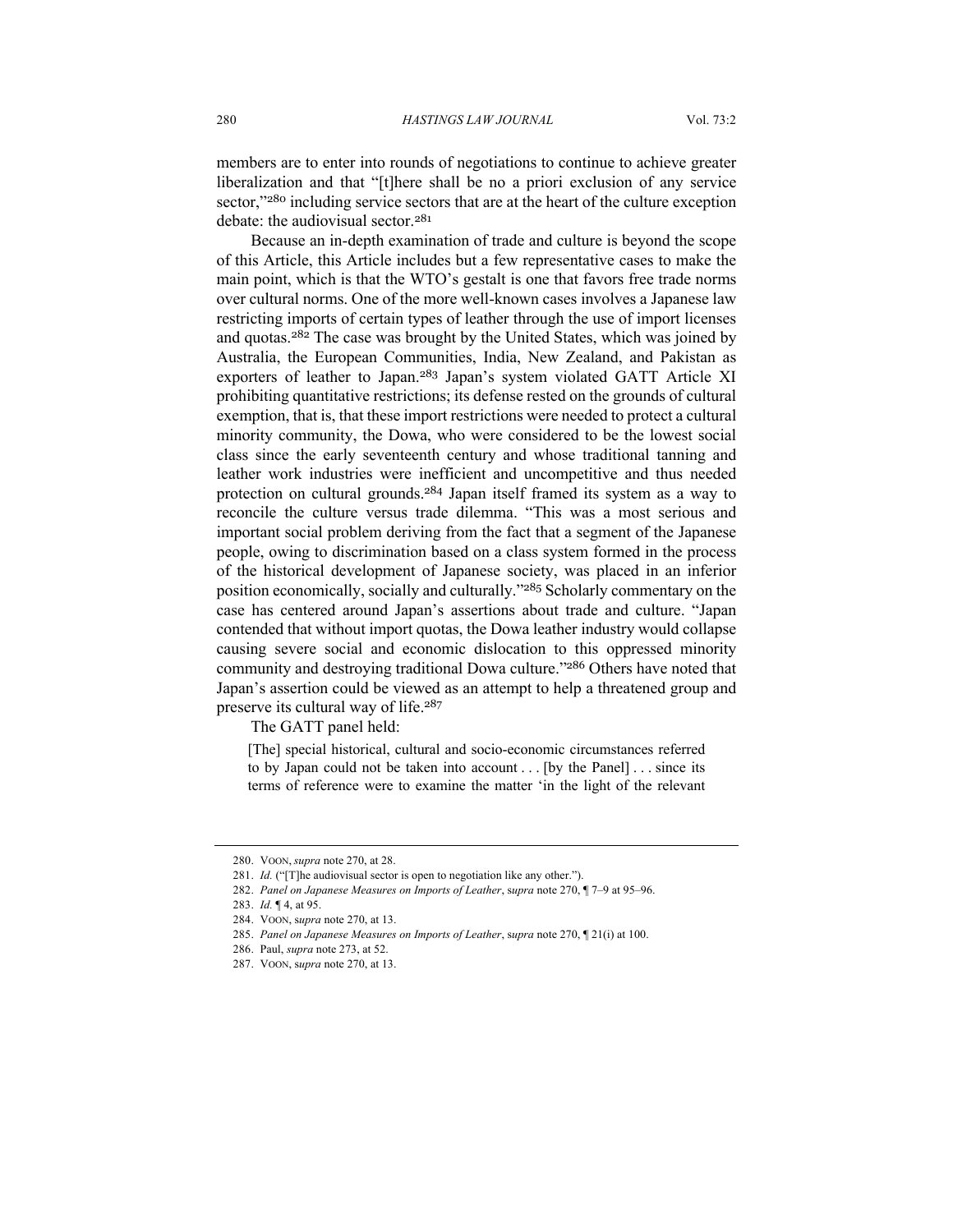GATT provisions' and these provisions did not provide such a justification for import restrictions.<sup>288</sup>

In a different case, Japan made another culture-based argument to justify its differential (and lower) tax rates for shochu, a traditional Japanese drink, versus "spirits," such as vodkas, by claiming that the Japanese treated shochu differently.<sup>289</sup> Under WTO law, if spirits such as vodkas were considered "like" shochu, then Japan must treat the two alike.<sup>290</sup> The European Community argued that European spirits were "like" or "directly competitive" with traditional Japanese alcoholic beverages and thus should be granted "national treatment" as required by Article III of the GATT.<sup>291</sup> Japan argued that the two products were not "like" or "directly competitive" even if objective factors like end use, physical properties, such as alcoholic content, nature, quality, or similar manufacturing and composition processes of the products would make them look as if they are "like" products.<sup>292</sup> The Panel concluded that Japanese shochu and imported spirits were in fact "like" products based on objective criteria and rejected Japan's focus on consumer perspectives and preferences, which are themselves based on tradition.<sup>293</sup> As some scholars observed, "[a]lthough Japan did not specifically refer to 'cultural' concerns, the differential tax scheme could be described as simply a reflection of cultural values and practices with respect to alcohol."<sup>294</sup>

There is a range of other claims that could be viewed as implicitly about culture or cultural tradition that certain WTO Members wish to protect from free trade norms even if they are not framed in cultural terms.<sup>295</sup> "[I]t is highly unlikely that a WTO Member would try to defend its measure on the basis of culture. The reason for this may be primarily that . . . the WTO agreements

<sup>288.</sup> *Panel on Japanese Measures on Imports of Leather*, s*upra* note 270, ¶ 44 at 111.

<sup>289.</sup> Report of the Panel, *Japan - Customs Duties, Taxes and Labeling Practices on Imported Wines and Alcoholic Beverages*, ¶ 2, L/6216 (Nov. 10, 1987), GATT B.I.S.D. (34th Supp.), at 83, 85–86 (1988). The Panel's conclusions were affirmed by the WTO Appellate Body. Appellate Body Report, *Japan–Taxes on Alcoholic Beverages*, WTO Doc. WT/DS8/AB/R (adopted on Nov. 1, 1996) at 32.

<sup>290.</sup> GATT Article 1 states in relevant part "any advantage, favour, privilege or immunity granted by any contracting party to any product originating in or destined for any other country shall be accorded immediately and unconditionally to the like product originating in or destined for the territories of all other contracting parties." GATT, *supra* note 264, at 198.

<sup>291.</sup> *Japan–Customs Duties, Taxes and Labeling Practices on Imported Wines and Alcoholic Beverages*, *supra* note 289, ¶ 3.2(a)–(g) at 88–92.

<sup>292.</sup> *Id.* ¶ 3.12 at 106.

<sup>293.</sup> *Id.* ¶ 5.7 at 116.

<sup>294.</sup> VOON, s*upra* note 270, at 14.

<sup>295.</sup> Schere, *supra* note 276, at 570–73. China attempted to defend its import restrictions where certain audiovisual products are concerned without ever asking explicitly for a "cultural exception." *Id.* at 572–73. It claimed instead that certain cultural products such as audiovisuals can have an impact on public morals and through the public morals exception provided in GATT Article XX(a), its restrictions of such cultural products should be allowed. *Id.* The claim did not succeed. *Id.* at 573.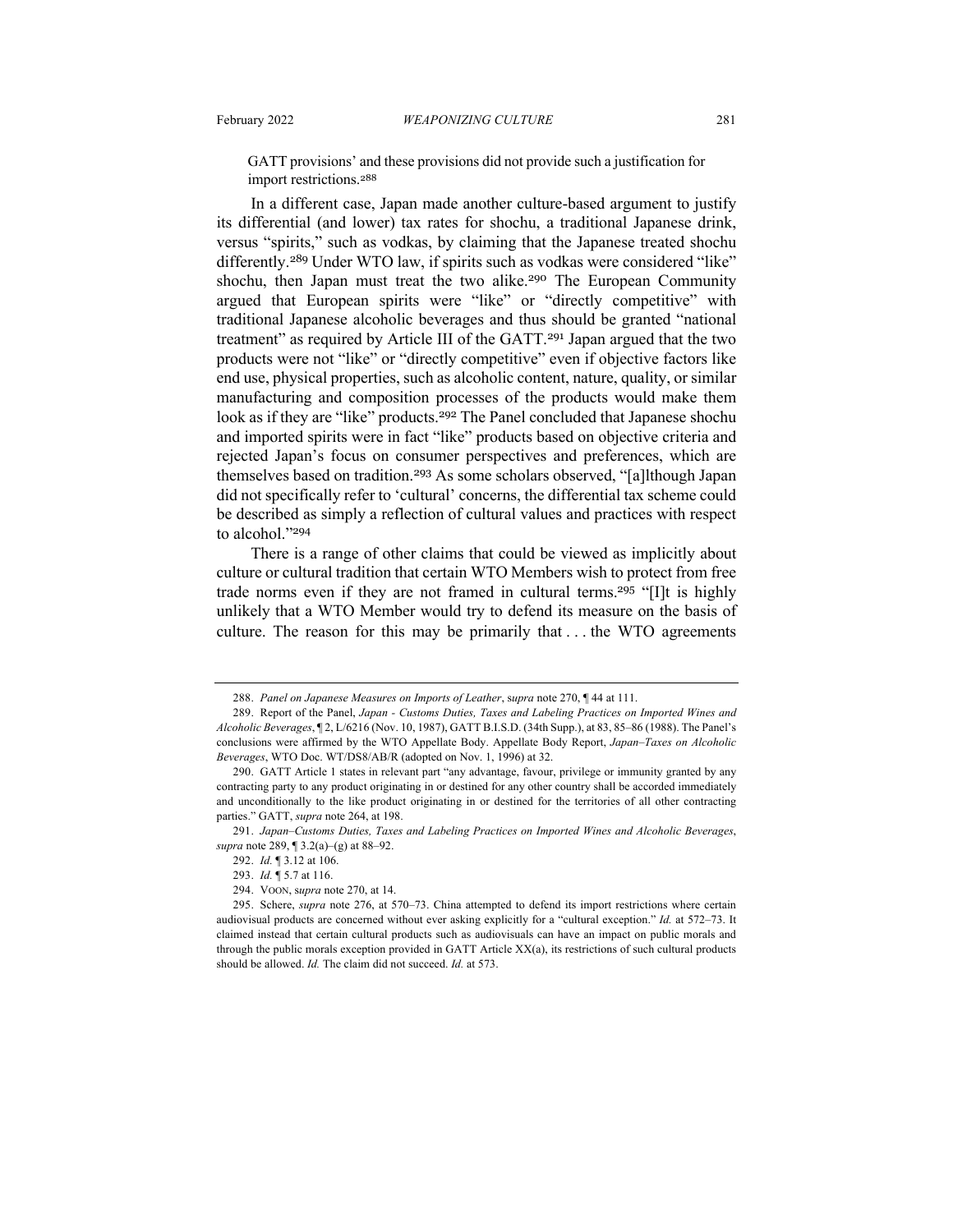contain virtually no explicit recognition of culture or the legitimacy of Members' cultural interests or policies."<sup>296</sup>

In another culture versus trade case before the WTO, *Canada—Certain Measures Concerning Periodicals*, involves Canada's protection of its magazines because of their "intellectual or cultural content."<sup>297</sup> The WTO Appellate Body summarized the Canadian position as "[t]he Government reaffirms its commitment to protect the economic foundations of the Canadian periodical industry, which is a vital element of Canadian cultural expression."<sup>298</sup> To achieve its stated purpose, Canada restricted the publication of "split-run magazines"<sup>299</sup> marketed in Canada by imposing an 80% excise tax on advertising in split-run editions. The United States sued Canada, arguing that the differential tax treatment violated the National Treatment provision of the GATT because it discriminated between two "like" or in the alternative, directly competitive or substitutable products—domestic non-split-run periodicals and imported spit-run periodicals.<sup>300</sup> Canada argued that the two categories of magazines were not "like" or directly competitive or substitutable products and thus, it could treat the imported (basically American) split runs differently than the domestic magazines. 301

For Canada, the end use of a magazine rests on the transmission of ideas and culture; for the United States, the end use of a magazine is more than that and includes style, appearance, paper, size, texture, thickness, even scent.<sup>302</sup> Thus, the U.S. position is that "there was no essential difference between cultural commodities like magazines or books and other commodities . . . ."<sup>303</sup>

The WTO Appellate Body reversed the GATT Panel holding that imported split-run periodicals and domestic non-split-run periodicals were "like" products but found that they were directly competitive or substitute products; as such, Canada still could not treat the two products differently, discriminating against the American product.<sup>304</sup> Although the dispute was framed in technocratic terms, the underlying issue was one that pitted trade against culture. Using different rationales, both the Panel, which found like products, and the Appellate

<sup>296.</sup> VOON, s*upra* note 270, at 18.

<sup>297.</sup> *Canada–Certain Measures Concerning Periodicals*, *supra* note 18, at ¶ 3.84.

<sup>298.</sup> Appellate Body Report, *Canada–Certain Measures Concerning Periodicals*, WT/DS31/AB/R (June 30, 1997) at 31.

<sup>299.</sup> Split-run magazines have the same content as the foreign publication (in this case, American) but with advertisements aimed at the Canadian market. *See id.* at 6, 17*.*

<sup>300.</sup> *See* Richard L. Matheny III, *In the Wake of the Flood: "Like Products" and Cultural Products After the World Trade Organization's Decision in Canada Certain Measures Concerning Periodicals*, 147 U. PA. L. REV. 245, 260 (1998). *See generally Canada–Certain Measures Concerning Periodicals*, *supra* note 18.

<sup>301.</sup> *See generally Canada–Certain Measures Concerning Periodicals*, *supra* note 18.

<sup>302.</sup> *Id.* at ¶ 3.64–3.70, 3.78.

<sup>303.</sup> Paul, *supra* note 273, at 48.

<sup>304.</sup> *Canada–Certain Measures Concerning Periodicals*, *supra* note 273, at 35; Matheny III, *supra* note 300, at 247.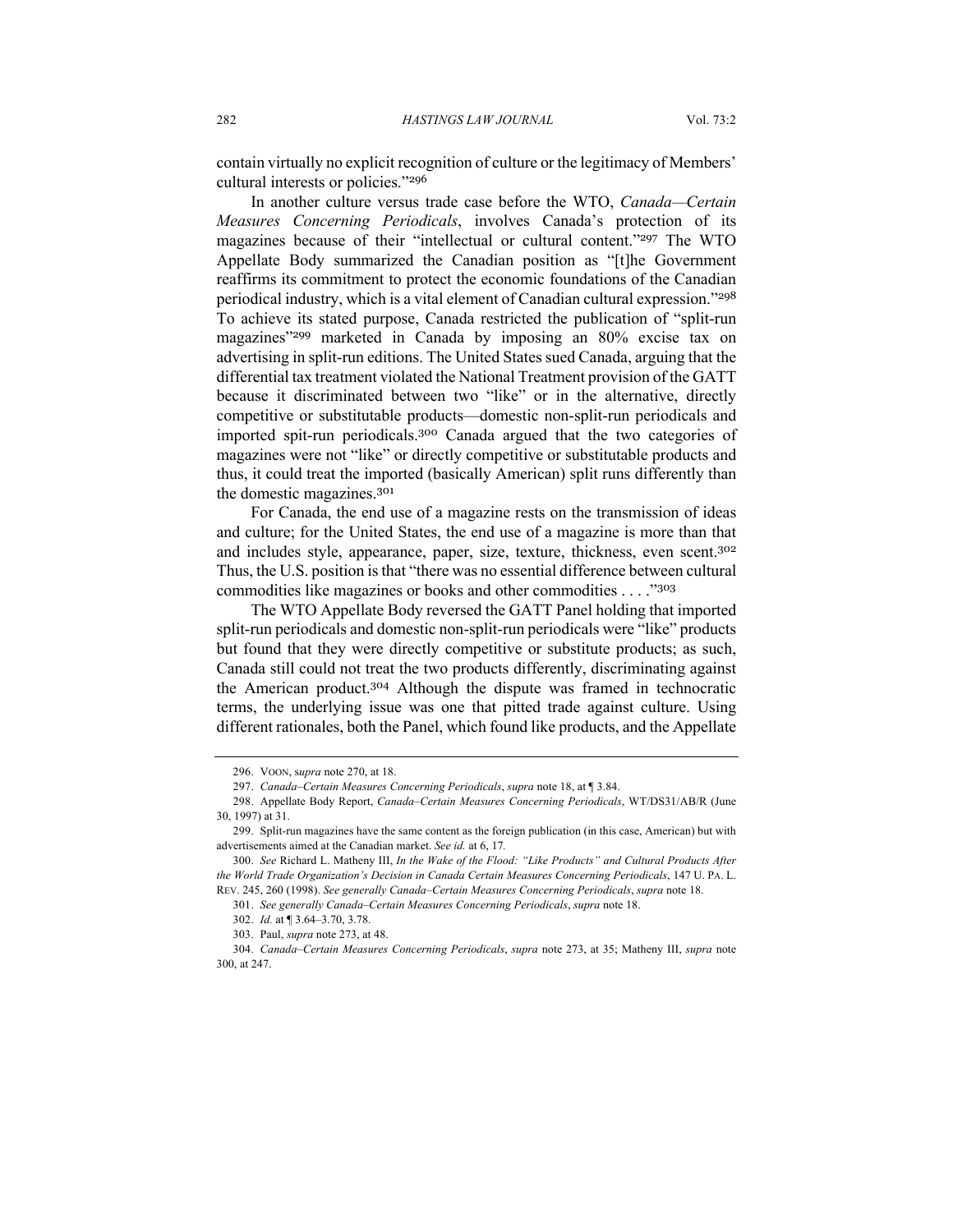Body, which found directly competitive or substitutable products, rejected the Canadian claim that cultural goods should be exempt from free trade norms and as some have observed, the decision could also be seen as a rejection of "economic protectionism masquerading as cultural."<sup>305</sup>

Trade and culture, as are "trade and . . ." issues—trade and environment, trade and labor, trade and human health—is complicated because it entails a clash of, as well as trade-offs between, different sets of values. The discussion in this section is by necessity shorter than a fully nuanced examination of the subject warrants, but again, as previously stated, the purpose is a narrow one to show that it is not uncommon for culture to be marginalized in international law and to provide a specific instance—trade and culture in the WTO, in which that has been the case.

#### B. LAW AND DEVELOPMENT AND CULTURE

This Section shows that in law and development, there have been few calls, if any, to preserve traditional culture. As this Subpart will demonstrate, even if not explicitly, rule of law exports, <sup>306</sup> whereby "experts" from developed countries exported Western laws to the Third World, have had a culture change component. In other words, when Western laws are transplanted into developing countries, it is not just laws that are exported but sometimes even culture. Yet, there is no outcry from the pro-culture camp that, for example, the establishment of contracts law, corporate law, or securities law, is disrespectful of local culture, as there is in the international human rights area.

These projects have more or less followed a standard trajectory that focuses on enacting formal laws and establishing robust institutions to support political and economic development.<sup>307</sup> But as this Part will show, despite the appearance of a contained and restricted framework in which "only" laws and institutions will be dealt with, there was, nonetheless, an implicit cultural undercurrent to the rule of law agenda in which culture would at the very least be changed as a byproduct of newly introduced laws.

Development economists questioned "whether traditional institutions, attitudes and values are likely to block or to promote economic growth."<sup>308</sup> "Not

<sup>305.</sup> Paul, s*upra* note 273, at 43.

<sup>306.</sup> Rule of law reforms have also been referred to as law and development. That is, can law be used to support economic and political development in the Third World. *See generally* David M. Trubek, *Toward a Social Theory of Law: An Essay on the Study of Law and Development*, 82 YALE L.J. 1 (1972).

<sup>307.</sup> JANE STROMSETH, DAVID WIPPMAN & ROSA BROOKS, CAN MIGHT MAKE RIGHTS? BUILDING THE RULE OF LAW AFTER MILITARY INTERVENTIONS 75 (2006); RACHEL KLEINFELD BELTON, COMPETING DEFINITIONS OF THE RULE OF LAW: IMPLICATIONS FOR PRACTITIONERS 16–17 (2005).

<sup>308.</sup> Jean-Philippe Platteau, *The Role of Culture in Development: An Overview*, *in* CULTURE, INSTITUTIONS, AND DEVELOPMENT: NEW INSIGHTS INTO AN OLD DEBATE 3 (Jean-Philippe Platteau & Robert Peccoud eds., 2011).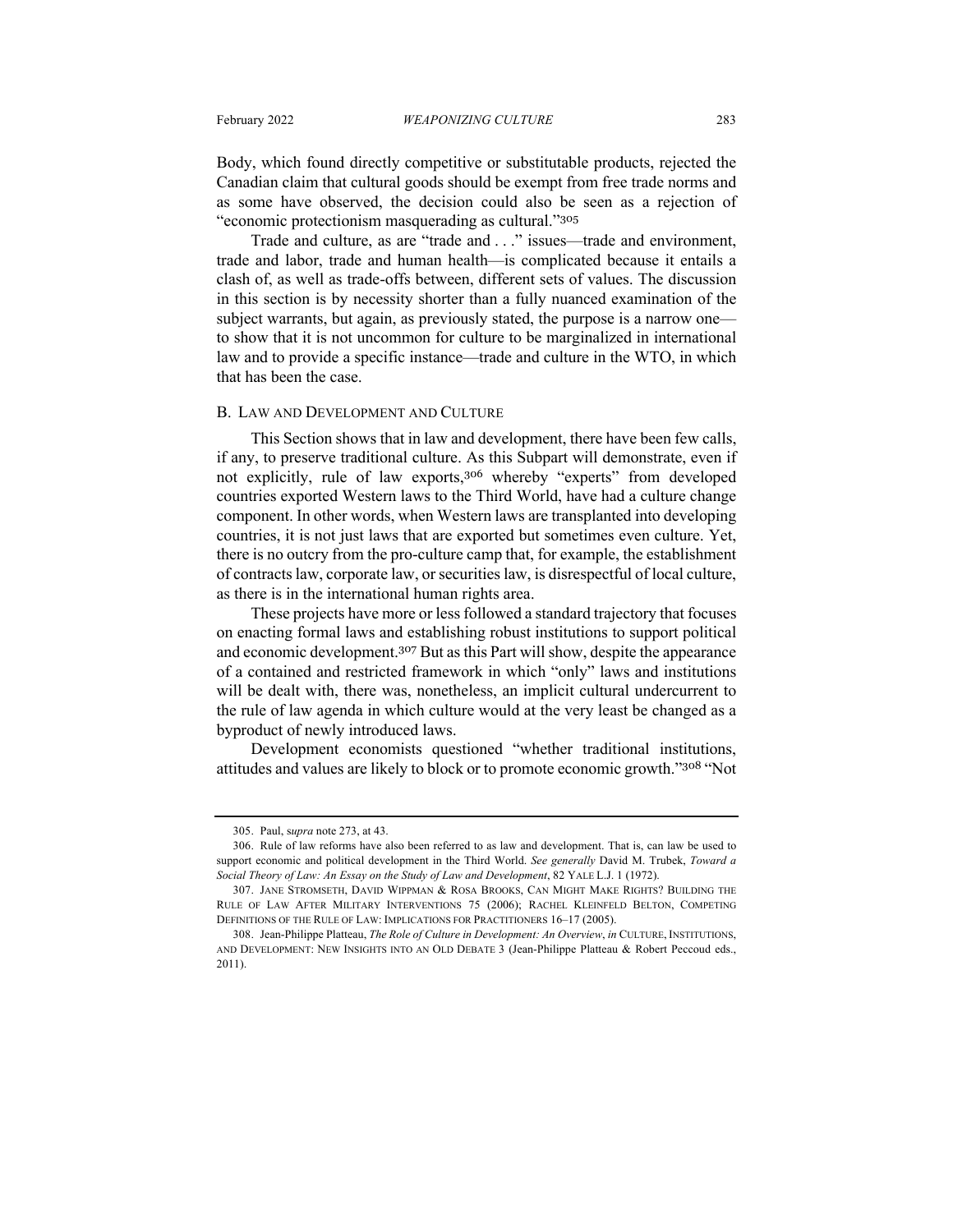only must economic organization be transformed, but social organization . . . must also be modified so that the basic complex of values and motivations may be more favourable for development."<sup>309</sup> Development economists like Sir Arthur Lewis believed traditional culture would evolve with economic development: "traditional values and attitudes, whenever they are hostile to economic advancement, will eventually adapt themselves to new economic opportunities."<sup>310</sup> Against this economic backdrop, law and development lawyers in the first wave of law and development efforts, spanning from the 1960s to the 1970s, strived to replace traditional legal systems with more modern rules and institutions.<sup>311</sup> Western reformers saw traditional legal systems, encompassing different laws for different villages, tribes, or classes, as lacking in purposiveness and rationality,<sup>312</sup> "historically obsolete and culturally inapposite,"<sup>313</sup> and thus sought to replace traditional law with modern law—fair, rational, and universal rules<sup>314</sup>—which reformers saw as the "functional prerequisite of an industrial economy."<sup>315</sup> It was widely recognized among first wave law and development experts that modernization of culture was synergistic with the introduction of modern law.<sup>316</sup> Law was a tool to create and maintain markets and to change traditional societies.<sup>317</sup> Modern law would be an instrument and a "force which can be molded and manipulated to alter human behavior and achieve development."<sup>318</sup> First wave reformers also wanted to introduce not only formal law but also a sense of legal culture which they believe is necessary to create cultural buy-in and support for law.<sup>319</sup>

314. Rene David, *A Civil Code for Ethiopia: Considerations on the Codification of the Civil Code in African Countries*, 37 TUL. L. REV. 187, 192, 203 (1962–1963); Trubek, s*upra* note 306, at 9.

316. Samuel Huntington, *The Change to Change: Modernization, Development, and Politics*, 3 COMPAR. POL. 281, 285 (1971) (discussing modernity versus tradition and the duality as "the latest manifestation of a Great Dichotomy between more primitive and more advanced societies which has been a common feature of Western social thought for the past one hundred years."); Brian Z. Tamahana, *The Lessons of Law-and-Development Studies*, 89 AM. J. INT'L L. 470, 472 (1995) (book review) (describing how Western experts prescribed the establishment of Western institutions in traditional societies to change those societies); Mary Packard-Winkler, *Putting the Culture Back into Development*, 13 FLETCHER F. WORLD AFF. 251, 252 (1989) (describing legal development as a form of cultural intervention, whether legal experts recognized it or not); David M. Trubek, *The "Rule of Law" in Development Assistance: Past, Present , and Future*, *in* THE NEW LAW AND ECONOMIC DEVELOPMENT: A CRITICAL APPRAISAL 74, 76 (David M. Trubek & Alvaro Santos eds., 2006) (describing how first wave practitioners sought "to transform legal culture and institutions through educational reform and selected transplant of 'modern' institutions.").

318. Elliot M. Burg, *Law and Development: A Review of the Literature & a Critique of "Scholar in Self-Estrangement,"* 25 AM. J. COMPAR. L. 492, 505–06 (1977).

<sup>309.</sup> *Id.* (citation omitted).

<sup>310.</sup> *Id.* at 4.

<sup>311.</sup> Trubek, s*upra* note 306, at 5.

<sup>312.</sup> *Id.*

<sup>313.</sup> Jorge L. Esquirol, *The Failed Law of Latin America*, 56 AM. J. COMPAR. L. 75, 92 (2008).

<sup>315.</sup> Trubek, s*upra* note 306, at 6.

<sup>317.</sup> Trubek, s*upra* note 306, at 6–7.

<sup>319.</sup> Lawrence M. Friedman, *Legal Culture and Social Development*, 4 L. & SOC'Y REV. 29, 34 (2000).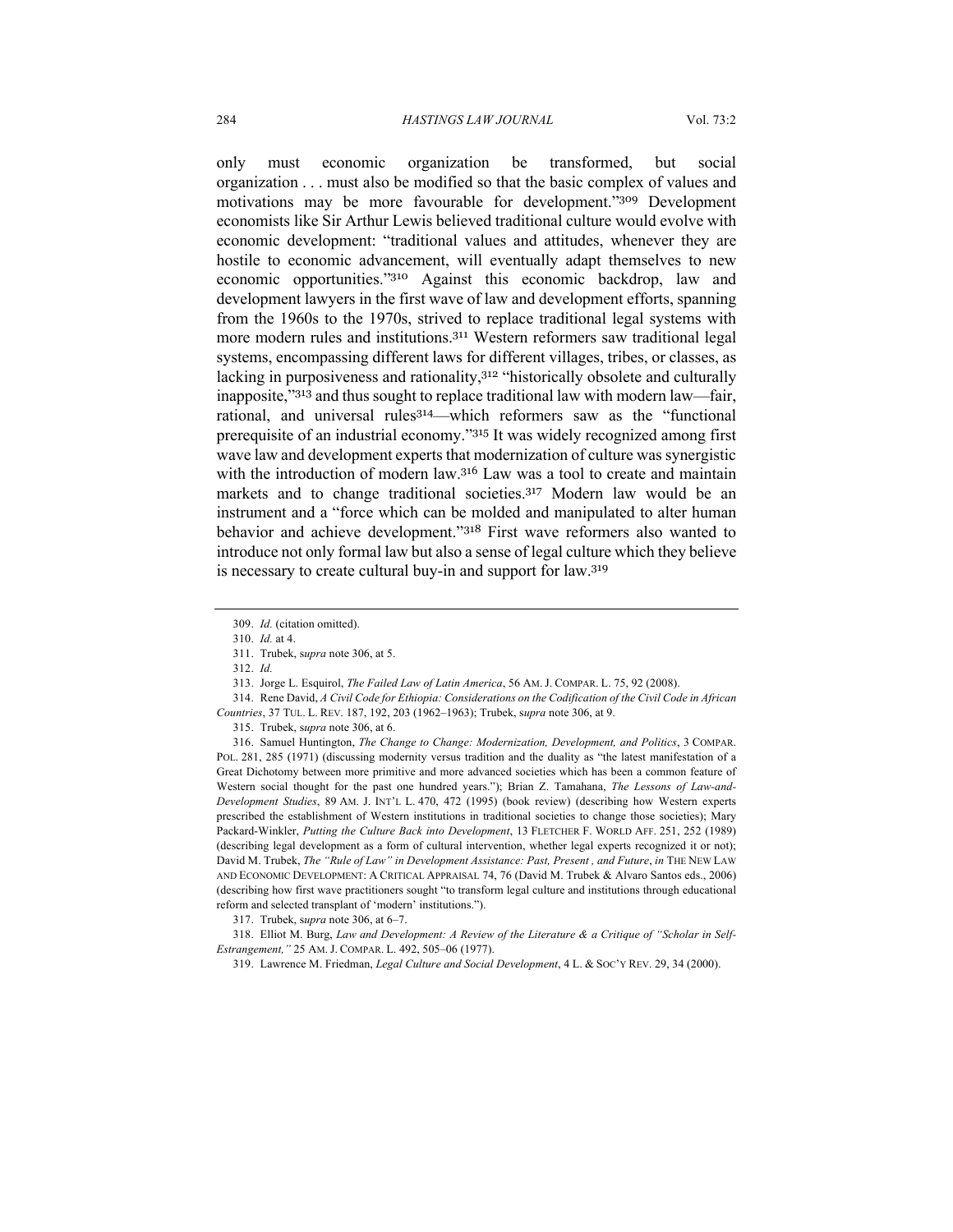But even when such cultural objective is not plainly acknowledged, cultural transformation is likely to be the result, intended or not, of exporting laws.<sup>320</sup> For example, when first wave reform failed and the second wave took hold in the 1980s with the fall of the Soviet Union, legal reformers focused less on the modern culture aspects of reform and more on market development to bring former Soviet-bloc countries into the international economic system.<sup>321</sup> The laws of corporation and other business associations, securities, contract, and property rights were and are regularly included in the conventional rule of law template.<sup>322</sup> Reformers might believe they are "only" doing law. However, in reality, they are in fact doing "law and culture" because the laws they are working to establish in a country implicitly create changes in values and traditions, even deeply entrenched ones.<sup>323</sup>

Securities and contract laws, for example, which are relatively uncontroversial exports in law and development circles, actually have deep implications for certain societies.<sup>324</sup> One of the main differences between the developed and the developing world is not just that one is economically advanced and the other economically less advanced. It is, rather, that:

[That] difference lies in the absolutist objectivity of the developed world versus the relativist subjectivity of the developing world. In other words, developed societies have the demonstrated capability to create, grasp, and rely on a belief system of abstract ideals (e.g., equal justice for all, equal

<sup>320.</sup> *See* Trubek, *supra* note 306, at 21–22; *see also infra* notes 321–30 and accompanying text. In addition, law's relationship with culture has been amply discussed by various scholars. *See,* e.g., KENT GREENAWALT, LAW AND OBJECTIVITY 165 (1992) ("Does law within a society reflect dominant cultural norms? In one sense, to ask this question is to answer it. Unless law is imposed from outside by an alien power, a society's law will reflect its patterns of life and morality."); OSCAR G. CHASE, LAW, CULTURE AND RITUAL: DISPUTING SYSTEMS IN CROSS-CULTURAL CONTEXT 46 (2005) ("[I]nstitutions reflect the deeply held normative values, authority relations, and metaphysics of the society that produced them."); LAWRENCE ROSEN, LAW AS CULTURE: AN INVITATION xii (2006) ("[L]aw is so deeply embedded in the particularities of each culture that carving it out as a separate domain and only later making note of its cultural connections distorts the nature of both law and culture.").

<sup>321.</sup> THOMAS CAROTHERS, AIDING DEMOCRACY ABROAD: THE LEARNING CURVE 165, 168 (1999) (describing the "Rule of Law Assistance Standard Menu" that includes reforming institutions, rewriting laws, upgrading the legal profession through bar association support); Stephen Holmes, *Can Foreign Aid Promote the Rule of Law?* 8 E. EUR. CONST. REV. 68, 68 (1999). Notice the technical nature of the work. *See* RUMU SARKAR, DEVELOPMENT LAW AND INTERNATIONAL FINANCE 113 (2002). Contrast this with the first wave reformers who were influenced by development economists and modernist theorists who were interested in the cultural aspects of development, asking questions such as "whether traditional institutions, attitudes, and values are likely to block or to promote economic growth." Platteau, s*upra* note 308, at 3; *see also id.* at 4 (discussing Sir Arthur Lewis, the Nobel Laureate economist who stated: "traditional values and attitudes, whenever they are hostile to economic advancement, will eventually adapt themselves to new economic opportunities.").

<sup>322.</sup> CAROTHERS, *supra* note 321, at 168; Stephen Golub, *Beyond Rule of Law Orthodoxy: The Legal Empowerment Alternative* 10–11 (Carnegie Endowment for Int'l Peace, Working Paper No. 41, 2003).

<sup>323.</sup> *See supra* notes 319–22 and accompanying text; *see infra* notes 324–32.

<sup>324.</sup> *See supra* notes 312–22 and accompanying text.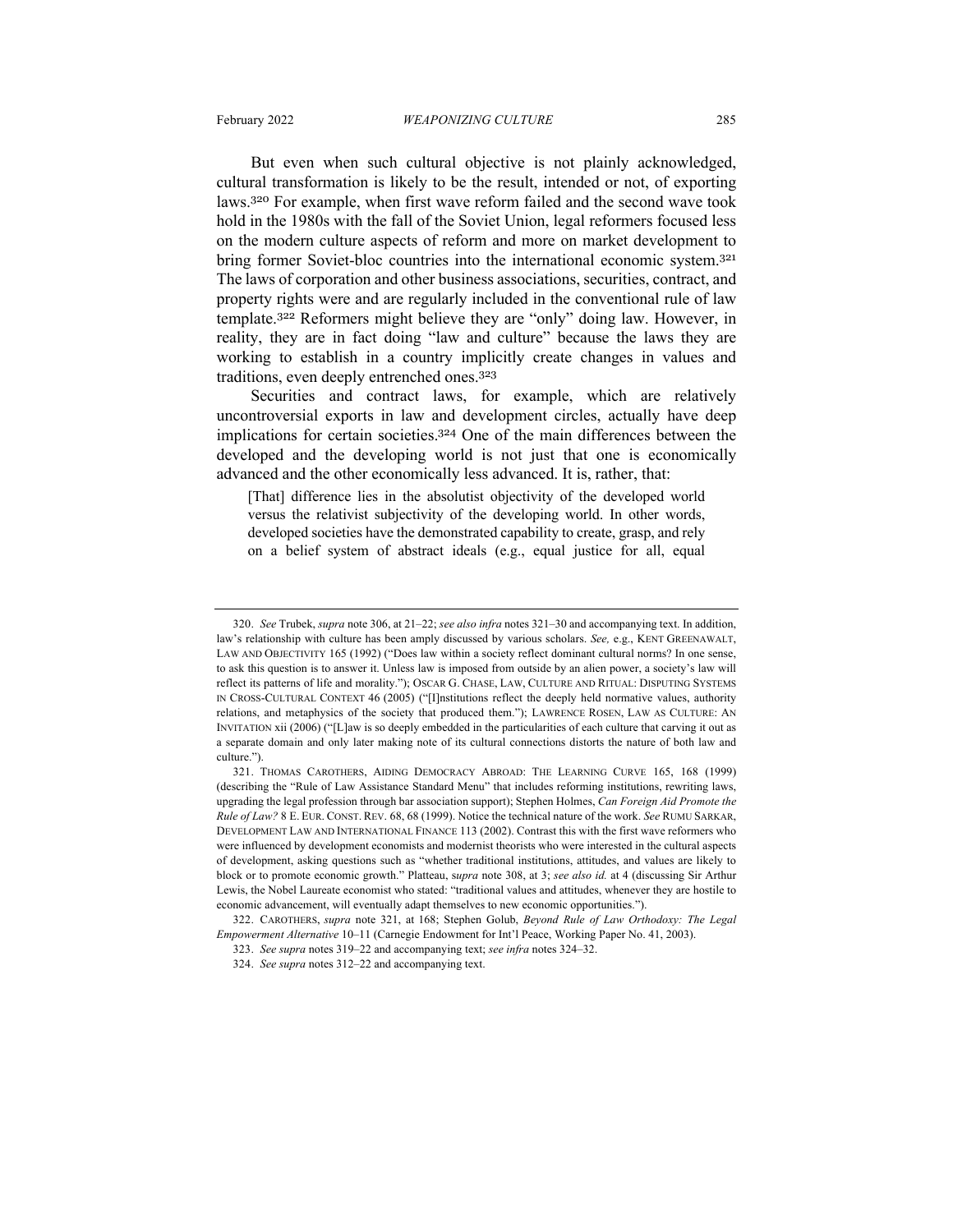application of the law, due process, democratic representation and governance.)<sup>325</sup>

By contrast, developing societies are organized around relationships, not abstract principles, which means that it is expected that loyalty is to be reserved for "families, patrons, rulers, and ethnic or religious identities . . . ."<sup>326</sup>

In fact, as communitarian critics of the UDHR have repeatedly claimed, there are thick and thin societies. <sup>327</sup> So when Western-style securities laws are introduced into developing countries and trading on the basis of inside information is prohibited, in a hypothetical posed by the law and development scholar Rumu Sarkar, a Jordanian corporate insider who comes into possession of inside information would be faced with a dilemma:

It may be the perceived duty of such a corporate insider to provide his family and associates with the information and the means by which to enrich themselves. …. Thus, adhering to a legal regime where insider trading is a criminal offense may be seen as incomprehensible, alien, bizarre, and in conflict with the mores and expectations of Jordanian society.<sup>328</sup>

Sarkar explained that Western lawyers should not assume that criminalizing insider trading is self-evident; and that for the new law to be accepted and take root in Jordanian society, Western experts need to come "to terms with the underlying cultural mores that are affected (or offended) by this proposed new legal practice."<sup>329</sup>

As this Article shows below, similarly, contract law interfaces with traditional cultural values as well. For example, a Vietnamese law professor I interviewed in Hanoi insisted that personal trust still is a core principle in contracts, and he would not enter into a contract with any person unless the other person had acted dutifully towards her or his parents.<sup>330</sup> And yet, going by that traditional standard, contracts could not be widely entered into and commercial transactions would be limited.<sup>331</sup> It is obvious that contract law facilitates the transition from gemeinschaft to gesellschaft,<sup>332</sup> from community to society, and

330. Interview with Vietnamese law professor, Hanoi Law School, Hanoi, Vietnam (1991).

<sup>325.</sup> RUMU SARKAR, INTERNATIONAL DEVELOPMENT LAW: RULE OF LAW, HUMAN RIGHTS & GLOBAL FINANCE 13 (2009).

<sup>326.</sup> *Id*.

<sup>327.</sup> *See supra* notes 2–7 and accompanying text.

<sup>328.</sup> SARKAR, *supra* note 325, at 13.

<sup>329.</sup> *Id.*

<sup>331.</sup> Michael Trebilcock & Jing Leng, *The Role of Formal Contract Law and Enforcement in Economic Development*, 92 VA. L. REV. 1517, 1519 (2006) ("We argue that at low levels of economic development, informal contract enforcement mechanisms may be reasonably good substitutes for formal contract enforcement mechanisms. At higher levels of development, however, informal contract enforcement may become an increasingly imperfect substitute due to the presence of large, long-lived, highly asset-specific investments, as well as the prevalence of increasingly complex trade in goods and services that often occurs outside of repeated exchange relationships.").

<sup>332.</sup> *See generally* FERDINAND TÖNNIES, COMMUNITY AND CIVIL SOCIETY (Jose Harris ed., 2001).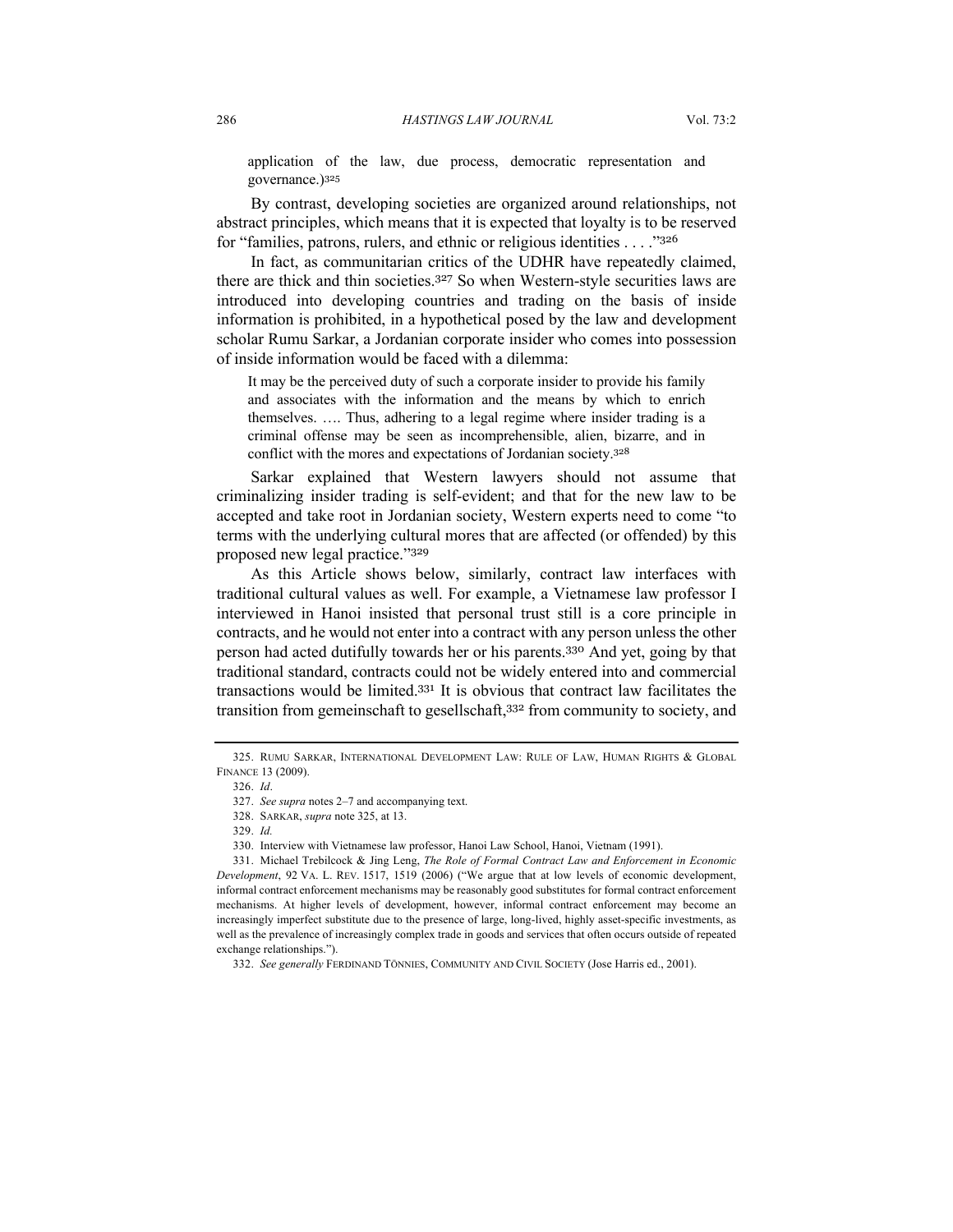in the process loosening the traditional bonds so that people can enter into economic transactions even with those from outside their clans or familiar circles and with whom they have no prior relationship of trust. Contract law introduced into thick societies facilitates market participation between and among strangers, loosening thick society relational bonds.<sup>333</sup>

"Merely" reforming institutions or introducing formal laws into developing countries implicitly entails a cultural agenda and "is highly dependent on cultural factors."<sup>334</sup> Even an impartial judicial system, which is one of the most noncontroversial rule of law agenda items, requires a culture that values impartiality because impartiality is a culturally-embedded value, as shown in the following encounter. For example, Confucianism values personalistic relationships based on status and social ranking<sup>335</sup> over abstract principles. In the Analects of Confucius, the Duke of Sheh recounted that his subjects were morally upright using the following example: "If their father have [sic] stolen a sheep, they will bear witness to the fact."<sup>336</sup> But Confucius disapproved, as shown in the following quote: "Among us, in our part of the country, those who are upright are different from this. The father conceals the misconduct of the son, and the son conceals the misconduct of the father. Uprightness is to be found in this."<sup>337</sup>

It is known in law and development circles that "[l]egal systems do not float in some cultural void, free of space and time and social context; necessarily, they reflect what is happening in their own societies. In the long run, they assume the shape of these societies . . . . "338 Thus, whether implicitly or explicitly, legal reformers are changing traditional cultural values when they work to export and establish new legal systems, laws and institutions included.<sup>339</sup> It is usually seen as a virtue to strive for the principle of equality before the law, even if doing so might shake up traditional cultural values.<sup>340</sup> Take a concrete example: poverty.

<sup>333.</sup> Trebilcock & Leng, *supra* note 331, at 1520–23; Robert E. Scott, *The Death of Contract Law*, 54 U. TORONTO L.J. 369, 388–89 (2004) (formal contract law diluting informal contractual relationships).

<sup>334.</sup> BELTON, *supra* note 307, at 10.

<sup>335.</sup> Li Ruohui, *The Era of Prefectures and Counties: An Inquiry into the Power Structure and State Governance in Ancient Chinese Society,* 1 J. CHINESE HUMANITIES 67, 70 (2015) (describing how Confucianist principles favor "treat[ing] people differently according to their superior or inferior social status, noble or humble position, senior or junior age, or closeness of relation to someone else" whereas legalist principles favor the establishment of "a uniform and standardized law, which aims at equality and homogeneity").

<sup>336.</sup> LAO-TSE [LAO ZI], CONFUCIUS, THE ANALECTS – 13 (James Legge trans., 1901), https://china.usc.edu/ confucius-analects-13.

<sup>337.</sup> *Id*.

<sup>338.</sup> Lawrence M. Friedman, *Borders: On the Emerging Sociology of Transnational Law*, 32 STAN.J. INT'L L. 65, 72 (1996).

<sup>339.</sup> *See id.*

<sup>340.</sup> Susan Rose-Ackerman, *Corruption: Greed, Culture and the State*, 120 YALE L.J. FORUM (Nov. 10, 2010), https://www.yalelawjournal.org/forum/corruption-greed-culture-and-the-state. Rose-Ackerman studied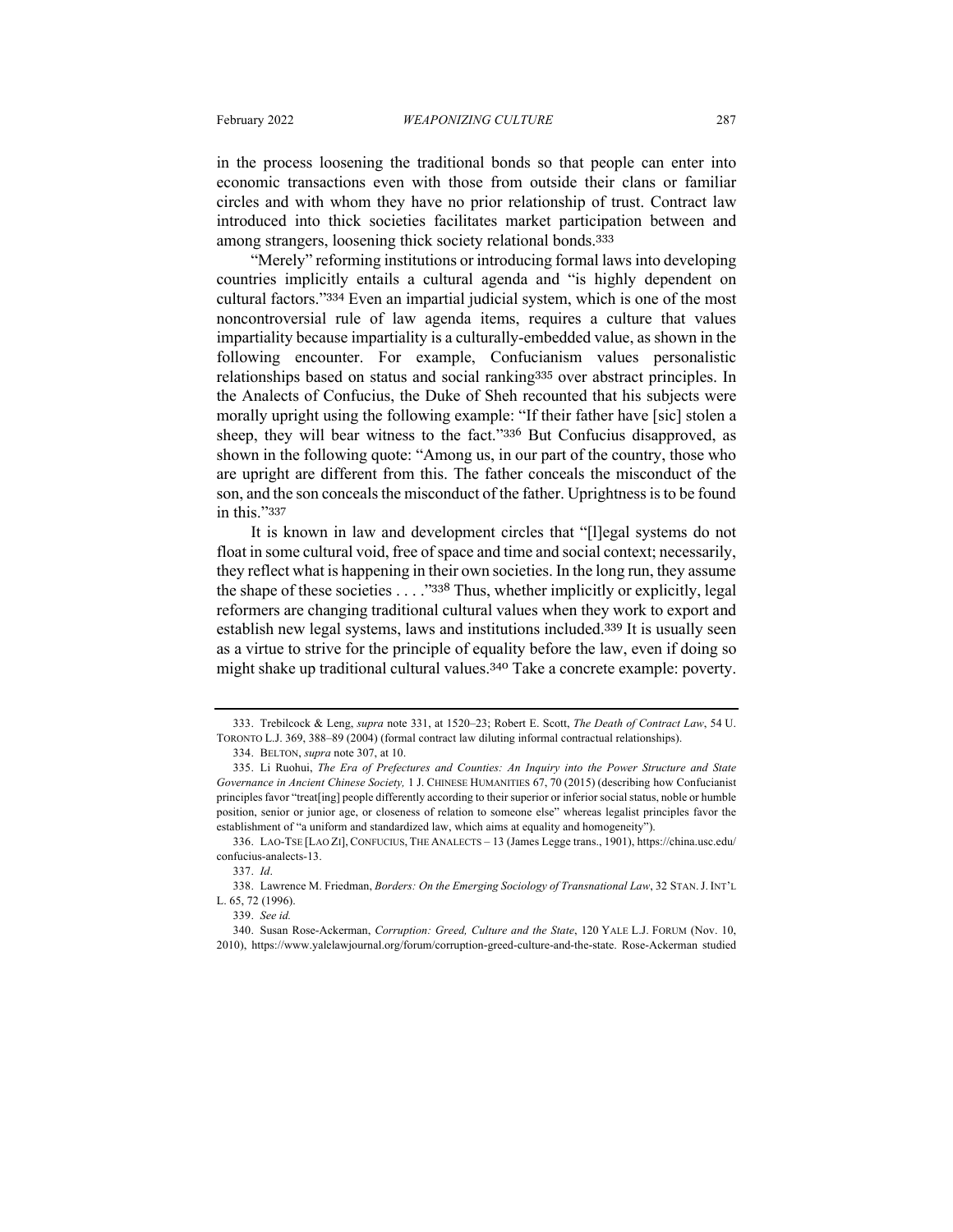It is not just economic but also has a cultural dimension.<sup>341</sup> As Martha Nussbaum explained:

Poverty alone does not cause women to die in greater numbers than men. When there is scarcity, custom frequently decrees who gets to eat the little there is, and who gets taken to the doctor. And custom is always crucial in determining who gets to perform wage labour outside the home, an important determinant of general status in the family and community."<sup>342</sup>

There is no normatively sound defense of this kind of cultural preference and, not only should it be critiqued as a violation of obligations under the UDHR, it should be changed as exhorted by CEDAW.

The failures of many rule of law projects can be attributed to many factors, but this debate has not revolved around whether or not traditional culture should be preserved against changes wrought by the establishment of new laws and new institutions. Rather, critique, from inside and outside the field, has centered on why changes have not been ushered in and taken root, 343 not on how to insulate developing countries from change, culture or otherwise.

#### IV. PART IV: HETEROGENEITY IN CULTURE

This Part examines the idea of culture itself. This Part shows that culture is a loaded word and subject to contestation. It is not monolithic or homogeneous, with buy-in from everyone within it.

This Part has two primary objections to the way culture has been understood and deployed. First, culture is not "pure" in the sense that there is one "authentic" culture that must be guarded from change. Culture is not fixed but is fluid and ever-changing. Rather, it is layered in heterogeneity, its boundaries pushed and pulled from within by those seeking voice, representation, and inclusion. To lob the word culture as if it were one solid,

how "payments or gifts given to officials and the mutual exchange of favors, including electoral quid pro quos . . . [may be derived from] traditions that emphasize loyalties to friends, family, region, tribe, religion, or ethnic group. These practices privilege informal, friendly social contacts over arms-length, rule-bound transactions." *Id.* Modern states and rule of law projects attempt to institute formal rules that would lessen corrupt practices, for example, even if those practices have as their impetus a desire to benefit in-group members. *See id*. Equality and non-discrimination would mean that judges who rule cannot favor in-group members who appear before them. As Rose-Ackerman noted, "All modern states are dominated by a formal set of rules and laws administered by public officials and influenced by the choices of political leaders, whether elected or appointed. States may incorporate values and practices that clash with a society's traditions. If nepotism and payments in money or in kind are formally illegal, there may be a mismatch between traditional practices, on the one hand, and efforts to develop impersonal bureaucratic processes and democratic electoral systems, on the other." *See id.*

<sup>341.</sup> *See id.*

<sup>342.</sup> Martha C. Nussbaum, *Introduction*, *in* WOMEN, CULTURE AND DEVELOPMENT 3 (Martha Nussbaum & Jonathan Glover eds., 1995).

<sup>343.</sup> David Trubek & Marc Galanter, *Scholars in Self-Estrangement: Some Reflection on the Crisis in Law and Development Studies in the United States*, 1974 WIS. L. REV. 1062, 1062–64.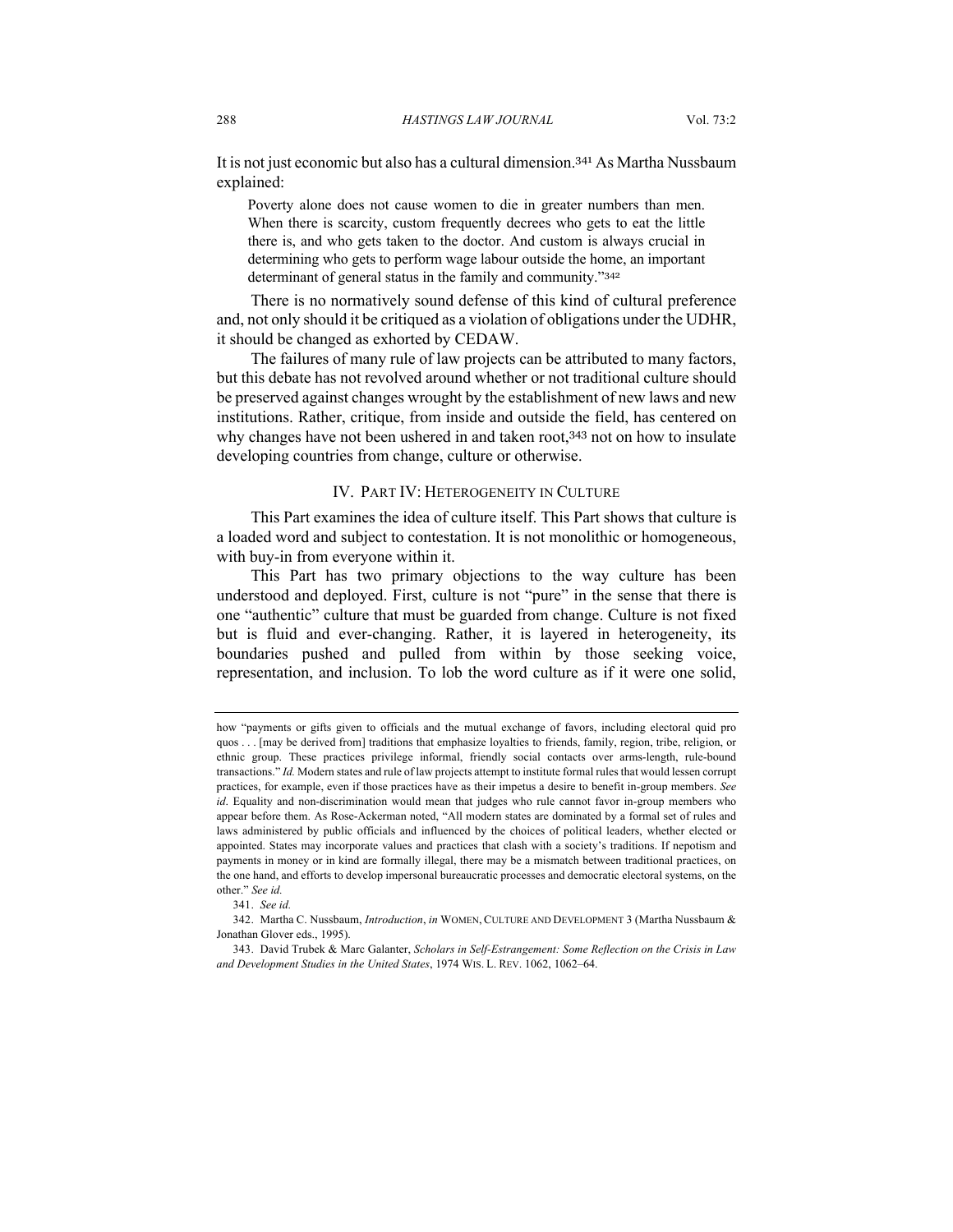insular, and discrete entity is to miss the very thing about culture that makes it worth appreciating—its richness, its evolution, its complexity. Thus, there is no one guardian of culture or one leader whose proclamation of culture is sacrosanct.

Second, because culture is not one homogeneous mass but rather subject to dissent, reevaluation, and reinterpretation, there is no good normative reason why the version of culture that international human rights law needs to kowtow to is the version that results in the perpetuation of inequality contrary to the universal norms of the UDHR.

In today's globalized world especially, the notion that there is an "authentic" culture is not only wrong, but also anachronistic, and as the philosopher Martha Nussbaum put it, "the ideas of every culture turn up inside every other, through the internet and the media. The ideas of feminism, democracy, and egalitarian welfarism, are now 'inside' every known society."<sup>344</sup> The Nobel Laureate in Economics, Amartya Sen, has also examined the relationship between culture and freedom and has concluded as follows: culture is not "independent, unchanging and unchangeable"<sup>345</sup> and is instead "nonhomogeneous, nonstatic, and interactive."<sup>346</sup>

Indeed, even before the age of globalization, culture did not exist in its own impermeable space, as culture is porous and available for "borrowing."<sup>347</sup> It would be difficult to take one culture and separate out what is "real" to it and what is "foreign." Even when one uses a shorthand term like Indonesian culture, it does not mean that it is monolithic. Indonesia, geographically situated along ancient trading routes, is steeped in Islamic tradition but has also been influenced by Hindu, Buddhist, and Confucian cultures.<sup>348</sup> Indonesia itself has 300 ethnic groups and has been "shaped by long interaction between original indigenous customs and multiple foreign influences."<sup>349</sup> A culture like that of Indonesia has accumulated centuries of culturally disparate and diverse strands and layers, and

348. *Cultural Heritage*, BINUS U. GLOB., https://global.binus.ac.id/about-indonesia/cultural-heritage (Nov. 22, 2016); Sen, *supra* note 345, at 42.

<sup>344.</sup> MARTHA C. NUSSBAUM, WOMEN AND HUMAN DEVELOPMENT: THE CAPABILITIES APPROACH 49 (2000).

<sup>345.</sup> Amartya Sen, *How Does Culture Matter?*, *in* CULTURE AND PUBLIC ACTION 37, 44 (Vijayendra Rao & Michael Walton eds., 2004).

<sup>346.</sup> *Id*. at 44.

<sup>347.</sup> The Nobel Laureate in economics Amartya Sen argued convincingly that cultures are not insular even if 'there seem to be many supporters of the belief—held explicitly or by implication—that the fates of countries are effectively sealed by the nature of their respective cultures." Sen, *supra* note 345, at 42. "[C]ultures interact with each other and cannot be seen as insulated structures." *Id*. at 44. Because culture is multi-layered and subject to influence from within and without, it is false to claim that there is one authentic culture. This claim should have "no bite in the modern world, where the ideas of every culture turn up inside every other, through the internet and the media. The ideas of feminism, of democracy, of egalitarian welfarism, are now 'inside' every known society." NUSSBAUM, *supra* note 344, at 49 (2000).

<sup>349.</sup> *Cultural Heritage*, *supra* note 348.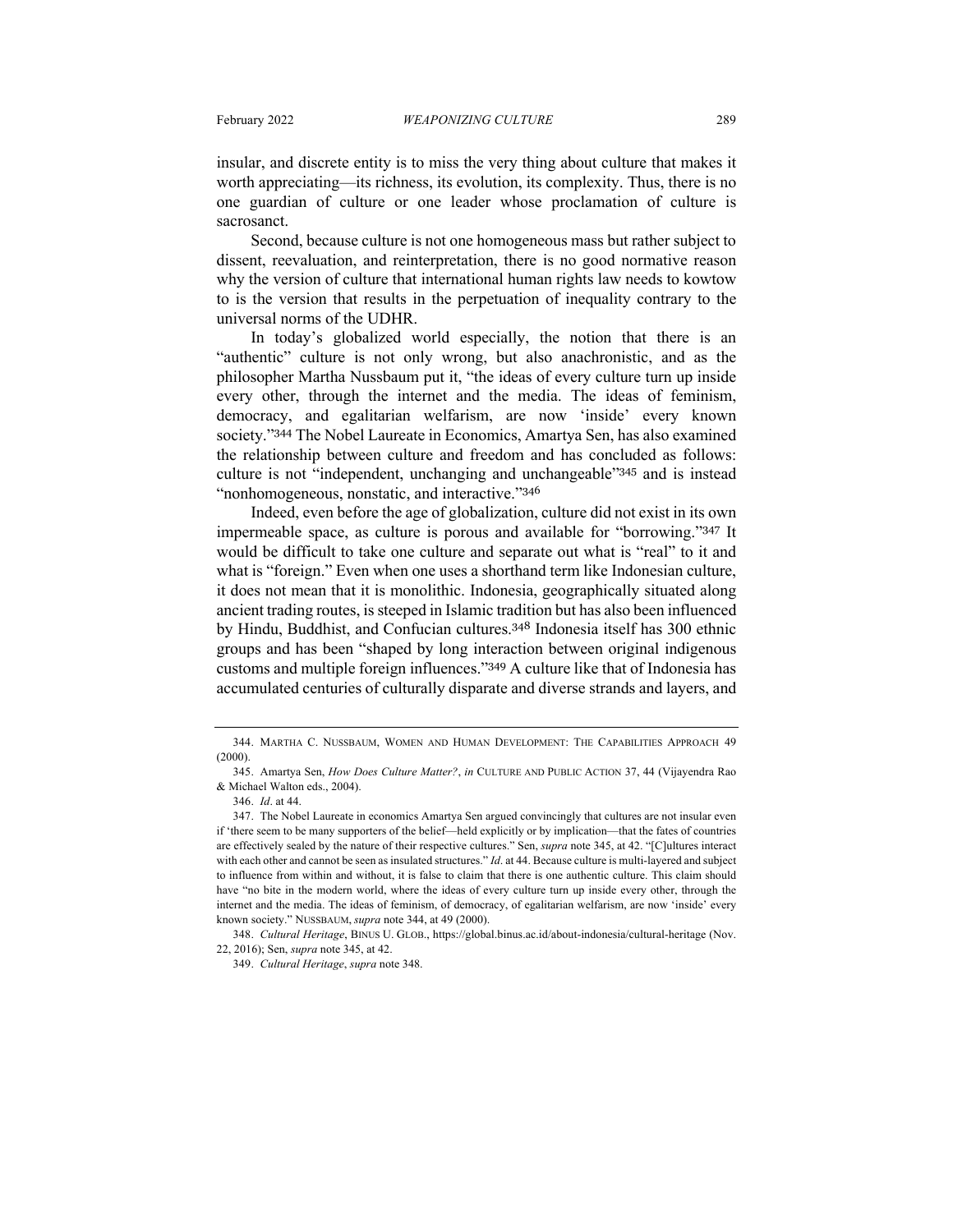it is impossible to pick out one practice and proclaim it to be authentic and the others inauthentic.<sup>350</sup> As Sen put it, "[c]ultural determinists often underestimate the extent of heterogeneity within what is taken to be 'one' distinct culture."<sup>351</sup>

Cultures throughout history have changed and evolved, and their evolution can be the result of many causes, including foreign.<sup>352</sup> Cultures have mixed and mingled through hybridization and creolization.<sup>353</sup> Ideas might originate from a certain culture, but they do not belong only to that culture. For example:

[The] ideas of Marxism, which originated in the British Library, have influenced conduct in Cuba, China and Cambodia. The ideas of democracy, which are not original to China, are by now extremely important Chinese ideas. The ideas of Christianity, which originated in a dissident sect of Judaism in a small part of Asia Minor, have by now influenced conduct in every region of the globe, as have the ideas of Islam.<sup>354</sup>

Even encounters that are initially threatening, coming from an external source, can result in changes that are now part of the internal cultural fabric. Turks, for example, no longer view as alien or anti-Turkish French transplants such as specialized secular courts for commercial disputes.<sup>355</sup>

The idea that culture needs to be protected gained traction in 1947 when the Executive Board of the American Anthropological Association (the "AAA") declined to endorse the UDHR because it was concerned about ethnocentrism, citing the history of colonialism and Western exaggeration of and intolerance of differences.<sup>356</sup> As discussed below, it is important to understand the imperial and colonial context in which this repudiation of the UDHR occurred. The 1947

353. SALLY ENGLE MERRY, HUMAN RIGHTS AND GENDER VIOLENCE: TRANSLATING INTERNATIONAL LAW INTO LOCAL JUSTICE 15 (2006).

354. MARTHA C. NUSSBAUM, WOMEN AND HUMAN DEVELOPMENT: THE CAPABILITIES APPROACH 48–49 (2000).

355. Kuran, *supra* note 352, at 131–32.

356. Executive Board, American Anthropological Association, *Statement on Human Rights*, 49 AM. ANTHROPOLOGIST 539, 542–43 (1947); Karen Engle, *From Skepticism to Embrace: Human Rights and the American Anthropological Association 1947-1999*, 23 HUM. RTS. Q. 536, 536–37 (2001).

<sup>350.</sup> Sen, *supra* note 345, at 42*; see also id*. at 49–52 (discussing multi-layered cultural and religious strands in India, Korea, China, Japan).

<sup>351.</sup> Sen, *supra* note 345, at 43.

<sup>352.</sup> *See* JOHN W. DOWER, EMBRACING DEFEAT: JAPAN IN THE WAKE OF WORLD WAR II 66 (1999) (describing how the Japanese responded to American occupation and viewed American-imposed changes as derived from "the agents of a revolution from above."). Indeed, the Americans, supported by the defeated Japanese, "set about doing what no other occupation force had done before: remaking the political, social, cultural, and economic fabric of a defeated nation, and in the process changing the very way of thinking of its populace." *Id.* at 78; *see* Timur Kuran, *Cultural Obstacles to Economic Development: Often Overstated, Usually Transitory*, *in* CULTURE AND PUBLIC ACTION 115, 131 (Vijayendra Rao and Michael Walton eds., 2004) (describing how "foreign contacts perceived as cultural threats" have created changes in cultural attitudes and preferences as well as setting "the stage for a series of reforms critical to economic development."); Sen, *supra* note 345, at 47 (describing how South Korea intentionally refused to "rely just on its traditional culture . . . [and] followed lessons from abroad to use public policy to advance its backward school education."). *See generally* SHELDON GARON, MOLDING JAPANESE MINDS (1997).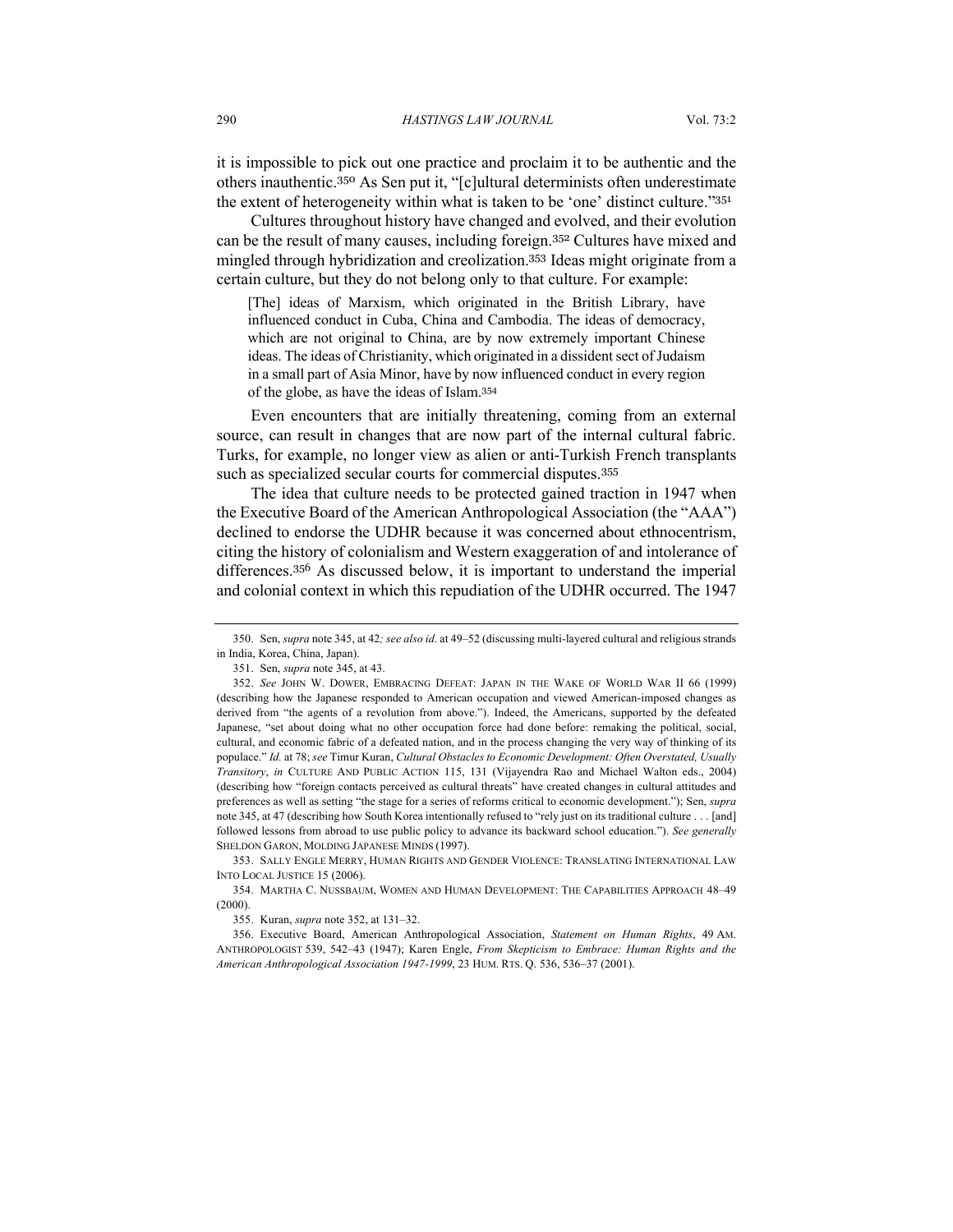AAA saw how Europeans exploited differences to justify colonial conquest: "In the history of Western Europe and America, however, economic expansion, control of armaments, and an evangelical religious tradition have translated the recognition of cultural differences into a summons to action."<sup>357</sup>

Since 1947, even as the AAA has reiterated its "ethical commitment to the equal opportunity of all cultures, societies, and persons to realize this capacity in their cultural identities and all social lives,"<sup>358</sup> it has also committed in a 1991 Declaration to:

Build[] on the Universal Declaration of Human Rights (UDHR), the International Covenants on Civil and Political Rights, and on Social, Economic, and Cultural Rights, the Conventions on Torture, Genocide, and Elimination of All Forms of Discrimination Against Women, and other treaties which bring basic human rights within the parameters of international written and customary law and practice.<sup>359</sup>

Indeed, the AAA additionally declared: "People and groups have a generic right to realize their capacity for culture, and to produce, reproduce and change the conditions and forms of their physical, personal and social existence, so long as such activities do not diminish the same capacities of others."<sup>360</sup> As Karen Engle noted in her assessment of the 1991 Declaration, "the idea here is twofold, that cultures are not static or monolithic and that the limit of tolerance is intolerance<sup>"361</sup>

International human rights law should not succumb to dubious cultural protection claims, allowing itself to be

Enlisted on the side of traditionalists and fundamentalists who turn to law to reinforce their traditional stronghold over a community. Seeing their power threatened by forces such as globalization and modernization, increasingly leaders of cultural groups seek to use the 'right to culture,' the 'right to religion,' the 'freedom of association' and the right to 'self-determination' to suppress internal change and preserve the status quo.<sup>362</sup>

In 2003, the South African Law Commission, recognizing that South Africa has a tradition of tribal/customary courts alongside modern statutory courts, urged that customary courts be expanded.<sup>363</sup> But in deference to universal human rights norms, it also urged that although the composition of

<sup>357.</sup> Executive Board, American Anthropological Association, *supra* note 356, at 540.

<sup>358.</sup> *Declaration on Anthropology and Human Rights*, AM. ANTHROPOLOGICAL ASS'N (June 1999), https://www.americananthro.org/ConnectWithAAA/Content.aspx?ItemNumber=1880.

<sup>359.</sup> *Id*.

<sup>360.</sup> *Id*.

<sup>361.</sup> Engle, *supra* note 356, at 556.

<sup>362.</sup> Madhavi Sunder, *(Un)disciplined Response*, 26 POL. & LEGAL ANTHROPOLOGY REV. 77, 83 (2003).

<sup>363.</sup> SOUTH AFRICAN LAW COMMISSION, PROJECT 90, CUSTOMARY LAW: REPORT ON TRADITIONAL COURTS AND JUDICIAL FUNCTIONS OF TRADITIONAL LEADERS xi (2003).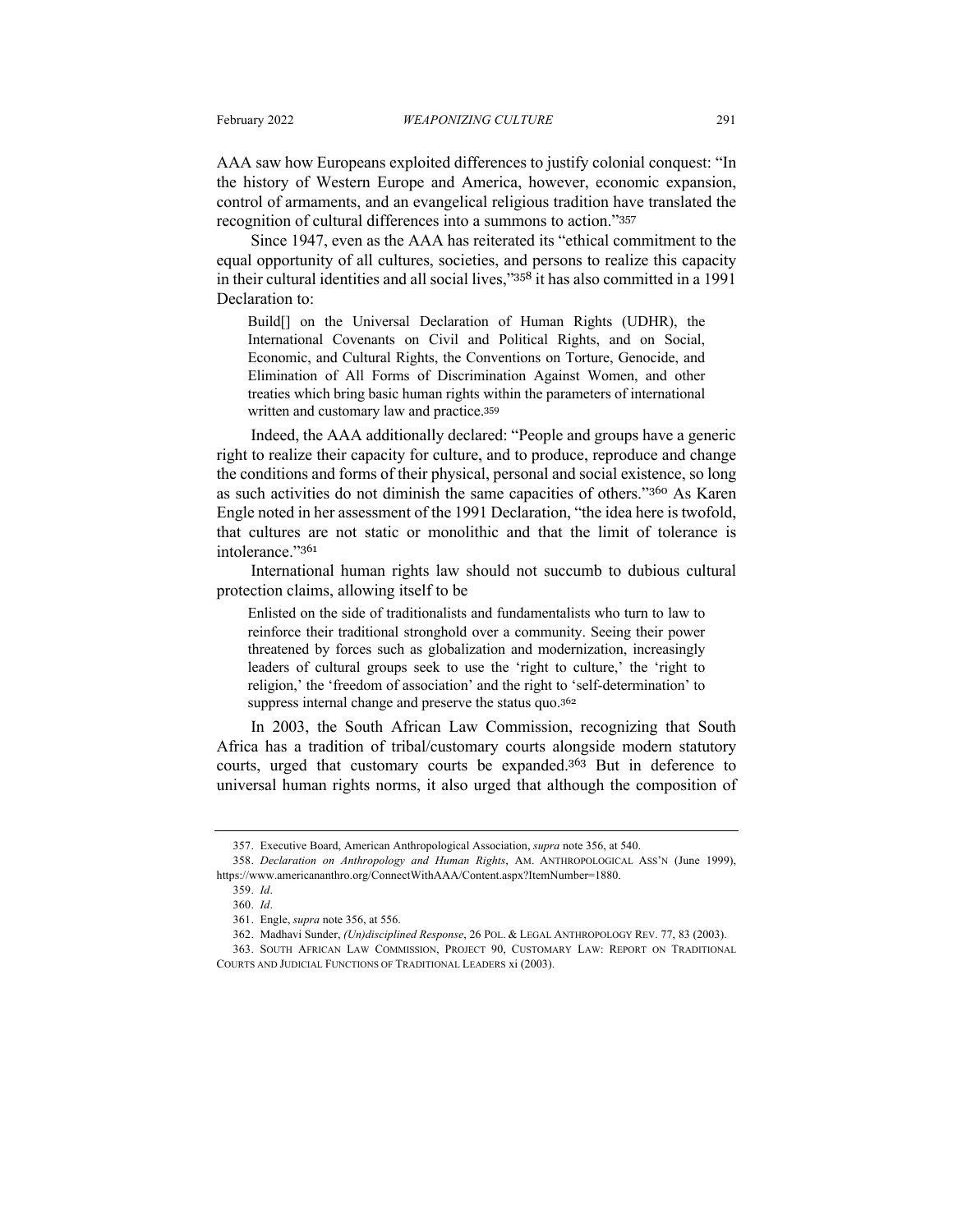customary courts should "be in accordance with the customary law of the area," it is imperative that consideration be accorded to "the constitutional values of democracy and equality."<sup>364</sup>

Cultural norms that prefer boys over girls in myriad ways, ranging from access to education, food, medical care, life's opportunities, labor force participation, etc., cannot be beyond the scope and scrutiny of human rights law merely because those norms are considered by cultural traditionalists to be authentic and immutable. While one might expect authoritarian leaders to "assert that human rights violate the fundamental cultural principles of a nation or a religion and therefore cannot be adopted,"<sup>365</sup> one would also expect the international human rights community to object to such assertions whenever culture is used as a weapon against equality, freedom, and human dignity or to preserve the status quo at the expense of women and children,<sup>366</sup> or enforce cultural homogeneity and orthodoxy over cultural dissent.<sup>367</sup> The Turkish American economist Timur Kuran has written extensively about the dangers of "cultural lock-in"<sup>368</sup> and argued that "[t]here are sound reasons . . . for denying present cultures the *blanket* protections often demanded in the name of multiculturalism."<sup>369</sup> For example, footbinding of women was a longstanding tradition in China; it began fifteen hundred years after the death of Confucius and was considered a sign of privilege.<sup>370</sup> Although the Qing dynasty tried to eradicate it when it came to power in 1644, the practice became even more popular despite multiple imperial edicts banning it.<sup>371</sup> This seemingly entrenched cultural practice finally ended when China became more engaged with the outside world and Chinese elites turned against it "because it was a source of national shame."<sup>372</sup> As China tried to take its place on the global stage, footbinding, once supposedly a revered tradition, became associated with the old, mangled China, and Chinese reformers and modernists succeeded in changing the meaning of this long-lasting cultural norm.<sup>373</sup>

Cultural traditionalists deem challenging such oppressive norms wrong and illegitimate and insulate changes in the name of cultural diversity, even if these

<sup>364.</sup> *Id*.

<sup>365.</sup> MERRY, *supra* note 353, at 14.

<sup>366.</sup> *See* Janet E. Halley, *Culture Constraint*s, *in* IS MULTICULTURALISM BAD FOR WOMEN? 100, 100–04 (Joshua Cohen, Matthew Howard & Martha C. Nussbaum eds., 1999); *see also* Susan Moller Okin, *Part 1: Is Multiculturalism Bad for Women?*, *in* IS MULTICULTURALISM BAD FOR WOMEN? 7 (Joshua Cohen, Matthew Howard & Martha C. Nussbaum eds., 1999).

<sup>367.</sup> Yael Tamir, *Siding with the Underdogs*, *in* IS MULTICULTURALISM BAD FOR WOMEN? 47–48 (Joshua Cohen, Matthew Howard & Martha C. Nussbaum eds. 1999).

<sup>368.</sup> Kuran, *supra* note 352, at 117.

<sup>369.</sup> *Id*.

<sup>370.</sup> KWAME ANTHONY APPIAH, THE HONOR CODE: HOW MORAL REVOLUTIONS HAPPEN 65 (2010).

<sup>371.</sup> *Id.* at 69.

<sup>372.</sup> *Id.* at 91–102.

<sup>373.</sup> *Id.*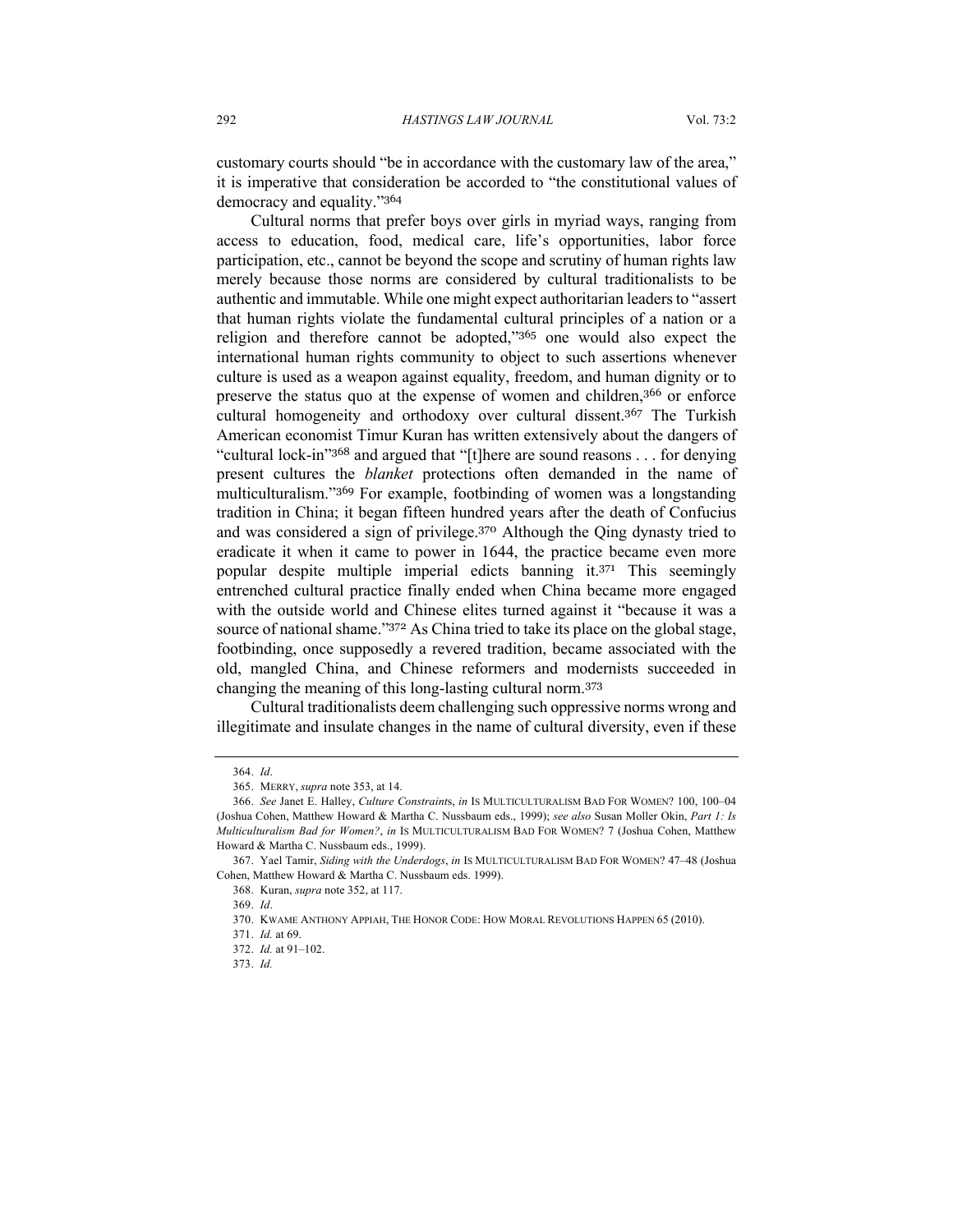norms are practices that curtail women's autonomy, mobility, freedom, or equality.<sup>374</sup> Despite claims to the contrary, it is the cultural traditionalists who are in fact in favor of cultural homogeneity (one authentic culture), ironically defending homogeneity and so-called purity using the language of cultural diversity.

The insistence on and promotion of cultural purity are supported by claims, usually by so-called cultural leaders, that culture change means exploitation by outsiders and that internal dissenters are illegitimate if they receive external support.<sup>375</sup> And yet, cultural encounters are bound to involve actors who are both internal to, and external from, the culture at issue, to be "analyzed in the context of national and transnational processes . . . ."<sup>376</sup> To return to the footbinding example, the push to change the thousand-year-old tradition of female footbinding had internal as well as external stakeholders. <sup>377</sup> The Chinese knew full well that "foot-binding produced suffering and debility. Foot-binding was done to young girls, crushing the four smaller toes under the sole and

376. Merry, *supra* note 171, at 67.

<sup>374.</sup> The notion that anti-female traditional or cultural practices should be changed has been met with much resistance among many states. The fact that such practices need to be eradicated is reflected in the ratification by many states of the Convention on the Elimination of Discrimination Against Women, Dec. 18, 1979, pmbl., opened for signature, Mar. 1, 1980, 1259 U.N.T.S. 13. CEDAW, *supra* note 22. CEDAW obligates state parties to change customary, cultural and religious laws premised on the inequality of the sexes. *See id.* States are to "modify the social and cultural patterns of conduct of men and women, with a view to achieving the elimination of prejudices and customary and all other practices which are based on the idea of the inferiority or the superiority of either the sexes or on stereotyped roles for men and women." *Id.* The fact that resistance to such changes is strong and entrenched can be seen in the fact that many ratifying states have nonetheless made reservations from many CEDAW obligations. *See* UNITED NATIONS, DECLARATIONS, RESERVATIONS, OBJECTIONS AND NOTIFICATIONS OF WITHDRAWAL OF RESERVATIONS RELATING TO THE CONVENTION ON THE ELIMINATION ON ALL FORMS OF DISCRIMINATION AGAINST WOMEN (May 20, 2008), https://digitallibrary.un.org/record/ 630774?ln=en. Middle Eastern and Islamic countries such as Bangladesh, Egypt, Iraq, Kuwait, Malaysia, Maldives and Morocco claimed their reservations were necessary because parts of CEDAW were contrary to sharia. *See id.* India, Kuwait, Morocco, Niger, Singapore, and Tunisia made reservation based on customary and cultural mores. *See id.* Even as the United Nations have called for states to ratify CEDAW without reservations, see Report of the Fourth World Conference on Women, section 230c, U.N. Doc.A/CONF.177/20 (1995), the states subject to this pressure have retaliated by lobbing charges of cultural imperialism. Ann Elizabeth Mayer, *A "Benign" Apartheid: How Gender Apartheid Has Been Rationalized*, 5 UCLA J. INT'L L. & FOREIGN AFF. 237, 271 (2000). The Algerian-based nongovernment organization Women Living Under Muslim Laws observed, "in the name of the right to difference, they are prepared to support any practice, be it totally unjust and against the common understanding of human rights, if so-called 'authentic leaders' of the community justify it by reference to culture or religion." Madhavi Sunder, *Piercing the Veil,* 112 YALE L.J. 1399, 1440 (2003).

<sup>375.</sup> Kuran, *supra* note 352, at 126 (describing how local cultural protectionists work to impede change by delegitimizing it as Western, "[g]iven the West's influence on global intellectual trends, such interpretations have given cultural protectionists within underdeveloped countries a rationale for resisting modernization"); Sen, *supra* note 345, at 52–55 (describing how opponents of cultural change use the language of "imperialism" and Westernization to delegitimize change).

<sup>377.</sup> Kwame Anthony Appiah, *The Art of Social Change*, N.Y. TIMES (Oct. 22, 2010), https://www.nytimes.com/2010/10/24/magazine/24FOB-Footbinding-t.html (describing Chinese intellectuals' efforts to eradicate the practice as early as the Song and Qing dynasties, in the years 960–1279 and 1644–1911 respectively); *see supra* notes 374–76 and accompanying text.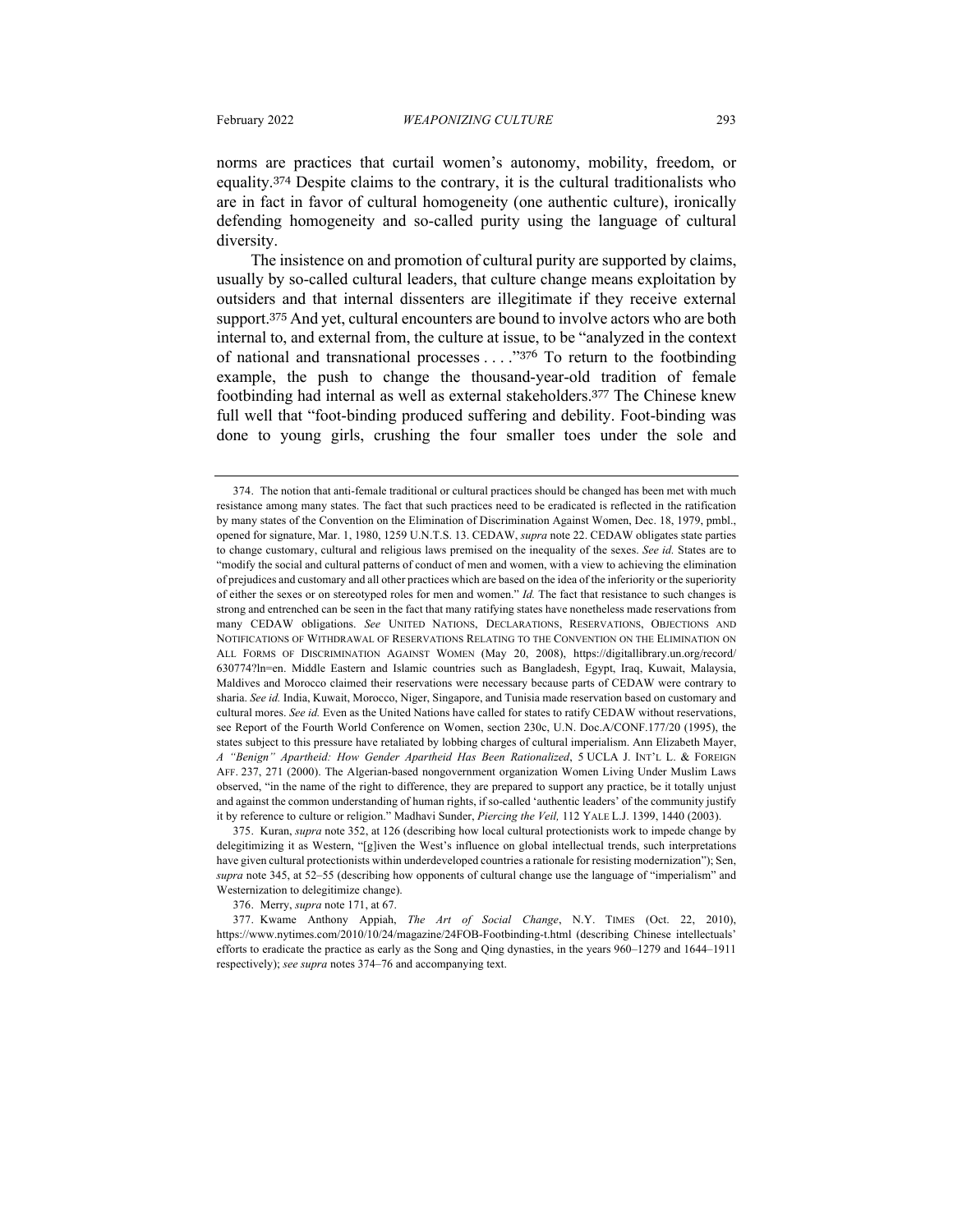compressing the rear of the anklebone."<sup>378</sup> Ninety-nine percent of women in China born before 1890 had bound feet—they were

[a] sign of status for women who could afford not to work in the fields or walk to market; the bound foot was a sign and instrument of chastity too, by limiting the movements of women. And you can't overstate the force of convention: Chinese families bound their daughters' feet because that was the normal thing to do.<sup>379</sup>

A cultural practice that began as early as the Song dynasty in 960 was met with serious and effective resistance only in the 1860s when Christian missionaries worked with Christian women who agreed to join the Quit-Footbinding Society.<sup>380</sup> A few years later, the Confucian scholar and reformer Kang Youwei founded the Unbound Foot Association which allied itself with other anti-footbinding English organizations like the Natural Foot Society.<sup>381</sup> Members agreed not to bind their daughters' feet and to not allow their sons to marry women with bound feet; thus, "a mixture of campaigning outsiders and modernizing insiders built a national movement for change."<sup>382</sup> The synergy between the two groups made success possible, and it would be inaccurate to describe a process as inauthentic just because there were external stakeholders to the movement.<sup>383</sup>

In an even more problematic way, the argument that "traditional" culture must be defended from Western encroachment is based on a false foundational assumption—that certain values (such as those in the UDHR) are external to certain traditional societies and belong only to the West.<sup>384</sup> Even the categories "Islamic" versus "Western" reveals "an impoverished vision of humanity as unalterably divided. In fact, civilizations are hard to partition in this way, given the diversities within each society as well as the linkages among different countries and cultures."<sup>385</sup> In the Islamic world, for example, there were two Muslim emperors, Akbar and Aurangzeb, of the Mogul dynasty in India.<sup>386</sup> Aurangzeb instituted strict policies to convert Hindus into Muslims, using the taxing system to tax non-Muslims.<sup>387</sup> By contrast, Akbar, in the 1500s, ensured that his court was pluralistic and multiethnic and proclaimed that no one "should be interfered with on account of religion" and that "anyone is to be allowed to

<sup>378.</sup> Appiah, *supra* note 377.

<sup>379.</sup> *Id*.

<sup>380.</sup> *Id*.

<sup>381.</sup> *Id*.

<sup>382.</sup> *Id*.

<sup>383.</sup> APPIAH, *supra* note 370, at 71–72.

<sup>384.</sup> SEN, *supra* note 20, at 232–48.

<sup>385.</sup> Amartya Sen, *A World Not Neatly Divided*, N.Y. TIMES (Nov. 23, 2001), https://www.nytimes.com/ 2001/11/23/opinion/a-world-not-neatly-divided.html.

<sup>386.</sup> *Id.*

<sup>387.</sup> *Id*.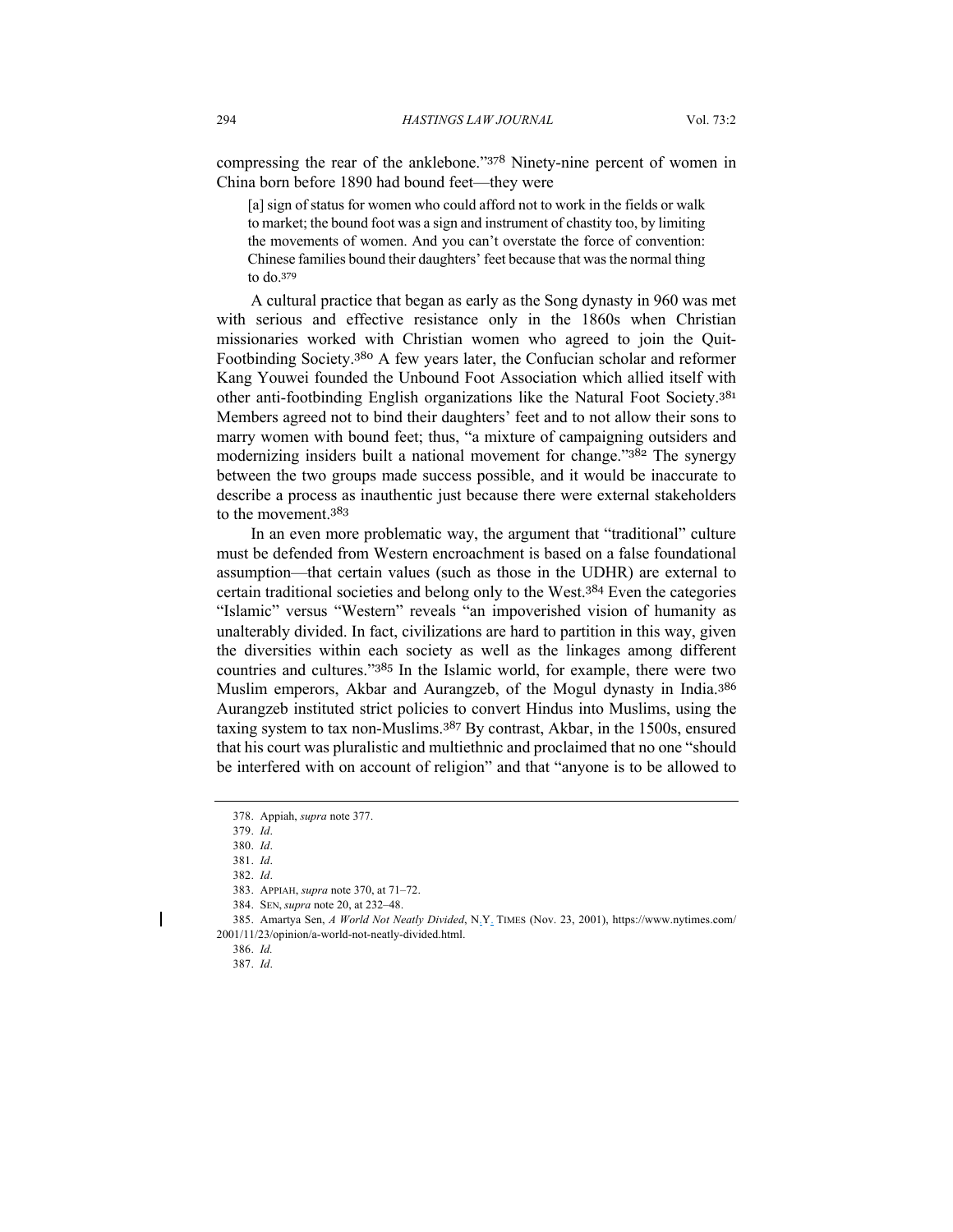go over to a religion that pleases him."<sup>388</sup> For cultural purists or fundamentalists, would Akbar be considered inauthentic? Is it possibly true that tolerance and religious diversity are not and have never been part of Islamic tradition or that they are incompatible with Islam? During Europe's so-called Dark Ages, the Iberian Peninsula flourished and "the Ottoman Empire prospered not simply because of its armies, but because it was also an empire of ideas, in which Muslim art and technology were enriched by Jewish and Christian contributions."<sup>389</sup>

Ideas associated with the international human rights movement are not solely ideas that belong to the West. As already discussed in Part I, the drafters of the UDHR and members of UNESCO consulted with leaders and philosophers from many cultural traditions who agreed that the rights and values in the UDHR were those that also existed in their traditions.<sup>390</sup> Emperor Akbar was a supporter of religious freedom and tolerance during a period of history when Europe was in the midst of the Inquisitions.<sup>391</sup> In India, in the third century BC, Emperor Ashoka mandated respect for all religious sects.<sup>392</sup> He also adopted the principle of judicial independence and appointed "dharma ministers" who were exhorted to pay heed to the needs of women and those in marginalized communities.<sup>393</sup> Religious freedom is not only a Western value, 394 but also has been part of Islam's history. That it is now an issue again in many Islamic countries is not because of Western imposition of Western values, but because of an "internal struggle within Islam to re-examine its texts and articulate a path for how one can accept pluralism and modernity."<sup>395</sup> Kofi Annan, former Secretary-General of the United Nations who was from Ghana, has also condemned the notion that only certain societies have a monopoly on the values expressed in the UDHR such as human freedom and basic equality under the law.<sup>396</sup> The notion that certain societies are so culturally different that they cannot accept the UDHR is, as Secretary-General Annan stated, "truly

<sup>388.</sup> *Id*.

<sup>389.</sup> Kofi Annan, *Kofi Annan Calls for End to Resentment, Stereotypes, Preconceptions Upon Receiving Alliance of Civilizations Report* (Nov. 13, 2006), https://www.un.org/sg/en/content/sg/speeches/2006-11- 13/kofi-annan-calls-end-resentments-stereotypes-preconceptions-upon.

<sup>390.</sup> *See supra* Part I.

<sup>391.</sup> SEN, *supra* note 20, at 238–39; Sen, *supra* note 385.

<sup>392.</sup> SEN, *supra* note 20, at 235–36.

<sup>393.</sup> LAN CAO, CULTURE IN LAW AND DEVELOPMENT: NURTURING POSITIVE CHANGE 490 (2015).

<sup>394.</sup> *See generally* NOAH FELDMAN, AFTER JIHAD: AMERICA AND THE STRUGGLE FOR ISLAMIC DEMOCRACY (2003).

<sup>395.</sup> Thomas L. Friedman, *Foreign Affairs: The Real War,* N.Y. TIMES (Nov. 27, 2001), https://www.nytimes.com/2001/11/27/opinion/foreign-affairs-the-real-war.html.

<sup>396.</sup> Kofi Annan, *Nobel Lecture*, UNITED NATIONS (Dec. 10, 2001), https://www.un.org/sg/en/content/sg/ speeches/2001-12-10/nobel-lecture-delivered-kofi-annan.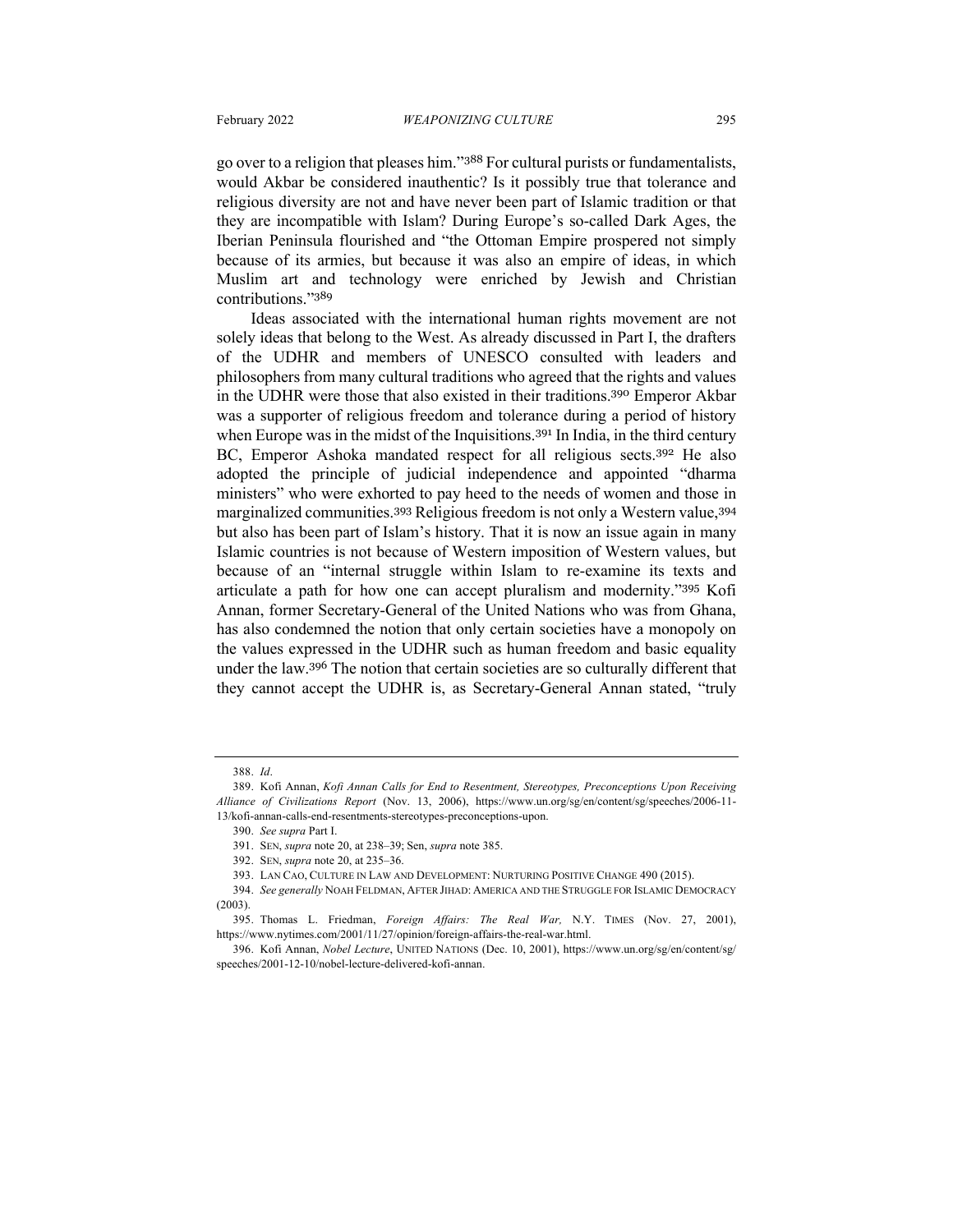demeaning . . . of the yearning for human dignity that resides in every African heart."<sup>397</sup>

Moreover, one can take the position that if something is good, does it really matter where it came from? As a Chinese dissident rhetorically asked, if one is imprisoned, would one not ask for one's rights because rights might be a Western concept?<sup>398</sup> Whether or not a value or a right is indigenous to Indian culture did not weigh heavily on the minds of the drafters of India's Constitution.<sup>399</sup> They viewed certain basic rights as universal and incorporated basic egalitarian and pluralistic commitments into the Constitution, drawing from so many constitutions in the world that critics cautioned that such a Constitution "will 'break down soon after being brought into operation.'"<sup>400</sup> Despite such criticism, India's Constitution drafters believed that "India should be rightfully able to benefit from the world's intellectual heritage."<sup>401</sup> "What the Indian Constitutionalists recognized is that the Enlightenment ideals of democracy, equality, reason, and dissent are not and cannot be the intellectual properties of Western nations alone, but are rightfully the treasures of the world."<sup>402</sup> A principle or value is judged not by its cultural origin but "by its manifest use and enjoyment."<sup>403</sup>

Rabindranath Tagore, who received the Nobel Prize in literature in 1913, said: "Whatever we understand and enjoy in human products instantly becomes ours, wherever they might have their origin."<sup>404</sup> According to Sen, Tagore too refused to peddle in the theme of inevitable civilizational clashes and opposed insulating cultures from outside influence.<sup>405</sup>

As Part I demonstrated, this basic view—that differences between what is "inside" a culture and what is "outside" a culture has been exaggerated and what is common among all human beings has not been sufficiently understood and acknowledged and supported—was one of the driving forces that unified drafters of the UDHR and solidified their commitment to forge a document that provides a basic floor of universal rights.<sup>406</sup> The UDHR rests on a confidence in the

<sup>397.</sup> Kofi Annan, *Address by Kofi Annan to the Annual Assembly of Heads of State and Government of the Organization of African Unity (OAU)*, UNITED NATIONS (June 2, 1997), https://www.un.org/sg/en/content/sg/ speeches/1997-06-02/address-kofi-annan-annual-assembly-heads-state-and-government.

<sup>398.</sup> *See* sources cited *supra* note 10.

<sup>399.</sup> Madhavi Sunder, *Enlightened Constitutionalism*, 37 CONN. L. REV. 891, 892–93 (2005).

<sup>400.</sup> *Id*. at 899.

<sup>401.</sup> *Id*.

<sup>402.</sup> *Id*.

<sup>403.</sup> Sen, *supra* note 345, at 54.

<sup>404.</sup> Amartya Sen, Banquet Speech at the Nobel Banquet (Dec. 10, 1998), https://www.nobelprize.org/ prizes/economic-sciences/1998/sen/speech.

<sup>405.</sup> *Id*.

<sup>406.</sup> Sen, *supra* note 385 ("To talk about 'the Islamic world' or 'the Western world' is already to adopt an impoverished vision of humanity as unalterably divided. In fact, civilizations are hard to partition in this way,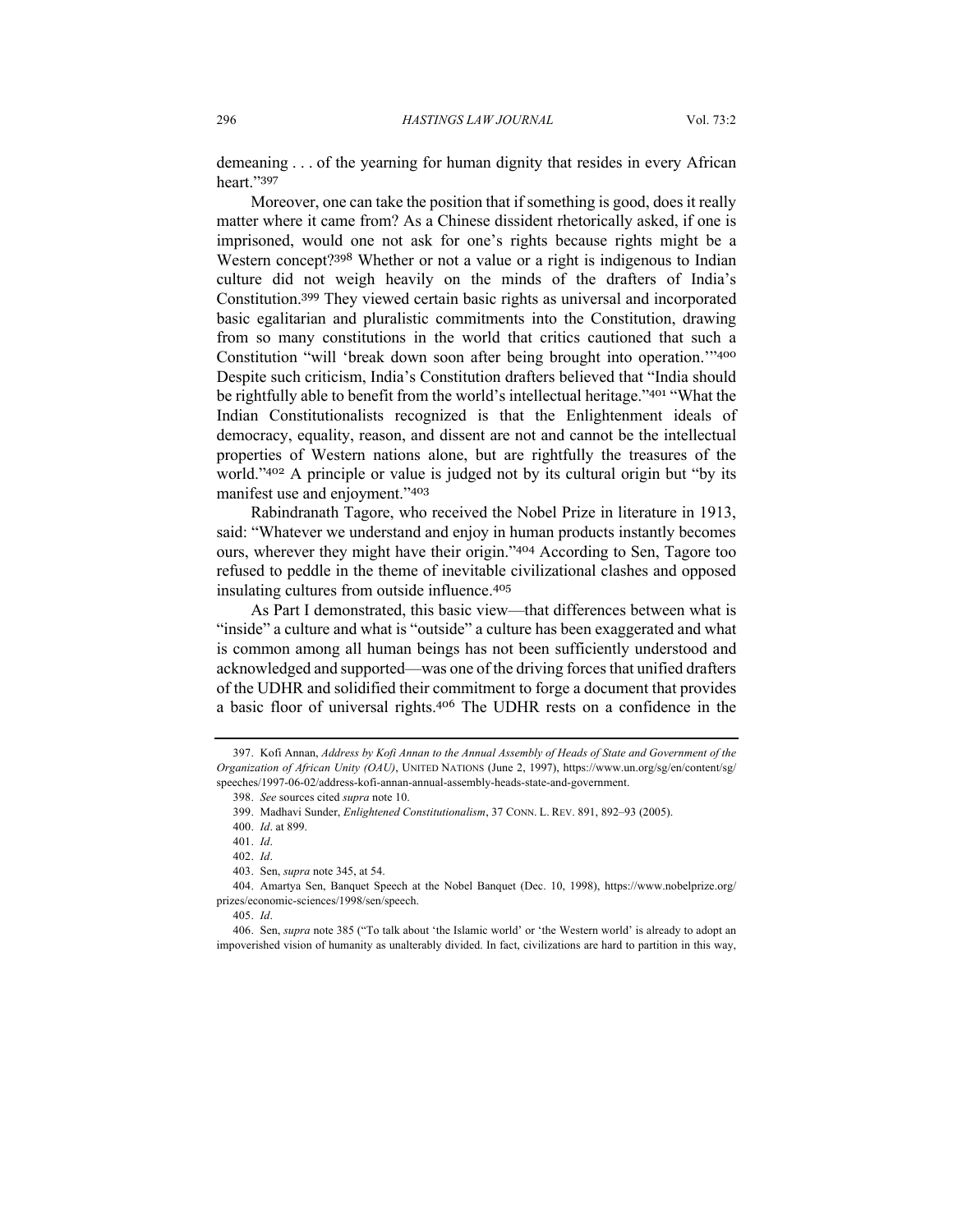human capacity to know and understand—including through conscience—that all human beings are entitled to dignity and equal rights.<sup>407</sup>

As Article 1 affirms: "All human beings . . . are endowed with reason and conscience and should act towards one another in a spirit of brotherhood."<sup>408</sup> In Chinese, the word "ren" was used in lieu of "conscience"—the idea of "twoman mindedness" or being able to empathize and put oneself in the other person's shoes.<sup>409</sup> The discussions underlying this Article 1—including the use of the word conscience and various interpretations in different languages reflects a fundamental sense of human solidarity and connection.<sup>410</sup> It would flow from this premise that whether a value originated in a certain culture *first*  is less important than whether it promotes human dignity. Philosophically, this resonates with important contemporary research on innate moral grammar that reinforces the idea of common human capacities, regardless of cultural differences, for moral reasoning, empathy, and understanding.<sup>411</sup>

#### **CONCLUSION**

The clear, devastating wrongs of the Holocaust and the struggles of ordinary human beings informed the deliberations of the Declaration's drafters, and remarkably, notwithstanding their diverse cultural, religious, or philosophical orientations, they agreed on a basic and interrelated list of universal human rights that "everyone" is entitled to, simply by virtue of being human.<sup>412</sup>

In 1998, fifty years after the Declaration came into being, the Chinese democracy activist Xu Wenli, who had served a twelve-year prison term for his part in the 1978 "democracy wall" movement, was again jailed for trying to register a new political party in China.<sup>413</sup> As his daughter wrote in an op-ed for the Boston Globe, "Beijing attempts to justify its departure from universal norms by claiming that the Declaration of Human Rights is a Western instrument not applicable to the unique characteristics of Chinese civilization. But Beijing has

given the diversities within each society as well as the linkages among different countries and cultures."); *see supra* Part I.

<sup>407.</sup> *See supra* Part I; UDHR, *supra* note 1.

<sup>408.</sup> UDHR, *supra* note 1.

<sup>409.</sup> GLENDON, *supra* note 1, at 67–68, 75–76, 142.

<sup>410.</sup> *Id*.

<sup>411.</sup> Mikhail, *supra* note 224, at 196–98.

<sup>412.</sup> UDHR, *supra* note 1. Article 2 states that "[e]veryone is entitled to all the rights and freedoms set forth in this Declaration, without distinction of any kind, such as race, colour, sex, language, religion, political or other opinion, national or social origin, property, birth or other status. Furthermore, no distinction shall be made on the basis of the political, jurisdictional or international status of the country or territory to which a person belongs, whether it be independent, trust, non-self-governing or under any other limitation of sovereignty." *Id.*

<sup>413.</sup> Xu Jin & Gregg Carr, *A Loving Farther Jailed in China for Loving Democracy*, BOS. GLOBE, Dec. 9, 1998, at A27.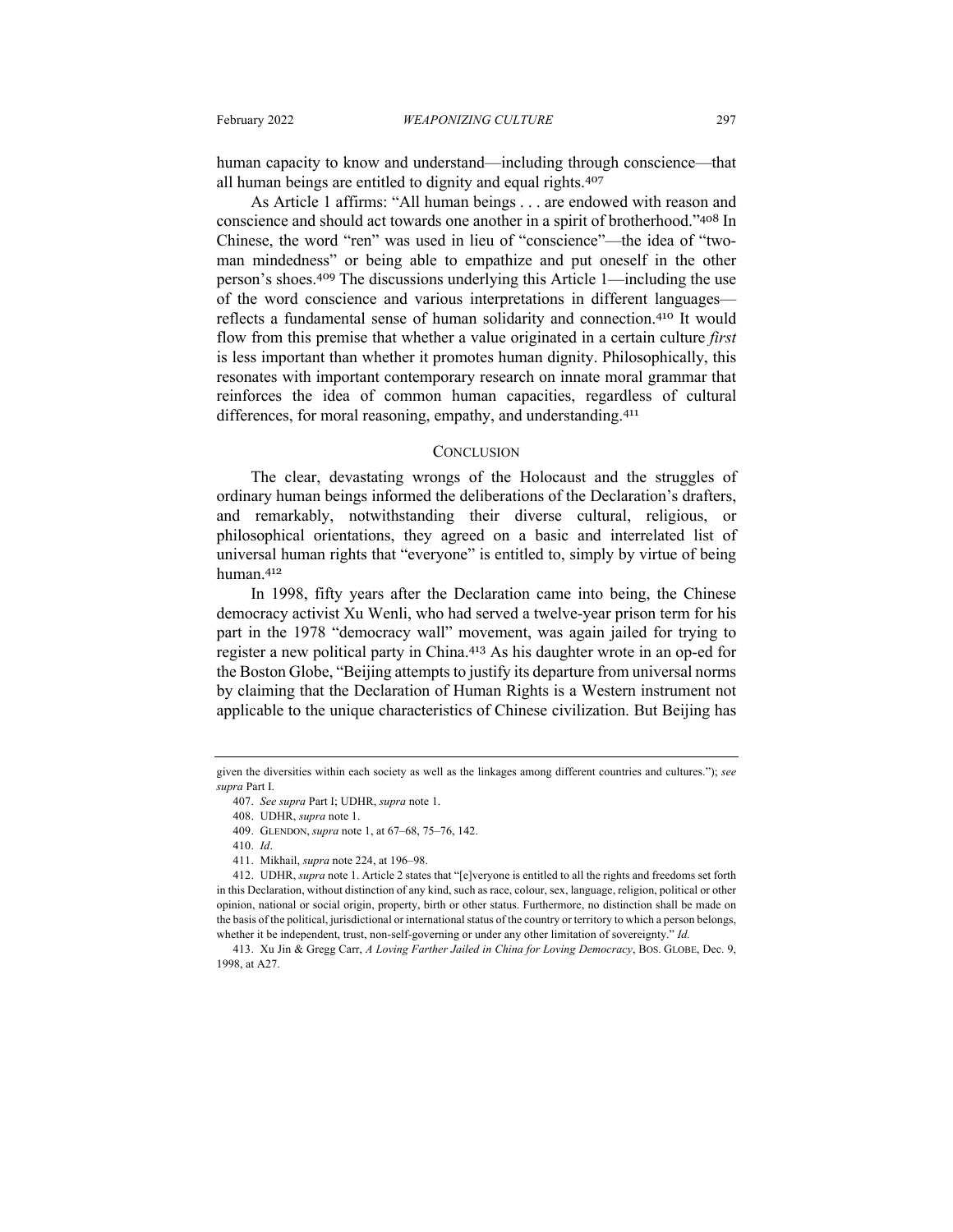its history wrong."<sup>414</sup> She recalled that her father had remembered P.C. Chang as the Vice-Chair of the eighteen-member Commission on Human Rights that drafted the UDHR; that

Chang was a Confucian expert, lover of traditional Chinese high culture, and one of the most influential members of the drafting committee. Chang believed that rights were for everyone, not just Westerners, and in one of the first discussions, he suggested that liberties of the person be grouped together near the front of the declaration."<sup>415</sup>

She specifically invoked the UDHR and claimed on behalf of him and other Chinese political prisoners "their right to all of the universally acknowledged human liberties, not to a list impoverished by some supposed peculiarity of their culture."<sup>416</sup>

This Article is a defense of the principle of universalism at the foundation of the UDHR. It has shown that far from being Western or even Western dominated, the UDHR reflects a universal consensus on basic rights that are rooted in a commitment to human dignity. It embodies a vision of equality and nondiscrimination based on the common bonds of humanity that transcend cultural and other divisions. Critics cannot credibly argue against equality and nondiscrimination and so the next best strategy is to lob accusations that it is the result of a culturally imperial project and hence illegitimate.

This accusation has been used by both dictators and authoritarians as well as by Western communitarians who propose that, because universalism is actually a mask for Westernization, it should be replaced with varying degrees of cultural pluralism.<sup>417</sup> Different cultures will adapt the UDHR differently to their particular circumstances, so the argument goes.<sup>418</sup> This is in essence an argument in favor of a cultural exception to the UDHR, or to certain provisions of the UDHR, as deemed necessary by the state asserting the need for an exception. It goes against the very grain of universalism, distilled from a multiplicity of cultural traditions, that the drafters of the UDHR meticulously established and that the UNESCO philosopher report affirmed: the existence of basic universal rights that are "implicit in man's nature as an individual and as a member of society."<sup>419</sup>

<sup>414.</sup> *Id*.

<sup>415.</sup> *Id*.

<sup>416.</sup> *Id*.

<sup>417.</sup> *See supra* notes 2–7 and accompanying text; *see also* Kuran, *supra* note 352, at 126 ("[W]estern-based philosophies of cultural relativism are serving to bolster economically dysfunctional social structures.").

<sup>418.</sup> U.S. DEP'T OF STATE COMM'N ON UNALIENABLE RIGHTS, REPORT OF THE COMMISSION ON UNALIENABLE RIGHTS 32–33, 37–39, 55 (2020), https://www.state.gov/report-of-the-commission-onunalienable-rights; KAPLAN, *supra* note 5, at 112–21 (arguing against human rights monoculturalism where supposedly Western values are forced upon other cultures in the name of universalism and arguing in favor of more cultural flexibility and so-called cultural pluralism).

<sup>419.</sup> Maritain, *supra* note 93, at 259.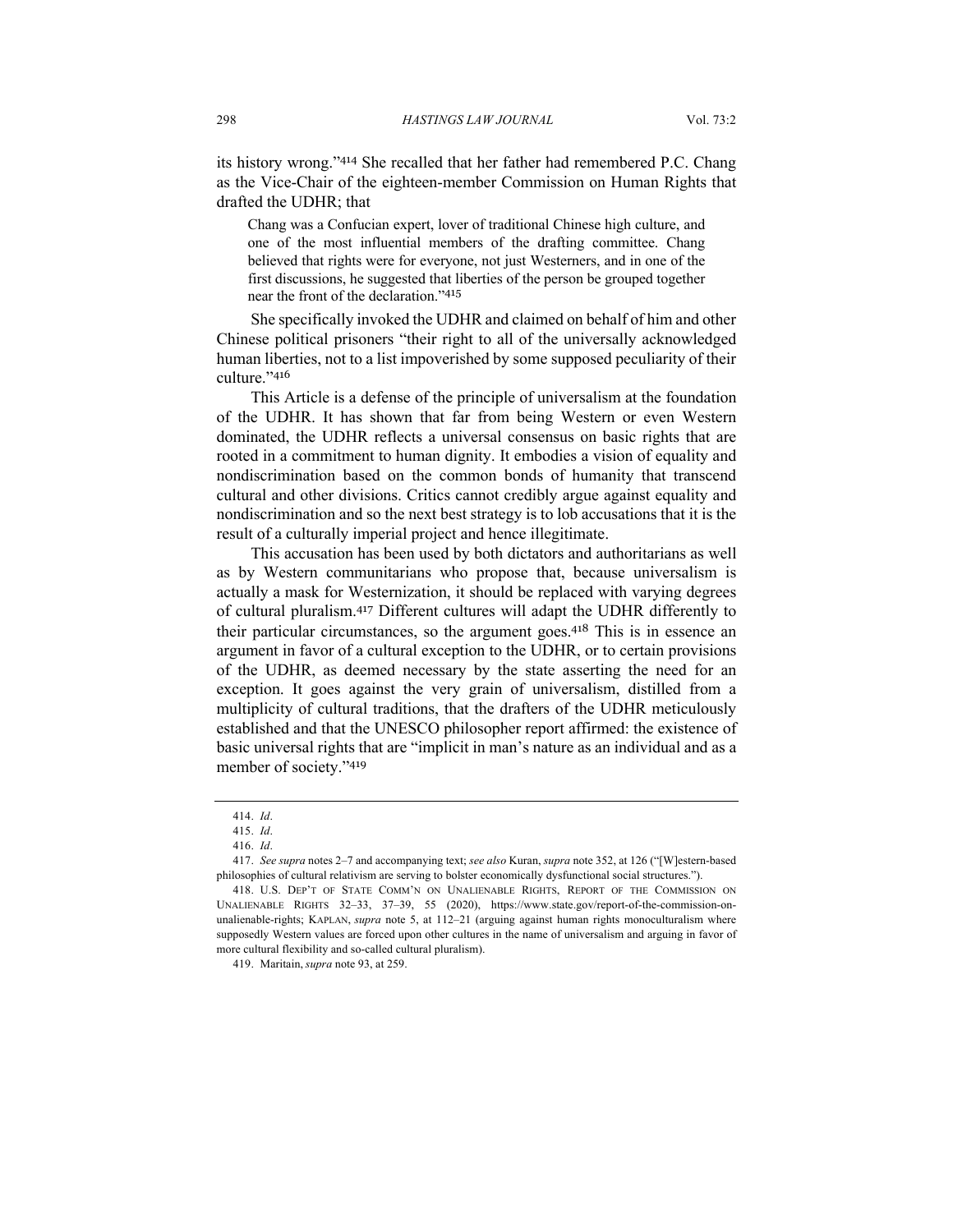Ironically, even as cultural preservation is sought for in the area of international human rights, culture is sidelined in many other areas of international law, such as international trade and law and development.<sup>420</sup> As this Article shows, cultural exceptions to universalism have been urged in ways that are particularly detrimental to women's equality and dignity.<sup>421</sup> Ironically, this call for cultural pluralism and cultural diversity is in fact based on the narrowest, least pluralistic, least diverse understanding of culture—cultural uniformity and homogeneity. As this Article has shown, efforts to undermine common, universal principles—"the recognition of one common humanity"<sup>422</sup>—forged in the UDHR cannot be cloaked under the mantle of culture.

- 421. *See supra* notes 17–18 and accompanying text.
- 422. GLENDON, *supra* note 1, at 233.

<sup>420.</sup> *See supra* Part III.A.